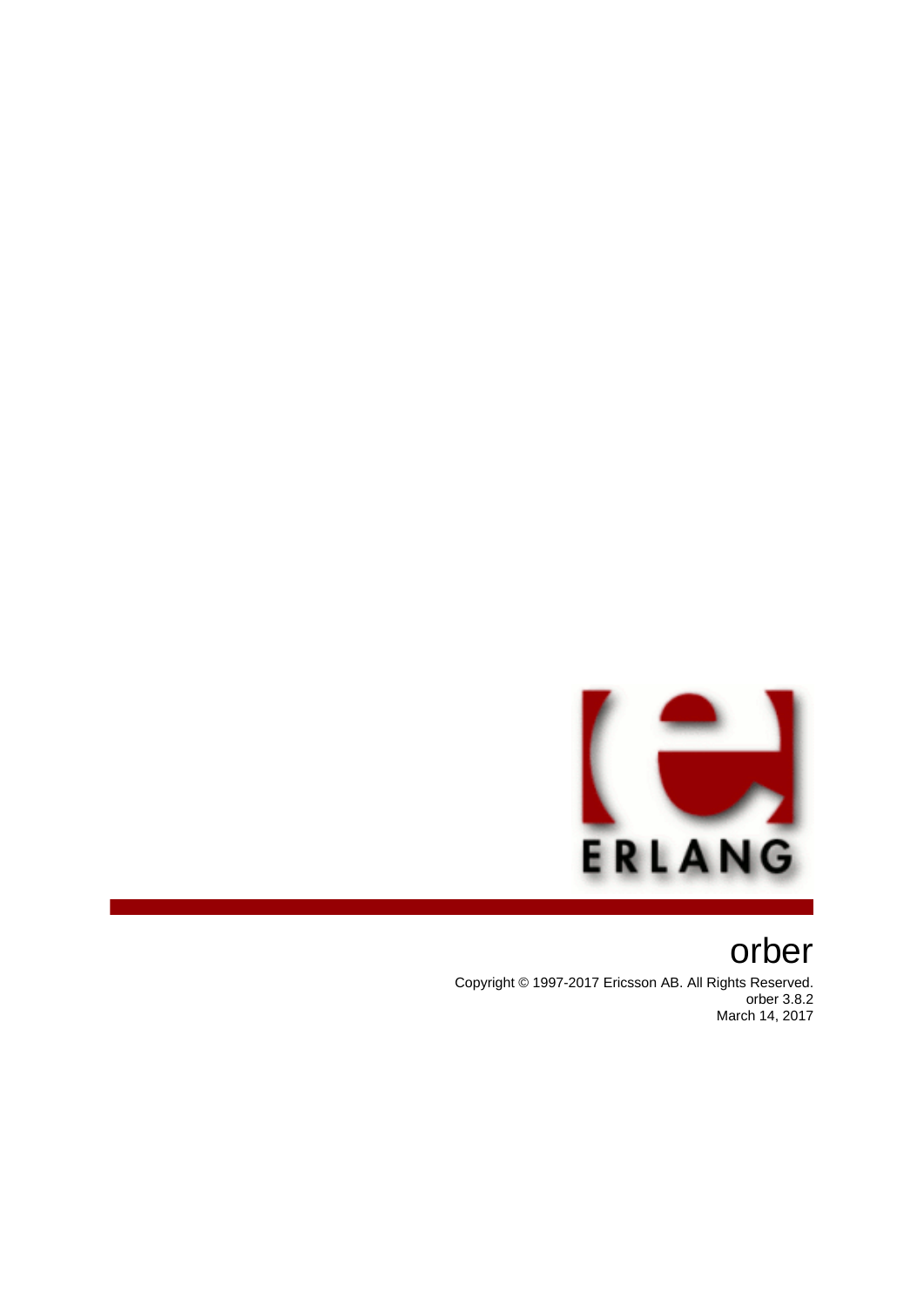#### **Copyright © 1997-2017 Ericsson AB. All Rights Reserved.**

Licensed under the Apache License, Version 2.0 (the "License"); you may not use this file except in compliance with the License. You may obtain a copy of the License at http://www.apache.org/licenses/LICENSE-2.0 Unless required by applicable law or agreed to in writing, software distributed under the License is distributed on an "AS IS" BASIS, WITHOUT WARRANTIES OR CONDITIONS OF ANY KIND, either express or implied. See the License for the specific language governing permissions and limitations under the License. Ericsson AB. All Rights Reserved..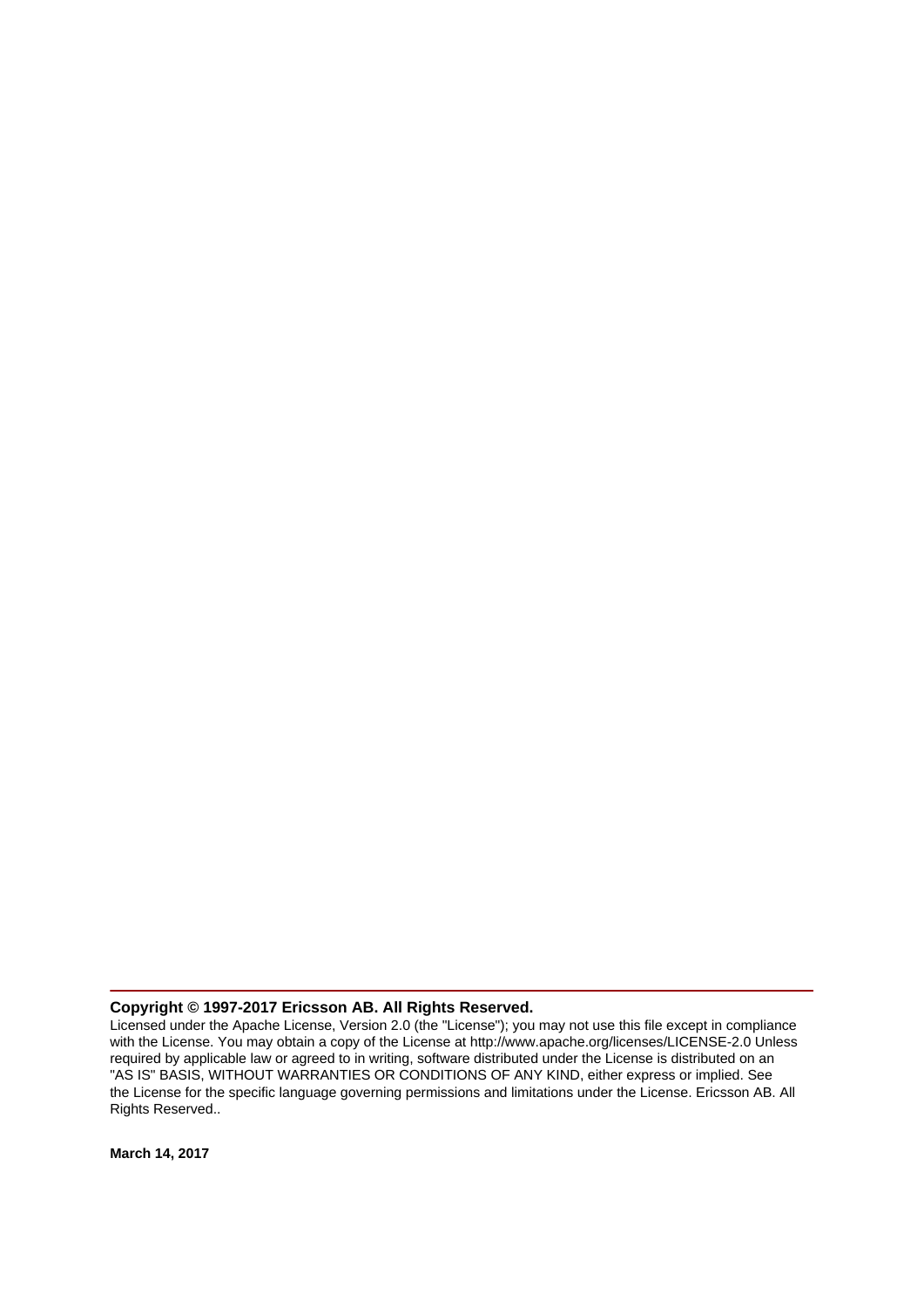Ericsson AB. All Rights Reserved.: orber | 1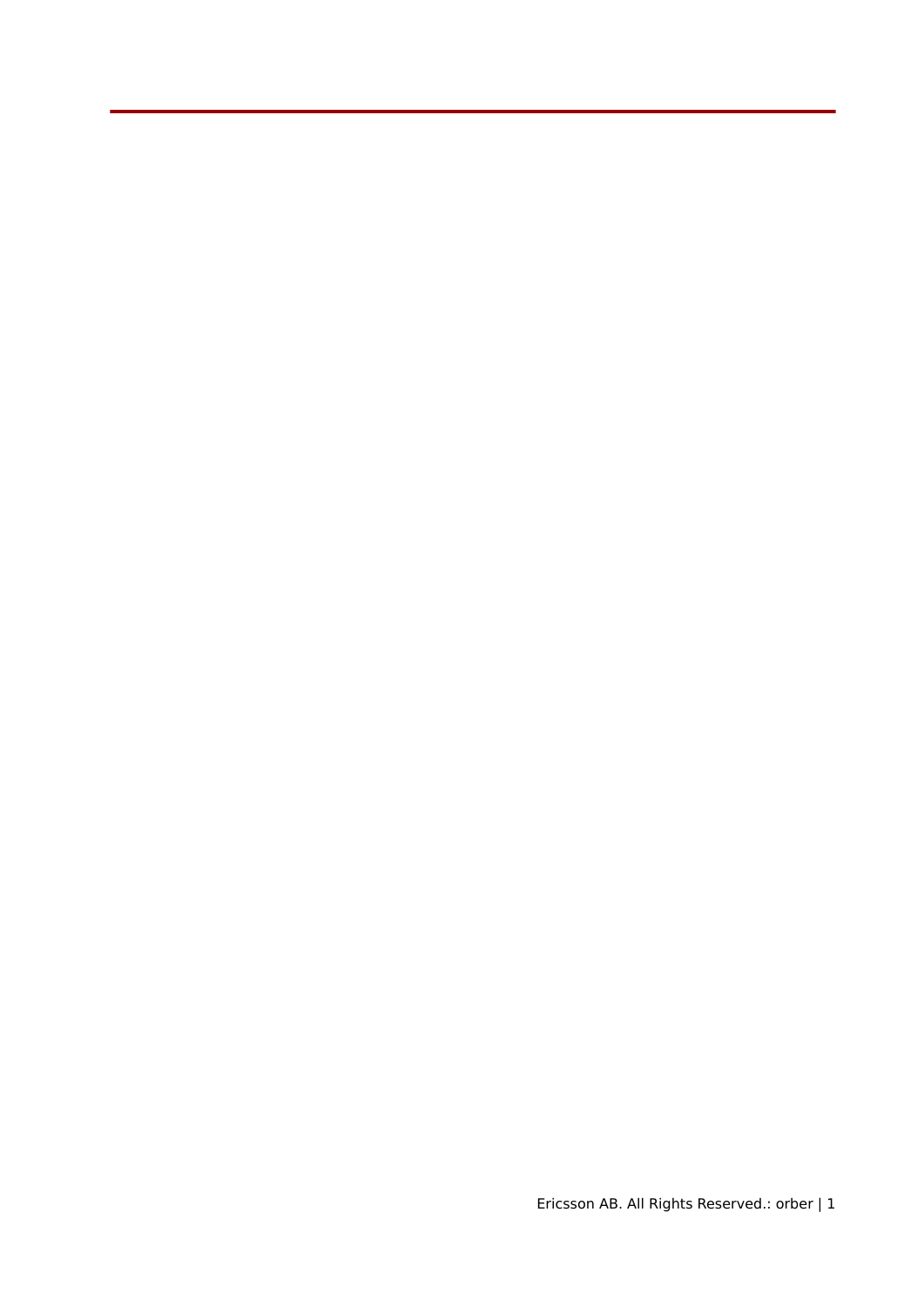# 1 Orber User's Guide

The **Orber** application is an Erlang implementation of a CORBA Object Request Broker.

# 1.1 The Orber Application

# 1.1.1 Content Overview

The Orber documentation is divided into three sections:

- PART ONE The User's Guide Description of the Orber Application including IDL-to-Erlang language mapping, services and a small tutorial demonstrating the development of a simple service.
- PART TWO Release Notes A concise history of Orber.
- PART THREE The Reference Manual A quick reference guide, including a brief description, to all the functions available in Orber.

# 1.1.2 Brief Description of the User's Guide

The User's Guide contains the following parts:

- ORB kernel and IIOP support
- **Interface Repository**
- IDL to Erlang mapping
- CosNaming Service
- Resolving initial reference from Java or  $C_{++}$
- Tutorial creating a simple service
- CORBA Exceptions
- **Interceptors**
- OrberWeb
- **Debugging**

# ORB Kernel and IIOP Support

The ORB kernel which has IIOP support will allow the creation of persistent server objects in Erlang. These objects can also be accessed via Erlang and Java environments. For the moment a Java enabled ORB is needed to generate Java from IDL to use Java server objects (this has been tested using OrbixWeb).

## Interface Repository

The IFR is an interface repository used for some type-checking when coding/decoding IIOP. The IFR is capable of storing all interfaces and declarations of OMG IDL.

# IDL to Erlang Mapping

The OMG IDL mapping for Erlang, which is necessary to access the functionality of Orber, is described, The mapping structure is included as the basic and the constructed OMG IDL types references, invocations and Erlang characteristics. An example is also provided.

2 | Ericsson AB. All Rights Reserved.: orber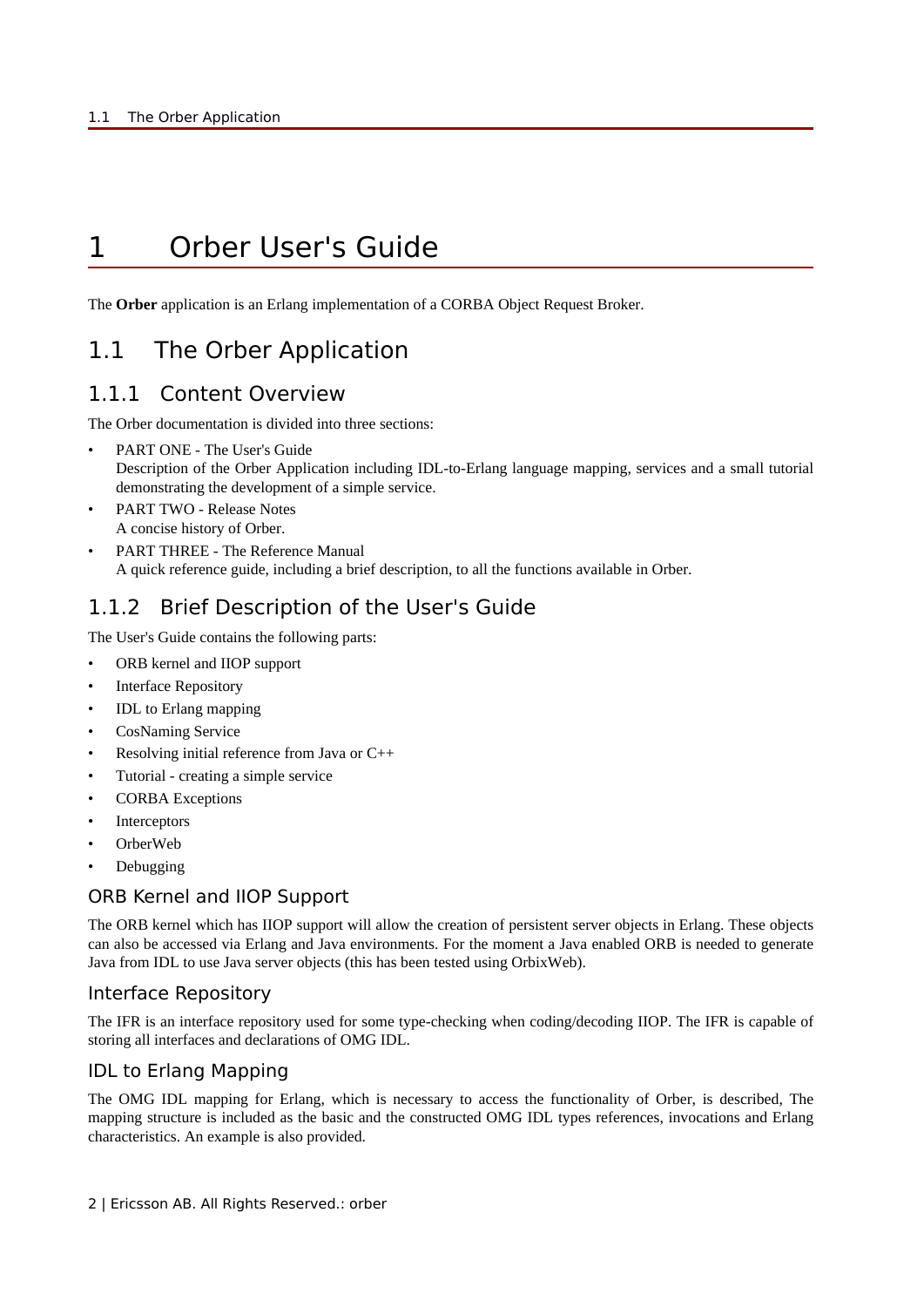# CosNaming Service

Orber contains a CosNaming compliant service.

# Resolving Initial References from Java or C++

A couple of classes are added to Orber to simplify initial reference access from Java or C++.

### **Resolving initial reference from Java**

A class with only one method which returns an Interoperable Object Referenceon the external string format to the INIT object (see "Interoperable Naming Service" specification).

#### **Resolving initial reference from C++**

A class (and header file) with only one method which returns an IOR on the external string format to the INIT object (see "Interoperable Naming Service" specification).

## Orber Stub/Skeleton

An example which describes the API and behavior of Orber stubs and skeletons.

## CORBA Exceptions

A listing of all system exceptions supported by Orber and how one should handle them. This chapter also describe how to generate user defined exceptions.

### Interceptors

Descibes how to implement and activate interceptors.

### OrberWeb

Offers the possibility to administrate and supervise Orber via a GUI.

# Debugging

Describes how to use different tools when debugging and/or developing new applications using Orber. Also includes a FAQ, which deal with the most common mistakes when using Orber.

# 1.2 Introduction to Orber

# 1.2.1 Overview

The Orber application is a CORBA compliant Object Request Brokers (ORB), which provides CORBA functionality in an Erlang environment. Essentially, the ORB channels communication or transactions between nodes in a heterogeneous environment.

Common Object Request Broker Architecture is a common communication standard developed by the OMG (Object Management Group)(Common Object Request Broker Architecture) provides an interface definition language allowing efficient system integration and also supplies standard specifications for some services.

The Orber application contains the following parts:

- ORB kernel and IIOP support
- **Interface Repository**
- Interface Definition Language Mapping for Erlang
- CosNaming Service

## Benefits

Orber provides CORBA functionality in an Erlang environment that enables: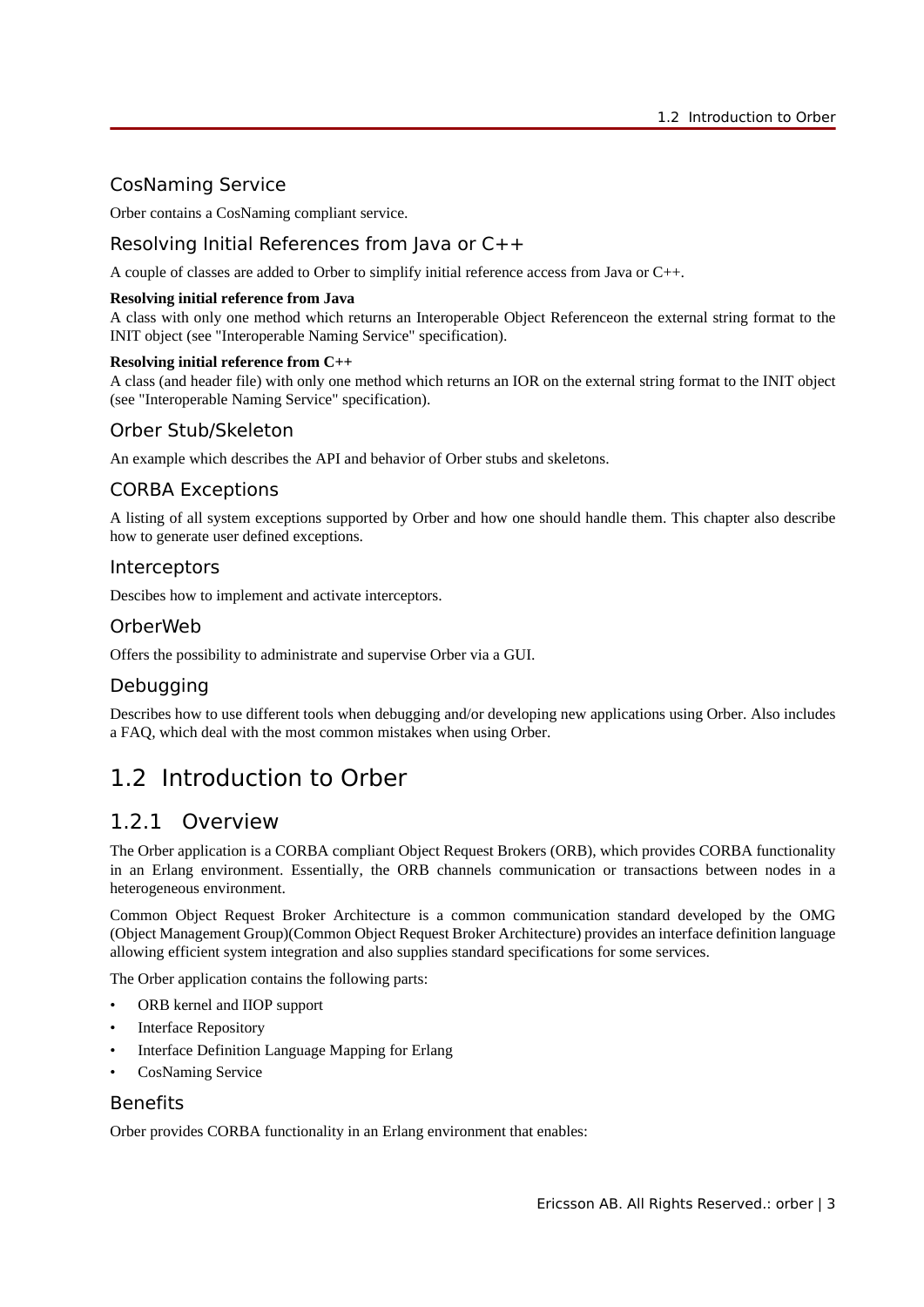#### • **Platform interoperability and transparency**

Orber enables communication between OTP applications or Erlang environment applications and other platforms; for example, Windows NT, Solaris etc, allowing platform transparency. This is especially helpful in situations where there are many users with different platforms. For example, booking airline tickets would require the airline database and hundreds of travel agents (who may not have the same platform) to book seats on flights.

#### • **Application level interoperability and transparency**

As Orber is a CORBA compliant application, its purpose is to provide interoperability and transparency on the application level. Orber simplifies the distributed system software by defining the environment as objects, which in effect, views everything as identical regardless of programming languages.

Previously, time-consuming programming was required to facilitate communication between different languages. However, with CORBA compliant Orber the Application Programmer is relieved of this task. This makes communication on an application level relatively transparent to the user.

### Purpose and Dependencies

The system architecture and OTP dependencies of Orber are illustrated in figure 1 below:



Figure 2.1: Figure 1: Orber Dependencies and Structure.

Orber is dependent on Mnesia (see the Mnesia documentation) - an Erlang database management application used to store object information.

### Note:

Although Orber does not have a run-time application dependency to IC (an Interface Definition Language - IDL is the OMG specified interface definition language, used to define the CORBA object interfaces.compiler for Erlang), it is necessary when building services and applications. See the IC documentation for further details.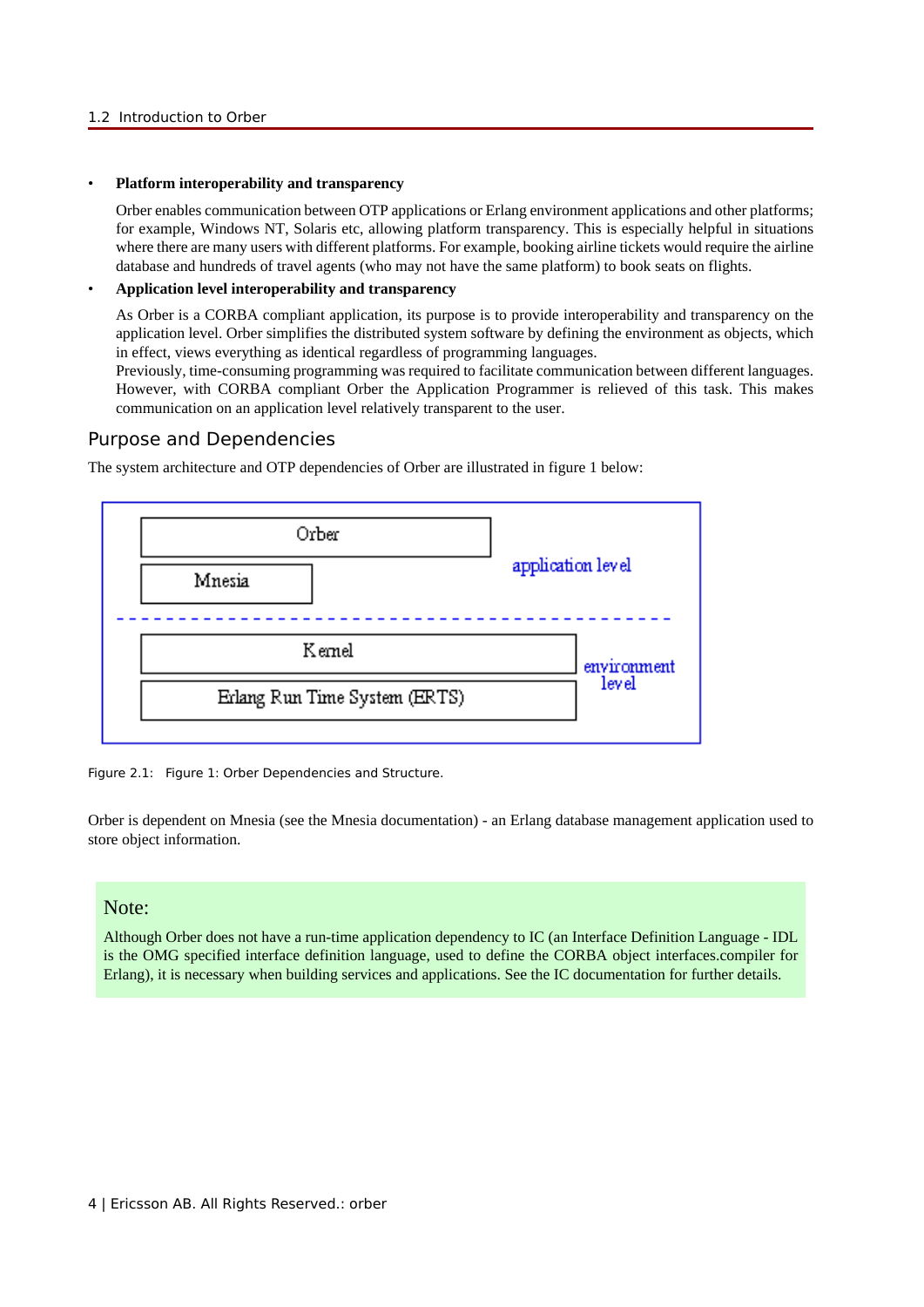

Figure 2.2: Figure 2: ORB interface between Java and Erlang Environment Nodes.

This simplified illustration in figure 2 demonstrates how Orber can facilitate communication in a heterogeneous environment. The Erlang Nodes running OTP and the other Node running applications written in Java can communicate via an Object Request Broker - ORB open software bus architecture specified by the OMG which allows object components to communicate in a heterogeneous environment.(Object Request Broker). Using Orber means that CORBA functions can be used to achieve this communication.

For example, if one of the above nodes requests an object, it does not need to know if that object is located on the same, or different, Erlang or Java nodes. The ORB will channel the information creating platform and application transparency for the user.

## **Prerequisites**

To fully understand the concepts presented in the documentation, it is recommended that the user is familiar with distributed programming and CORBA (Common Object Request Broker Architecture).

Recommended reading includes **Open Telecom Platform Documentation Set** and **Concurrent Programming in Erlang**.

# 1.3 The Orber Application

# 1.3.1 ORB Kernel and IIOP

This chapter gives a brief overview of the ORB and its relation to objects in a distributed environment and the usage of Domains in Orber. Also Internet-Inter ORB Protocol (Internet-Inter ORB Protocol) is discussed and how this protocol facilitates communication between ORBs to allow the accessory of persistent server objects in Erlang.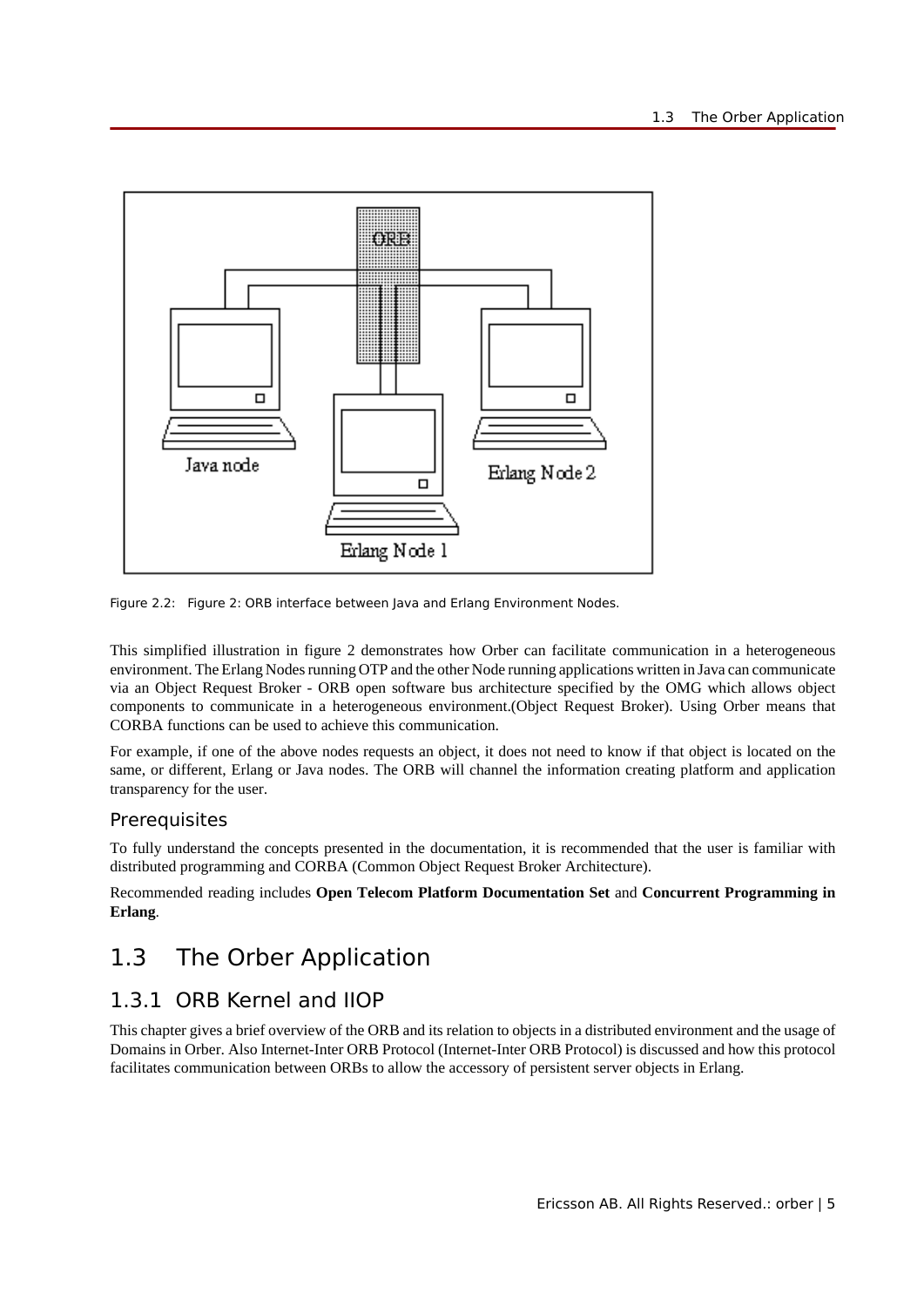# 1.3.2 The Object Request Broker (ORB)

An ORB kernel can be best described as the middle-ware, which creates relationships between clients and servers, but is defined by its interfaces. This allows transparency for the user, as they do not have to be aware of where the requested object is located. Thus, the programmer can work with any other platform provided that an IDL mapping and interfaces exist.

The IDL mapping which is described in a later chapter is the translator between other platforms, and languages. However, it is the ORB, which provides objects with a structure by which they can communicate with other objects.

ORBs intercept and direct messages from one object, pass this message using IIOP to another ORB, which then directs the message to the indicated object.

An ORB is the base on which interfaces, communication stubs and mapping can be built to enable communication between objects. Orber uses A domain allows a more efficient communication protocol to be used between objects not on the same node without the need of an ORBto group objects of different nodes

How the ORB provides communication is shown very simply in figure 1 below:



Figure 3.1: Figure 1: How the Object Request Broker works.

6 | Ericsson AB. All Rights Reserved.: orber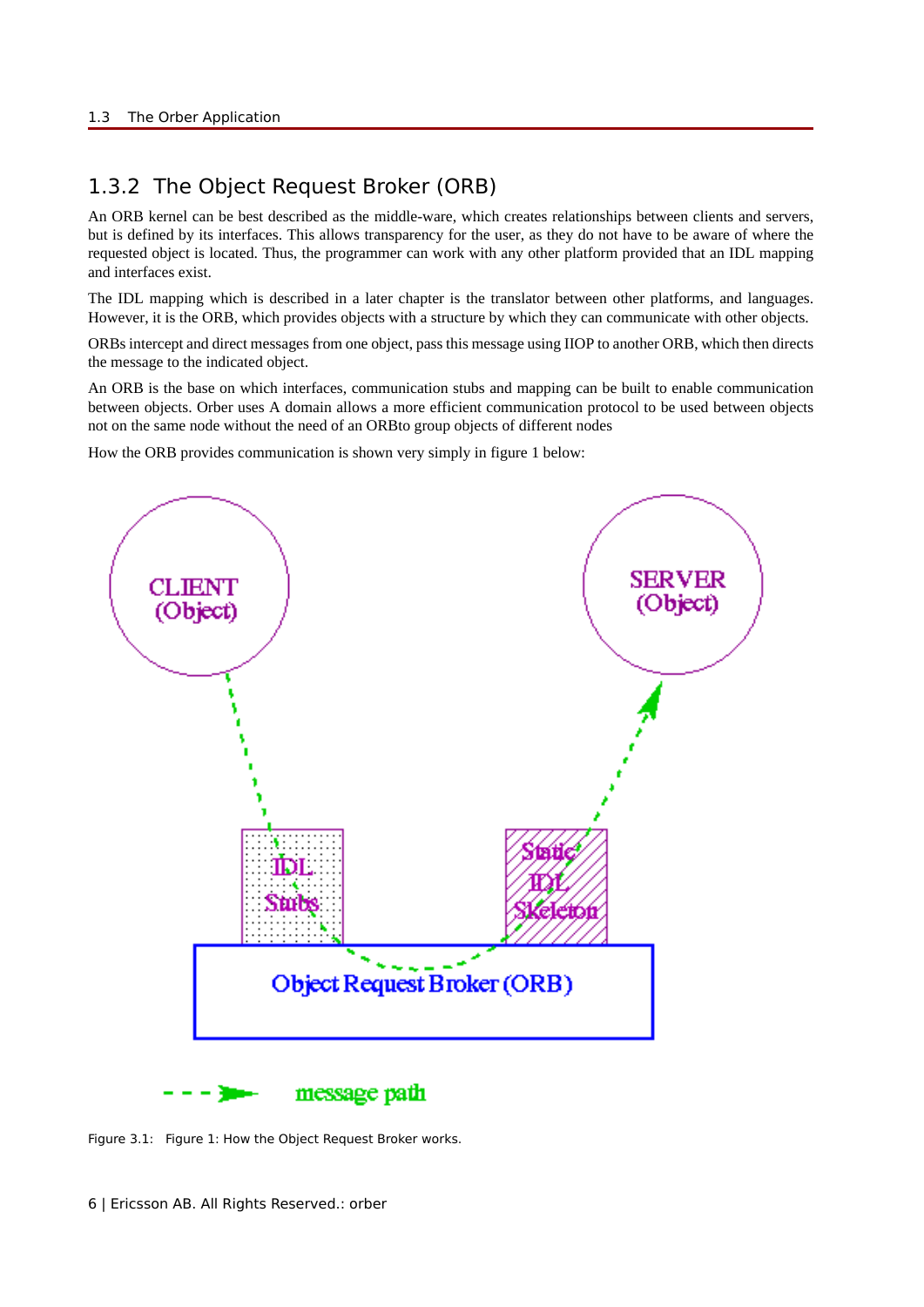The domain in Orber gives an extra aspect to the distributed object environment as each domain has one ORB, but it is distributed over a number of object in different nodes. The domain binds objects on nodes more closely than distributed objects in different domains. The advantage of a domain is that a faster communication exists between nodes and objects of the same domain. An internal communication protocol (other than IIOP) allows a more efficient communication between these objects.

### Note:

Unlike objects, domains can only have one name so that no communication ambiguities exist between domains.

# 1.3.3 Internet Inter-Object Protocol (IIOP)

IIOP is a communication protocol developed by the OMG to facilitate communication in a distributed object-oriented environment.

Figure 2 below demonstrates how IIOP works between objects:





### Note:

Within the Orber domains the objects communicate without using the IIOP. However, the user is unaware of the difference in protocols, as this difference is not visible.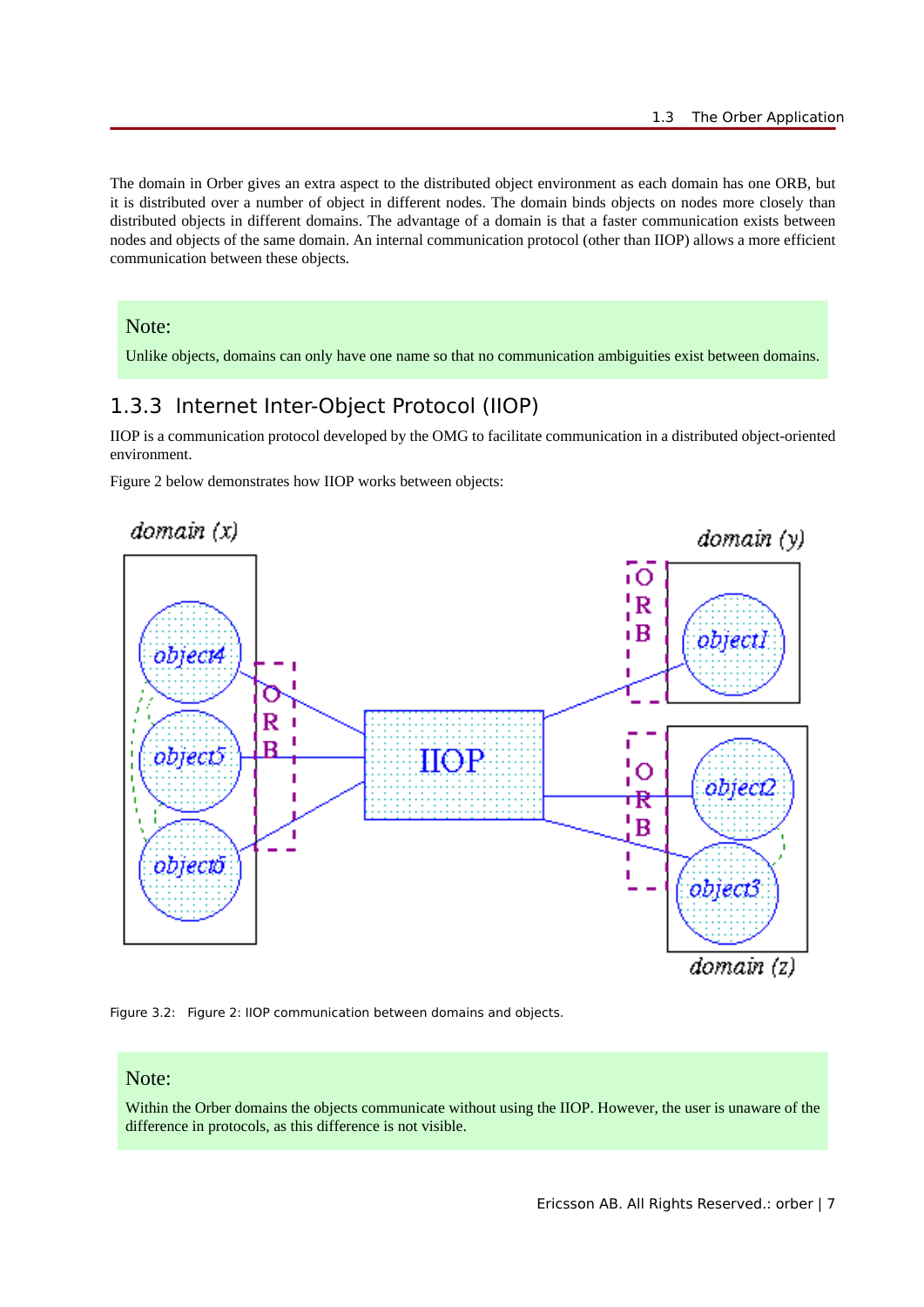# 1.4 Interface Repository

# 1.4.1 Interface Repository(IFR)

The IFR is an interface repository built on the Mnesia application. Orber uses the IFR for some type-checking when coding/decoding IIOP. The IFR is capable of storing all interfaces and declarations of OMG IDL.

The interface repository is mainly used for dynamical interfaces, and as none are currently supported this function is only really used for retrieving information about interfaces.

Functions relating to the manipulation of the IFR including, initialization of the IFR, as well as, locating, creating and destroying initial references are detailed further in the Manual Pages.

# 1.5 Installing Orber

# 1.5.1 Installation Process

This chapter describes how to install Orber in an Erlang Environment.

# Preparation

To begin with, you must decide if you want to run Orber as a:

- **Single node (non-distributed)** all communication with other Orber instances and ORB's supplied by other vendors use the OMG GIOP protocol.
- **Multi node (distributed)** all Orber nodes, within the same domain, communicate via the Erlang distribution protocol. For all other Orber instances, i.e. not part of the same domain, and ORB's supplied by other vendors, the OMG GIOP protocol is used.

Which approach to use is highly implementation specific, but a few things you should consider:

- All nodes within an Orber domain should have the same security level.
- If the capacity is greater than load (volume of traffic) a single-node Orber might be a good solution.
- In some cases the distributed system architecture requires a single-node is the structure of the ORB or ORBs as defined during the install process is called the "installation"..
- A multi-node Orber makes it possible to load balance and create a more fault tolerant system. The Objects can also have a uniform view if you use distributed Mnesia tables.
- Since the GIOP protocol creates a larger overhead than the Erlang distribution protocol, the performance will be better when communicating with Objects within the same Orber domain compared with inter ORB communication (GIOP).

You also have to decide if you want Orber to store internal data using disc\_copies and/or ram\_copies. Which storage type you should depends if/how you intend to use Mnesia in your application. If you intend to use disc copies you must start with creating a Mnesia schema, which contain information about the location of the Erlang nodes where Orber is planned to be run. For more background information, see the Mnesia documentation.

In some cases it is absolutely necessary to change the default configuration of Orber. For example, if two Orber-ORB's shall be able to communicate via GIOP, they must have a unique domain domain. Consult the *configuration settings* section. If you encounter any problems; see the chapter about **Debugging** in this User's Guide.

# Jump Start Orber

The easiest way to start Orber is to use orber: jump\_start(Port), which start a single-node ORB with (most likely) a unique domain (i.e. "IP-number:Port"). This function may only be used during development and testing. For any other situation, install and start Orber as described in the following sections. The listen port, i.e. iiop\_port configuration parameter, is set to the supplied Port.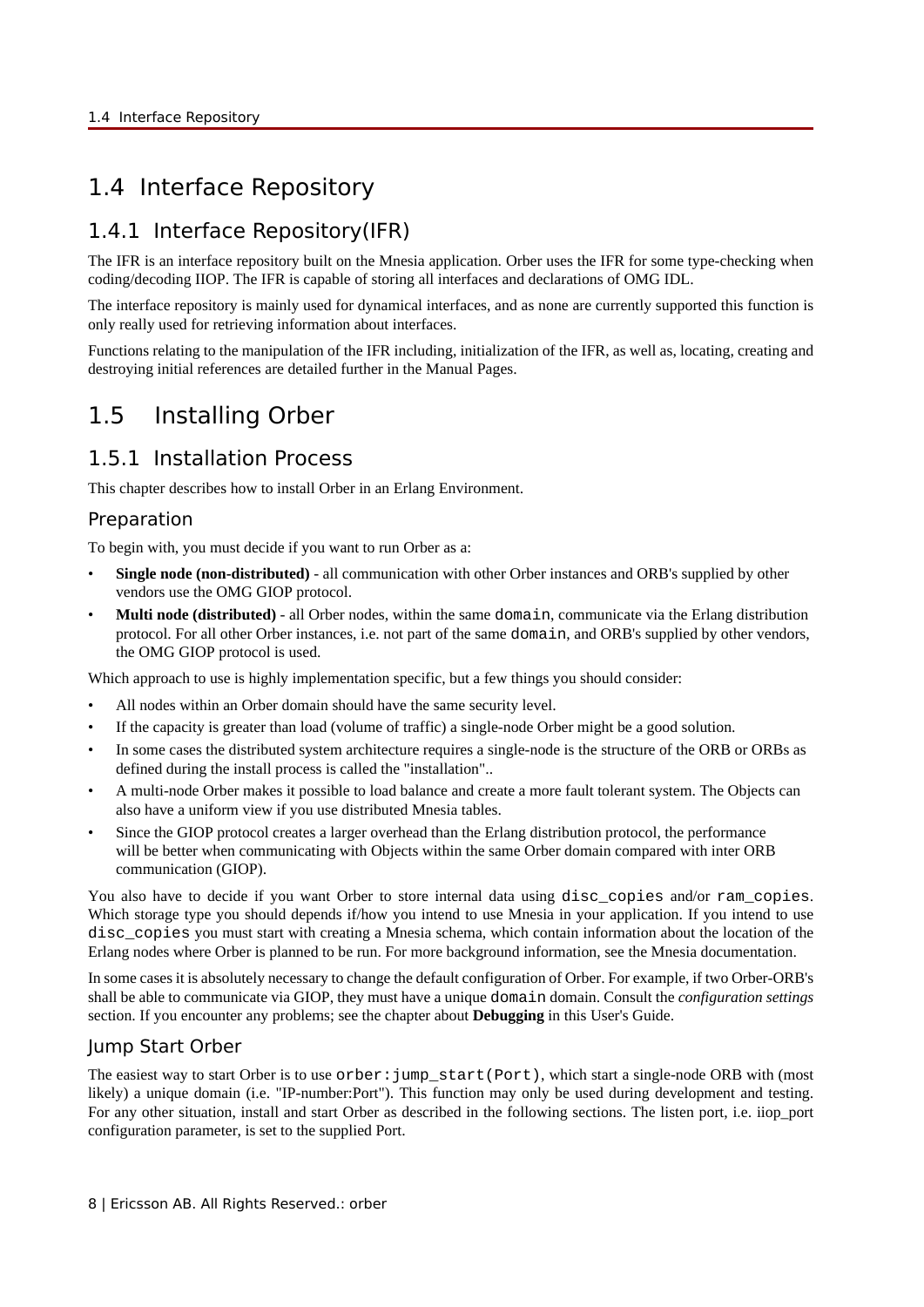### Warning:

How Orber is configured when using orber: jump\_start(Port) may change at any time without warning. Hence, this operation must not be used in systems delivered to a customer.

### Install Single Node Orber

Since a single node Orber communicate via the OMG GIOP protocol it is not necessary to start the Erlang distribution (i.e. using -name/-sname).

If we use ram\_copies there is no need for creating a disk based schema. Simply use:

```
erl> mnesia:start().
erl> corba:orb init([{domain, "MyRAMSingleNodeORB"}]).
erl> orber:install([node()], [{ifr_storage_type, ram_copies}]).
erl> orber:start().
```
If you installation requires disc\_copies you must begin with creating a Mnesia schema. Otherwise, the installation is similar to a RAM installation:

```
erl> mnesia: create schema([node()]).
erl> mnesia:start().
erl> corba:orb_init([{domain, "MyDiskSingleNodeORB"}]).
erl> orber:install([node()], [{ifr_storage_type, disc_copies},
                                {nameservice_storage_type, disc_copies}]).
erl> orber:start().
```
You can still choose to store the IFR data as ram\_copies, but then the data must be re-installed (i.e. invoke  $orber: install/2)$  if the node is restarted. Hence, since the IFR data is rather static you should use disc\_copies. For more information see the orber section in the reference manual.

If you do not need to change Orber's configuration you can skip *orb\_init/1*. But, you **should** at least set the IIOP timeout parameters.

# Install RAM Based Multi Node Orber

Within a domain Orber uses the Erlang distribution protocol. Hence, you **must** start it first by, for example, using:

hostA> erl -sname nodeA

In this example, we assume that we want to use two nodes; nodeA and nodeB. Since Mnesia must know which other nodes should a part of the distribution we either need to add the Mnesia configuration parameter extra\_db\_nodes or use mnesia:change\_config/2. To begin with, Mnesia must be started on all nodes before we can install Orber:

```
nodeA@hostA> mnesia:start().
nodeA@hostA> mnesia: change config(extra db nodes,
                                    [nodeA@hostA, nodeB@hostB]).
```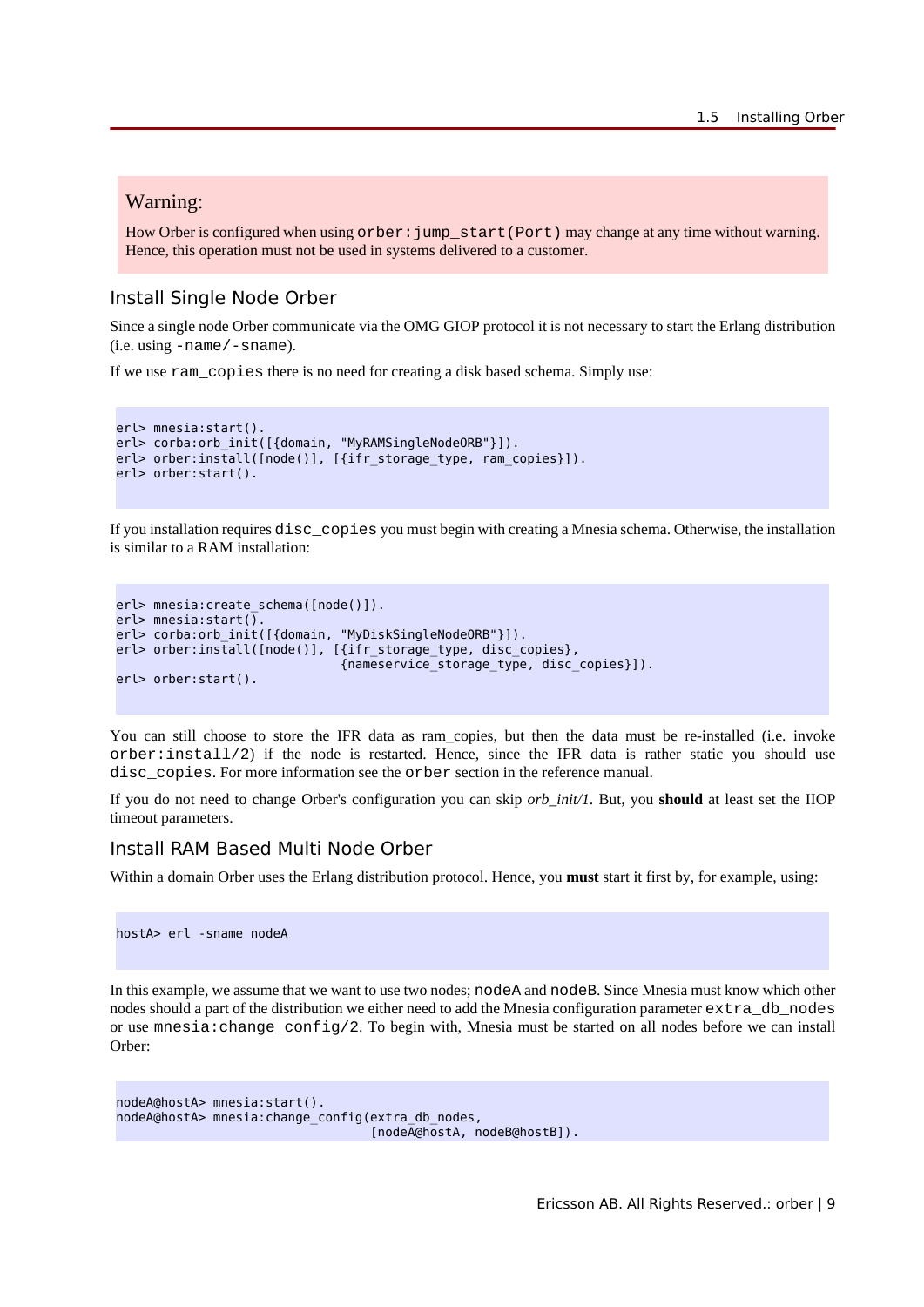After that the above have been repeated on nodeB we must first make sure that both nodes will use the same domain name, then we can install Orber:

```
nodeA@hostA> corba:orb_init([{domain, "MyRAMMultiNodeORB"}]).
nodeA@hostA> orber:install([nodeA@hostA, nodeB@hostB],
                            [{ifr_storage_type, ram_copies}]).
nodeA@hostA> orber:start().
```
Note that you can only invoke  $\text{other:}$  install/1/2 on one of the nodes. Now we can start Orber on the other node:

```
nodeB@hostB> corba:orb init([{domain, "MyRAMMultiNodeORB"}]).
nodeB@hostB> orber:start().
```
## Install Disk Based Multi Node Orber

As for RAM based multi-node Orber installations, the Erlang distribution must be started (e.g. erl -sname nodeA). The major difference is that when it is disk based a Mnesia schema must be created:

```
nodeA@hostA> mnesia:create_schema([nodeA@hostA, nodeB@hostB]).
nodeA@hostA> mnesia:start().
```
In this example, we assume that we want to use two nodes; nodeA and nodeB. Since it is not possible to create a schema on more than one node. Hence, all we have to do is to start Mnesia (i.e. invoke mnesia:start()) on nodeB.

After Mnesia have been started on all nodes, you must confirm that all nodes have the same domain name, then Orber is ready to be installed:

```
nodeA@hostA> corba:orb_init([{domain, "MyDiskMultiNodeORB"}]).
nodeA@hostA> orber:install([nodeA@hostA, nodeB@hostB],
                            [{ifr_storage_type, disc_copies}]).
nodeA@hostA> orber:start().
```
Note that you can only invoke orber: install/1/2 on one of the nodes. Now we can start Orber on the other node:

```
nodeB@hostB> corba:orb_init([{domain, "MyDiskMultiNodeORB"}]).
nodeB@hostB> orber:start().
```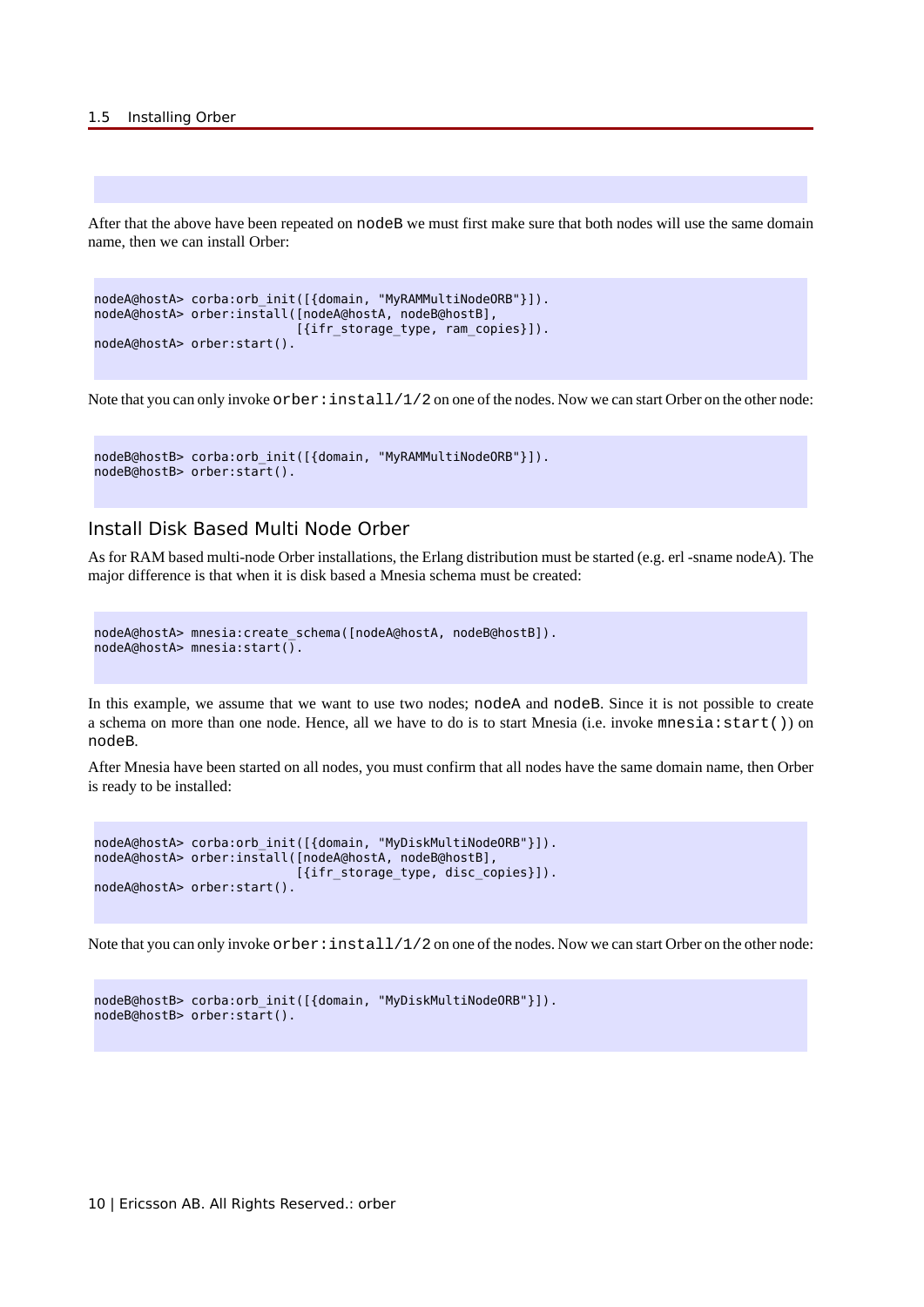# 1.5.2 Configuration

It is essential that one configure Orber properly, to avoid, for example, malicious attacks and automatically terminate IIOP connections no longer in use. An easy way to extract information about Orber's configuration parameters is to invoke the operation *orber:info/1/2*. Orber offer the following configuration parameters:

| <b>Key</b>                    | Range                                                                                | <b>Default</b>                   |  |
|-------------------------------|--------------------------------------------------------------------------------------|----------------------------------|--|
| domain                        | string()                                                                             | "ORBER"                          |  |
| iiop_port                     | $integer() >= 0$                                                                     | 4001                             |  |
| nat_iiop_port                 | $integer() > 0$   {local, integer(),<br>$[$ {integer(), integer()}]}                 | The same as iiop_port            |  |
| iiop_out_ports                | $0  $ {integer(),integer()}                                                          | $\boldsymbol{0}$                 |  |
| iiop_out_ports_attempts       | integer() > 0                                                                        | 1                                |  |
| iiop_out_ports_random         | true   false                                                                         | false                            |  |
| iiop_max_fragments            | $integer() > 0$   infinity                                                           | infinity                         |  |
| iiop_max_in_requests          | $integer() > 0$   infinity                                                           | infinity                         |  |
| iiop_max_in_connections       | integer() > 0                                                                        | infinity                         |  |
| iiop_backlog                  | integer() > 0                                                                        | 5                                |  |
| iiop_packet_size              | $integer() > 0$   infinity                                                           | infinity                         |  |
| ip_address                    | string() $\{$ {multiple, $[string()]\}$                                              | All interfaces                   |  |
| ip_address_local              | string()                                                                             | Defined by the underlying system |  |
| nat_ip_address                | string() $\{$ [multiple, $[string()]\}$<br>{local, string(), [{string(), string()}]} | The same as ip_address           |  |
| objectkeys_gc_time            | $integer() > 0$   infinity                                                           | infinity                         |  |
| giop_version                  | ${1,0}$   {1,1}   {1,2}                                                              | ${1,1}$                          |  |
| iiop_setup_connection_timeout | $integer() > 0$   infinity                                                           | infinity                         |  |
| iiop_connection_timeout       | $integer() > 0$   infinity                                                           | infinity                         |  |
| iiop_in_connection_timeout    | $integer() > 0$   infinity                                                           | infinity                         |  |
| iiop_out_keepalive            | true   false                                                                         | false                            |  |
| iiop_in_keepalive             | true   false                                                                         | false                            |  |
| iiop_timeout                  | $integer() > 0$   infinity                                                           | infinity                         |  |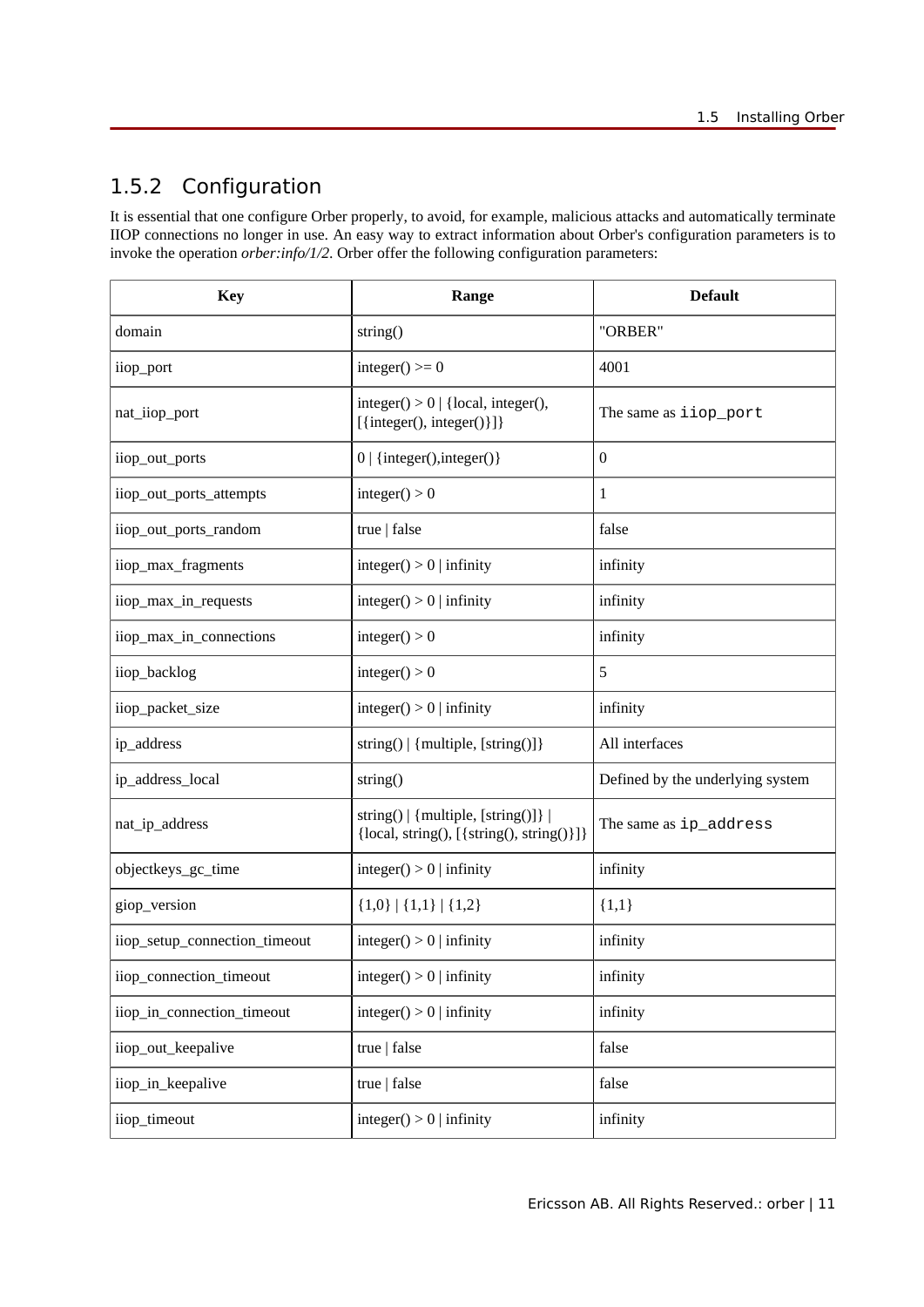#### 1.5 Installing Orber

| interceptors              | { $native, [atom()]\}$                                             |                                               |  |
|---------------------------|--------------------------------------------------------------------|-----------------------------------------------|--|
| local_interceptors        | {native, [atom()]}                                                 |                                               |  |
| orbInitRef                | $[string()]$   undefined                                           | undefined                                     |  |
| orbDefaultInitRef         | string()   undefined                                               | undefined                                     |  |
| orber_debug_level         | $0 - 10$                                                           | $\mathbf{0}$                                  |  |
| flags                     | $integer() >= 0$                                                   | $\mathbf{0}$                                  |  |
| iiop_acl                  | $[$ {atom(), string()}] $ $ [{atom(),<br>string(), [string()]}]    | $\begin{bmatrix} 1 \end{bmatrix}$             |  |
| secure                    | $no$   ssl                                                         | no                                            |  |
| ssl_generation            | 2 3                                                                | $\overline{2}$                                |  |
| iiop_ssl_port             | $integer() >= 0$                                                   | 4002                                          |  |
| iiop_ssl_accept_timeout   | $integer() > 0$   infinity                                         | infinity                                      |  |
| iiop_ssl_backlog          | integer() > 0                                                      | 5                                             |  |
| iiop_ssl_ip_address_local | string()                                                           | Defined by the underlying system              |  |
| nat_iiop_ssl_port         | $integer() > 0$ {local, integer(),<br>$[$ {integer(), integer()}]} | The same as iiop_ssl_port                     |  |
| ssl_server_options        | list()                                                             | See the SSL application for valid<br>options. |  |
| ssl_client_options        | list()                                                             | See the SSL application for valid<br>options. |  |
| iiop_ssl_out_keepalive    | true   false                                                       | false                                         |  |
| iiop_ssl_in_keepalive     | true   false                                                       | false                                         |  |

Table 5.1: Orber Configuration Parameters

#### **Comments on the table 'Orber Configuration Parameters':**

#### **domain**

Since Orber domains, they are supposed to communicate via IIOP, **MUST** have unique names, communication will fail if two domains have the same name. The domain name **MAY NOT** contain ^G (i.e. \007).

**iiop\_port**

If set to 0 the OS will pick any vacant port.

**Note:**On a UNIX system it is preferable to have a IIOP port higher than 1023, since it is not recommended to run Erlang as a root user.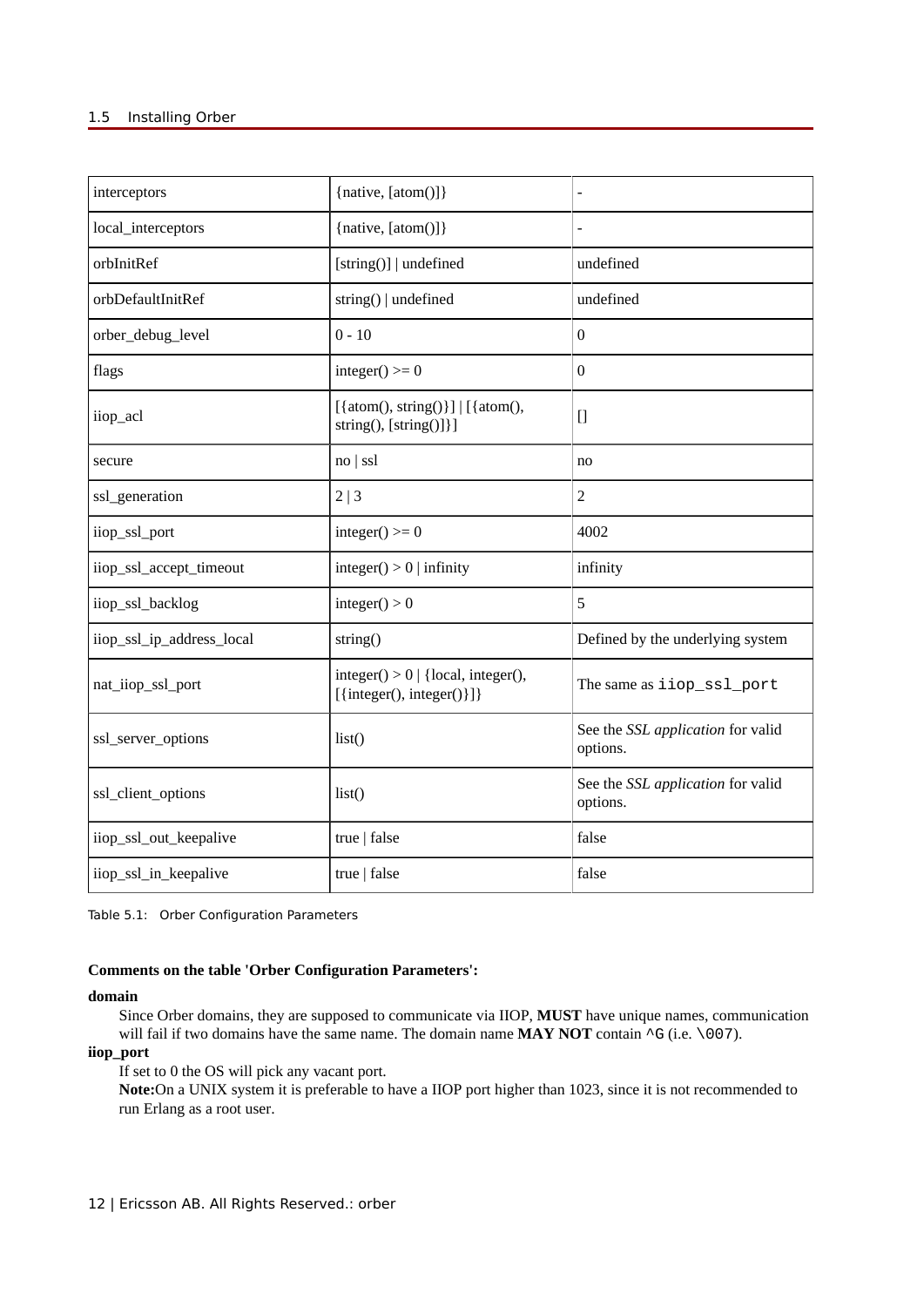#### **nat\_iiop\_port**

The value is either an integer or {local, DefaultNATPort, [{Port, NATPort}]}. See also *Firewall Configuration*.

#### **iiop\_out\_ports**

When set to 0 any available port will be used. If a range is specified, Orber will only use the local ports within the interval when trying to connect to another ORB (Orber acts as a client ORB). If all ports are in use communication will fail. Hence, it is **absolutely necessary** to set iiop\_connection\_timeout as well. Otherwise, connections no longer in use will block further communication. If one use, for example,  $er1$ orber iiop\_out\_ports "{5000,5020}", Orber will only use port 5000 to 5020 when connecting. If communicating via SSL, make sure you use a version that supports the local  $\{\text{port}, \text{Port}\}$  option. See also *Firewall Configuration*.

#### **iiop\_out\_ports\_random**

Requires that iiop\_out\_ports define a port range. If that is the case Orber will select a port randomly from that sequence.

#### **iiop\_out\_ports\_attempts**

Requires that iiop\_out\_ports define a port range. If so Orber will accept a number of timeouts, defined by this parameter, when trying to connect to another ORB.

#### **iiop\_max\_fragments**

Limits the number of IIOP fragments allowed per request.

#### **iiop\_max\_in\_requests**

Limits the number of concurrent incoming requests per incoming connection.

#### **iiop\_max\_in\_connections**

Limits the number of concurrent incoming connections.

#### **iiop\_backlog**

Defines the maximum length the queue of pending incoming connections may grow to.

#### **iiop\_packet\_size**

Defines the maximum size of incoming requests. If this limit is exceeded, the connection is closed.

#### **ip\_address**

This option is used if orber only should listen on a specific ip interface on a multi-interface host or if exported IOR:s should contain multiple components. The value is the IPv4 or IPv6 address as a string or  ${\{\text{multiple},\} }$ IPList}. The latter requires that the object is available via the all IP addresses found in the list.

#### **ip\_address\_local**

This option defines the default local interface Orber will use when connecting to another ORB via IIOP, i.e., Orber act as the client side ORB. The value is a IPv4 or IPv6 address as a string. It is possible to override ip\_address\_local by defining iiop\_acl or passing the Orber generic interface Context. If this option is not used, the underlying OS will choose which interface to use. For more information, see the *Interface Configuration* section.

#### **nat\_ip\_address**

The value is the ip address as a string (IPv4 or IPv6),  $\{\text{multiple}, \text{IPList}\}\$  or  $\{\text{local}, \text{IPList}\}\$ 

DefaultNATIPAddress, [{IPAddress, NATIPAddress}]}. See also *Firewall Configuration*. **objectkeys\_gc\_time**

This option should be set if objects are started using the option {persistent, true}. The value is integer() seconds.

#### **giop\_version**

Defines the default GIOP protocol version.

#### **iiop\_setup\_connection\_timeout**

The value is an integer (seconds) or the atom infinity. This option is only valid for client-side connections. If this option is set, attempts to connect to other ORB's will timeout after the given time limit. Note, if the time limit is large the TCP protocol may timeout before the supplied value.

#### **iiop\_connection\_timeout**

The value is an integer (timeout in seconds between 0 and 1000000) or the atom infinity. This option is only valid for client object connections, i.e., will have no effect on server connections. Setting this option will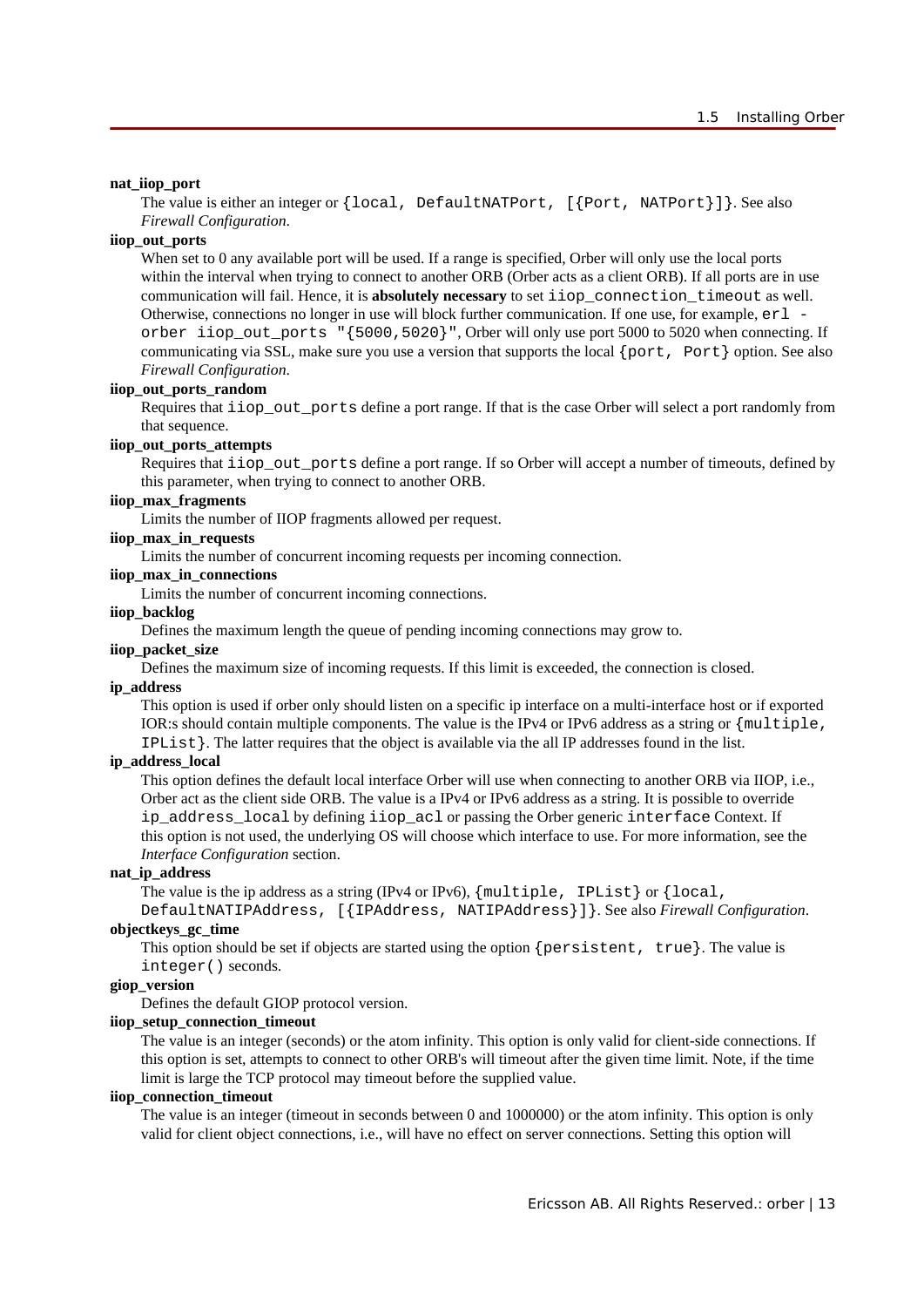cause client connections to be terminated, if and only if, there are no pending requests. If there are a client still waiting for a reply, Orber will try again after the given seconds have passed. The main purpose for this option is to reduce the number of open connections; it is, for example, not necessary to keep a connection, only used once a day, open at all time.

#### **iiop\_in\_connection\_timeout**

The same as for iiop\_connection\_timeout. The only difference is that this option only affects incoming connections (i.e. Orber act as server-side ORB).

#### **iiop\_out\_keepalive**

Enables periodic transmission on a connected socket, when no other data is being exchanged. If the other end does not respond, the connection is considered broken and will be terminated. When enabled the SO\_KEEPALIVE socket level option is set.

#### **iiop\_in\_keepalive**

The same as for iiop out keepalive. The only difference is that this option only affects incoming connections.

#### **iiop\_timeout**

The value is an integer (timeout in seconds between 0 and 1000000) or the atom infinity. This option is only valid on the client side. Setting this option, cause all intra-ORB requests to timeout and raise a system exception, e.g. TIMEOUT, if no replies are delivered within the given time limit.

#### **interceptors**

If one set this parameter, e.g., erl -orber interceptors "{native, ['myInterceptor']}", Orber will use the supplied interceptor(s) for all inter-ORB communication. ' $myInterceptor$ ' is the module name of the interceptor. For more information, see the interceptor chapter in the User's Guide and the Reference Manual.

#### **local\_interceptors**

If defined, its value will be used when activating local interceptors via *Orber Environment Flags*. If not defined, but the flag is set, Orber will use the value of the interceptors parameter.

#### **orbInitRef**

Setting this option, e.g., erl -orber orbInitRef [\"NameService=corbaloc::host.com/ NameService\"], will alter the location from where corba: resolve initial references(Key) tries to find an object matching the given Key. The keys will also appear when invoking corba:list\_initial\_services(). This variable overrides orbDefaultInitRef

#### **orbDefaultInitRef**

If a matching Key for orbInitRef is not found, and this variable is set, it determines the location from where orber: resolve\_initial\_references(Key) tries to find an object matching the given Key. Usage: erl -orber orbDefaultInitRef \"corbaloc::host.com\".

#### **orber\_debug\_level**

The range is 0 to 10. Using level 10 is the most verbose configuration. This option will generate reports, using the error\_logger, for abnormal situations. It is not recommended to use this option for delivered systems since some of the reports is not to be considered as errors. The main purpose is to assist during development.

#### **flags**

No flags are activated in the default case. The available configuration settings are described in *Orber Environment Flags*.

#### **iiop\_acl**

This option must be activated by setting *Orber Environment Flags* parameter. The value of this parameter shall be a list of  $[\{\text{Direction}, \text{Filter}\}]$  and/or  $[\{\text{Direction}, \text{Filter}, \text{Interfaces}\}].$ The Direction, tcp\_in, ssl\_in, tcp\_out or ssl\_out, determines if the Access Control List (ACL) applies to incoming or outgoing connections and IIOP or IIOP over SSL. The Filter uses a extended format of Classless Inter Domain Routing (CIDR). For example, "123.123.123.10" limits the connection to that particular host, while "123.123.123.10/17" allows connections to or from any host equal to the 17 most significant bits. Orber also allow the user to specify a certain port or port range, for example, "123.123.123.10/17#4001" and "123.123.123.10/17#4001/5001" respectively. IPv4 or none compressed IPv6 strings are accepted.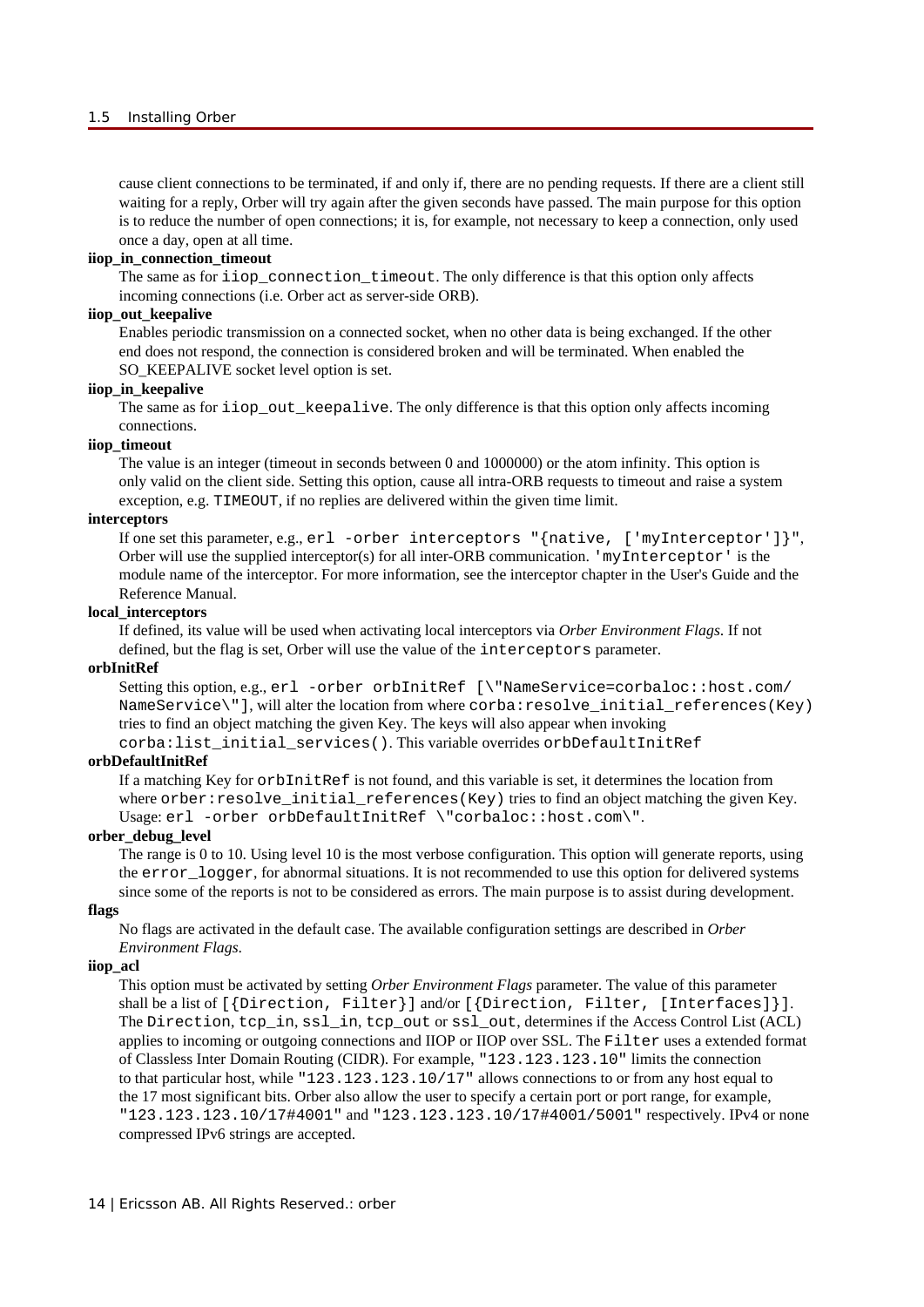The list of Interfaces, IPv4 or IPv6 strings, may only contain **one** address for outgoing connections. For incoming connections, the Interfaces list may contain several IP strings. If set for outgoing connections, and access is granted, Orber will use that local interface when connecting to the server-side ORB. For incoming connections, the client-side ORB is required to use one of the listed interfaces locally. If it fail to do so, access will be denied. The module *orber acl* provides operations for evaluating the access control for filters and addresses. See also the *Interface Configuration* and *Firewall Configuration* chapters.

#### **secure**

Determines the security mode Orber will use, which is either no if it is an insecure domain or the type of security mechanism used. Currently, per default, Orber is compliant with CSIv1 level 0, which means IIOP via SSL/TLS. The security chapter later in this manual describes how to get security in Orber and how the options are used.

#### **ssl\_generation**

Defines which SSL version, i.e. available API, is installed. The default value, 2, refers to SSL-3.1 or later, but earlier than SSL-4.0. If set to 3 SSL-4.0, or later, must be available. Currently it not possible to use 1, it is only reserved for future use.

#### **iiop\_ssl\_port**

If set, the value must be an integer greater than zero and not equal to **iiop\_port**.

#### **iiop\_ssl\_accept\_timeout**

The value is an integer (timeout in seconds) or the atom infinity and determine how long the SSL handshake may take. This option should be set to avoid if a client never initiate the handshake.

#### **iiop\_ssl\_backlog**

Defines the maximum length the queue of pending incoming connections may grow to.

#### **iiop\_ssl\_ip\_address\_local**

This option defines the default local interface Orber will use when connecting to another ORB via IIOP SSL, i.e., Orber act as the client side ORB. The value is a IPv4 or IPv6 address as a string. It is possible to override iiop\_ssl\_ip\_address\_local by defining iiop\_acl or passing the Orber generic interface Context. If this option is not used, the underlying OS will choose which interface to use. For more information, see the *Interface Configuration* section.

#### **nat\_iiop\_ssl\_port**

If set, the value must be an integer greater than zero or {local, DefaultNATPort, [{Port, NATPort}]}. See also *Firewall Configuration*.

#### **ssl\_server\_options**

A list of the SSL options when Orber is the server. In general it's just to remove the 'ssl\_server\_' prefix from the old options, i.e. ssl\_server\_verify will just be verify in this option list. See the *SSL application* for the correct list of possible options and their values.

#### **ssl\_client\_options**

A list of the SSL options when Orber is the client. In general it's just to remove the ssl\_client\_ prefix from the old options, i.e. ssl\_client\_depth will just be depth in this option list. See the *SSL application* for the correct list of possible options and their values.

#### **iiop\_ssl\_out\_keepalive**

Enables periodic transmission on a connected socket, when no other data is being exchanged. If the other end does not respond, the connection is considered broken and will be terminated. When enabled the SO\_KEEPALIVE socket level option is set. Requires that the installed SSL version support the **keepalive** option and that the **ssl\_generation** points to this version.

#### **iiop\_ssl\_in\_keepalive**

The same as for iiop\_ssl\_out\_keepalive. The only difference is that this option only affects incoming connections.

It is possible to invoke operations using the extra timeout parameter:

```
erl> module_interface:function(ObjRef, Timeout, ..Arguments..).
erl> module_interface:function(ObjRef, [{timeout, Timeout}], ..Arguments..).
```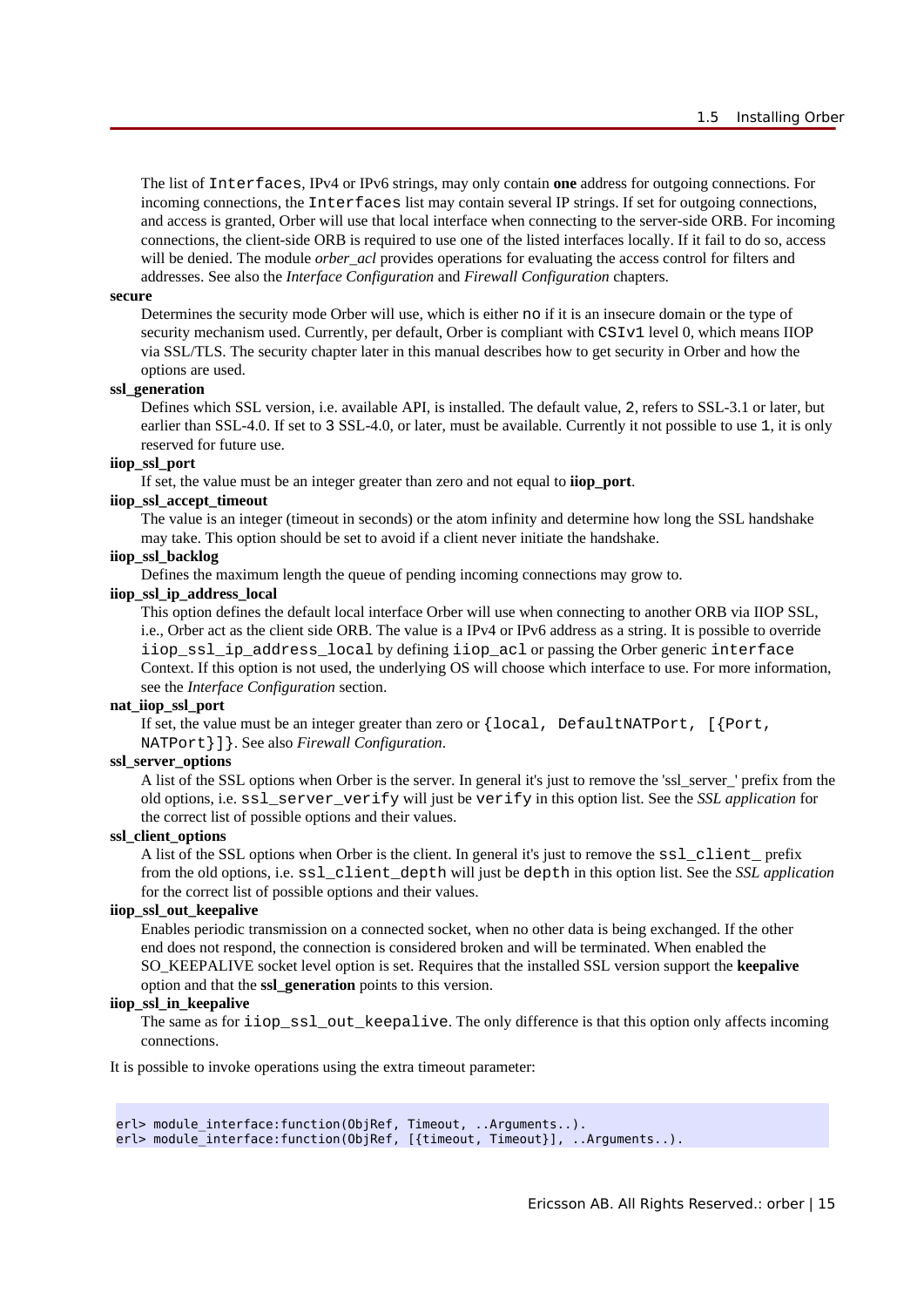#### erl> module interface:function(ObjRef, ..Arguments..).

The extra Timeout argument will override the configuration parameter iiop\_timeout. It is, however, not possible to use infinity to override the Timeout parameter. The Timeout option is also valid for objects which resides within the same A domain containing several Erlang nodes, which are communicating by using the Erlang internal format. An Orber domain looks as one ORB from the environment..

The iiop\_setup\_connection\_timeout, iiop\_timeout, iiop\_connection\_timeout and iiop\_in\_connection\_timeout variables should be used. The specified values is implementation specific, i.e., WAN or LAN, but they should range from iiop\_setup\_connection\_timeout to iiop\_connection\_timeout.

To change these settings in the configuration file, the -config flag must be added to the erl command. See the Reference Manual **config(4)** for further information. The values can also be sent separately as options to the Erlang node when it is started, see the Reference Manual **erl(1)** for further information.

#### Orber Environment Flags

The Environment Flags allows the user to activate debugging facilities or change Orber's behavior. The latter may result in that Orber is no longer compliant with the OMG standard, which may be necessary when communicating with a non-compliant ORB.

| <b>Hexadecimal Value</b> | <b>OMG</b> Compliant | <b>Description</b>               |
|--------------------------|----------------------|----------------------------------|
| 0001                     | no                   | <b>Exclude CodeSet Component</b> |
| 0002                     | yes                  | Local Typechecking               |
| 0004                     | yes                  | Use Host Name in IOR             |
| 0008                     | yes                  | Enable NAT                       |
| 0020                     | yes                  | <b>Local Interceptors</b>        |
| 0080                     | yes                  | <b>Light IFR</b>                 |
| 0100                     | yes                  | Use IPv6                         |
| 0200                     | yes                  | <b>EXIT Tolerance</b>            |
| 0400                     | yes                  | Enable Incoming ACL              |
| 0800                     | yes                  | Enable Outgoing ACL              |
| 1000                     | yes                  | Use Current Interface in IOR     |

Table 5.2: Orber Environment Flags

Any combination of the flags above may be used and changes the behavior as follows:

• **Exclude CodeSet Component** - instruct Orber to exclude the CodeSet component in exported IOR:s. When activated, no negotiating regarding character and wide character conversions between the client and the server will occur. This flag will, most likely, cause problems if your IDL specification contains the data types wchar and/or wstring.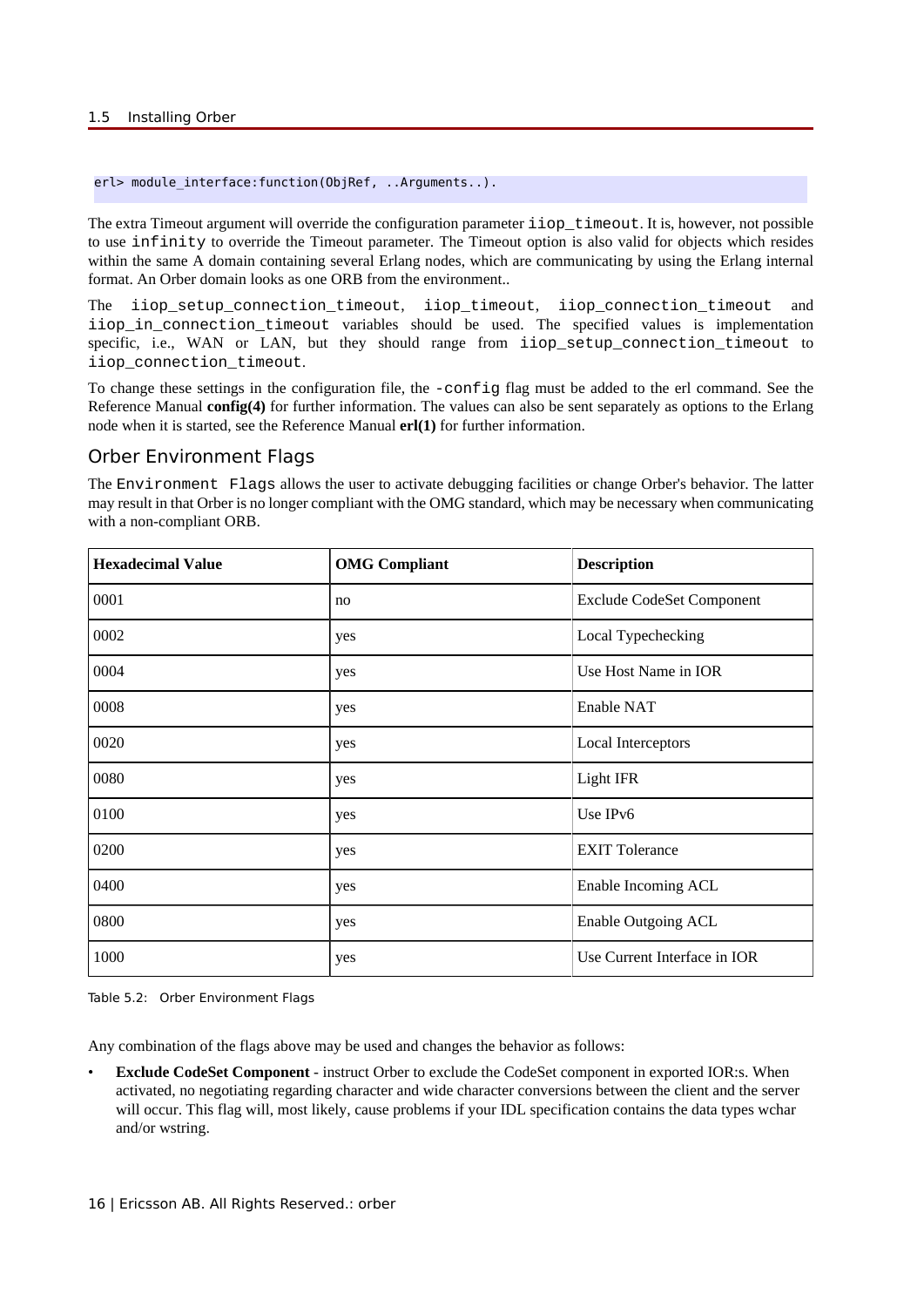- **Local Typechecking** If activated, parameters, replies and raised exceptions will be checked to ensure that the data is correct. If an error occurs, the error\_logger is used to generate reports. One **MAY NOT** use this option for delivered systems due to the extra overhead. Since this option activates typechecking for all objects generated on the target node, it is also possible to use the option  $\{local typecheck, boolean() \}$ , when invoking oe\_create/2, oe\_create\_link/2, corba:create/4 or corba:create\_link/4, to override the configuration parameter.
- **Use Host Name in IOR** normally Orber inserts the IP-number in IOR:s when they are exported. In some cases, this will cause the clients to open two connections instead of one.
- **Enable NAT** if this flag is set, it is possible to use the NAT (Network Address Translation) configuration parameters (nat\_iiop\_port, nat\_iiop\_ssl\_port and nat\_ip\_address).
- **Local Interceptors** use interceptors for local invocations.
- **Light IFR** if the IFR is not explicitly used and this flag is set, Orber will use a minimal IFR to reduce memory usage and installation time.
- Use IPv6 when this option is activated, Orber will use IPv6 for inter-ORB communication.
- **EXIT Tolerance** servers will survive even though the call-back module caused an EXIT.
- **Enable Incoming ACL** activates access control for incoming connections.
- **Enable Outgoing ACL** activates access control for outgoing connections.
- **Use Current Interface in IOR** when set, Orber will add the interface the request came via to exported local  $IOR \cdot s$

Invoking the operation *orber:info/1/2* will display the currently set flags in a readable way.

# 1.5.3 Firewall Configuration

Firewalls are used to protect objects from clients in other networks or sub-networks, but also to restrict which hosts internal objects may connect to (i.e. inbound protection and outbound protection). A firewall can limit access based on:

- **Transport Level** performs access control decisions based on address information in TCP headers.
- **Application Level** understands GIOP messages and the specific transport level inter-ORB Protocol supported e.g. IIOP.

This section describes how to configure a Transport Level firewall. It must have prior knowledge of the source to destination mappings, and conceptually has a configuration table containing tuples of the form:  $(\{\text{inhost:import}\}, \{\text{outhost:output}\})$ . If there are no port restrictions it is rather easy to configure the firewall. Otherwise, we must consider the following alternatives:

- **Incoming Requests** Orber only uses the port-numbers specified by the configuration parameters **iiop\_port** and **iiop\_ssl\_port**. Other ORB's may use several ports but it should be possible to change this behavior. Consult the other ORBs documentation.
- **Outgoing Requests** Most ORB's, Orber included, ask the OS to supply a vacant local port when connecting to the server-side ORB. It is possible to change this behavior when using Orber (i.e. set the configuration parameter **iiop\_out\_ports**).

## Warning:

Using the option iiop\_out\_ports may result in that Orber runs out of valid ports numbers. For example, other applications may steal some of the ports or the number of concurrent outgoing connections to other ORBs may be higher than expected. To reduce, but not eliminate, the risk you should use iiop\_connection\_timeout.

Firewall configuration example: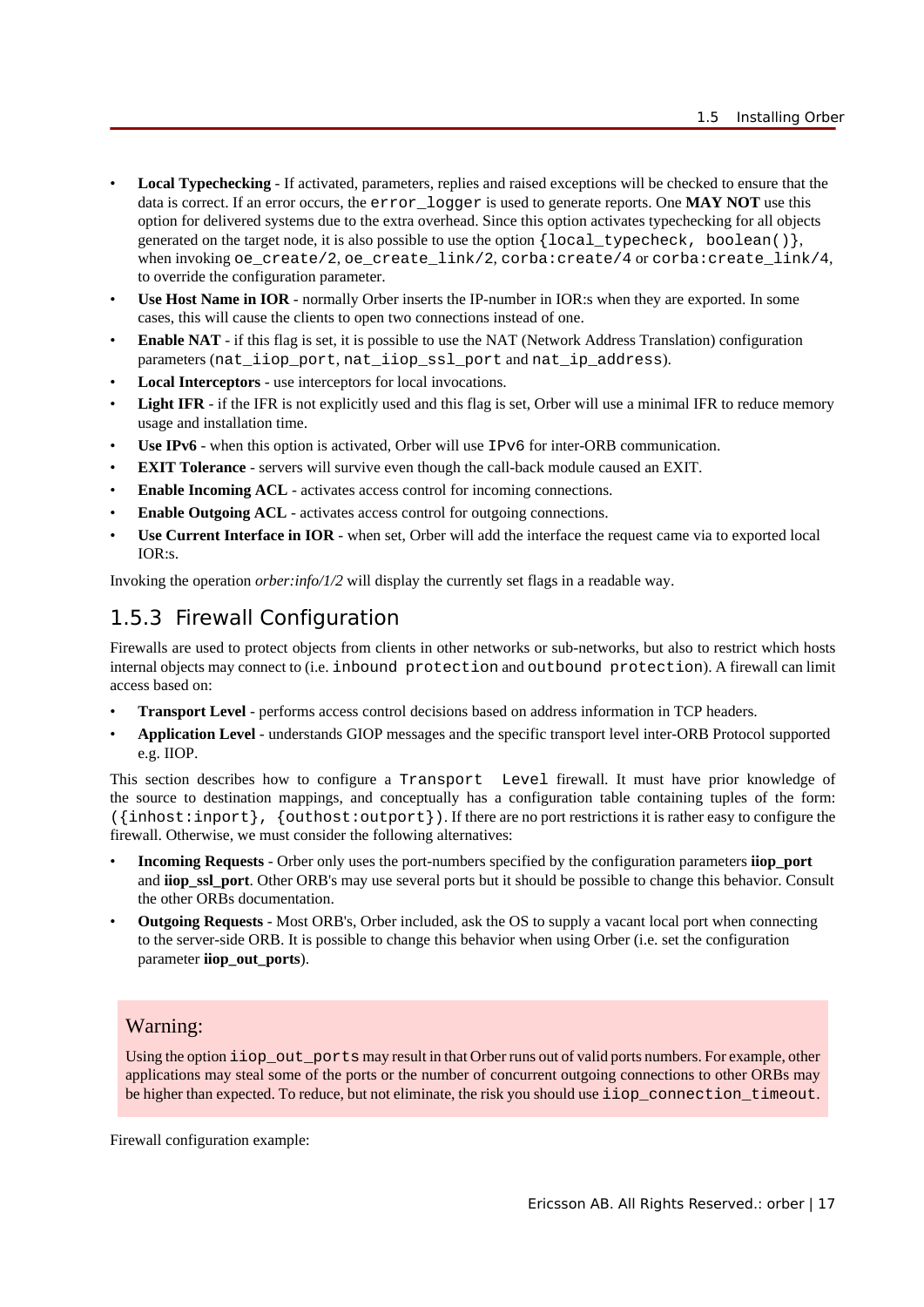```
# "Plain" IIOP
To: Orber-IPNo:(iiop_port) From: ORB-IPNo:X
                                        From: Orber-IPNo: (iiop out ports | Any Port)
# IIOP via SSL
To: Orber-IPNo:(iiop_port)    From: ORB-IPNo:X<br>To: Orber-IPNo:(iiop_ssl_port)    From: ORB-IPNo:Y
To: Orber-IPNo:(iiop_ssl_port)<br>To: ORB-IPNo:Z
                                        From: Orber-IPNo: (iiop_out_ports | Any Port)
```
If the communication take place via a *TCP Firewall with NAT* (Network Address Translation), we must activate this behavior and define the external address and/or ports.



Figure 5.1: TCP Firewall With NAT

Using NAT makes it possible to use different host data for different network domains. This way we can share Internet Protocol address resources or obscure resources. To enable this feature the *Enable NAT* flag must be set and nat iiop port, nat iiop ssl port and nat ip address configured, which maps to iiop port, iiop\_ssl\_port and ip\_address respectively. Hence, the firewall must be configured to translate the external to the internal representation correctly. If these NAT parameters are assigned a single port number or IP address, only those will be used when an IOR is exported to another ORB. When ip address is set to {multiple, [IPAddress], nat ip address should be configured in the same way, so that each NAT IP address can be translated to a valid address by the firewall. If objects are supposed to be accessible via different interfaces and port, see also *Interface Configuration*, the options {local, DefaultNATIPAddress, [{IPAddress, NATIPAddress}]} and/or {local, DefaultNATPort, [{Port, NATPort}]} shall be used. The default NAT IP address and port, should be translated to the value of ip\_address\_local and the default listen port by the firewall. If the IP address and/or port is not found in the list, the default values will be inserted in the IOR. The firewall must be able to translate these correctly.

If it is necessary to limit the access to an ORB within a secure network, but other applications running on the same host may not be blocked out, one can use a **Application Level** firewall or Orber Access Control List (ACL). The latter makes it possible for the user to define which hosts may communicate, either as server or client, with Orber. This is achieved by defining the configuration parameter *iiop\_acl*. The Classless Inter Domain Routing (CIDR) Filter determines which peer interfaces and ports the other ORB may use.

| <b>Filter</b>        | Peer Interface(s)       | <b>Peer Port(s)</b> |
|----------------------|-------------------------|---------------------|
| "10.1.1.1"           | 10.1.1.1                | any                 |
| "10.1.1.1/8"         | 10.0.0.0-10.255.255.255 | any                 |
| $"10.1.1.1/8\#4001"$ | 10.0.0.0-10.255.255.255 | 4001                |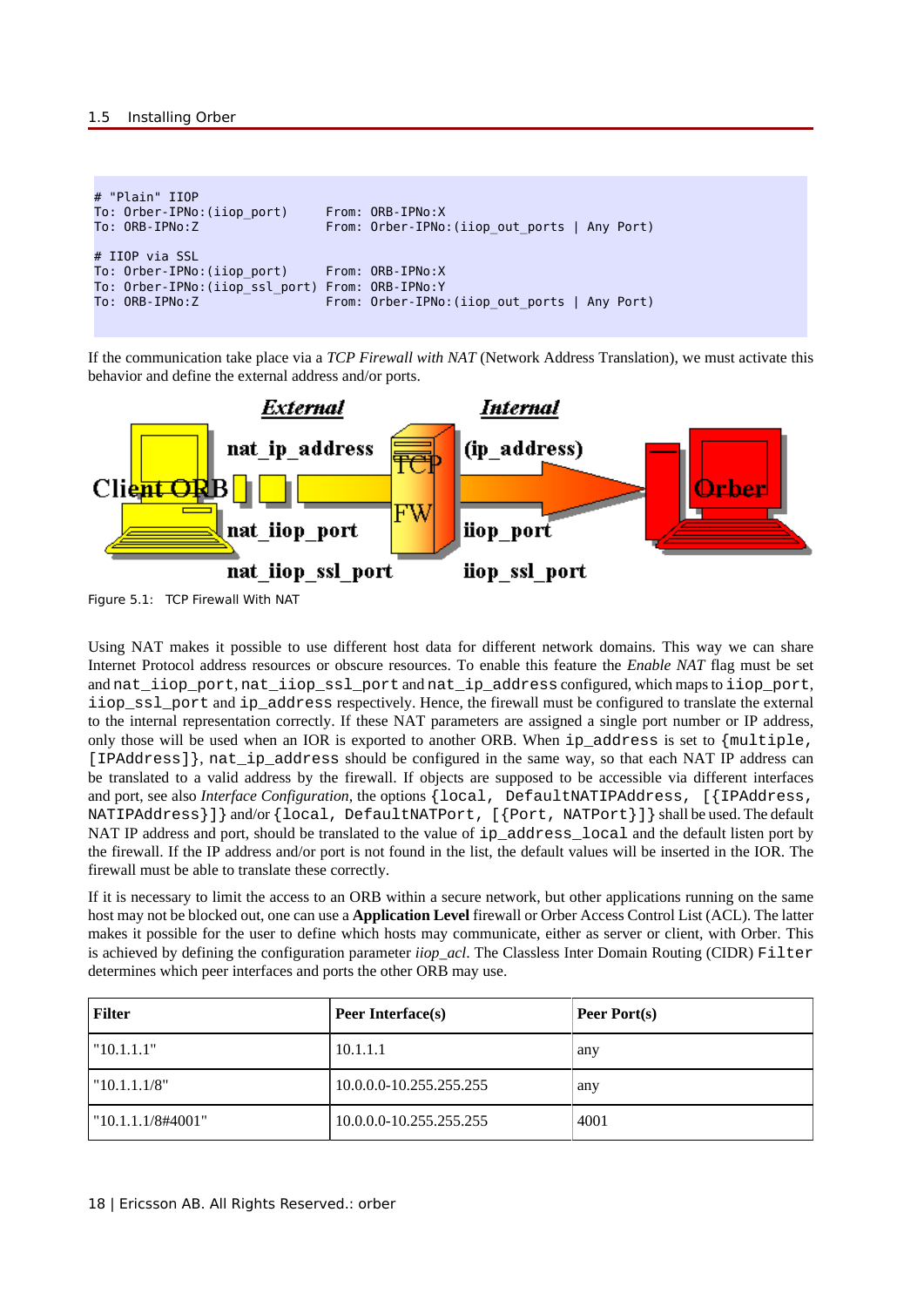| $\frac{1}{8}$ /8#4001/5001"<br>"10 | 7557575<br>-10.255.255.255<br>. U.U.U.U- | 5001 |
|------------------------------------|------------------------------------------|------|
|------------------------------------|------------------------------------------|------|

Table 5.3: Orber ACL Filters

Orber ACL, also allows the user to define which local interface(s) may be used, but will not detect spoofing. The operation *orber* acl:match/2/3 makes it easy to verify whether access would be granted or not. For example, if Orber would be started with the ACL  $[$ {tcp\_out, "10.1.1.1/8#4001/5001"}], then orber\_acl:match/2 would behave as follows:

```
erl> orber_acl:match({11,1,1,1}, tcp_out).
false
erl > order_{act:match}({10,1,1,1}, tcp_{out}).true
erl> orber \text{acl:match}({11,1,1,1},, tcp out, true).
{false,[],0}
erl> orber \text{acl:match}({10,1,1,1}, tcp out, true).
{true,[],{4001,5001}}
```
Only if the returned boolean is true the extra return values makes a difference. In the example above,  $\{true,$  $[$ ,  $[$  4001, 5001}} means that Orber may connect to  $"10.1.1.1"$ , using any local interface, if the serverside ORB listens for incoming connect requests on a port within the range 4001-5001. Note, invoking the orber\_acl:match/2/3 operation, will not result in a connect attempt by Orber. The reason for this, is that this function may be used on a live node as well as in test environment. Hence, if a local interface is currently not available or no server-side ORB available via the given host/port(s), will not be detected by Orber.

# 1.5.4 Interface Configuration

In many cases it is sufficient to simply configure the underlying OS which local interfaces shall be used for all applications. But, in some cases it is required, due to, for example, the firewall configuration, that different local interfaces are used for different applications. Some times, it is even necessary to use a specific interface for a single CORBA object. This section describe how one can alter this in different ways.

The default behavior is that Orber lets the OS configuration decide which interface will be added in IOR:s exported to another ORB and the local interface used when connecting to another ORB (Orber act as client side ORB). The latter can be overridden by setting the configuration parameters iiop\_ssl\_ip\_address\_local and/or ip\_address\_local, which will affect IIOP via SSL and IIOP respectively. These parameters can be overridden by using the Orber generic interface Context or defining an ACL (Access Control List). The latter always takes precedence if a local interface is included (e.g.  $[\{\text{top\_out}, \text{ "10.0.0.0/8", } \text{ ['10.0.0.1"]} \} ]$ ). If the interface is excluded (e.g.  $[\{\text{tcp\_out}, \text{ "10.0.0.0/8"}\}],$ ), the interface chosen will, in the following order, be determined by #'IOP\_ServiceContext'{}, ip\_address\_local/iiop\_ssl\_ip\_address\_local or the configuration of the underlying system.

Adding the interface context, for generated stubs/skeletons, is done in the following way:

```
Ctx = #'IOP_ServiceContext'{context_id = ?ORBER_GENERIC_CTX_ID, 
 context_data = {interface, "10.0.0.1"}},
'CosNaming_NamingContext':resolve(NS, [{context, [Ctx]}], Name),
```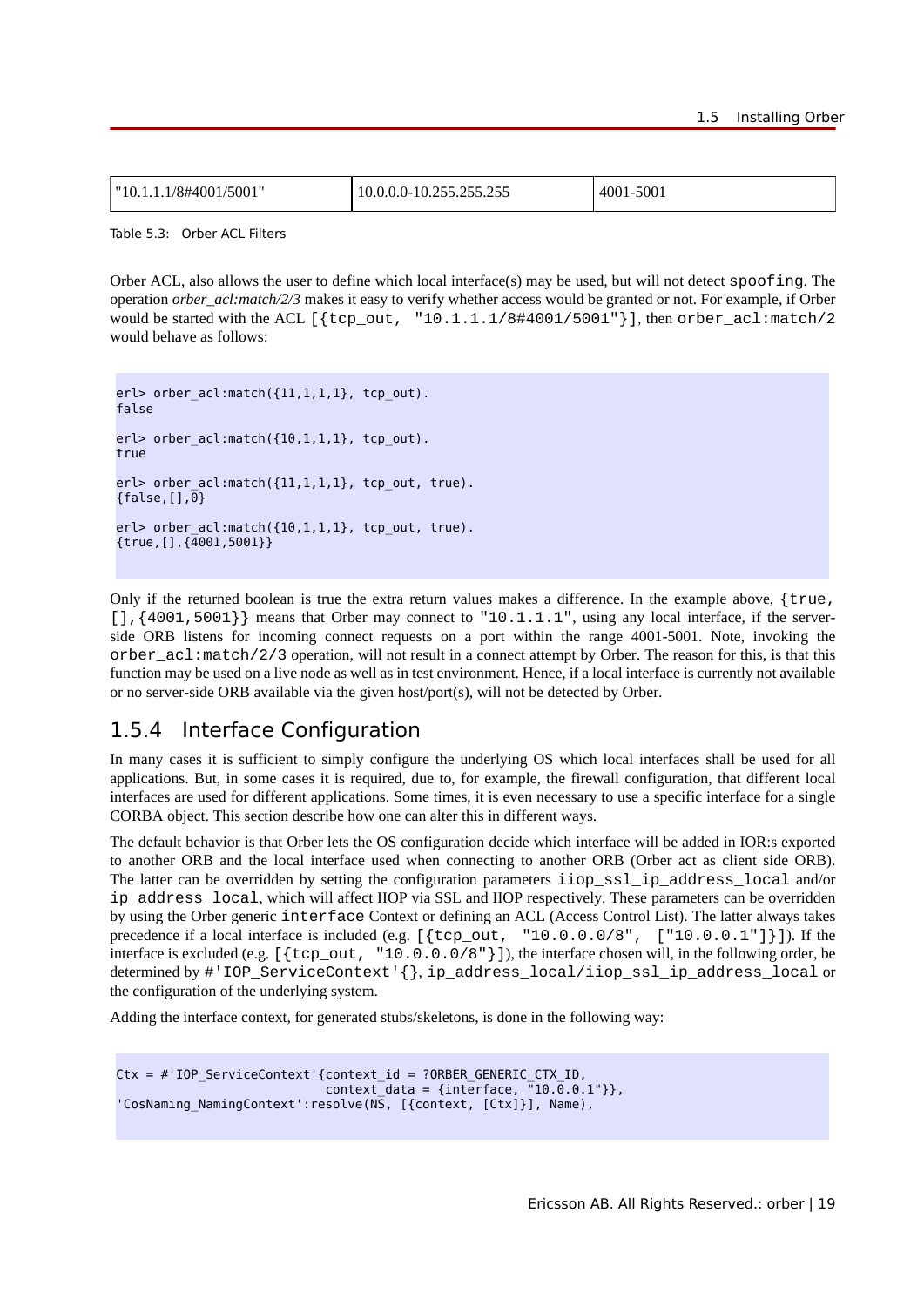It is also possible to add the context to corba: string to object/2, corba: resolve initial references/2, corba: resolve initial references remote/3, corba:list\_initial\_services\_remote/2, corba\_object:not\_existent/2, corba object:non existent/2 and corba object: is  $a/3$ . The operations exported by corba\_object are affected if the supplied IOR is external. The function corba:string\_to\_object/2 might require the interface context if a corbaloc or a corbaloc string is passed (See the *INS* chapter), while corba: resolve\_initial\_references\_remote/3 and corba:list\_initial\_services\_remote/2 always connect to another ORB and it might be necessary to add the context. The remaining corba operations are affected if calls are re-directed by setting the orbInitRef and/or orbDefaultInitRef configuration parameters. For more information, see the Reference Manual for each module.

Configuring which interface(s) that shall be used when exporting an IOR to another ORB, is determined by nat\_ip\_address, setting the flag *16#1000* and ip\_address, in that order. Orber listens for incoming connections either via all interfaces or the interface defined by ip\_address. It is also possible to add and remove extra listen interfaces by using orber: add listen interface/2/3 and orber:remove\_listen\_interface/1. In this case one should set the 16#1000 flag and, if necessary, set the configuration parameters {local, DefaultNATIPAddress, [{IPAddress, NATIPAddress}]} and/ or {local, DefaultNATPort, [{Port, NATPort}]}.

# 1.6 OMG IDL to Erlang Mapping

# 1.6.1 OMG IDL to Erlang Mapping - Overview

The purpose of OMG IDL, **Interface Definition Language**, mapping is to act as translator between platforms and languages. An IDL specification is supposed to describe data types, object types etc.

CORBA is independent of the programming language used to construct clients or implementations. In order to use the ORB, it is necessary for programmers to know how to access ORB functionality from their programming languages. It translates different IDL constructs to a specific programming language. This chapter describes the mapping of OMG IDL constructs to the Erlang programming language.

# 1.6.2 OMG IDL Mapping Elements

A complete language mapping will allow the programmer to have access to all ORB functionality in a way that is convenient for a specified programming language.

All mapping must define the following elements:

- All OMG IDL basic and constructed types
- References to constants defined in OMG IDL
- References to objects defined in OMG IDL
- Invocations of operations, including passing of parameters and receiving of results
- Exceptions, including what happens when an operation raises an exception and how the exception parameters are accessed
- Access to attributes
- Signatures for operations defined by the ORB, such as dynamic invocation interface, the object adapters etc.
- Scopes; OMG IDL has several levels of scopes, which are mapped to Erlang's two scopes.

# 1.6.3 Getting Started

To begin with, we should decide which type of objects (i.e. servers) we need and if two, or more, should export the same functionality. Let us assume that we want to create a system for DB (database) access for different kind of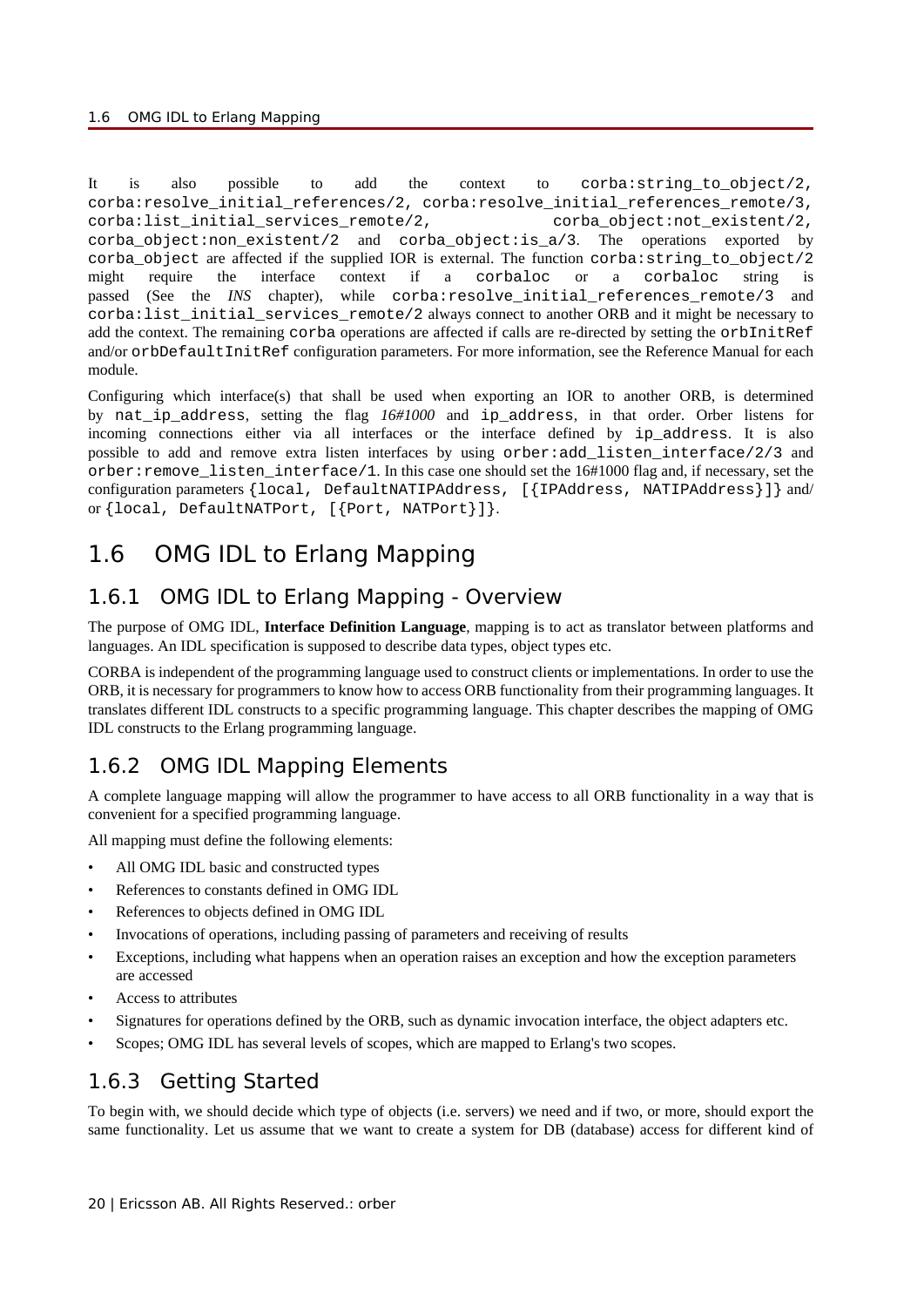users. For example, anyone with a valid password may extract data, but only a few may update the DB. Usually, an application is defined within a module, and all global datatypes are defined on the top-level. To begin with we create a module and the interfaces we need:

```
// DB IDL
#ifndef _DB_IDL_
#define _DB_IDL_
// A module is simply a container
module DB {
   // An interface maps to a CORBA::Object.
   interface CommonUser {
   };
   // Inherit the Consumer interface
   interface Administrator : CommonUser {
   };
   interface Access {
   };
};
#endif
```
Since the Administrator should be able to do the same things as the CommonUser, the previous inherits from the latter. The Access interface will grant access to the DB. Now we are ready to define the functionality and data types we need. But, this requires that we know a little bit more about the OMG IDL.

### Note:

The OMG defines a set of reserved case insensitive key-words, which may **NOT** be used as identifiers (e.g. module name). For more information, see *Reserved Compiler Names and Keywords*

# 1.6.4 Basic OMG IDL Types

The OMG IDL mapping is strongly typed and, even if you have a good knowledge of CORBA types, it is essential to read carefully the following mapping to Erlang types.

The mapping of basic types is straightforward. Note that the OMG IDL double type is mapped to an Erlang float which does not support the full double value range.

| OMG IDL type   | Erlang type    | <b>Note</b>                      |
|----------------|----------------|----------------------------------|
| float          | Erlang float   |                                  |
| double         | Erlang float   | value range not supported        |
| short          | Erlang integer | $-2^{\wedge}15$ $2^{\wedge}15-1$ |
| unsigned short | Erlang integer | $ 02^{\wedge}16-1 $              |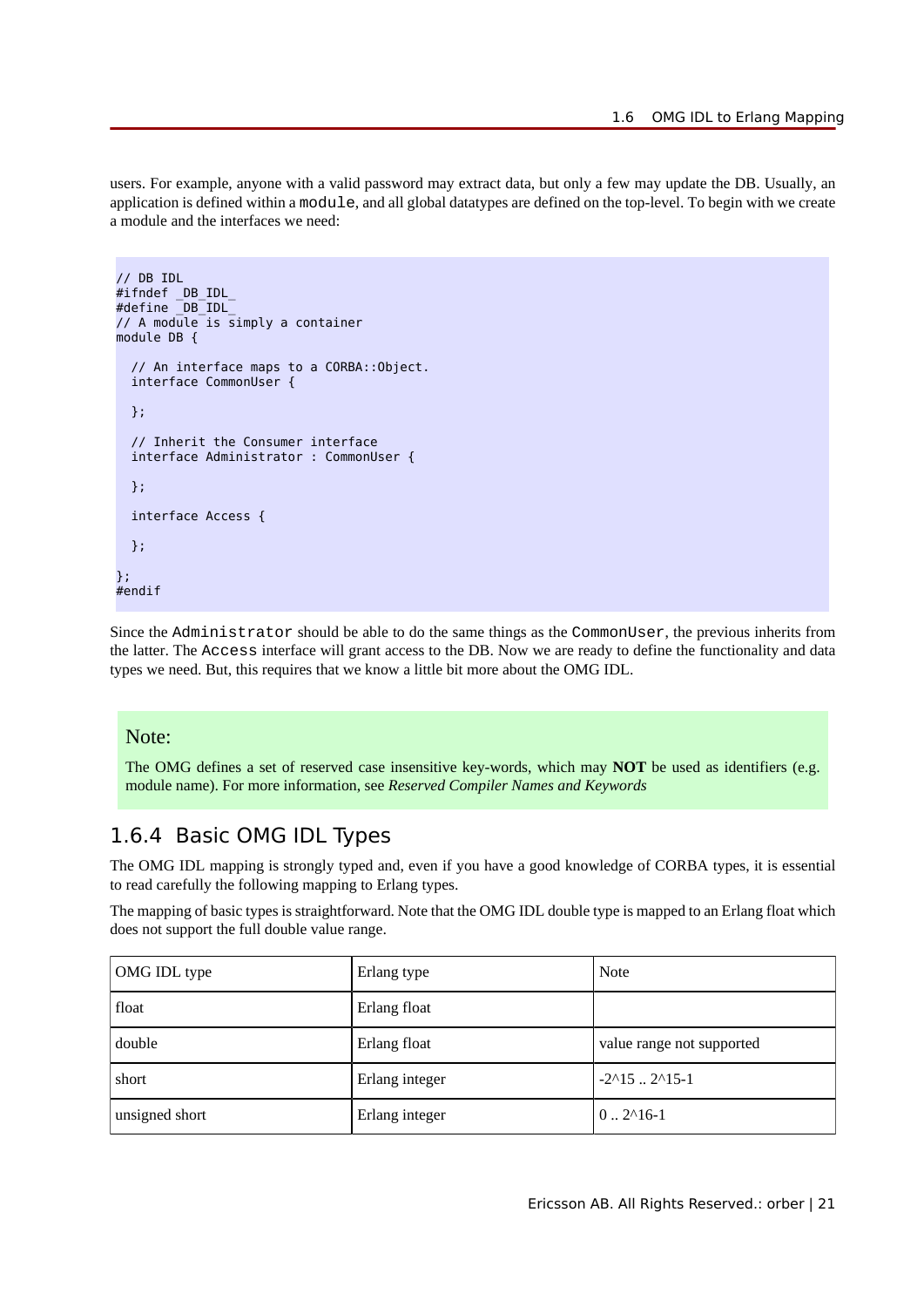### 1.6 OMG IDL to Erlang Mapping

| long               | Erlang integer         | $-2^{31}$ $2^{31-1}$           |  |
|--------------------|------------------------|--------------------------------|--|
| unsigned long      | Erlang integer         | $0.2^{\prime}32-1$             |  |
| long long          | Erlang integer         | $-2^{63}$ 2 <sup>63-1</sup>    |  |
| unsigned long long | Erlang integer         | $0.2^{64-1}$                   |  |
| char               | Erlang integer         | ISO-8859-1                     |  |
| wchar              | Erlang integer         | UTF-16 (ISO-10646-1:1993)      |  |
| boolean            | Erlang atom            | true/false                     |  |
| octet              | Erlang integer         |                                |  |
| any                | Erlang record          | #any{typecode, value}          |  |
| long double        | Not supported          |                                |  |
| Object             | Orber object reference | <b>Internal Representation</b> |  |
| void               | Erlang atom            | ok                             |  |

Table 6.1: OMG IDL basic types

The any value is written as a record with the field typecode which contains the Type Code is a full definition of a type representation, *see also the Type Code table*, and the value field itself.

Functions with return type void will return the atom ok.

# 1.6.5 Template OMG IDL Types and Complex Declarators

Constructed types all have native mappings as shown in the table below.

| <b>Type</b> | <b>IDL</b> code                                                                                | <b>Maps to</b>          | <b>Erlang</b> code                      |
|-------------|------------------------------------------------------------------------------------------------|-------------------------|-----------------------------------------|
| string      | typedef string S;<br>void op $(in S a);$                                                       | Erlang string           | $ok = op(Obj, "Hello$<br>World"),       |
| wstring     | typedef wstring S;<br>void op $(in S a);$                                                      | Erlang list of Integers | $ok = op(Obj, "Hello$<br>World"),       |
| sequence    | typedef sequence <long,<br><math>3 &gt; S</math>:<br/>void op<math>(in S a);</math></long,<br> | Erlang list             | $ok = op(Obj, [1, 2, 3]),$              |
| array       | typedef string S[2];<br>void op $(in S a);$                                                    | Erlang tuple            | $ok = op(Obj, {"one",}$<br>" $two"$ }), |
| fixed       | typedef fixed $<$ 3,2 $>$<br>myFixed;                                                          | Erlang tuple            | $MF = fixed:create(3, 2, )$<br>314,     |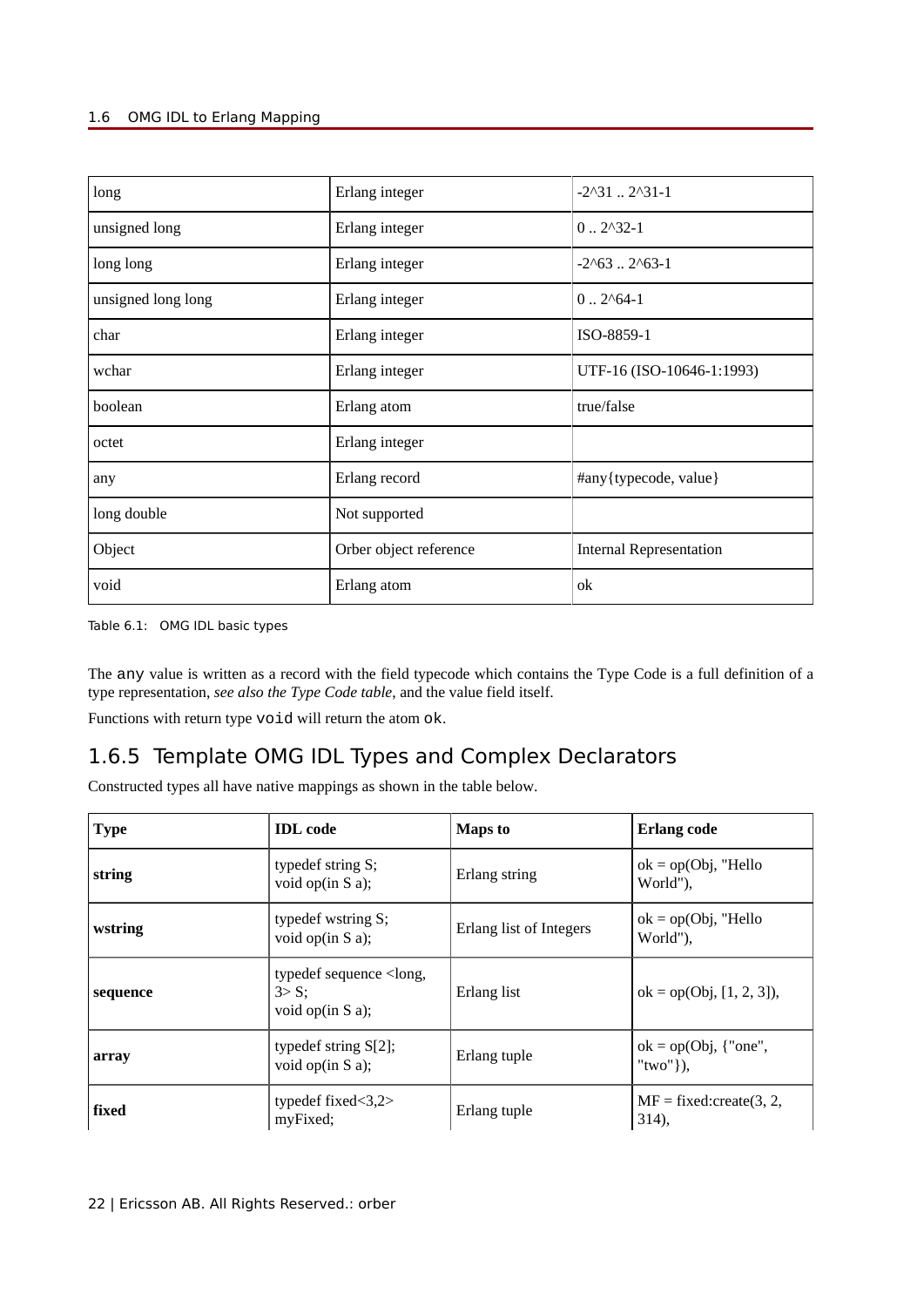| void op(in myFixed a); |  | $\alpha k = op(Obj, MF),$ |
|------------------------|--|---------------------------|
|------------------------|--|---------------------------|

Table 6.2: OMG IDL Template and Complex Declarators

# String/WString Data Types

A string consists of all possible 8-bit quantities except null. Most ORB:s uses, including Orber, the character set Latin-1 (ISO-8859-1). The wstring type is represented as a list of integers, where each integer represents a wide character. In this case Orber uses, as most other ORB:s, the UTF-16 (ISO-10646-1:1993) character set.

When defining a a string or wstring they can be of limited length or null terminated:

// Null terminated typedef string myString; typedef wstring myWString; // Maximum length 10 typedef string<10> myString10; typedef wstring<10> myWString10;

If we want to define a char/string or wchar/wstring constant, we can use octal  $(\Omega$ OOO - one, two or three octal digits), hexadecimal (\xHH - one or two hexadecimal digits) and unicode (\uHHHH - one, two, three or four hexadecimal digits.) representation as well. For example:

```
const string SwedensBestSoccerTeam = "\101" "\x49" "\u004B";
const wstring SwedensBestHockeyTeam = L"\101\x49\u004B";
const char aChar = ' \u004B'const wchar aWchar = L'\u004C';
```
Naturally, we can use "Erlang", L"Rocks", 'A' and L'A' as well.

### Sequence Data Type

A sequence can be defined to be of a maximum length or unbounded, and may contain Basic and Template types and scoped names:

```
typedef sequence <short, 1> aShortSequence;
typedef sequence <long> aLongSequence;
typedef sequence <aLongSequence> anEvenLongerSequence;
```
## Array Data Type

Arrays are multidimensional, fixed-size arrays. The indices is language mapping specific, which is why one should not pass them as arguments to another ORB.

typedef long myMatrix[2][3];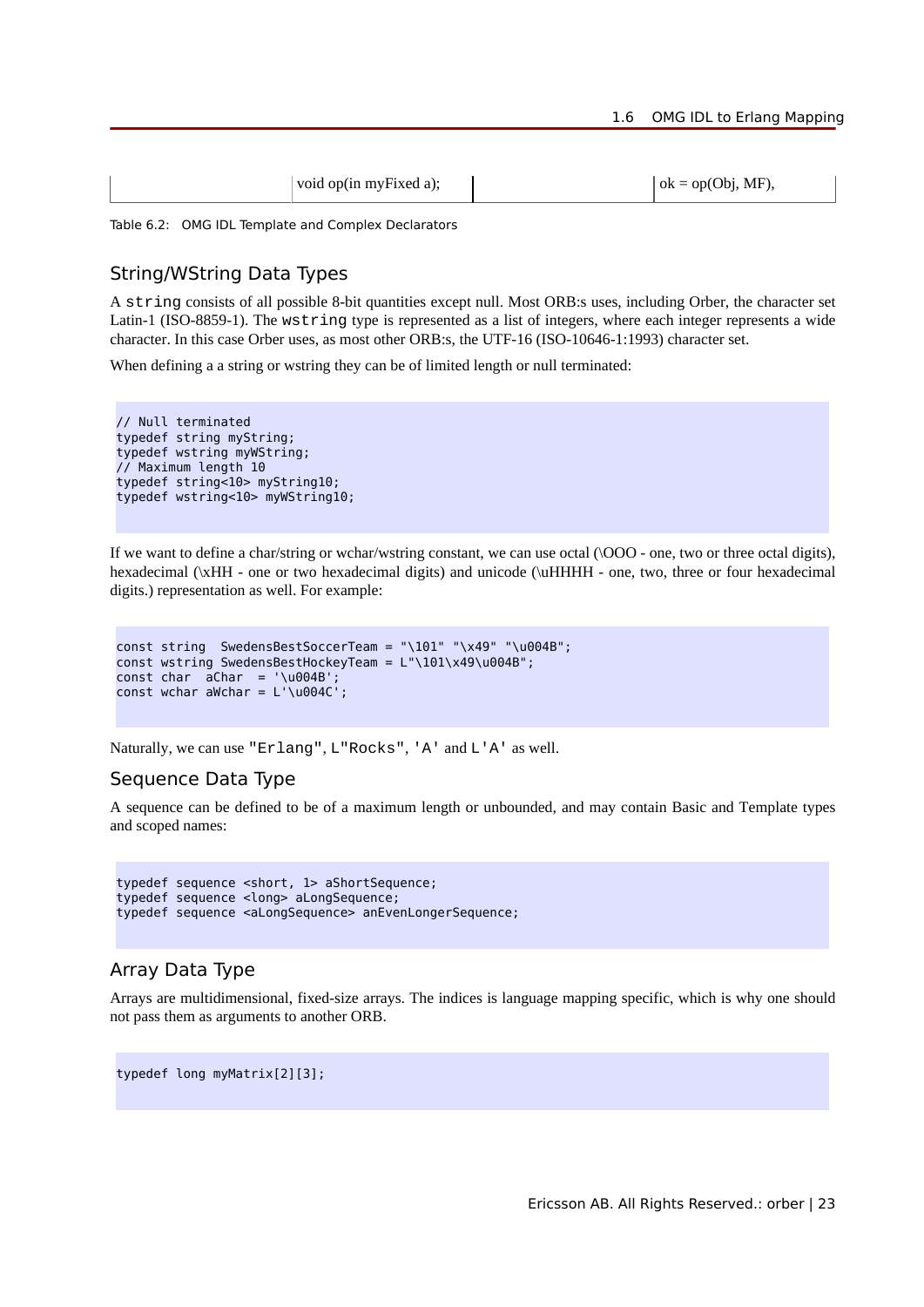## Fixed Data Type

A Fixed Point literal consists of an integer part (decimal digits), decimal point and a fraction part (decimal digits), followed by a D or d. Either the integer part or the fraction part may be missing; the decimal point may be missing, but not d/D. The integer part must be a positive integer less than 32. The Fraction part must be a positive integer less than or equal to the Integer part.

```
const fixed myFixed1 = 3.14D;
const fixed myFixed2 = .14D;
const fixed myFixed3 = 0.14D;
const fixed myFixed4 = 3.D:
const fixed myFixed5 = 3D;
```
It is also possible to use unary  $(+)$  and binary  $(+*)$  operators:

```
const fixed mvFixed6 = 3D + 0.14D;
const fixed myFixed7 = -3.14D;
```
The Fixed Point examples above are, so called, **anonymous** definitions. In later CORBA specifications these have been deprecated as function parameters or return values. Hence, we strongly recommend that you do not use them. Instead, you should use:

```
typedef fixed<5,3> myFixed53;
const myFixed53 myFixed53constant = 03.140d;
typedef fixed<3,2> myFixed32;
const myFixed32 myFixed32constant = 3.14d;
myFixed53 foo(in myFixed32 MF); // OK
void bar(in fixed<5,3> MF); // Illegal
```
For more information, see *Fixed* in Orber's Reference Manual.

Now we continue to work on our IDL specification. To begin with, we want to limit the size of the logon parameters (Id and password). Since the UserID and Password parameters, only will be used when invoking operations on the Access interface, we may choose to define them within the scope that interface. To keep it simple our DB will contain employee information. Hence, as the DB key we choose an integer (EmployeeNo).

```
// DB IDL
#ifndef _DB_IDL_
#define _DB_IDL_
module \overline{DB} {
   typedef unsigned long EmployeeNo;
   interface CommonUser {
      any lookup(in EmployeeNo ENo);
   };
   interface Administrator : CommonUser {
```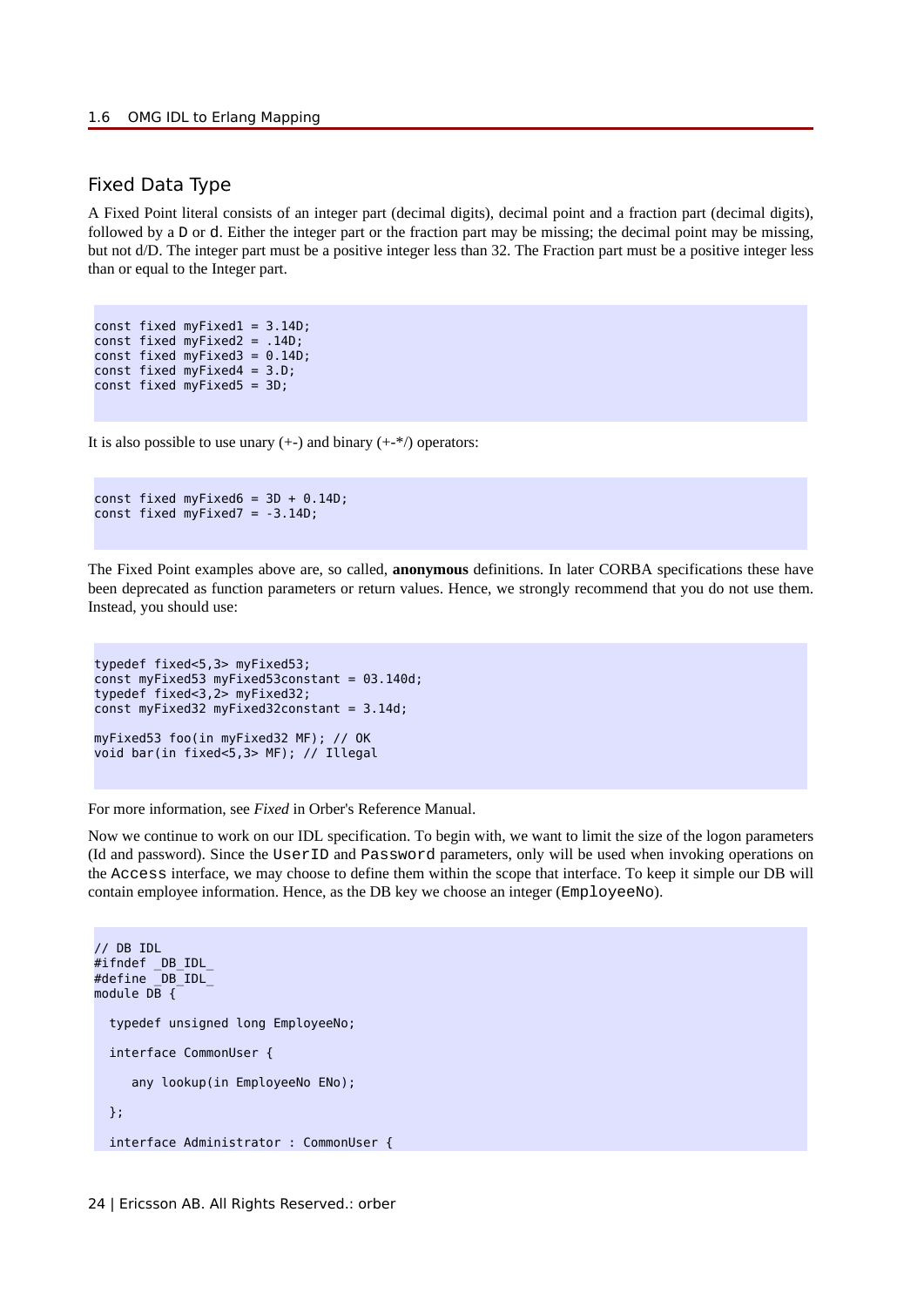```
 void delete(in EmployeeNo ENo);
  };
   interface Access {
       typedef string<10> UserID;
       typedef string<10> Password;
       CommonUser logon(in UserID ID, in Password PW);
  };
};
#endif
```
But what should, for example, the lookup operation return? One option is to use the any data type. But, depending on what kind of data it encapsulates, this datatype can be rather expensive to use. We might find a solution to our problems among the Constructed IDL types.

# 1.6.6 Constructed OMG IDL Types

Constructed types all have native mappings as shown in the table below.

| <b>Type</b> | <b>IDL</b> code                                                                           | <b>Maps to</b> | <b>Erlang</b> code                                       |
|-------------|-------------------------------------------------------------------------------------------|----------------|----------------------------------------------------------|
| struct      | struct myStruct {<br>long a;<br>short b:<br>$\}$ ;<br>void op(in myStruct a);             | Erlang record  | $ok = op(Obj,$<br>#'myStruct'{a=300,<br>$b=127$ }),      |
| union       | union myUnion<br>switch(long) $\{$<br>case 1: long a;<br>$\}$ ;<br>void op(in myUnion a); | Erlang record  | $ok = op(Obj,$<br>#'myUnion'{label=1,<br>value= $66$ }), |
| enum        | enum myEnum {one,<br>$two$ };<br>void op(in myEnum a);                                    | Erlang atom    | $ok = op(Obj, one),$                                     |

Table 6.3: OMG IDL constructed types

## Struct Data Type

A struct may have Basic, Template, Scoped Names and Constructed types as members. By using forward declaration we can define a recursive struct:

```
struct myStruct; // Forward declaration
typedef sequence<myStruct> myStructSeq;
struct myStruct {
     myStructSeq chain;
};
```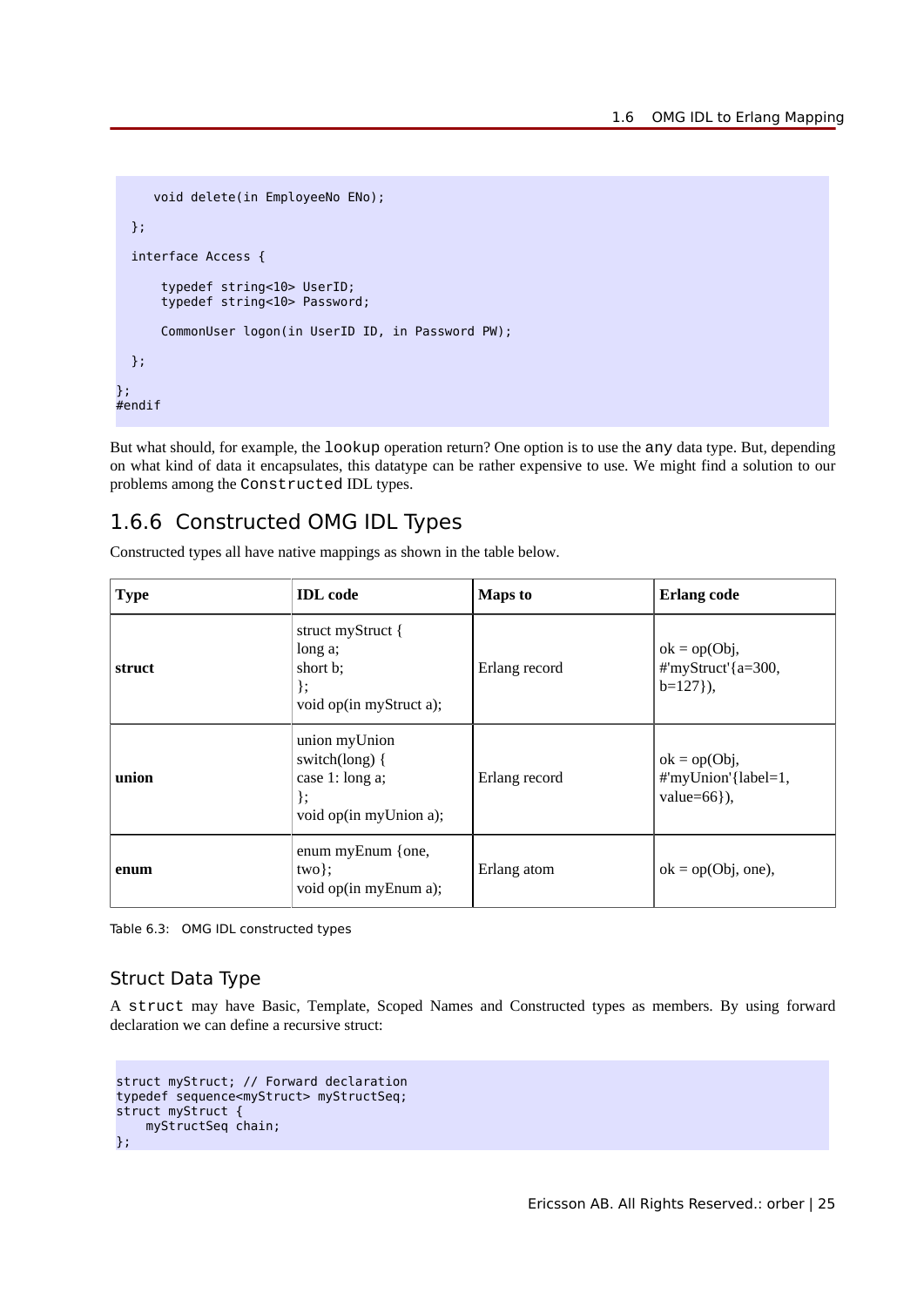```
// Deprecated definition (anonymous) not supported by IC
struct myStruct {
   sequence<myStruct> chain;
};
```
## Enum Data Type

The maximum number of identifiers which may defined in an enumeration is  $2<sup>32</sup>$ . The order in which the identifiers are named in the specification of an enumeration defines the relative order of the identifiers.

#### Union Data Type

A union may consist of:

- **Identifier**
- Switch may be an integer, char, boolean, enum or scoped name.
- Body with or without a default case; may appear at most once.

A case label must match the defined type of the discriminator, and may only contain a default case if the values given in the non-default labels do not cover the entire range of the union's discriminant type. For example:

```
// Illegal default; all cases covered by 
// non-default cases.
union BooleanUnion switch(boolean) {
  case TRUE: long TrueValue;
   case FALSE: long FalseValue;
   default: long DefaultValue; 
};
// OK
union BooleanUnion2 switch(boolean) {
   case TRUE: long TrueValue;
   default: long DefaultValue; 
};
```
It is not necessary to list all possible values of the union discriminator in the body. Hence, the value of a union is the value of the discriminator and, in given order, one of the following:

- If the discriminator match a label, explicitly listed in a case statement, the value must be of the same type.
- If the union contains a default label, the value must match the type of the default label.
- No value. Orber then inserts the Erlang atom undefined in the value field when receiving a union from an external ORB.

The above can be summed up to:

```
// If the discriminator equals 1 or 2 the value 
// is a long. Otherwise, the atom undefined.
union LongUnion switch(long) {
  case 1:
  case 2: long TrueValue;
};
// If the discriminator equals 1 or 2 the value 
// is a long. Otherwise, a boolean.
union LongUnion2 switch(long) {
  case 1:
  case 2: long TrueValue;
```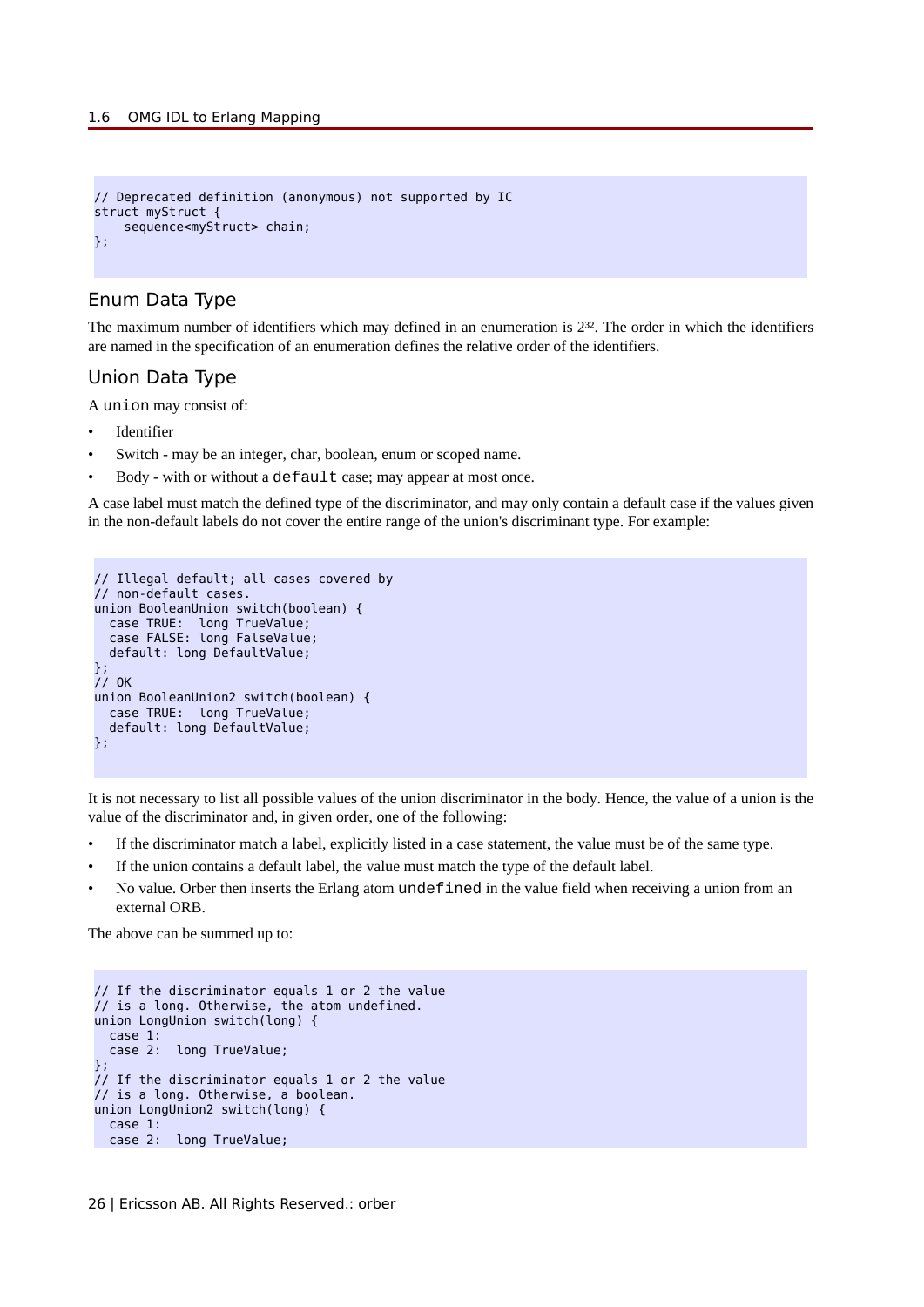```
 default: boolean DefaultValue; 
};
```
In the same way as structs, unions can be recursive if forward declaration is used (anonymous types is deprecated and not supported):

```
// Forward declaration
union myUnion;
typedef sequence<myUnion>myUnionSeq;
union myUnion switch (long) {
     case 1 : myUnionSeq chain;
     default: boolean DefaultValue;
};
```
### Note:

Recursive types (union and struct) require Light IFR. I.e. the IC option {light\_ifr, true} is used and that Orber is configured in such a way that Light IFR is activated. Recursive TypeCode is currently not supported, which is why these cannot be encapsulated in an any data type.

### Warning:

Every field in, for example, a struct must be initiated. Otherwise it will be set to the atom undefined, which Orber cannot encode when communicating via IIOP. In the example above, invoking the operation with #'myStruct'{a=300} will fail (equal to #'myStruct'{a=300, b=undefined})

Now we can continue to work on our IDL specification. To begin with, we should determine the return value of the lookup operation. Since the any type can be rather expensive we can use a struct or a union instead. If we intend to return the same information about a employee every time we can use a struct. Let us assume that the DB contains the name, address, employee number and department.

```
// DB IDL
#ifndef _DB_IDL_
#define _DB_IDL_
module DB {
   typedef unsigned long EmployeeNo;
   enum Department {Department1, Department2};
   struct employee {
         EmployeeNo No;
         string Name; 
         string Address; 
         Department Dpt;
  };
   typedef employee EmployeeData;
```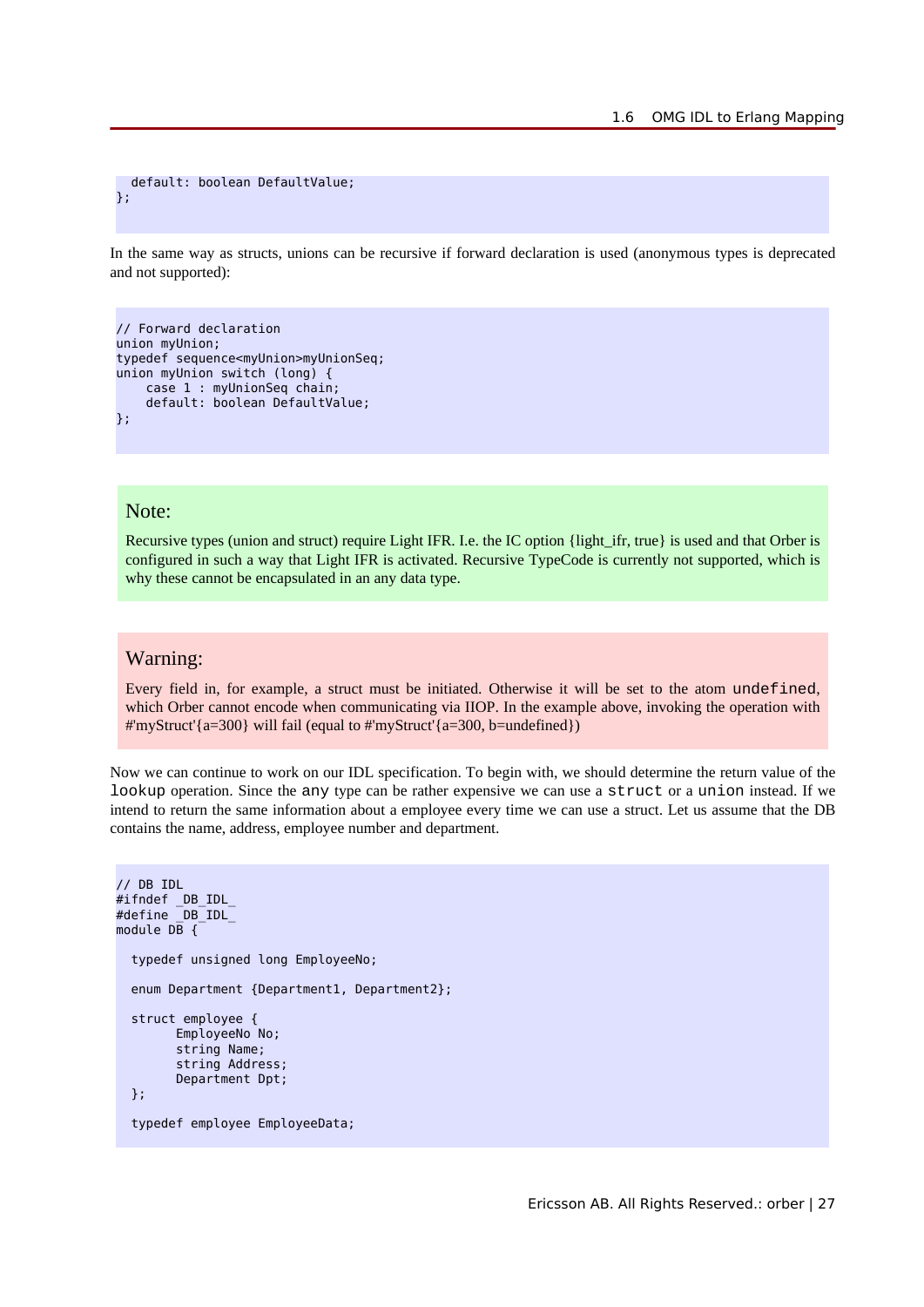```
 interface CommonUser {
      EmployeeData lookup(in EmployeeNo ENo);
   };
   interface Administrator : CommonUser {
      void delete(in EmployeeNo ENo);
   };
   interface Access {
       typedef string<10> UserID;
       typedef string<10> Password;
       // Since Administrator inherits from CommonUser
       // the returned Object can be of either type.
       CommonUser logon(in UserID ID, in Password PW);
   };
};
#endif
```
We can also define exceptions (i.e. not system exception) thrown by each interface. Since exceptions are thoroughly described in the chapter *System and User Defined Exceptions*, we choose not to. Hence, we are now ready to compile our IDL-file by invoking:

\$ erlc DB.idl

or:

```
$ erl
Erlang (BEAM) emulator version 5.1.1 [threads:0]
Eshell V5.1.1 (abort with \hat{G})
1> ic:gen('DB').
ok
2> halt().
```
The next step is to implement our servers. But, to be able to do that, we need to know how we can access data type definitions. For example, since a struct is mapped to an Erlang record we must include an hrl-file in our callback module.

# 1.6.7 Scoped Names and Generated Files

## Scoped Names

Within a scope all identifiers must be unique. The following kinds of definitions form scopes in the OMG IDL:

- **module**
- **interface**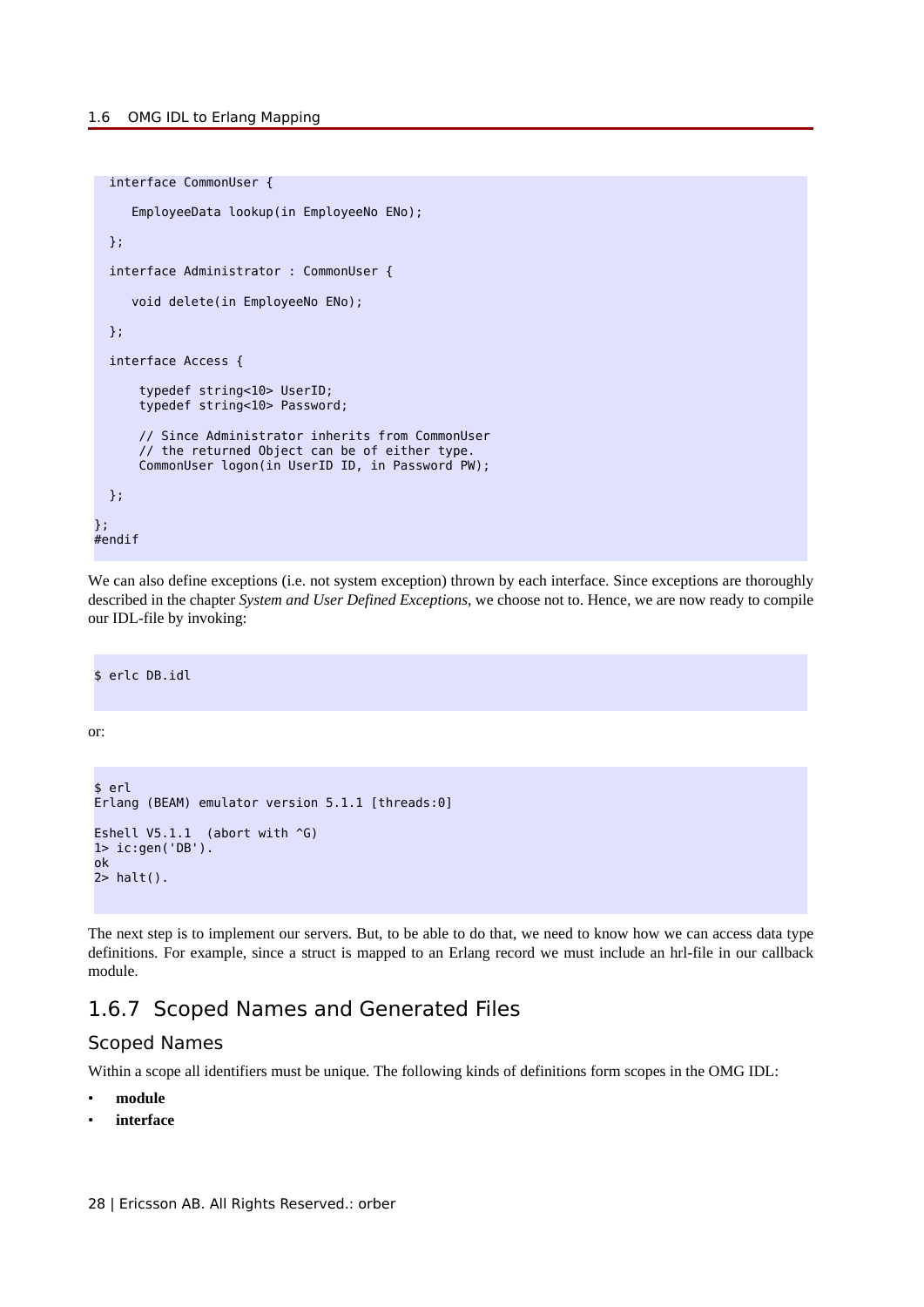- **operation**
- **valuetype**
- **struct**
- **union**
- **exception**

For example, since enumerants do not form a scope, the following IDL code is not valid:

```
module MyModule {
 // 'two' is not unique
      enum MyEnum {one, two};
      enum MyOtherEnum {two, three};
};
```
But, since Erlang only has two levels of scope, **module** and **function**, the OMG IDL scope is mapped as follows:

- **Function Scope** used for constants, operations and attributes.
- **Erlang Module Scope** the Erlang module scope handles the remaining OMG IDL scopes.

An Erlang module, corresponding to an IDL global name, is derived by converting occurrences of "::" to underscore, and eliminating the leading "::". Hence, accessing MyEnum from another module, one use MyModule::MyEnum

For example, an operation foo defined in interface I, which is defined in module M, would be written in IDL as M::I::foo and as 'M\_I':foo in Erlang - foo is the function name and 'M\_I' is the name of the Erlang module. Applying this knowledge to a stripped version of the DB.idl gives:

```
// DB IDL
#ifndef _DB_IDL_
#define _DB_IDL_
// ++ topmost scope ++ 
// IC generates oe_XX.erl and oe_XX.hrl.
// XX is equal to the name of the IDL-file.
// Tips: create one IDL-file for each top module
// and give the file the same name (DB.idl).
// The oe XX.erl module is used to register data
// in the IFR.
module DB {
   // ++ Module scope ++
   // To access 'EmployeeNo' from another scope, use:
   // DB::EmployeeNo, DB::Access etc.
   typedef unsigned long EmployeeNo;
   enum Department {Department1, Department2};
   // Definitions of this struct is contained in:
   // DB.hrl
   // Access functions exported by:
   // DB_employee.erl
   struct employee {
      ... CUT ...
   };
   typedef employee EmployeeData;
   ... CUT ...
```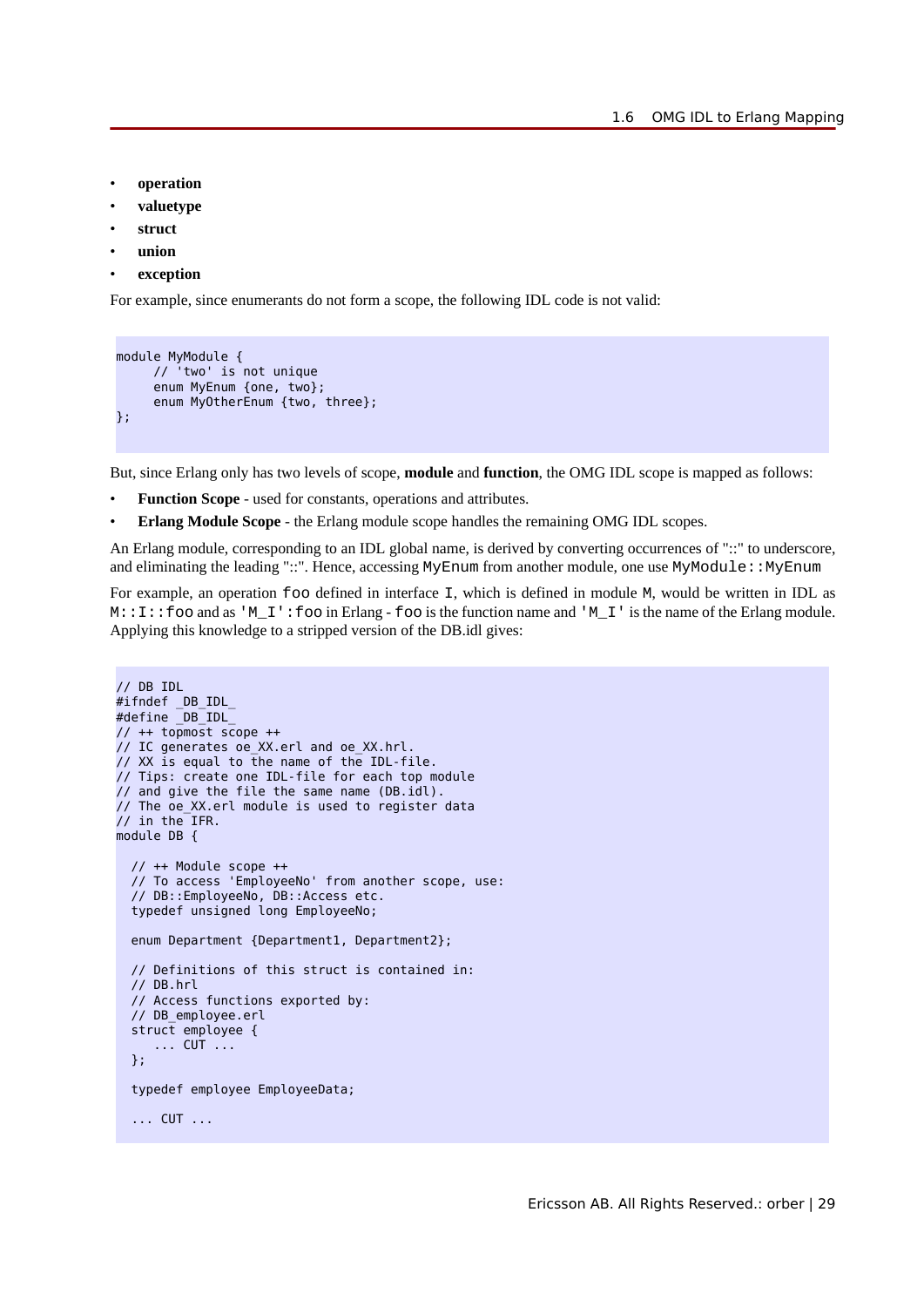```
 // If this interface should inherit an interface
  // in another module (e.g. OtherModule) use:
  // interface Access : OtherModule::OtherInterface
  interface Access {
       // ++ interface scope ++
       // Types within this scope is accessible via:
       // DB::Access::UserID
       // The Stub/Skeleton for this interface is
       // placed in the module:
       // DB_Access.erl
       typedef string<10> UserID;
       typedef string<10> Password;
       // Since Administrator inherits from CommonUser
       // the returned Object can be of either type.
       // This operation is exported from:
       // DB_Access.erl
       CommonUser logon(in UserID ID, in Password PW);
  };
};
#endif
```
Using underscores in IDL names can lead to ambiguities due to the name mapping described above. It is advisable to avoid the use of underscores in identifiers. For example, the following definition would generate two structures named  $x_y_z$ .

```
module x {
    struct y_z {
 ...
 };
     interface y {
     struct z {
 ...
     };
    };
};
```
## Generated Files

Several files can be generated for each scope.

- An Erlang source code file  $(.er1)$  is generated for top level scope as well as the Erlang header file.
- An Erlang header file (.hrl) will be generated for each scope. The header file will contain record definitions for all struct, union and exception types in that scope.
- Modules that contain at least one constant definition, will produce Erlang source code files  $(.er1)$ . That Erlang file will contain constant functions for that scope. Modules that contain no constant definitions are considered empty and no code will be produced for them, but only for their included modules/interfaces.
- Interfaces will produce Erlang source code files (.erl), this code will contain all operation stub code and implementation functions.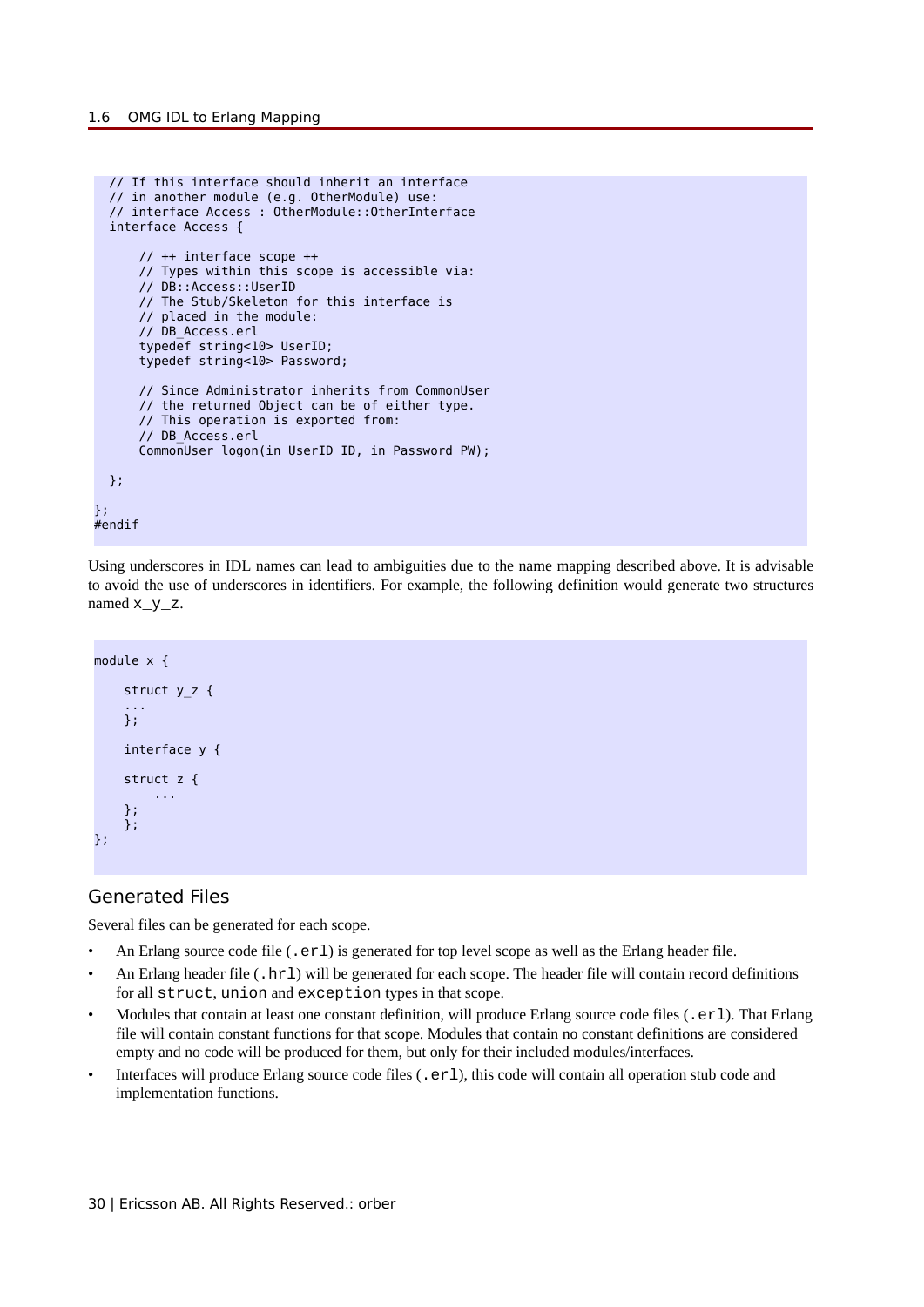- In addition to the scope-related files, an Erlang source file will be generated for each definition of the types struct, union and exception (these are the types that will be represented in Erlang as records). This file will contain special access functions for that record.
- The top level scope will produce two files, one header file  $(.hrl)$  and one Erlang source file  $(.er1)$ . These files are named as the IDL file, prefixed with oe\_.

After compiling DB.idl, the following files have been generated:

- oe\_DB.hrl and oe\_DB.erl for the top scope level.
- DB.hrl for the module DB.
- DB\_Access.hrl and DB\_Access.erl for the interface DB\_Access.
- DB\_CommonUser.hrl and DB\_CommonUser.erl for the interface DB\_CommonUser.
- DB\_Administrator.hrl and DB\_Administrator.erl for the interface DB\_Administrator.
- DB employee.erl for the structure employee in module DB.

Since the employee struct is defined in the top level scope, the Erlang record definition is found in DB.hrl. IC also generates stubs/skeletons (e.g. DB\_CommonUser.erl) and access functions for some datatypes (e.g. DB\_employee.erl). How the stubs/skeletons are used is thoroughly described in *Stubs/Skeletons* and *Module\_Interface*.

# 1.6.8 Typecode, Identity and Name Access Functions

As mentioned in a previous section, struct, union and exception types yield record definitions and access code for that record. For struct, union, exception, array and sequence types, a special file is generated that holds access functions for TypeCode, Identity and Name. These functions are put in the file corresponding to the scope where they are defined. For example, the module DB\_employee.erl, representing the employee struct, exports the following functions:

- $tc/0$  returns the type code for the struct.
- $\dot{d}/0$  returns the IFR identity of the struct. In this case the returned value is "IDL:DB/employee: 1.0", but if the struct was defined in the scope of CommonUser, the result would be "IDL:DB/CommonUser/ employee:1.0". However, the user usually do not need to know the Id, just which Erlang module contains the correct Id.
- name/0 returns the scoped name of the struct. The employee struct name is "DB\_employee".

Type codes give a complete description of the type including all its components and structure.are, for example, used in *Any* values. Hence, we can encapsulate the employee struct in an any type by:

```
%% Erlang code
....
AnEmployee = \#'DB_employee'{'No' = 1,<br>'Name' = "/
                                             = "Adam Ivan Kendall",
                                  'Address' = "Rasunda, Solna",\n'Drt' = 'Denartment1'}.= 'Department1'},
EmployeeTC = 'DB employee':tc(),
EmployeeAny = any:create(EmployeeTC, AnEmployee),
....
```
For more information, see the *Type Code listing*.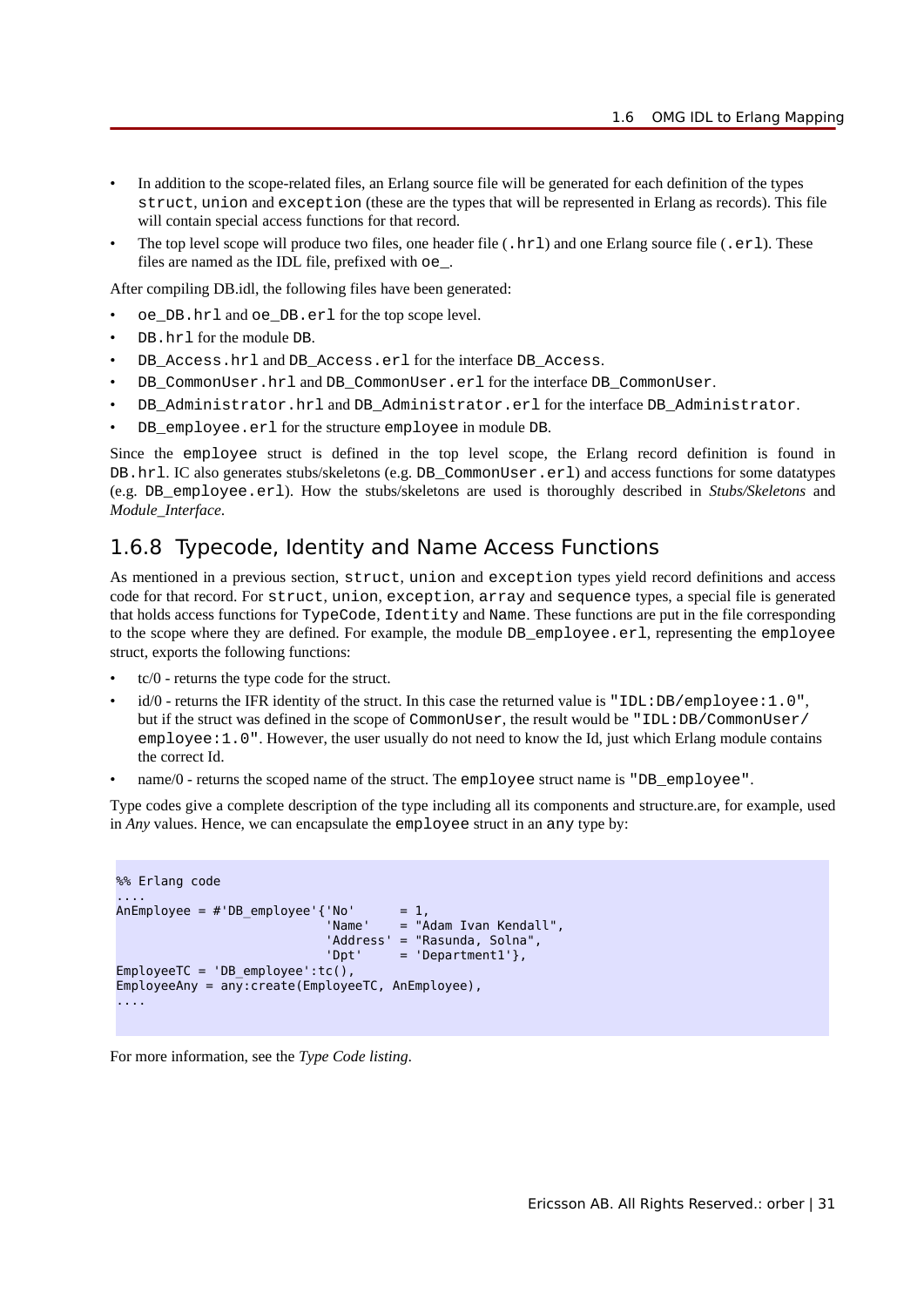# 1.6.9 References to Constants

Constants are generated as Erlang functions, and are accessed by a single function call. The functions are put in the file corresponding to the scope where they are defined. There is no need for an object to be started to access a constant.

Example:

```
// m.idl
module m {
    const float pi = 3.14;
     interface i {
    const float pi = 3.1415;
     };
};
```
Since the two constants are defined in different scopes, the IDL code above is valid, but not necessarily a good approach. After compiling  $m.i d1$ , the constant definitions can be extracted by invoking:

```
$ erlc m.idl
$ erlc m.erl
$ erl
Erlang (BEAM) emulator version 5.1.1 [threads:0]
Eshell V5.1.1 (abort with \hat{C})
1> m:pi().
3.14
2> m i:pi().
3.14\overline{1}53> halt().
```
# 1.6.10 References to Objects Defined in OMG IDL

Objects are accessed by object references. An object reference is an opaque Erlang term created and maintained by the ORB.

Objects are implemented by providing implementations for all operations and attributes of the Object, *see operation implementation*.

# 1.6.11 Exceptions

Exceptions are handled as Erlang catch and throws. Exceptions are translated to messages over an IIOP bridge but converted back to a throw on the receiving side. Object implementations that invoke operations on other objects must be aware of the possibility of a non-local return. This includes invocation of ORB and IFR services. See also the *Exceptions* section.

Exception parameters are mapped as an Erlang record and accessed as such.

An object implementation that raises an exception will use the corba: raise/1 function, passing the exception record as parameter.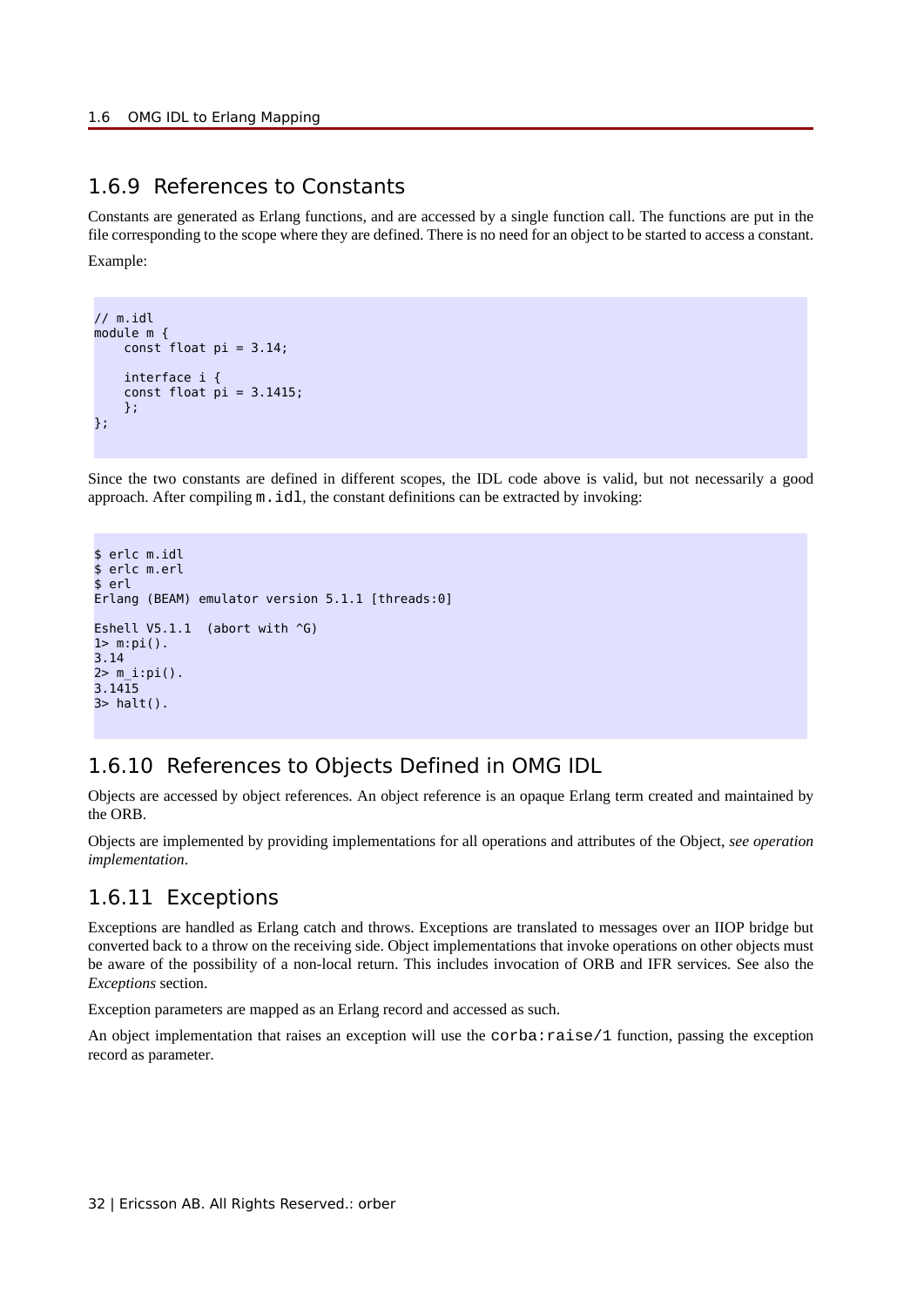# 1.6.12 Access to Attributes

Attributes are accessed through their access functions. An attribute implicitly defines the  $q$ et and set operations. These operations are handled in the same way as normal operations. The  $q$ et operation is defined as a readonly attribute.

```
readonly attribute long RAttribute;
attribute long RWAttribute;
```
The RAttribute requires that you implement, in your call-back module, \_get\_RAttribute. For the RWAttribute it is necessary to implement \_get\_RWAttribute and \_set\_RWAttribute.

# 1.6.13 Invocations of Operations

A standard Erlang gen server behavior is used for object implementation. The gen server state is then used as the object internal state. Implementation of the object function is achieved by implementing its methods and attribute operations. These functions will usually have the internal state as their first parameter, followed by any in and inout parameters.

Do not confuse the object internal state with its object reference. The object internal state is an Erlang term which has a format defined by the user.

### Note:

It is not always the case that the internal state will be the first parameter, as stubs can use their own object reference as the first parameter (see the IC documentation).

A function call will invoke an operation. The first parameter of the function should be the object reference and then all in and inout parameters follow in the same order as specified in the IDL specification. The result will be a return value unless the function has inout or out parameters specified; in which case, a tuple of the return value, followed by the parameters will be returned.

Example:

```
// IDL
module m {
   interface i {
       readonly attribute long RAttribute;
       attribute long RWAttribute;
       long foo(in short a);
       long bar(in char c, inout string s, out long count);
       void baz(out long Id);
  };
};
```
Is used in Erlang as :

%% Erlang code ....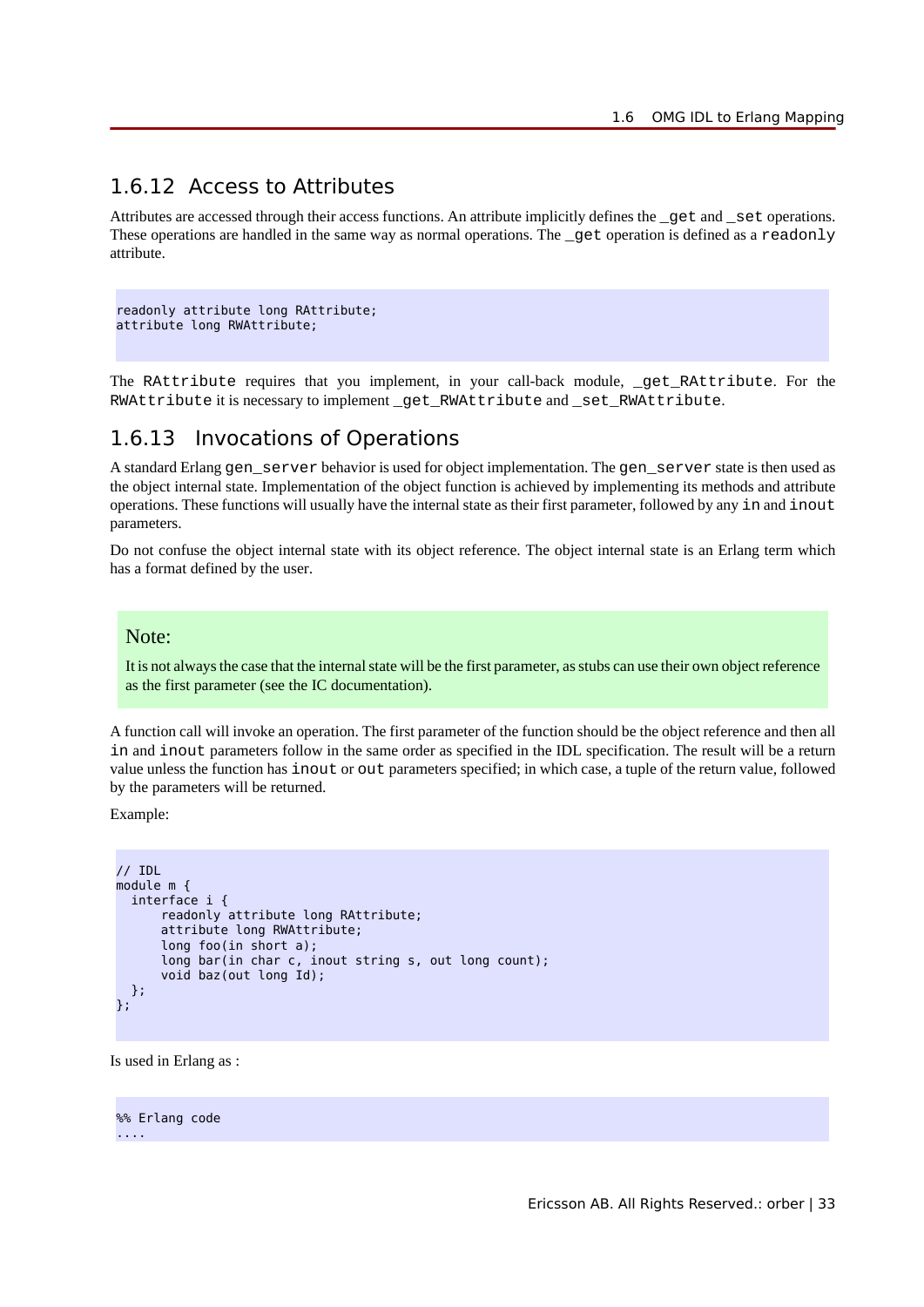```
Obj = ... %% get object reference
RAttr = m_i:'_get_RAttribute'(Obj),
RWAttr = m_i:'_get_RWAttribute'(Obj),
ok = m_i: '_set_RWAttribute'(Obj, Long),
R1 = m_i: foo(0bj, 55),
{R2, 5, Count} = m i:bar(Obj, 4a, "hello"),
....
```
Note how the inout parameter is passed **and** returned. There is no way to use a single occurrence of a variable for this in Erlang. Also note, that ok, Orber's representation of the IDL-type void, must be returned by baz and '\_set\_RWAttribute'. These operations can be implemented in the call-back module as:

```
' set RWAttribute'(State, Long) ->
     {reply, ok, State}.
'_get_RWAttribute'(State) ->
     {reply, Long, State}.
'_get_RAttribute'(State) ->
     {reply, Long, State}.
foo(State, AShort) ->
     {reply, ALong, State}.
bar(State, AShort, AString) ->
     {reply, {ALong, "MyString", ALong}, State}.
baz(State) ->
     {reply, {ok, AId}, State}.
```
The operations may require more arguments (depends on IC options used). For more information, see *Stubs/Skeletons* and *Module\_Interface*.

### Warning:

A function can also be defined to be oneway, i.e. asynchronous. But, since the behavior of a oneway operation is not defined in the OMG specifications (i.e. the behavior can differ depending on which other ORB Orber is communicating with), one should avoid using it.

# 1.6.14 Implementing the DB Application

Now we are ready to implement the call-back modules. There are three modules we must create:

- DB Access impl.erl
- DB\_CommonUser\_impl.erl
- DB\_Administrator\_impl.erl

An easy way to accomplish that, is to use the IC backend  $erl_t$  template, which will generate a complete callback module. One should also add the same compile options, for example this or from, used when generating the stub/skeleton modules:

```
$> erlc +"{be,erl_template}" DB.idl
```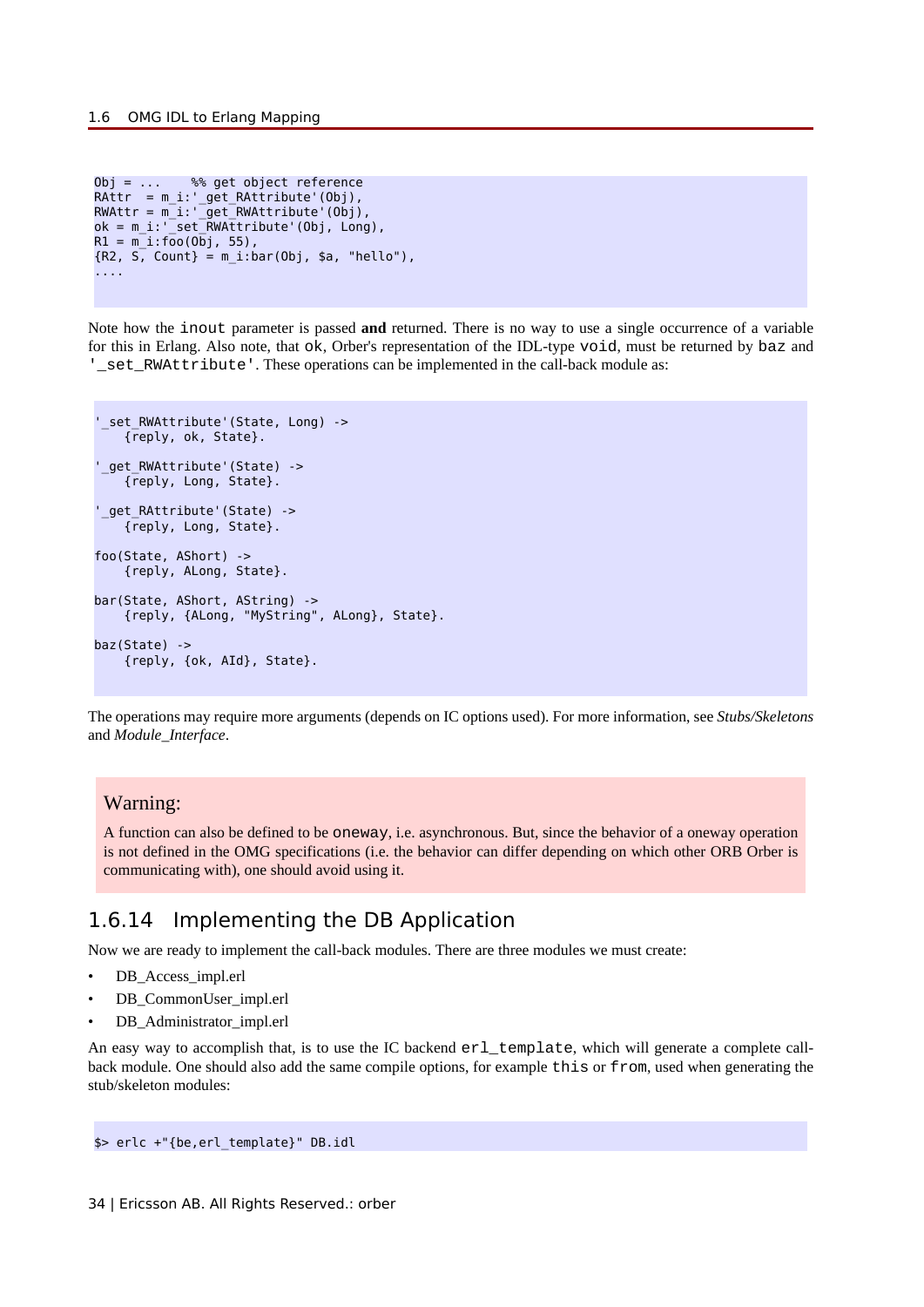We begin with implementing the DB\_Access\_impl.erl module, which, if we used erl\_template, will look like the following. All we need to do is to add the logic to the logon operation.

```
%%----------------------------------------------------------------------
%% <LICENSE>
%% 
       $Id$%%
%%----------------------------------------------------------------------
                : DB_Access_impl.erl
%%<br>%% Source
                : /home/user/example/DB.idl
%% 
%% Description : 
%%% Creation date: 2005-05-20
%<br>%% - -
%%----------------------------------------------------------------------
-module('DB Access impl').
-export([logon/3]).
%%----------------------------------------------------------------------
%% Internal Exports<br>%%-----------------
%%----------------------------------------------------------------------
-export([init/1,
          terminate/2,
           code_change/3,
          handle info/2]).
%%----------------------------------------------------------------------
%% Include Files<br>%%--------------
%%----------------------------------------------------------------------
%%----------------------------------------------------------------------
%% Macros
%%----------------------------------------------------------------------
%%----------------------------------------------------------------------
%% Records
%%----------------------------------------------------------------------
-record(state, {}).
%%======================================================================
%% API Functions
%%======================================================================
%%----------------------------------------------------------------------
%% Function : logon/3
%% Arguments : State - term()
%% ID = String()
%% PW = String()
%% Returns : ReturnValue = OE_Reply
%% OE_Reply = Object_Ref()
%% Raises : 
%% Description:<br>%%-------------
                                                   %%----------------------------------------------------------------------
logon(State, ID, PW) ->
     %% Check if the ID/PW is valid and what
```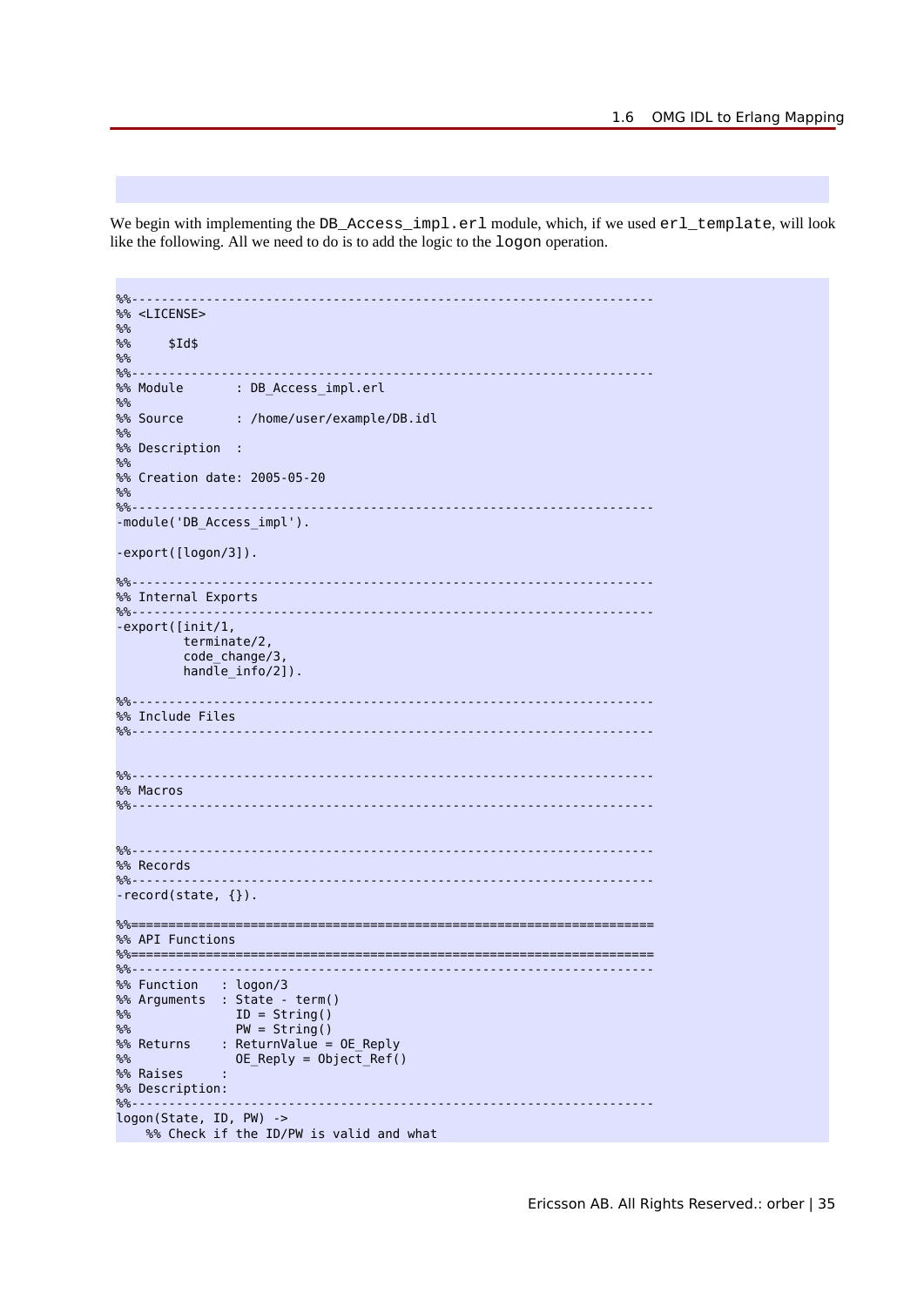```
 %% type of user it is (Common or Administrator).
     OE_Reply
              = case check_user(ID, PW) of
               {ok, administrator} ->
                   'DB_Administrator':oe_create();
              \{ok, common\} ->
                  'DB_CommonUser':oe_create();
               error ->
                 %% Here we should throw an exception
                  corba:raise(....)
         end,
     {reply, OE_Reply, State}.
%%======================================================================
%% Internal Functions
%%======================================================================
%%----------------------------------------------------------------------
%% Function : init/1
%% Arguments : Env = term()
%% Returns : {ok, State} |
%% {ok, State, Timeout} |
%% ignore |
%% {stop, Reason}<br>% Raises : -
%% Raises
%% Description: Initiates the server
%%----------------------------------------------------------------------
init( Env) \rightarrow\{ok, #state\}.
%%----------------------------------------------------------------------
%% Function : terminate/2
%% Arguments : Reason = normal | shutdown | term()<br>%% State = term()
             State = term()<br>: ok
%% Returns
%% Raises : -
%% Description: Invoked when the object is terminating.
%%----------------------------------------------------------------------
terminate(_Reason, _State) ->
     ok.
%%----------------------------------------------------------------------
%% Function : code_change/3
%% Arguments : OldVsn = undefined | term()
%% State = NewState = term()
%% Extra = term()
%% Returns : {ok, NewState}<br>%% Raises : -
%% Raises
%% Description: Invoked when the object should update its internal state
%% due to code replacement.
%%----------------------------------------------------------------------
code_change(_OldVsn, State, _Extra) ->
    \overline{\{ok, State\}}.
%%----------------------------------------------------------------------
%% Function : handle info/2
%% Arguments : Info = normal | shutdown | term()<br>%% State = NewState = term()
%% State = NewState = term()<br>%% Returns : {noreply, NewState}
              : {noreply, NewState}
%% {noreply, NewState, Timeout} |
%% {stop, Reason, NewState}<br>%% Raises : -
%% Raises
%% Description: Invoked when, for example, the server traps exits.
```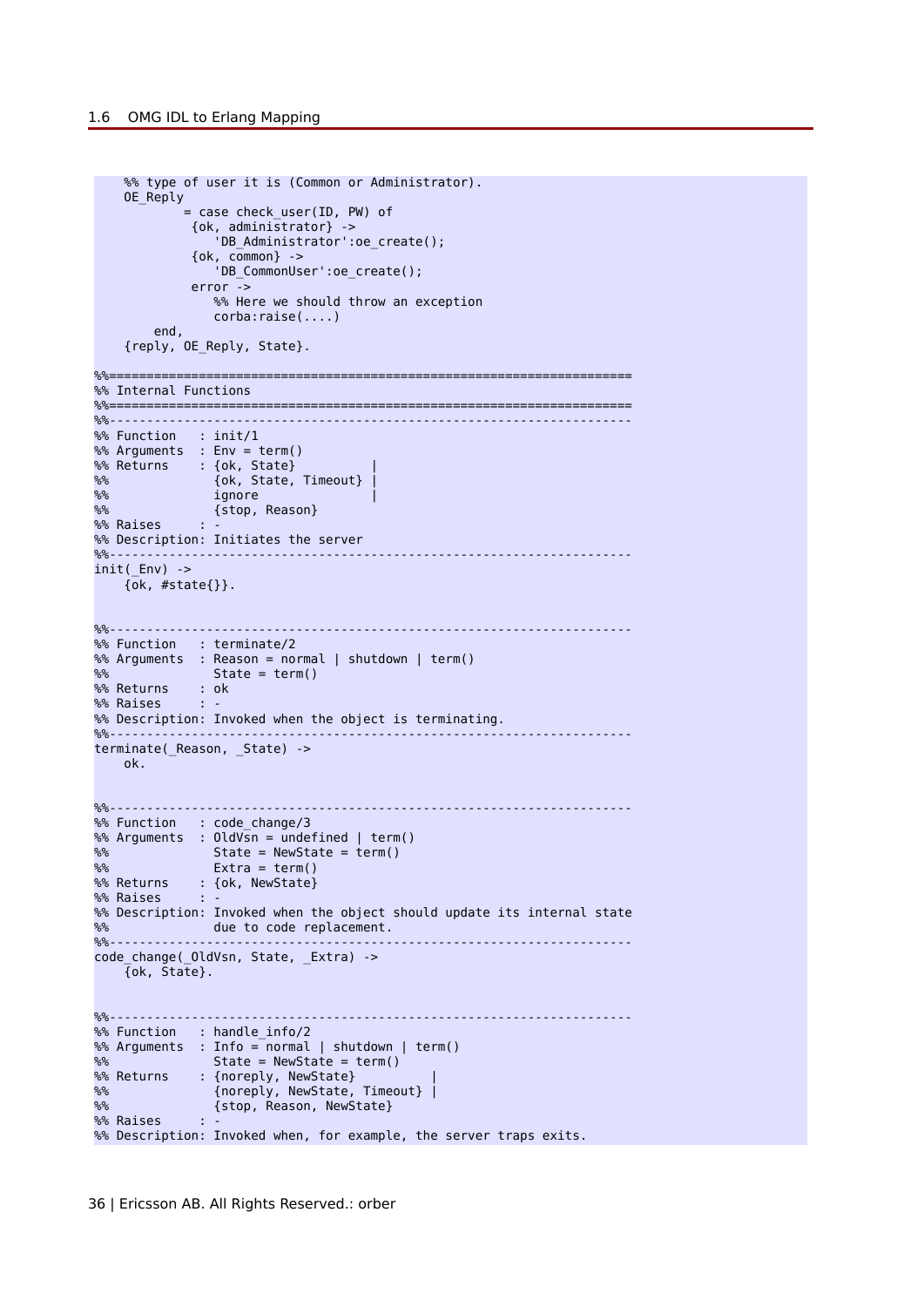```
%%----------------------------------------------------------------------
handle info( Info, State) ->
    {noreply, State}.
```
Since DB\_Administrator inherits from DB\_CommonUser, we must implement delete in the DB\_Administrator\_impl.erl module, and lookup in DB\_Administrator\_impl.erl**and**DB\_CommonUser\_impl.erl. But wait, is that really necessary? Actually, it is not. We simple use the IC compile option **impl**:

```
$ erlc +'{{impl, "DB::CommonUser"}, "DBUser_impl"}'\
 +'{{impl, "DB::Administrator"}, "DBUser_impl"}' DB.idl
$ erlc *.erl
```
Instead of creating, and not the least, maintaining two call-back modules, we only have to deal with DBUser\_impl.erl. If we generated the templates, we simply rename DB\_Administrator\_impl.erl to DBUser\_impl.erl. See also the *Exceptions* chapter. In the following example, only the implementation of the API functions are shown:

```
%%======================================================================
%% API Functions
%=======================
%%----------------------------------------------------------------------
%% Function : delete/2
%% Arguments : State - term()
%% ENo = unsigned_Long()
%% Returns : ReturnValue = ok
%% Raises :
%% Description:<br>%%-------------
%%----------------------------------------------------------------------
delete(State, ENo) ->
        %% How we access the DB, for example mnesia, is not shown here.
        case delete employee(No) of
             ok -> {reply, ok, State};
              error ->
                 %% Here we should throw an exception if
                  %% there is no match.
                  corba:raise(....)
         end.
%%----------------------------------------------------------------------
%% Function : lookup/2
%% Arguments : State - term()
%% ENo = unsigned_Long()
              : ReturnValue = 0E Reply
%% OE\_Reply = #'DB\_employee'{No, Name, Address, Dpt}<br>%% No = unsinned\_long()%% No = unsigned_Long()
% Name = String()<br>% Address = String()%% Address = String()
                 Dpt = Department%% Department = 'Department1' | 'Department2' 
%% Raises
%% Description:<br>%-------------
%%----------------------------------------------------------------------
lookup(State, ENo) ->
        %% How we access the DB, for example mnesia, is not shown here.
```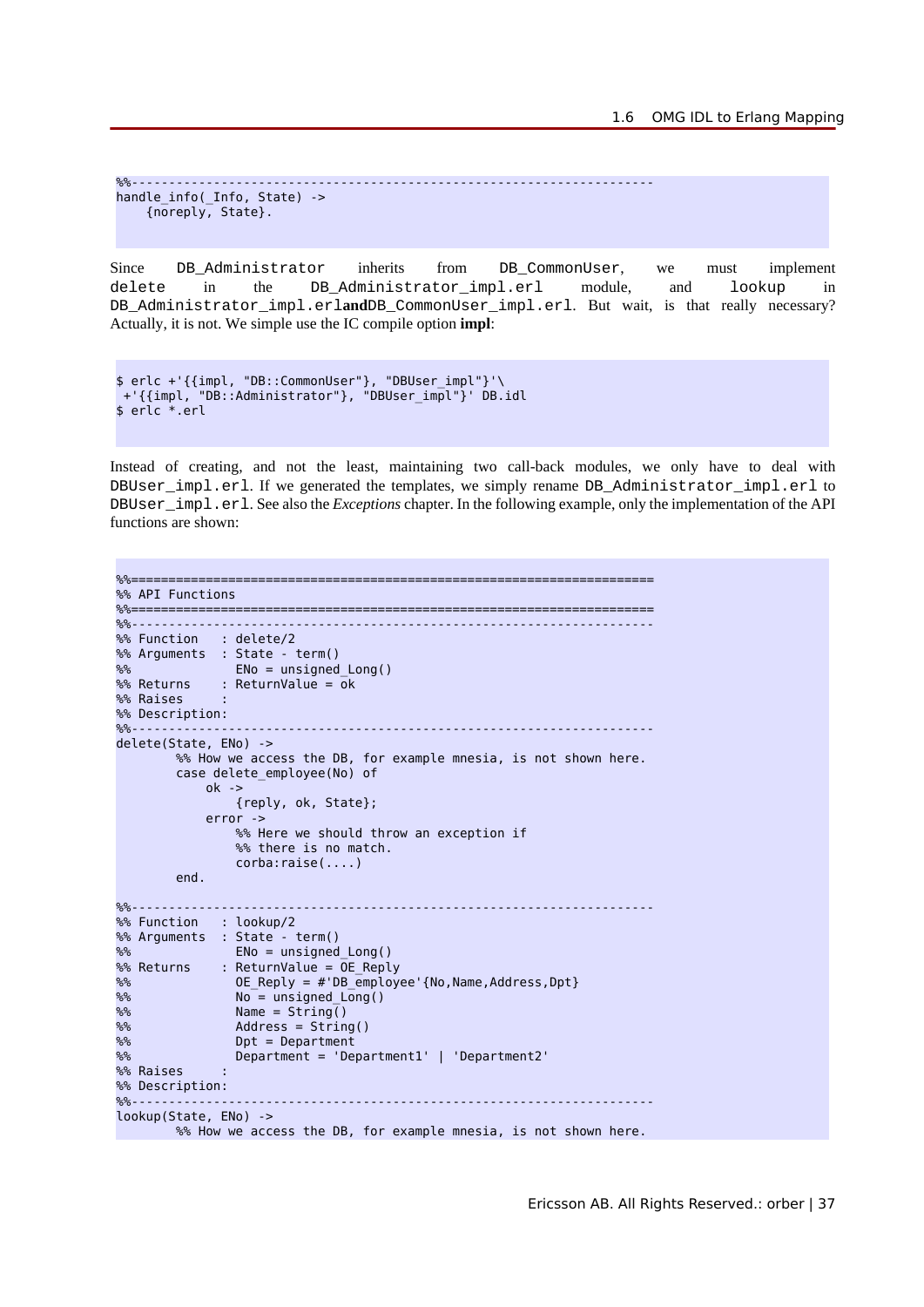```
 case lookup_employee(ENo) of
    %% We assume that we receive a 'DB employee' struct
     {ok, Employee} ->
        OE Reply = Emplope, {reply, OE_Reply, State};
     error ->
         %% Here we should throw an exception if
         %% there is no match.
         corba:raise(....)
 end.
```
After you have compiled both call-back modules, and implemented the missing functionality (e.g. lookup\_employee/1), we can test our application:

```
%% Erlang code
....
%% Create an Access object
Acc = 'DB Access':oe_create(),
%% Login is Common user and Administrator
Adm = 'DB_Access':logon(A, "admin", "pw"),
Com = 'DB_Access':logon(A, "comm", "pw"),
%% Lookup existing employee
Employee = 'DB_Administrator':lookup(Adm, 1),
Employee = 'DB_CommonUser':lookup(Adm, 1),
%% If we try the same using the DB CommonUser interface
%% it result in an exit since that operation is not exported.
{^{\prime}} EXIT', } = (catch 'DB CommonUser':delete(Adm, 1)),%% Try to delete the employee via the CommonUser Object
{'EXCEPTION', _} = (catch 'DB_Administrator':delete(Com, 1)),
%% Invoke delete operation on the Administrator object
ok = 'DB_Administrator':delete(Adm, 1),
....
```
## 1.6.15 Reserved Compiler Names and Keywords

The use of some names is strongly discouraged due to ambiguities. However, the use of some names is prohibited when using the Erlang mapping , as they are strictly reserved for IC.

IC reserves all identifiers starting with OE\_ and oe\_ for internal use.

Note also, that an identifier in IDL can contain alphabetic, digits and underscore characters, but the first character **must** be alphabetic.

The OMG defines a set of reserved words, shown below, for use as keywords. These may **not** be used as, for example, identifiers. The keywords which are not in bold face was introduced in the OMG CORBA-3.0 specification.

| abstract  | exception | inout     | provides  | truncatable |
|-----------|-----------|-----------|-----------|-------------|
| any       | emits     | interface | public    | typedef     |
| attribute | enum      | local     | publishes | typeid      |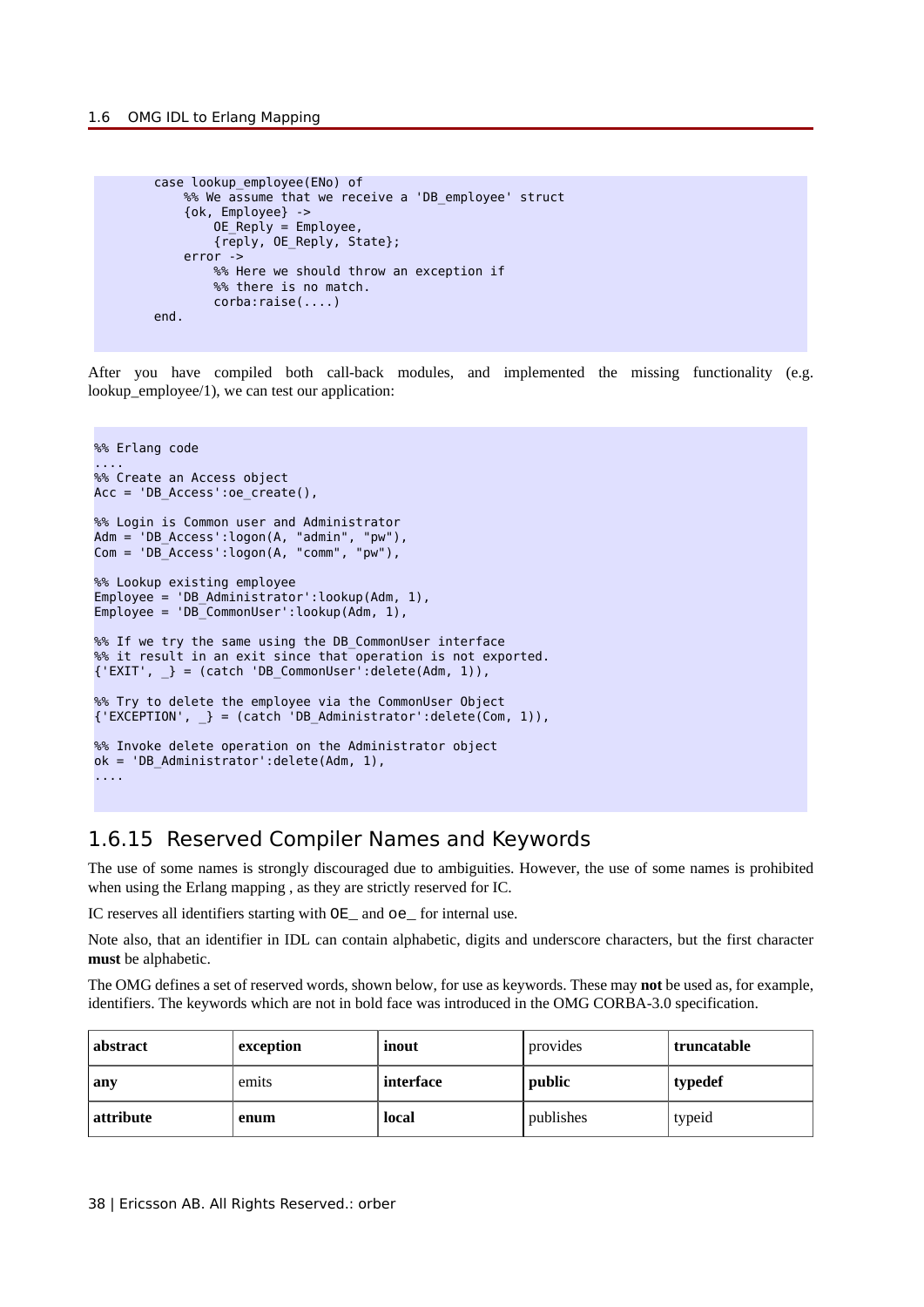| boolean   | eventtype    | long       | raises      | typeprefix       |
|-----------|--------------|------------|-------------|------------------|
| case      | factory      | module     | readonly    | unsigned         |
| char      | <b>FALSE</b> | multiple   | setraises   | union            |
| component | finder       | native     | sequence    | uses             |
| const     | fixed        | Object     | short       | <b>ValueBase</b> |
| consumes  | float        | octet      | string      | valuetype        |
| context   | getraises    | oneway     | struct      | void             |
| custom    | home         | out        | supports    | wchar            |
| default   | import       | primarykey | switch      | wstring          |
| double    | in           | private    | <b>TRUE</b> |                  |

Table 6.4: OMG IDL keywords

The keywords listed above must be written exactly as shown. Any usage of identifiers that collide with a keyword is illegal. For example, **long** is a valid keyword; **Long** and **LONG** are illegal as keywords and identifiers. But, since the OMG must be able to expand the IDL grammar, it is possible to use **Escaped Identifiers**. For example, it is not unlikely that native have been used in IDL-specifications as identifiers. One option is to change all occurrences to myNative. Usually, it is necessary to change programming language code that depends upon that IDL as well. Since Escaped Identifiers just disable type checking (i.e. if it is a reserved word or not) and leaves everything else unchanged, it is only necessary to update the IDL-specification. To escape an identifier, simply prefix it with **\_**. The following IDL-code is illegal:

```
typedef string native;
interface i {
    void foo(in native Arg);
    };
};
```
With Escaped Identifiers the code will look like:

```
typedef string _native;
interface i {
    void foo(in _native Arg);
    };
};
```
## 1.6.16 Type Code Representation

Type Codes are used in any values. To avoid mistakes, you should use access functions exported by the Data Types modules (e.g. struct, union etc) or the *orber\_tc* module.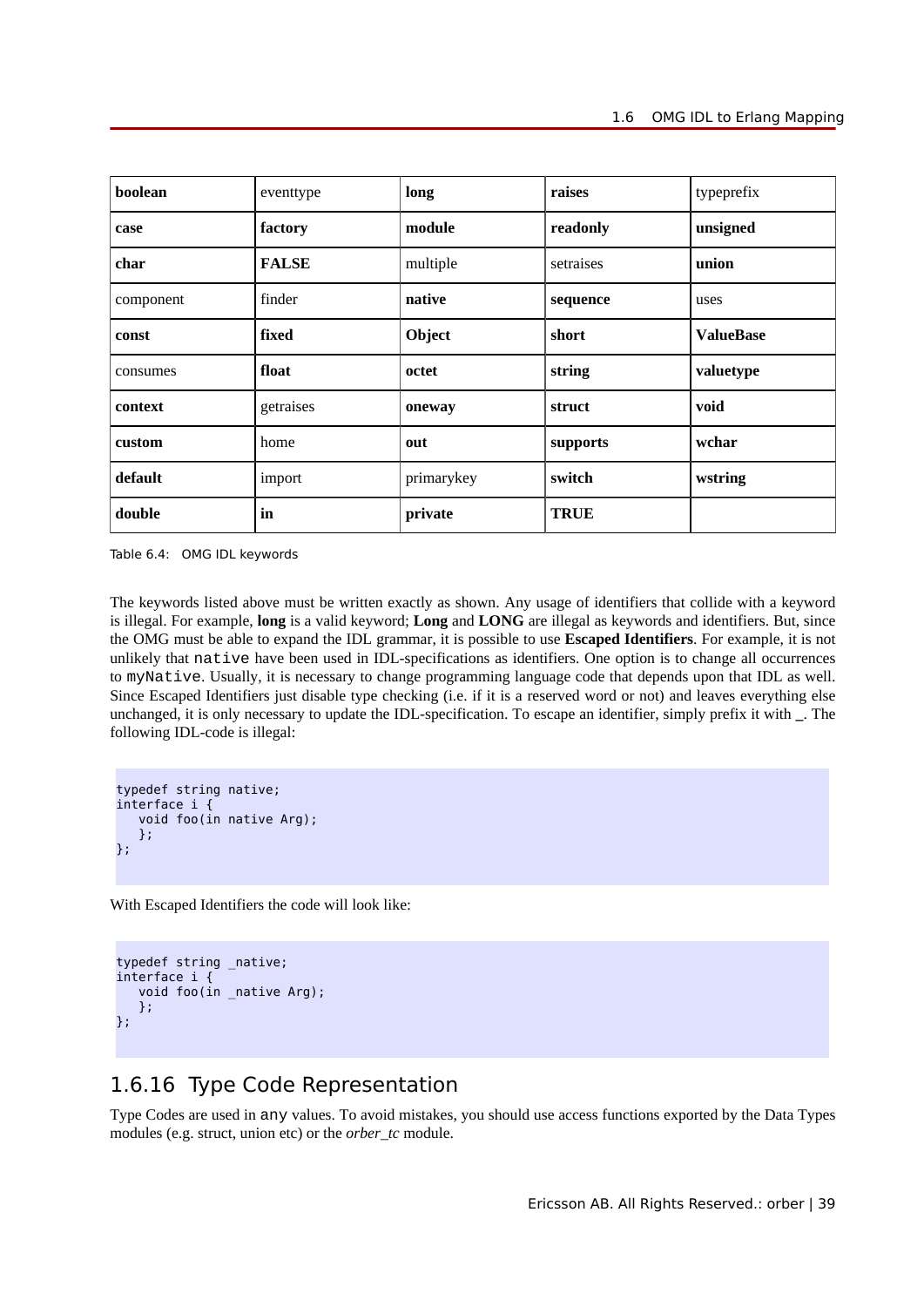## 1.6 OMG IDL to Erlang Mapping

| <b>Type Code</b>                                                                                                                                                              | <b>Example</b>                                                                              |
|-------------------------------------------------------------------------------------------------------------------------------------------------------------------------------|---------------------------------------------------------------------------------------------|
| tk_null                                                                                                                                                                       |                                                                                             |
| tk_void                                                                                                                                                                       |                                                                                             |
| tk_short                                                                                                                                                                      |                                                                                             |
| tk_long                                                                                                                                                                       |                                                                                             |
| tk_longlong                                                                                                                                                                   |                                                                                             |
| tk_ushort                                                                                                                                                                     |                                                                                             |
| tk_ulong                                                                                                                                                                      |                                                                                             |
| tk_ulonglong                                                                                                                                                                  |                                                                                             |
| tk_float                                                                                                                                                                      |                                                                                             |
| tk_double                                                                                                                                                                     |                                                                                             |
| tk_boolean                                                                                                                                                                    |                                                                                             |
| tk_char                                                                                                                                                                       |                                                                                             |
| tk_wchar                                                                                                                                                                      |                                                                                             |
| tk_octet                                                                                                                                                                      |                                                                                             |
| tk_any                                                                                                                                                                        |                                                                                             |
| tk_TypeCode                                                                                                                                                                   |                                                                                             |
| tk_Principal                                                                                                                                                                  |                                                                                             |
| {tk_objref, IFRId, Name}                                                                                                                                                      | {tk_objref, "IDL:M1\I1:1.0", "I1"}                                                          |
| {tk_struct, IFRId, Name, [{ElemName, ElemTC}]}                                                                                                                                | {tk_struct, "IDL:M1\S1:1.0", "S1", [{"a", tk_long},<br>${ "b", tk\_char} ] }$               |
| {tk_union, IFRId, Name, DiscrTC, DefaultNr, [{Label,<br>ElemName, ElemTC}]}<br>Note: DefaultNr tells which of tuples in the case list that<br>is default, or -1 if no default | {tk_union, "IDL:U1:1.0", "U1", tk_long, 1, [{1, "a",<br>tk_long}, {default, "b", tk_char}]} |
| {tk_enum, IFRId, Name, [ElemName]}                                                                                                                                            | {tk_enum, "IDL:E1:1.0", "E1", ["a1", "a2"]}                                                 |
| {tk_string, Length}                                                                                                                                                           | $\{tk\_string, 5\}$                                                                         |
| {tk_wstring, Length}                                                                                                                                                          | $\{tk\_wstring, 7\}$                                                                        |
| {tk_fixed, Digits, Scale}                                                                                                                                                     | $\{tk\_fixed, 3, 2\}$                                                                       |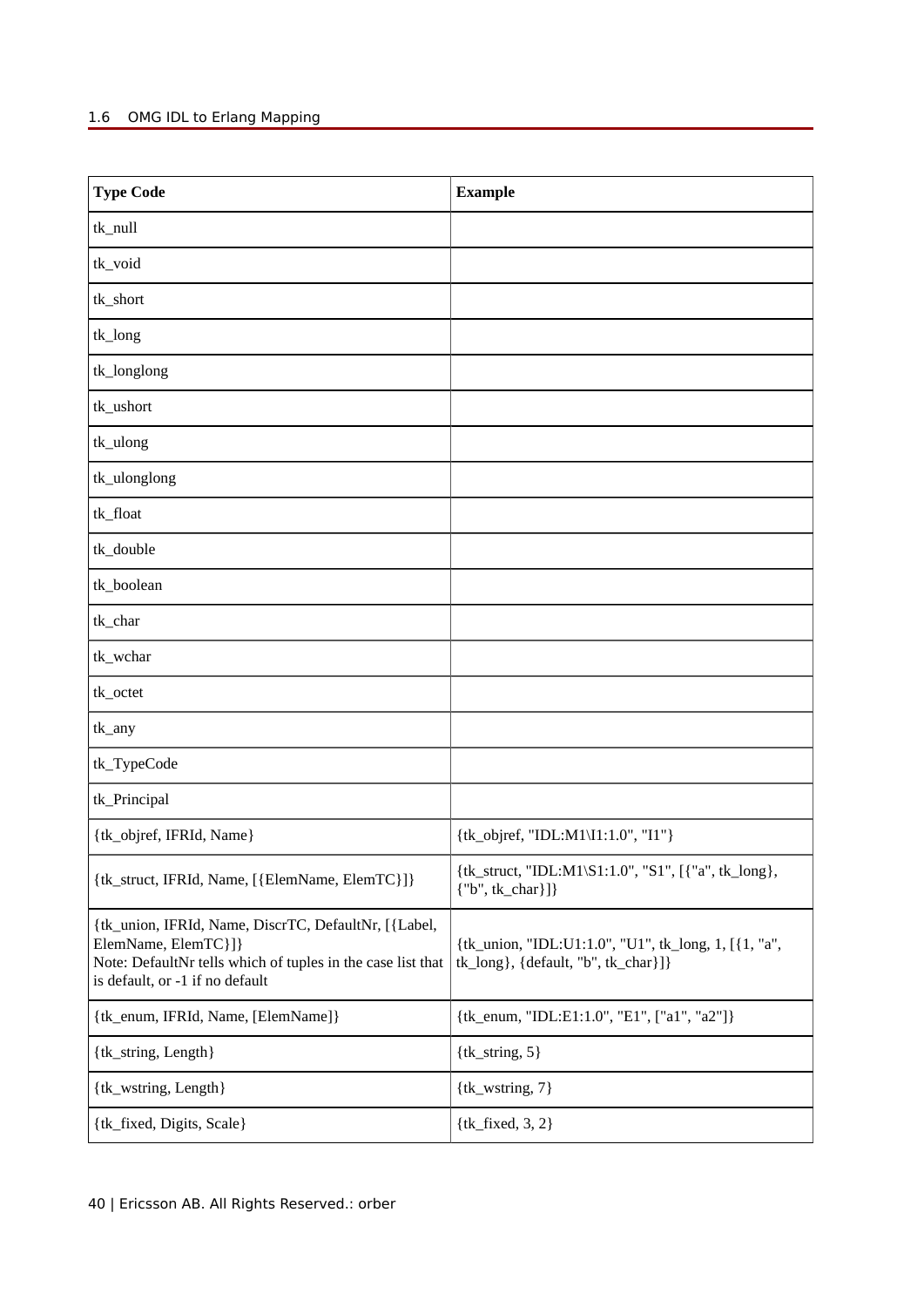| {tk_sequence, ElemTC, Length}                  | $\{tk\_sequence, tk\_long, 4\}$                                                       |
|------------------------------------------------|---------------------------------------------------------------------------------------|
| {tk_array, ElemTC, Length}                     | $\{tk\_array, tk\_char, 9\}$                                                          |
| $\{tk\_alias, IFRId, Name, TC\}$               | {tk_alias, "IDL:T1:1.0", "T1", tk_short}                                              |
| {tk_except, IFRId, Name, [{ElemName, ElemTC}]} | {tk_except, "IDL:Exc1:1.0", "Exc1", [{"a", tk_long},<br>${ "b", {tk\_string, 0}} ] }$ |

Table 6.5: Type Code tuples

## 1.7 CosNaming Service

## 1.7.1 Overview of the CosNaming Service

The CosNaming Service is a service developed to help users and programmers identify objects by human readable names rather than by a reference. By binding a name to a naming context (another object), a contextual reference is formed. This is helpful when navigating in the object space. In addition, identifying objects by name allows you to evolve and/or relocate objects without client code modification.

The CosNaming service has some concepts that are important:

- **name binding** a name to object association.
- **naming context** is an object that contains a set of name bindings in which each name is unique. Different names can be bound to the same object.
- **to bind a name** is to create a name binding in a given context.
- **to resolve a name** is to determine the object associated with the name in a given context.

A name is always resolved in a context, there no absolute names exist. Because a context is like any other object, it can also be bound to a name in a naming context. This will result in a naming graph (a directed graph with notes and labeled edges). The graph allows more complex names to refer to an object. Given a context, you can use a sequence to reference an object. This sequence is henceforth referred to as **name** and the individual elements in the sequence as **name components**. All but the last name component are bound to naming contexts.

The diagram in figure 1 illustrates how the Naming Service provides a contextual relationship between objects, NamingContexts and NameBindings to create an object locality, as the object itself, has no name.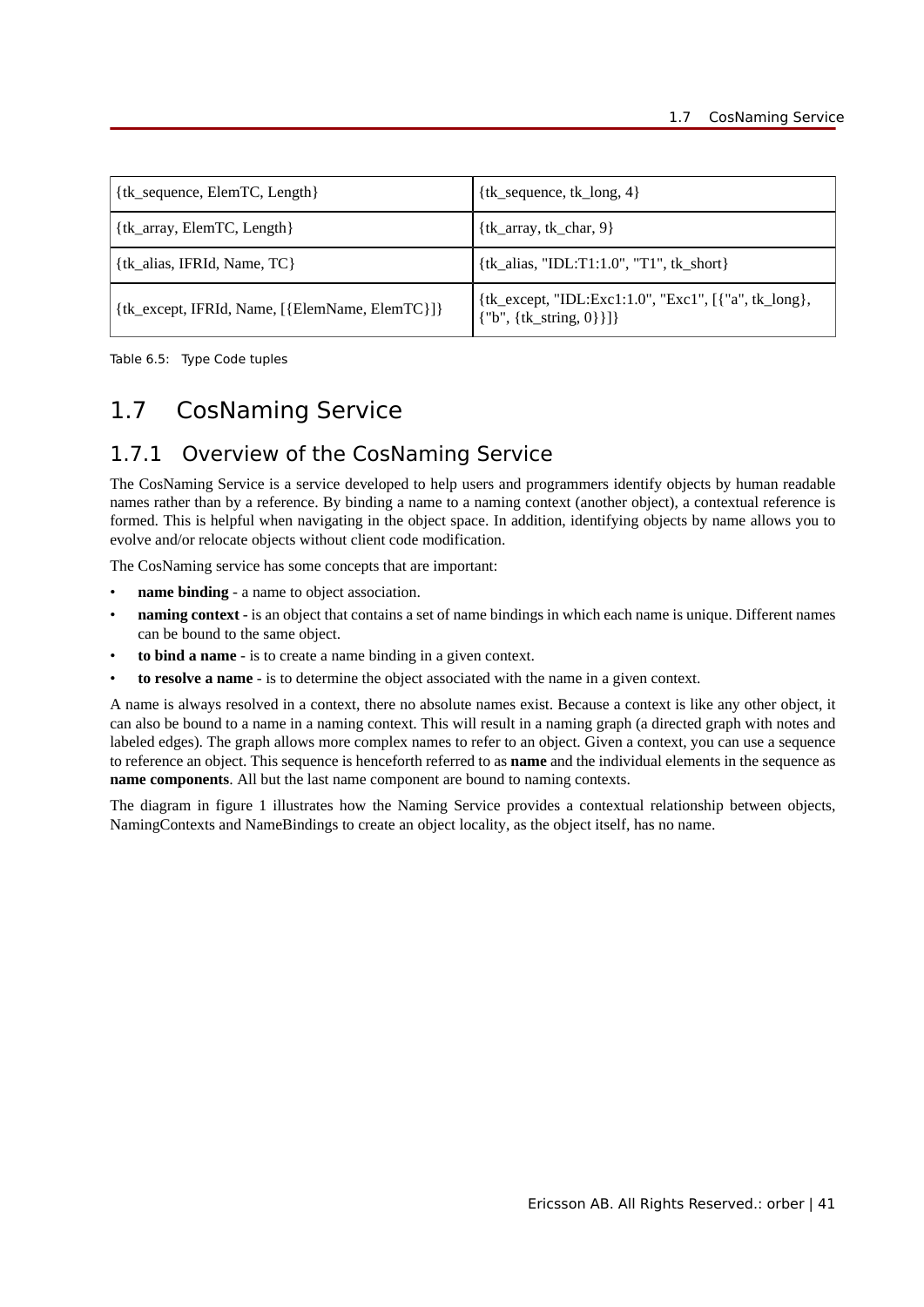

Figure 7.1: Figure 1: Contextual object relationships using the Naming Service.

The naming contexts provide a directory of contextual reference and naming for objects (an object can appear to have more than one name).

In figure 1 the object to the right can either be called alpha from one context or gamma from another.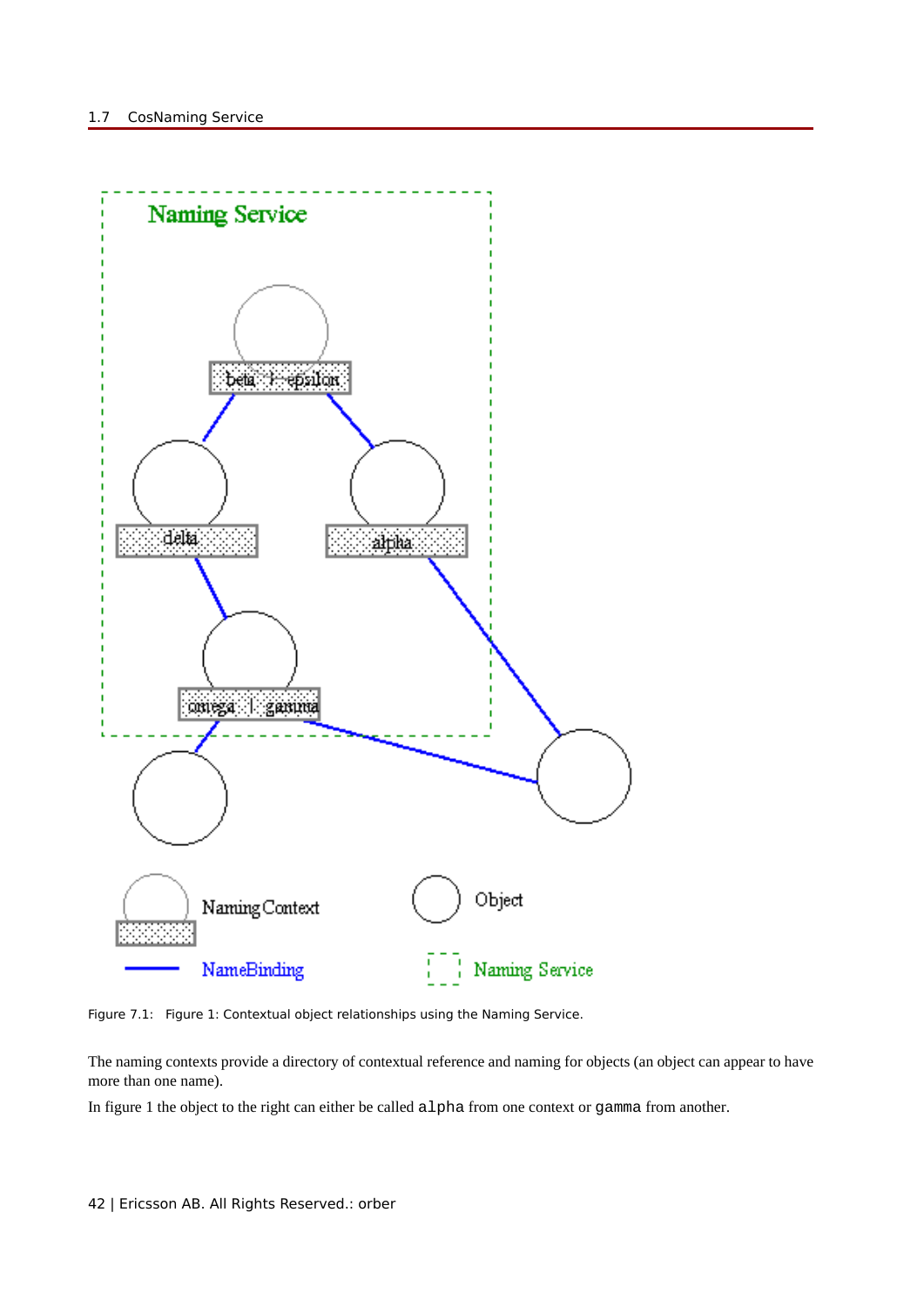The Naming Service has an initial naming context, which is shown in the diagram as the top-most object in the naming graph. It has two names beta and epsilon, which are bound to other naming contexts. The initial naming context is a well known location used to share a common name space between multiple programs. You can traverse the naming graph until you reach a name, which is bound to an object, which is not a naming context.

We recommend reading **chapter 12, CORBA Fundamentals and Programming**, for detailed information regarding the Naming Service.

### 1.7.2 The Basic Use-cases of the Naming Service

The basic use-cases of the Naming Service are:

- Fetch initial reference to the naming service.
- Creating a naming context.
- Binding and unbinding names to objects.
- Resolving a name to an object.
- Listing the bindings of a naming context.
- Destroying a naming context.

#### Fetch Initial Reference to the Naming Service

In order to use the naming service you have to fetch an initial reference to it. This is done with:

NS = corba:resolve\_initial\_references("NameService").

#### Note:

NS in the other use-cases refers to this initial reference.

#### Creating a Naming Context

There are two functions for creating a naming context. The first function, which only creates a naming context object is:

NC = 'CosNaming\_NamingContext':new\_context(NS).

The other function creates a naming context and binds it to a name in an already existing naming context (the initial context in this example):

```
NC = 'CosNaming_NamingContext':bind_new_context(NS, lname:new(["new"])).
```
#### Binding and Unbinding Names to Objects

The following steps illustrate how to bind/unbind an object reference to/from a name. For the example below, assume that the NamingContexts in the path are already bound to the name /workgroup/services, and that reference to the services context are in the variable Sc.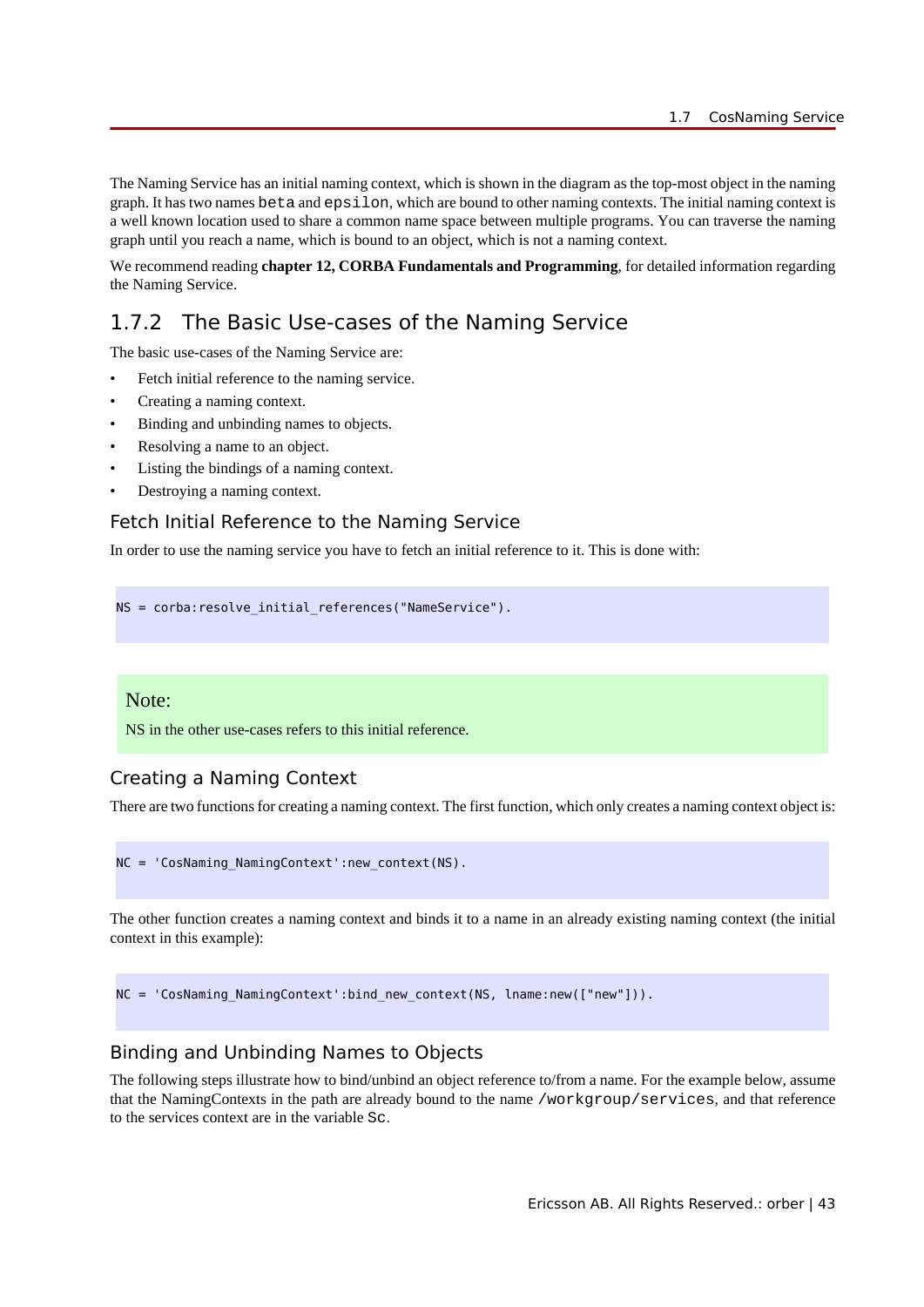#### 1.7 CosNaming Service

Use the naming library functions to create a name

Name = lname:new(["object"]).

• Use CosNaming::NamingContext::bind() to bind a name to an object

'CosNaming\_NamingContext':bind(Sc, Name, Object).

• Use CosNaming::NamingContext::unbind() to remove the NameBinding from an object

'CosNaming\_NamingContext':unbind(Sc, Name).

#### Note:

Objects can have more than one name, to indicate different paths to the same object.

#### Resolving a Name to an Object

The following steps show how to retrieve the object reference to the service context above (/workgroup/services).

• Use the naming library functions to create a name path:

Name = lname:new(["workgroup", "services"]).

Use CosNaming::NamingContext::resolve() to to resolve the name to an object

Sc = 'CosNaming NamingContext':resolve(NS, Name).

An alternative is to use:

Sc = corba:string to object("corbaname:rir:/NameService#workgroup/services/").

The corbaname schema is described further in the Interoperable Naming Service section.

#### Listing the Bindings in a NamingContext

• Use CosNaming::NamingContext::list() to list all the bindings in a context The following code retrieves and lists up to 10 bindings from a context.

{BList, BIterator} = 'CosNaming\_NamingContext':list(Sc, 10).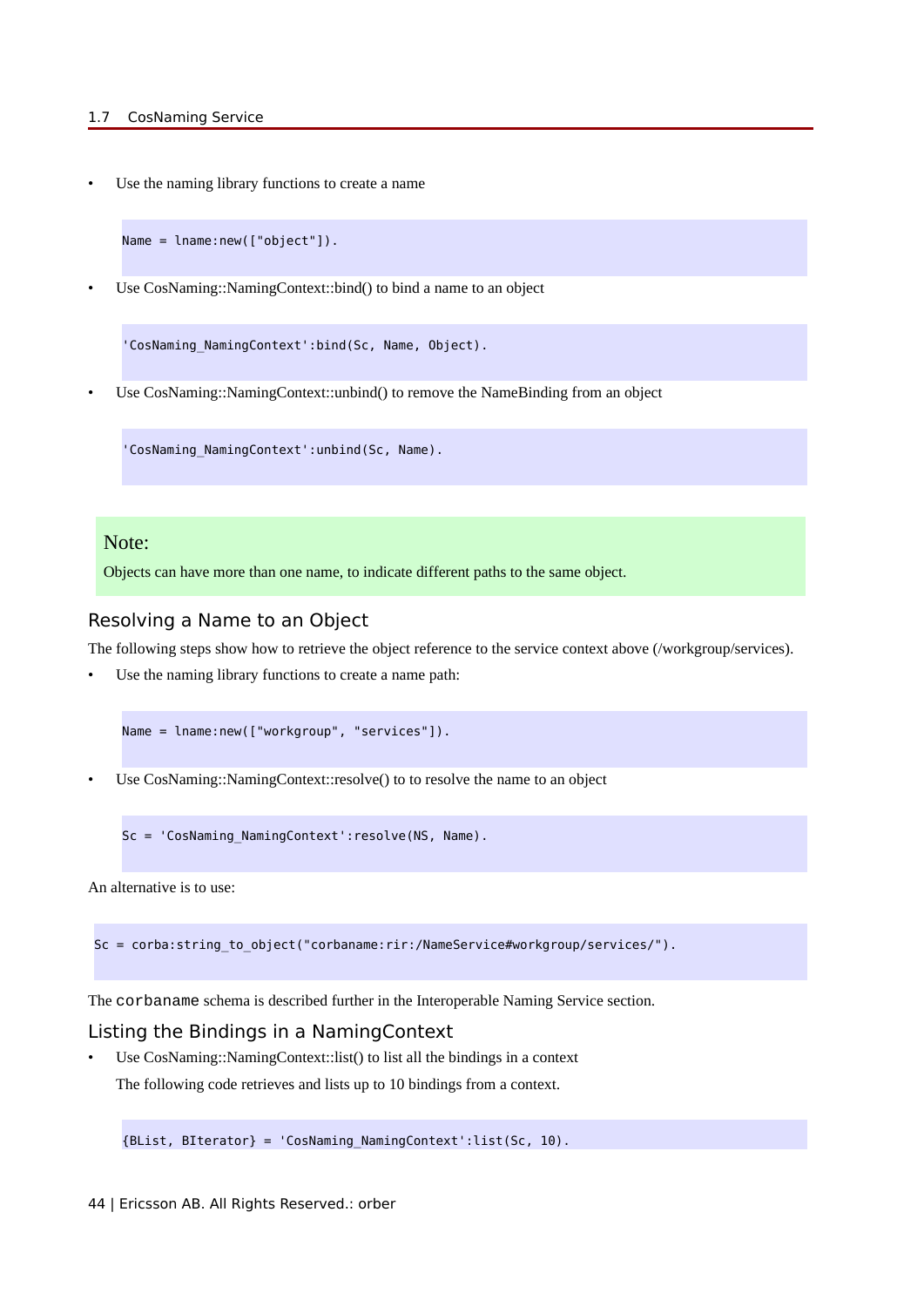```
lists:foreach(fun({{Id, Kind},BindingType}) -> case BindingType of 
    nobject ->
        io:format("id: %s, kind: %s, type: object~n", [Id, Kind]);
    _ ->
         io:format("id: %s, kind: %s, type: ncontext~n", [Id, Kind])
    end end,
    Blist).
```
#### Note:

Normally a The binding iterator (Like a book mark) indicates which objects have been read from the list.is helpful in situations where you have a large number of objects in a list, as the programmer then can traverse it more easily. In Erlang it is not needed, because lists are easily handled in the language itself.

#### Warning:

Remember that the BindingIterator (BIterator in the example) is an object and therefore **must be removed** otherwise dangling processes will occur. Use CosNaming::BindingIterator::destroy() to remove it.

'CosNaming\_NamingContext':destroy(BIterator).

### Destroying a Naming Context

The naming contexts are persistent and must be explicitly removed. (they are also removed if all Orber nodes in the domain are stopped).

• Use CosNaming::NamingContext::destroy() to remove a NamingContext

'CosNaming\_NamingContext':destroy(Sc).

## 1.7.3 Interoperable Naming Service

The OMG specifies URL schemes, which represent a CORBA object and a CORBA object bound in a NamingContext, for resolving references from other ORB:s. As of today, three schemes are defined:

- IOR
- corbaloc
- corbaname

#### IOR

A stringified IOR is a valid URL format but difficult for humans to handle through non-electronic means. This URL format does not depend on a specific Name Service and, thus, is robust and insulates the client from the encapsulated transport information and object key used to reference the object.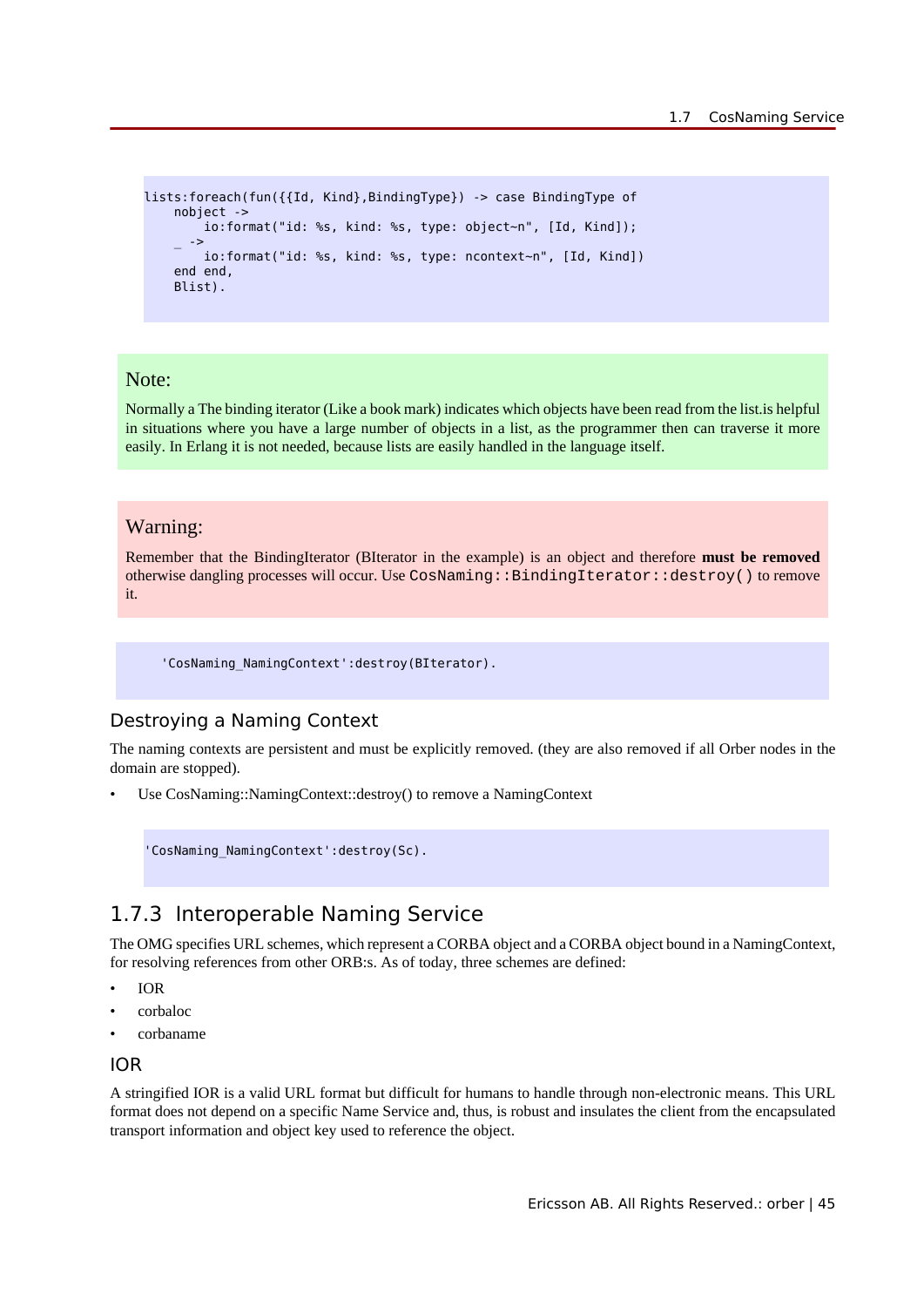### corbaloc

The notation of this scheme is similar to the more well known URL HTTP, and the full corbaloc BNF is:

```
<corbaloc> = "corbaloc:"<obj_addr_list>["/"<key_string>]<br><obj addr list> = [<obj addr>","]*<obj addr>
                      = Corpatoc. \simobj_addr>= [<obj_addr>","]*<obj_addr>
\begin{array}{lll} \textsf{obj\_addr>} & = \textsf{spot\_addr>} & \textsf{+future\_prot\_addr>} \\ \textsf{spot\_addr>} & = \textsf{crit\_prot\_addr>} & \textsf{-siop\_prot\_addr>} \\ \end{array}<prot_addr> = <rir_prot_addr> | <iiop_prot_addr> 
<rir_prot_addr> = <rir_prot_token>":" 
<rir_prot_token> = rir 
<future_prot_addr> = <future_prot_id><future_prot_addr>
<future_prot_id> = <future_prot_token>":" 
<iiop_prot_addr> = <iiop_id><iiop_addr>
\text{<iiop\_id>} = \text{<iiop\_default>} = \text{<iiop\_default>} \text{<iiop\_refault>}<iiop_default> = ":"<br><iiop prot token> = "iiop"
<iiop_prot_token>
\langleiiop_addr> = \langleversion><host>[":"<port>]
<host> = <DNS-style Host Name> | <ip_v4_address> | "["<ip_v6_address>"]"
<version> = <major>"."<minor>"@" | empty_string 
\langleport> = number
<major> = number 
<minor> = number
<DNS-style Host Name> = string
<ip v4 address> = string
<ip_v6_address> = string
                        = for example NameService
```
The corbaloc scheme consists of 3 parts:

- Protocol as of today iiop or rir is supported. Using rir means that we will resolve the given Key locally, i.e., the same as using corba: resolve initial references ("NameService").
- IIOP address this address can be divided into Version, Host and Port. If the version or port are left out they will be set to the default values 1.0 and 2809 respectively.
- KeyString an object key, e.g., "NameService". If no Key is supplied the default value "NameService" will be used.

A corbaloc can be passed used together with corba:string\_to\_object("corbaloc::1.0@erlang.org:4001/NameService") or set as the configuration variables orbInitilRef or orbDefaultInitilRef and calling corba:resolve\_initial\_references("NameService"). For more information see the Orber installation chapter. corbaloc can also be used together with corbaname to gain an easy access to a Name Service.

Currently, the OMG defines a set of reserved keys and the type of object, listed below, they should be associated with. The NameService key may **not** be changed in Orber. If you want to add one of the reserved keys as an initial service, simply use:

```
1> Factory = cosNotificationApp:start_global_factory().
2> corba:add_initial_service("NotificationService", Factory).
```
This object can then be easily resolved by any other ORB, supporting the Interoperable Naming Service, by using:

```
3> NF = corba:string_to_object("corbaloc::1.0@erlang.org:4001/NotificationService").
```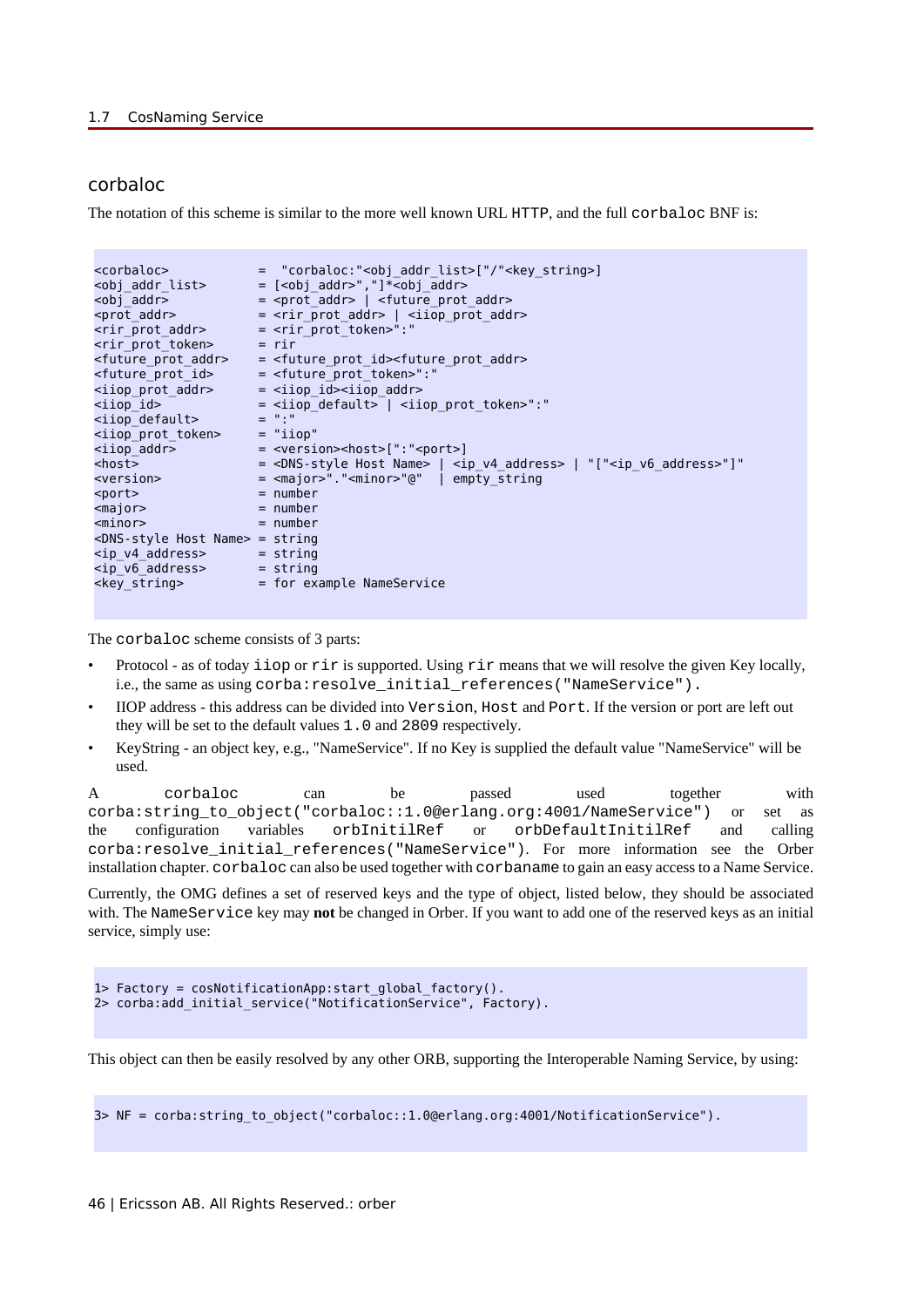| <b>String Name</b>        | <b>Object Type</b>                                   |
|---------------------------|------------------------------------------------------|
| <b>RootPOA</b>            | PortableServer::POA                                  |
| <b>POACurrent</b>         | PortableServer::Current                              |
| InterfaceRepository       | CORBA::Repository                                    |
| <b>NameService</b>        | CosNaming::NamingContext                             |
| TradingService            | CosTrading::Lookup                                   |
| SecurityCurrent           | SecurityLevel1::Current/SecurityLevel2::Current      |
| <b>TransactionCurrent</b> | CosTransaction::Current                              |
| DynAnyFactory             | DynamicAny::DynAnyFactory                            |
| <b>ORBPolicyManager</b>   | CORBA::PolicyManager                                 |
| PolicyCurrent             | CORBA::PolicyCurrent                                 |
| NotificationService       | CosNotifyChannelAdmin::EventChannelFactory           |
| TypedNotificationService  | CosTypedNotifyChannelAdmin::TypedEventChannelFactory |
| CodecFactory              | IOP::CodecFactory                                    |
| PICurrent                 | PortableInterceptors::Current                        |

Table 7.1: Currently reserved key strings

### corbaname

The corbaname URL scheme is an extension of the corbaloc scheme, and the full corbaname BNF is:

```
<corbaname> = "corbaname:"<obj_addr_list>["/"<key_string>]["#"<string_name>] 
<obj_addr_list> = as described above.
<key_string> = as described above.
```
The string\_name, concatenated to the corbaloc string, identifies a binding in a naming context. A name component consists of two parts, i.e., id and kind, which is represented as follows:

| <b>String Name</b>           | <b>Name Sequence</b>                                | <b>Comment</b>                                                                                    |
|------------------------------|-----------------------------------------------------|---------------------------------------------------------------------------------------------------|
| "id $1$ ./id $3$ .kind $3$ " | [ [ { "id1", "" }, { "", "" }, { "id3", "kind3" } ] | The first component has no<br>kind defined while the second<br>component's both fields are empty. |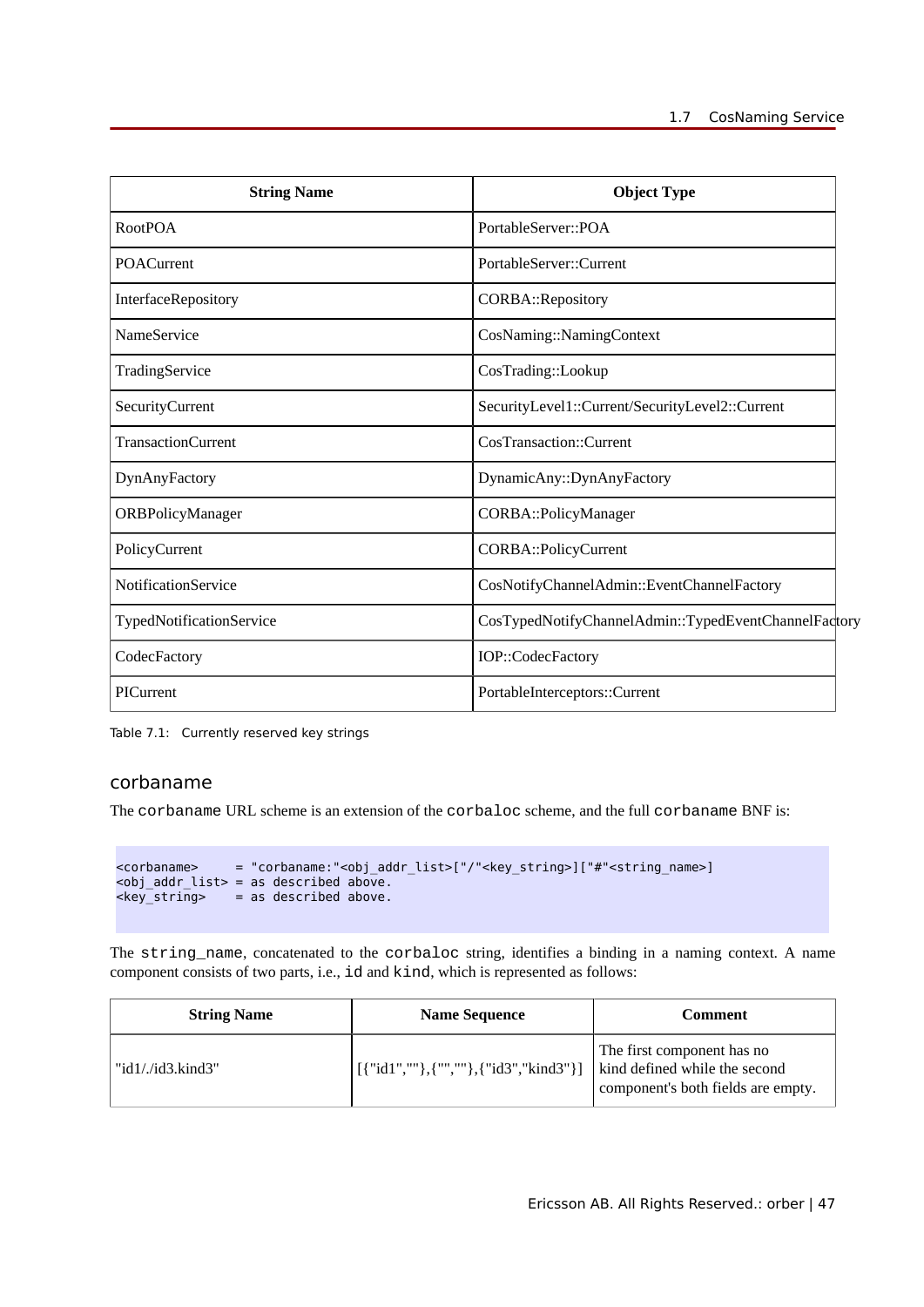| " $id1$ // $id3$ .kind $3$ " | <b>ERROR</b>                     | Not allowed, must insert a '.'<br>between the '//'.                                                                  |
|------------------------------|----------------------------------|----------------------------------------------------------------------------------------------------------------------|
| " $id1.kind1/.$ "            | $[{''id1",''kind1", {''",'''}}]$ | The first component's fields are both<br>set while the second component's<br>both fields are empty.                  |
| " $id1.kind1/id2."$          | <b>ERROR</b>                     | An Id with a trailing '.' is not<br>allowed.                                                                         |
| "i\\/d1/i\\.d2"              | $[{''i/d1",'''}, {'i.d2",'''}]$  | Since '.' and '/' are used to separate<br>the components, these tokens must<br>be escaped to be correctly converted. |

Table 7.2: Stringified Name representation

After creating a stringified Name we can either use:

```
NameStr = "org.erlang",<br>NS = corba:resolve
    = corba: resolve initial references("NameService"),
Obj = 'CosNaming NamingContextExt':resolve str(NS, NameStr),
```
or concatenate the Name String using:

```
NameStr = "Swedish/Soccer/Champions",
Address = "corbaname:iiop:1.0@www.aik.se:2000/NameService",
        = corba:resolve_initial_references("NameService"),
URLStr = 'CosNaming_NamingContextExt':to_url(NS, Address, NameStr),<br>Obi = corba:string to obiect(URLStr).
     = corba: string to object(URLStr),
```
Using the first alternative, the configuration variables orbInitilRef and orbDefaultInitilRef, will determine which other ORB's or the local Name Service Orber will try to resolve the given string from. The second alternative allows us to override any settings of the configuration variables.

The function to\_url/3 will perform any necessary escapes compliant with IETF/RFC 2396. US-ASCII alphanumeric characters and ", " | "/" | ": "| "?" | "@" | "&" | "=" | "+" | "\$" | "; " |  $"-" | "__ " | " . " | " !" | "~ \cdots$  | " $\star" | "1" | "1" | "1" | "1"$  | " $( " | " ) " are not escaped.$ 

## 1.8 How to use security in Orber

## 1.8.1 Security in Orber

#### Introduction

Orber SSL provides authentication, privacy and integrity for your Erlang applications. Based on the Secure Sockets Layer protocol, the Orber SSL ensures that your Orber clients and servers can communicate securely over any network. This is done by tunneling IIOP through an SSL connection. To get the node secure you will also need to have a firewall which only lets through connections to certain ports.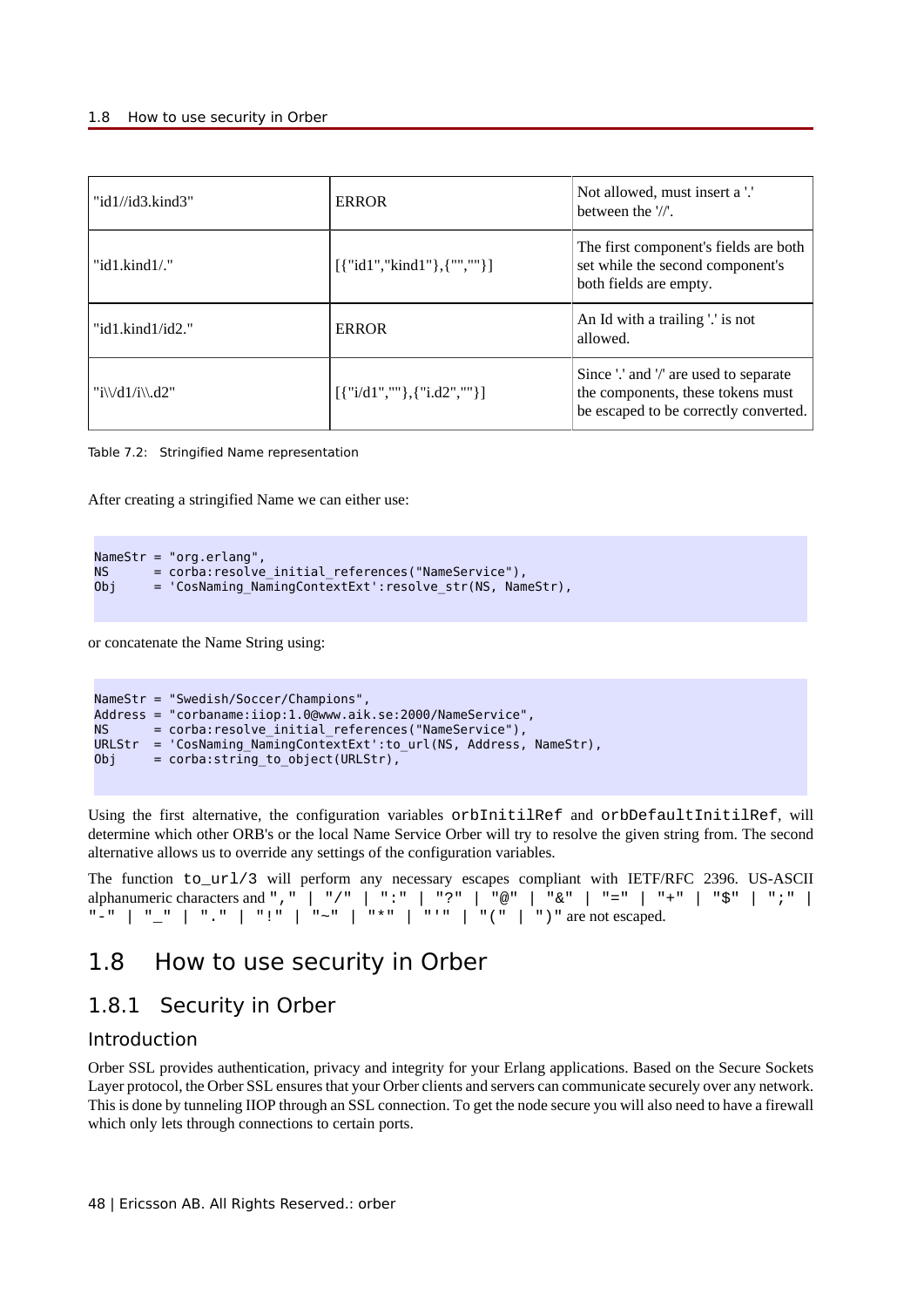## Enable Usage of Secure Connections

To enable a secure Orber domain you have to set the configuration variable **secure** which currently only can have one of two values; **no** if no security for IIOP should be used and **ssl** if secure connections is needed (**ssl** is currently the only supported security mechanism).

The default is no security.

## Configurations when Orber is Used on the Server Side

There is a variable to conficure Orber's SSL behavior on the server side.

• **ssl\_server\_options** - which is a list of options to ssl. See the *SSL* application for further descriptions on these options.

There also exist an API function for accessing the value of this variable:

• orber:ssl\_server\_options/0

### Configurations when Orber is Used on the Client Side

When the Orber enabled application is the client side in the secure connection the different configurations can be set per client process instead and not for the whole domain as for incoming calls.

There is a variable to set default values for the domain but they can be changed per client process.

**ssl\_client\_options** - which is a list of options to ssl. See the *SSL* application for further descriptions on these options.

There also exist two API functions for accessing and changing the values of this variable in the client processes.

Access function:

orber:ssl\_client\_options/0

Modify function:

• orber:set\_ssl\_client\_options/1

## 1.9 Orber Stubs/Skeletons

## 1.9.1 Orber Stubs and Skeletons Description

This example describes the API and behavior of Orber stubs and skeletons.

#### Server Start

Orber servers can be started in several ways. The chosen start functions determines how the server can be accessed and its behavior.

Using Module\_Interface:oe\_create() or oe\_create\_link():

- No initial data can be passed.
- Cannot be used as a supervisor child start function.
- Only accessible through the object reference returned by the start function. The object reference is no longer valid if the server dies and is restarted.

Using Module Interface: oe create(Env) or oe create link(Env):

- Initial data can be passed using Env.
- Cannot be used as a supervisor child start function.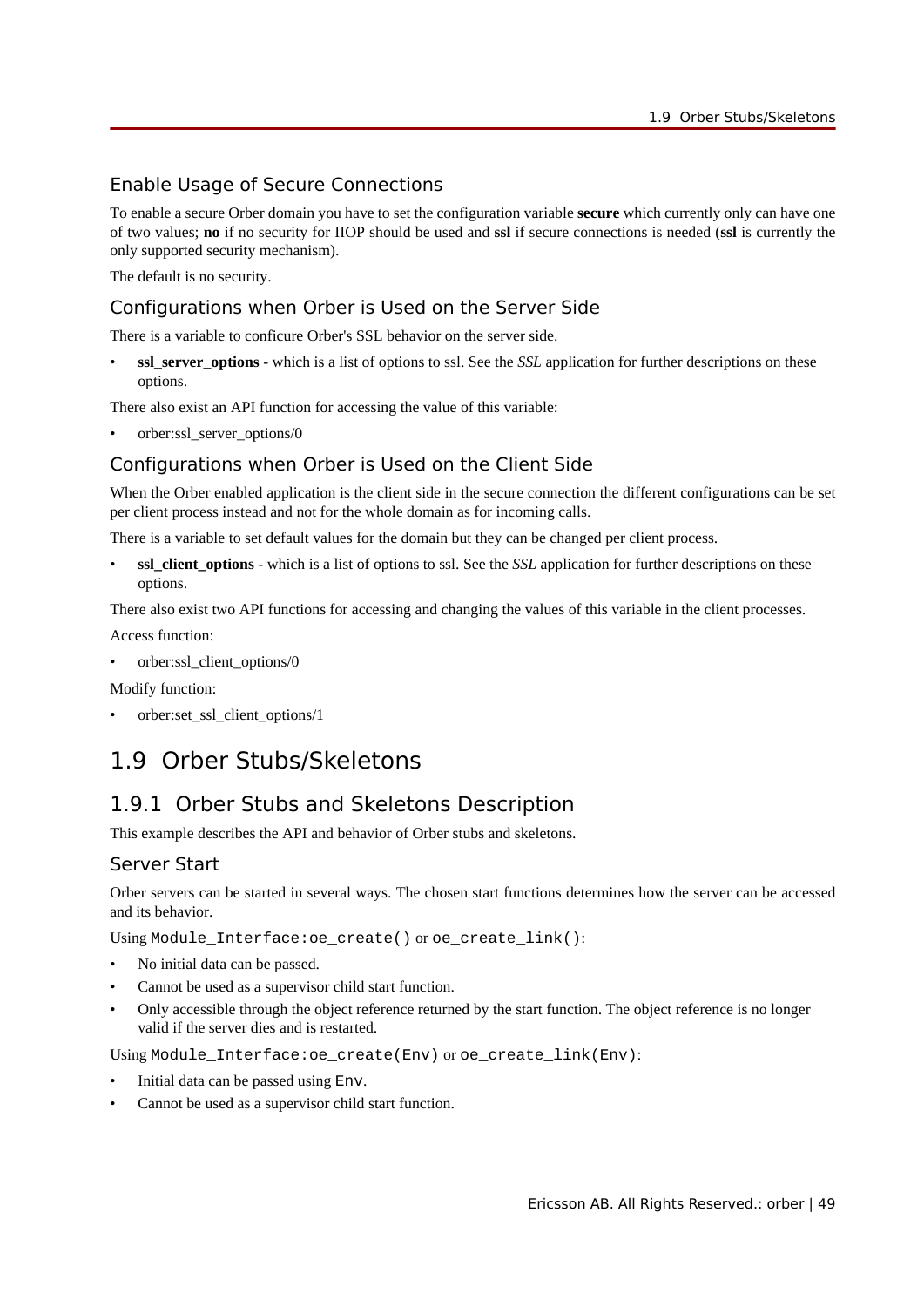• Only accessible through the object reference returned by the start function. The object reference is no longer valid if the server dies and is restarted.

Using Module\_Interface:oe\_create(Env, Options):

- Initial data can be passed using Env.
- Cannot be used as a supervisor child start function.
- Accessible through the object reference returned by the start function. If the option  $\{$  regname,  $\{$  RegName $\}$ is used the object reference stays valid even if the server has been restarted.
- If the options {persistent, true} and {regname, {global, Name}} is used, the result from an object invocation will be the exception 'OBJECT\_NOT\_EXIST' only if the object has terminated with reason normal or shutdown. If the object is in the process of restarting, the result will be  $\{error, Reason\}$  or a system exception is raised.
- The option {pseudo, true} makes it possible to start create non-server objects. There are, however, some limitations, which are further described in the Pseudo objects section.

Using Module\_Interface:oe\_create\_link(Env, Options):

- Initial data can be passed using Env.
- Can be used as a supervisor child start function if the option  $\{ \text{sup\_child}, \text{true} \}$  used.
- Accessible through the object reference returned by the start function. If the option  $\{$  regname,  $\{$  RegName $\}$ is used the object reference stays valid even if the server has been restarted.
- If the options {persistent, true} and {regname, {global, Name}} is used, the result from an object invocation will be the exception 'OBJECT\_NOT\_EXIST' only if the object has terminated with reason normal or shutdown. If the object is in the process of restarting, the result will be {error, Reason} or a system exception is raised.
- For starting a server as a supervisor child you should use the options  $\{\{\text{persistent}, \text{true}\}\$ , {regname, {global, Name}}, {sup\_child, true}] and of type **transient**. This configuration allows you to delegate restarts to the supervisor and still be able to use the same object reference and be able to see if the server is permanently terminated. Please note you must use **supervisor/stdlib-1.7** or later and that the it returns {ok, Pid, Object} instead of just Object.
- Using the option  ${pseudo, true}$  have the same effect as using  $oe\_create/2$ .

#### Warning:

To avoid flooding Orber with old object references start erlang using the flag **-orber objectkeys\_gc\_time Time**, which will remove all object references related to servers being dead for Time seconds. To avoid extra overhead, i.e., performing garbage collect if no persistent objects are started, the objectkeys\_gc\_time default value is **infinity**. For more information, see the orber and corba documentation.

#### Warning:

Orber still allow oe\_create(Env, {Type,RegName}) and oe\_create\_link(Env, {Type,RegName}) to be used, but may not in future releases.

#### Pseudo Objects

This section describes Orber pseudo objects.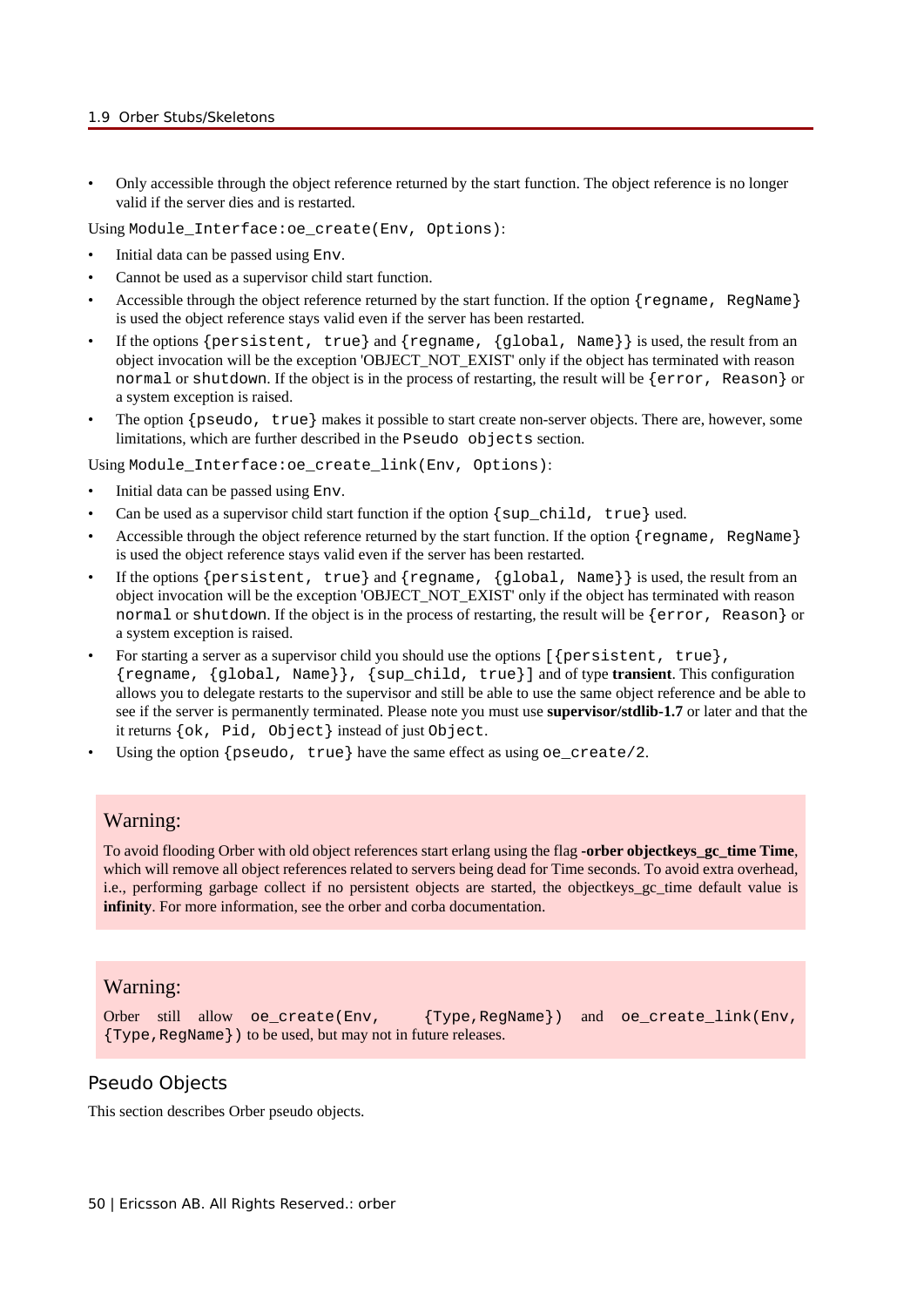The Orber stub can be used to start a pseudo object, which will create a non-server implementation. A pseudo object introduce some limitations:

- The functions oe\_create\_link/2 is equal to oe\_create/2, i.e., no link can or will be created.
- The BIF: s self() and process flag(trap exit, true) behaves incorrectly.
- The IC option  $\{\{\text{impl}, \text{ "M::I"}\}$ , "other impl" } has no effect. The call-back functions must be implemented in a file called M\_I\_impl.erl
- The call-back functions must be implemented as if the  $IC$  option  $\{\text{this}, \text{ "M::I"}\}$  was used.
- The gen server State changes have no effect. The user can provide information via the Env start parameter and the State returned from init/2 will be the State passed in following invocations.
- The server reply Timeout has no effect.
- The compile option from has no effect.
- The option  ${pseudo, true}$  overrides all other start options.
- Only the functions, besides own definitions,  $init/2$  (called via oe\_create\*/2) and terminate/2 (called via corba:dispose/1) must be implemented.

By adopting the rules for pseudo objects described above we can use oe\_create/2 to create server or pseudo objects, by excluding or including the option  $\{pseudo, true\}$ , without changing the call-back module.

To create a pseudo object do the following:

```
fingolfin 127> erl 
Erlang (BEAM) emulator version 4.9
Eshell V4.9 (abort with ^G)
1> ic:gen(myDefinition, [{this, "MyModule::MyInterface"}]).
Erlang IDL compiler version 20
ok
2> make:all().
Recompile: oe_MyDefinition
Recompile: MyModule_MyInterface
Recompile: MyModule MyInterface impl
up_to_date
3> PseudoObj = MyModule MyInterface:oe create(Env, [{pseudo, true}]).
```
The call-back functions must be implemented as MyFunction(OE\_THIS, State, Args), and called by MyModule\_MyInterface:MyFunction(PseudoObj, Args).

#### Call-back Module

This section provides an example of how a call-back module may be implemented.

#### Note:

Arguments and Replies are determined by the IDL-code and, hence, not further described here.

%%%----------------------------------------------------------- %%% File : Module Interface impl.erl %%% Author : %%% Purpose : %% Created :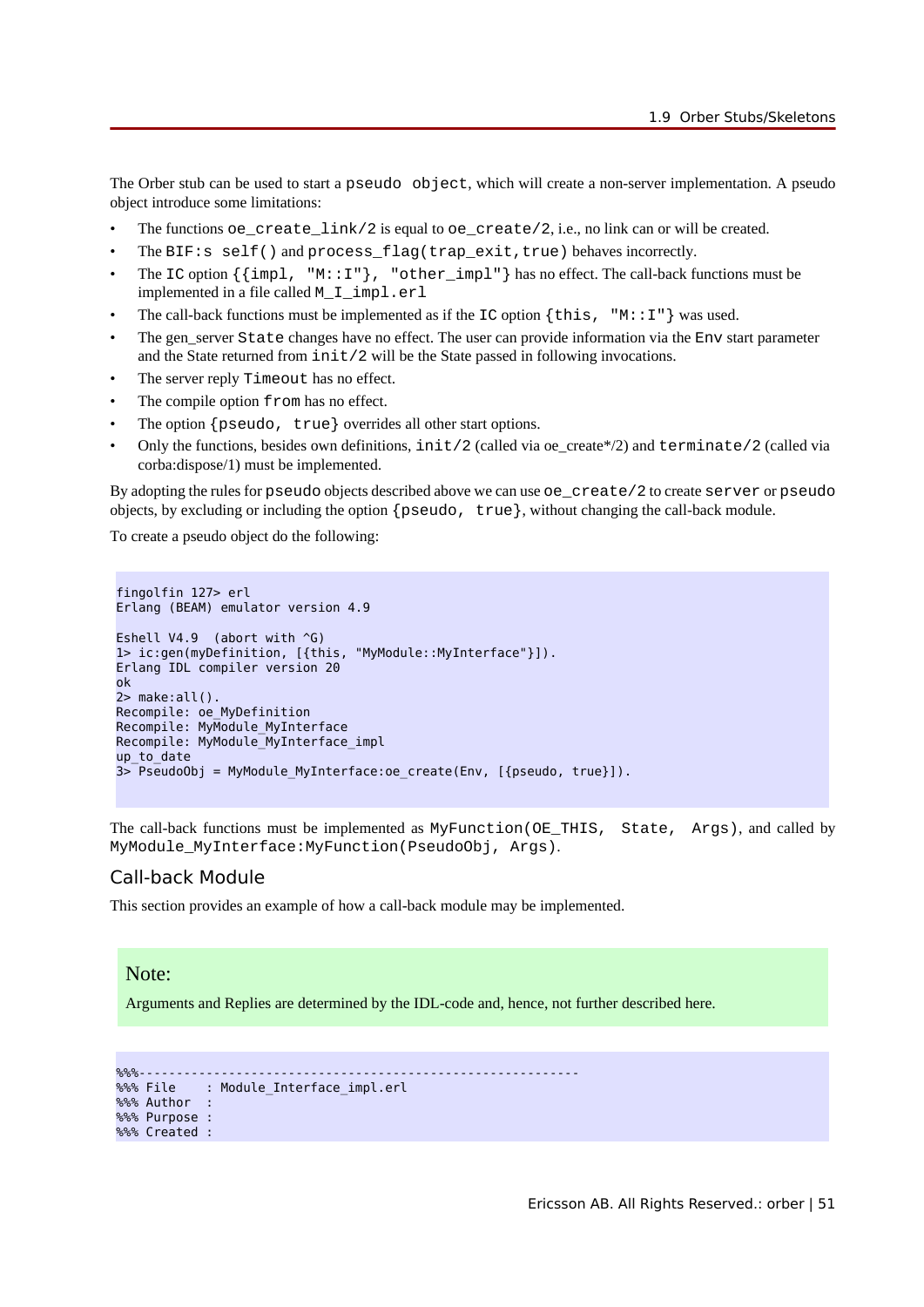```
%%%-----------------------------------------------------------
-module('Module_Interface_impl').
%%--------------- INCLUDES -----------------------------------
-include lib("orber/include/corba.hrl").
-intulate_llib("... ...").%%--------------- EXPORTS-------------------------------------
%% Arity depends on IC configuration parameters and the IDL
%% specification.
-export([own_function/X]).
%%--------------- gen_server specific --------------------
-export([init/1, term \overline{1}nate/2, code change/3, handle info/2]).
%%------------------------------------------------------------
%% function : server specific
%%------------------------------------------------------------
init(InitialData) ->
 %% 'trap_exit' optional (have no effect if pseudo object).
    process flag(trap exit, true),
     %%--- Possible replies ---
     %% Reply and await next request
     {ok, State}.
    %% Reply and if no more requests within Time the special
    %% timeout message should be handled in the
     %% Module_Interface_impl:handle_info/2 call-back function (use the 
    %% IC option {{handle info, "Module::Interface"}, true}).
     {ok, State, Timeout} 
     %% Return ignore in order to inform the parent, especially if it is a 
    %% supervisor, that the server, as an example, did not start in
    %% accordance with the configuration data.
     ignore 
     %% If the initializing procedure fails, the reason 
     %% is supplied as StopReason.
     {stop, StopReason}
terminate(Reason, State) ->
     ok.
code_change(OldVsn, State, Extra) ->
     {ok, NewState}.
%% If use IC option {{handle info, "Module::Interface"}, true}.
%% (have no effect if pseudo object).
handle info(Info, State) ->
   %%--- Possible replies --
     %% Await the next invocation.
     {noreply, State}.
     %% Stop with Reason.
     {stop, Reason, State}.
%%--- two-way ------------------------------------------------
%% If use IC option {this, "Module:Interface"} 
%% (Required for pseudo objects)
own_function(This, State, .. Arguments ..) ->
%% IC options this and from
own_function(This, From, State, .. Arguments ..) ->
\frac{1}{6} IC option from
own function(From, State, .. Arguments ..) ->
```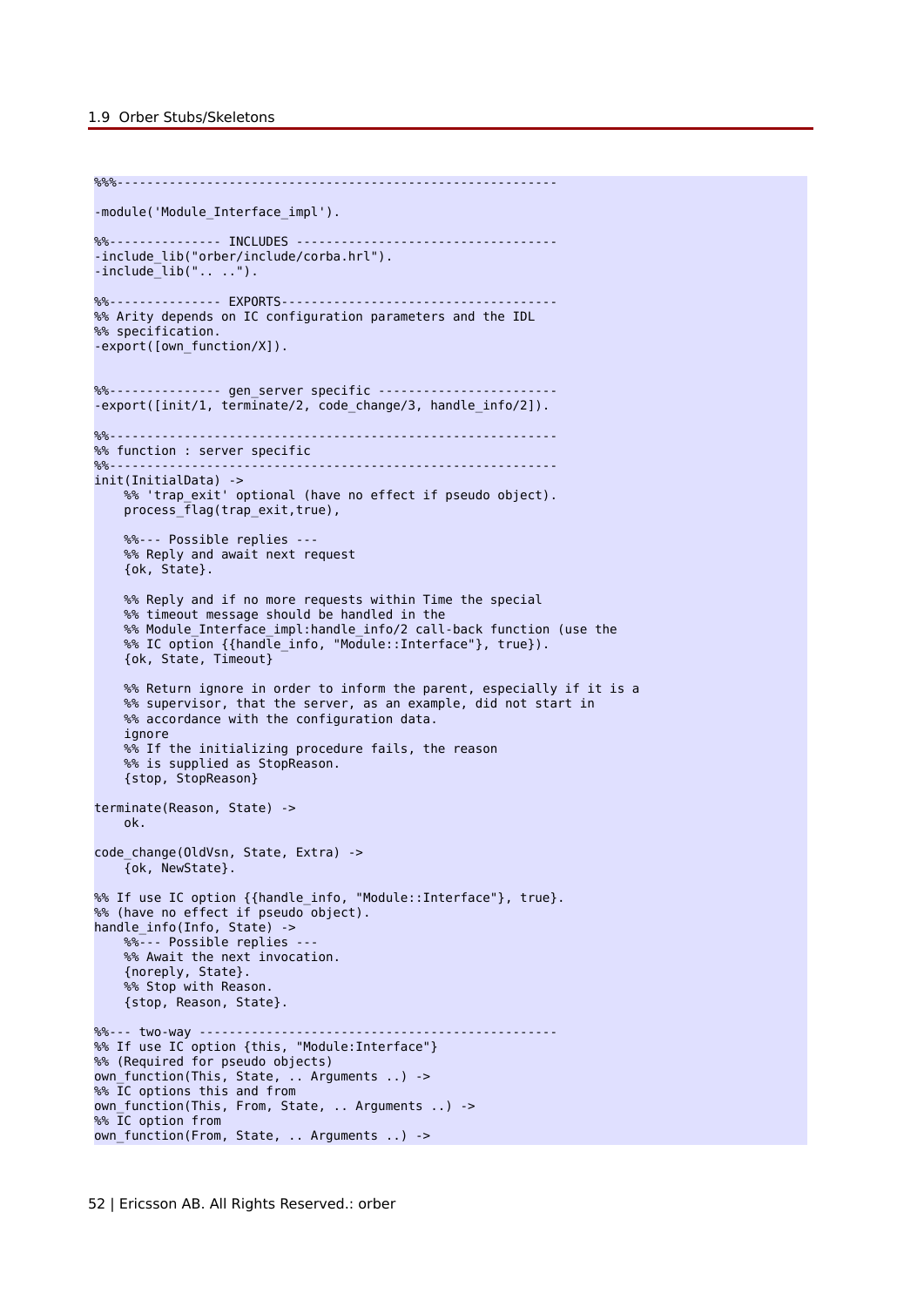```
%% Send explicit reply to client.
    corba:reply(From, Reply),
   %%--- Possible replies -
    {noreply, State}
     {noreply, State, Timeout}
%% If not use IC option {this, "Module: Interface"}
own_function(State, .. Arguments ..) ->
    %%--- Possible replies ---
   %% Reply and await next request
    {reply, Reply, State}
   %% Reply and if no more requests within Time the special
    %% timeout message should be handled in the 
   %% Module Interface impl:handle info/2 call-back function (use the
   %% IC option {{handle_info, "Module::Interface"}, true}).
    {reply, Reply, State, Timeout}
   %% Stop the server and send Reply to invoking object.
    {stop, StopReason, Reply, State}
   %% Stop the server and send no reply to invoking object.
    {stop, StopReason, State}
   %% Raise exception. Any changes to the internal State is lost.
    corba:raise(Exception).
%%--- one-way ------------------------------------------------
%% If use IC option {this, "Module: Interface"}
%% (Required for pseudo objects)
own function(This, State, .. Arguments ..) ->
%% If not use IC option {this, "Module:Interface"}
own_function(State, .. Arguments ..) ->
    %%--- Possible results ---
    {noreply, State}
   %% Release and if no more requests within Time the special
   %% timeout message should be handled in the
    %% Module_Interface_impl:handle_info/2 call-back function (use the
   % IC option {{handle_info, "Module::Interface"}, true}).
    {noreply, State, Timeout}
   %% Stop the server with StopReason.
    {stop, StopReason, State}
%%--------------- END OF MODULE ------------------------------
```
## 1.10 CORBA System and User Defined Exceptions

### 1.10.1 System Exceptions

Orber, or any other ORB, may raise a System Exceptions. These exceptions contain status- and minor-fields and may not appear in the operations raises exception IDL-definition.

#### Status Field

The status field indicates if the request was completed or not and will be assigned one of the following Erlang atoms: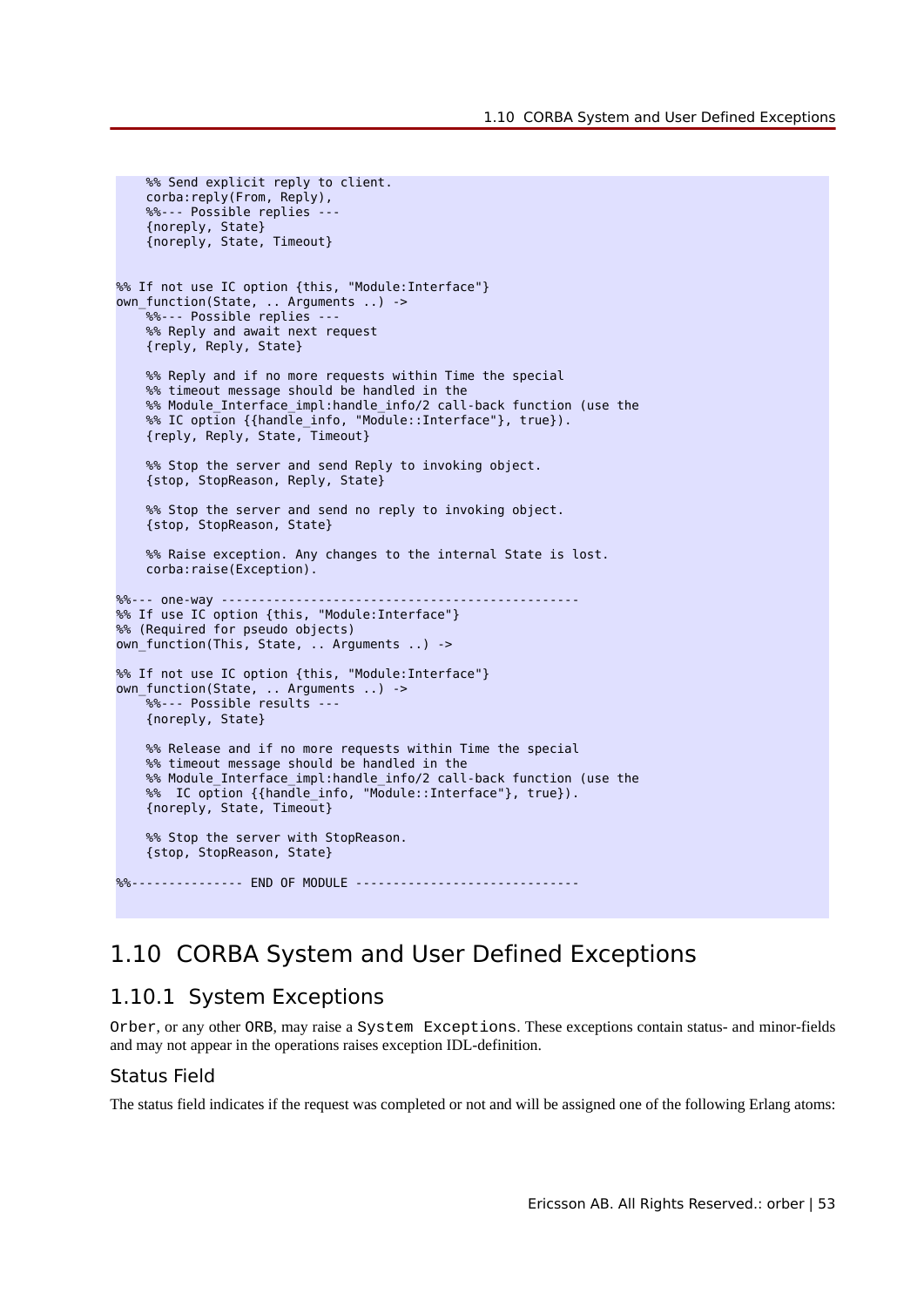| <b>Status</b>     | <b>Description</b>                                                                                                                                                                                                          |
|-------------------|-----------------------------------------------------------------------------------------------------------------------------------------------------------------------------------------------------------------------------|
| 'COMPLETED YES'   | The operation was invoked on the target object but<br>an error occurred after the object replied. This occur,<br>for example, if a server replies but Orber is not able to<br>marshal and send the reply to the client ORB. |
| 'COMPLETED NO'    | Orber failed to invoke the operation on the target object.<br>This occur, for example, if the object no longer exists.                                                                                                      |
| 'COMPLETED MAYBE' | Orber invoked the operation on the target object but<br>an error occurred and it is impossible to decide if the<br>request really reached the object or not.                                                                |

Table 10.1: System Exceptions Status

## Minor Field

The minor field contains an integer (VMCID), which is related to a more specific reason why an invocation failed. The function orber: exception  $\text{info}/1$  can be used to map the minor code to a string. Note, for VMCID:s not assigned by the OMG or Orber, the documentation for that particular ORB must be consulted.

### Supported System Exceptions

The OMG CORBA specification defines the following exceptions:

- **'BAD\_CONTEXT'** if a request does not contain a correct context this exception is raised.
- **'BAD\_INV\_ORDER'** this exception indicates that operations has been invoked operations in the wrong order, which would cause, for example, a dead-lock.
- **'BAD\_OPERATION'** raised if the target object exists, but that the invoked operation is not supported.
- **'BAD\_PARAM'** is thrown if, for example, a parameter is out of range or otherwise considered illegal.
- **'BAD\_TYPECODE'** if illegal type code is passed, for example, encapsulated in an any data type the 'BAD\_TYPECODE' exception will be raised.
- **'BAD\_QOS'** raised whenever an object cannot support the required quality of service.
- **'CODESET\_INCOMPATIBLE'** raised if two ORB's cannot communicate due to different representation of, for example, char and/or wchar.
- **'COMM\_FAILURE'** raised if an ORB is unable to setup communication or it is lost while an operation is in progress.
- **'DATA\_CONVERSION'** raised if an ORB cannot convert data received to the native representation. See also the 'CODESET\_INCOMPATIBLE' exception.
- **'FREE\_MEM'** the ORB failed to free dynamic memory and failed.
- **'IMP\_LIMIT'** an implementation limit was exceeded in the ORB at run time. A object factory may, for example, limit the number of object clients are allowed to create.
- **'INTERNAL'** an internal failure occurred in an ORB, which is unrecognized. You may consider contacting the ORB providers support.
- **'INTF\_REPOS'** the ORB was not able to reach the interface repository, or some other failure relating to the interface repository is detected.
- **'INITIALIZE'** the ORB initialization failed due to, for example, network or configuration error.
- **'INVALID\_TRANSACTION'** is raised if the request carried an invalid transaction context.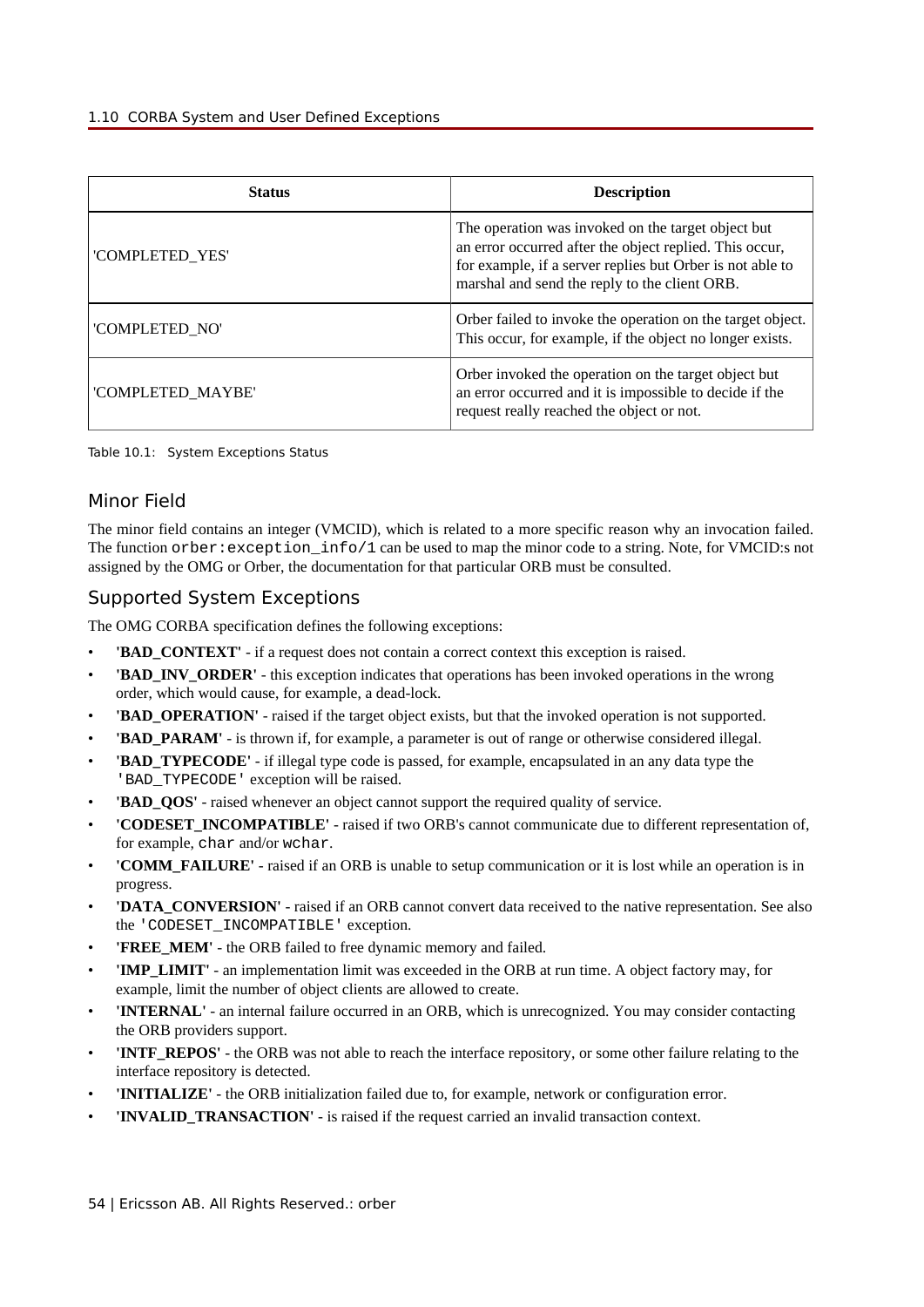- **'INV\_FLAG'** an invalid flag was passed to an operation, which caused, for example, a connection to be closed.
- **'INV\_IDENT'** this exception indicates that an IDL identifier is incorrect.
- **'INV\_OBJREF'** this exception is raised if an object reference is malformed or a nil reference (see also corba:create\_nil\_objref/0).
- **'INV\_POLICY'** the invocation cannot be made due to an incompatibility between policy overrides that apply to the particular invocation.
- **'MARSHAL'** this exception may be raised by the client- or server-side when either ORB is unable to marshal/ unmarshal requests or replies.
- **'NO\_IMPLEMENT'** if the operation exists but no implementation exists, this exception is raised.
- **'NO\_MEMORY'** the ORB has run out of memory.
- **'NO\_PERMISSION'** the caller has insufficient privileges, such as, for example, bad SSL certificate.
- **'NO\_RESOURCES'** a general platform resource limit exceeded.
- **'NO\_RESPONSE'** no response available of a deferred synchronous request.
- **'OBJ\_ADAPTER'** indicates administrative mismatch; the object adapter is not able to associate an object with the implementation repository.
- **'OBJECT\_NOT\_EXIST'** the object have been disposed or terminated; clients should remove all copies of the object reference and initiate desired recovery process.
- **'PERSIST\_STORE'** the ORB was not able to establish a connection to its persistent storage or data contained in the the storage is corrupted.
- **'REBIND'** a request resulted in, for example, a 'LOCATION FORWARD' message; if the policies are incompatible this exception is raised.
- **'TIMEOUT'** raised if a request fail to complete within the given time-limit.
- **'TRANSACTION\_MODE'** a transaction policy mismatch detected.
- **TRANSACTION\_REQUIRED'** a transaction is required for the invoked operation but the request contained no transaction context.
- **'TRANSACTION\_ROLLEDBACK'** the transaction associated with the request has already been rolled back or will be.
- **'TRANSACTION\_UNAVAILABLE'** no transaction context can be supplied since the ORB is unable to contact the Transaction Service.
- **'TRANSIENT'** the ORB could not determine the current status of an object since it could not be reached. The error may be temporary.
- **'UNKNOWN'** is thrown if an implementation throws a non-CORBA, or unrecognized, exception.

## 1.10.2 User Defined Exceptions

User exceptions is defined in IDL-files and is listed in operations raises exception listing. For example, if we have the following IDL code:

```
module MyModule {
   exception MyException {};
  exception MyExceptionMsg { string ExtraInfo; };
   interface MyInterface {
     void foo() 
       raises(MyException);
```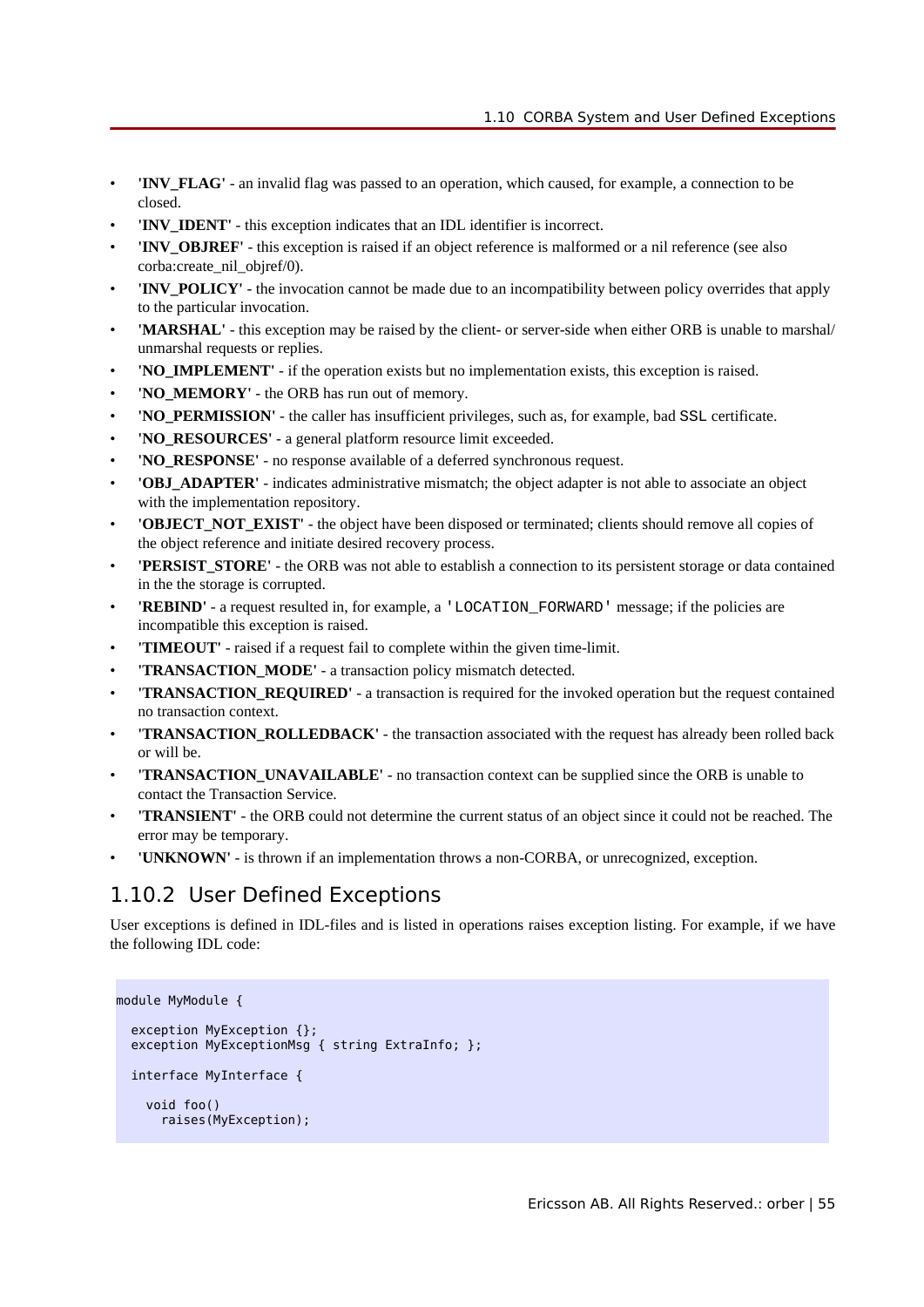```
 void bar() 
       raises(MyException, MyExceptionMsg);
     void baz();
  };
};
```
## 1.10.3 Throwing Exceptions

To be able to raise MyException or MyExceptionMsg exceptions, the generated MyModule.hrl must be included, and typical usage is:

```
-module('MyModule_MyInterface_impl').
-include("MyModule.hrl").
bar(State) ->
    case TestingSomething of
         ok ->
            {reply, ok, State};
         {error, Reason} when list(Reason) ->
          corba:raise(#'MyModule MyExceptionMsg'{'ExtraInfo' = Reason});
         error ->
           corba: raise(#'MyModule MyException'{})
     end.
```
## 1.10.4 Catching Exceptions

Depending on which operation we invoke we must be able to handle:

- foo MyException or a system exception.
- bar MyException, MyExceptionMsq or a system exception.
- baz a system exception.

Catching and matching exceptions can bee done in different ways:

```
 case catch 'MyModule_MyInterface':bar(MIReference) of
   \alphak ->
        %% The operation raised no exception.
        ok;
     {'EXCEPTION', #'MyModule_MyExceptionMsg'{'ExtraInfo' = Reason}} ->
       %% If we want to log the Reason we must extract 'ExtraInfo'.
       error_logger:error_msg("Operation 'bar' raised: ~p~n", [Reason]),
        ... do something ...;
     {'EXCEPTION', E} when record(E, 'OBJECT_NOT_EXIST') ->
         ... do something ...;
     {'EXCEPTION', E} ->
        ... do something ...
 end.
```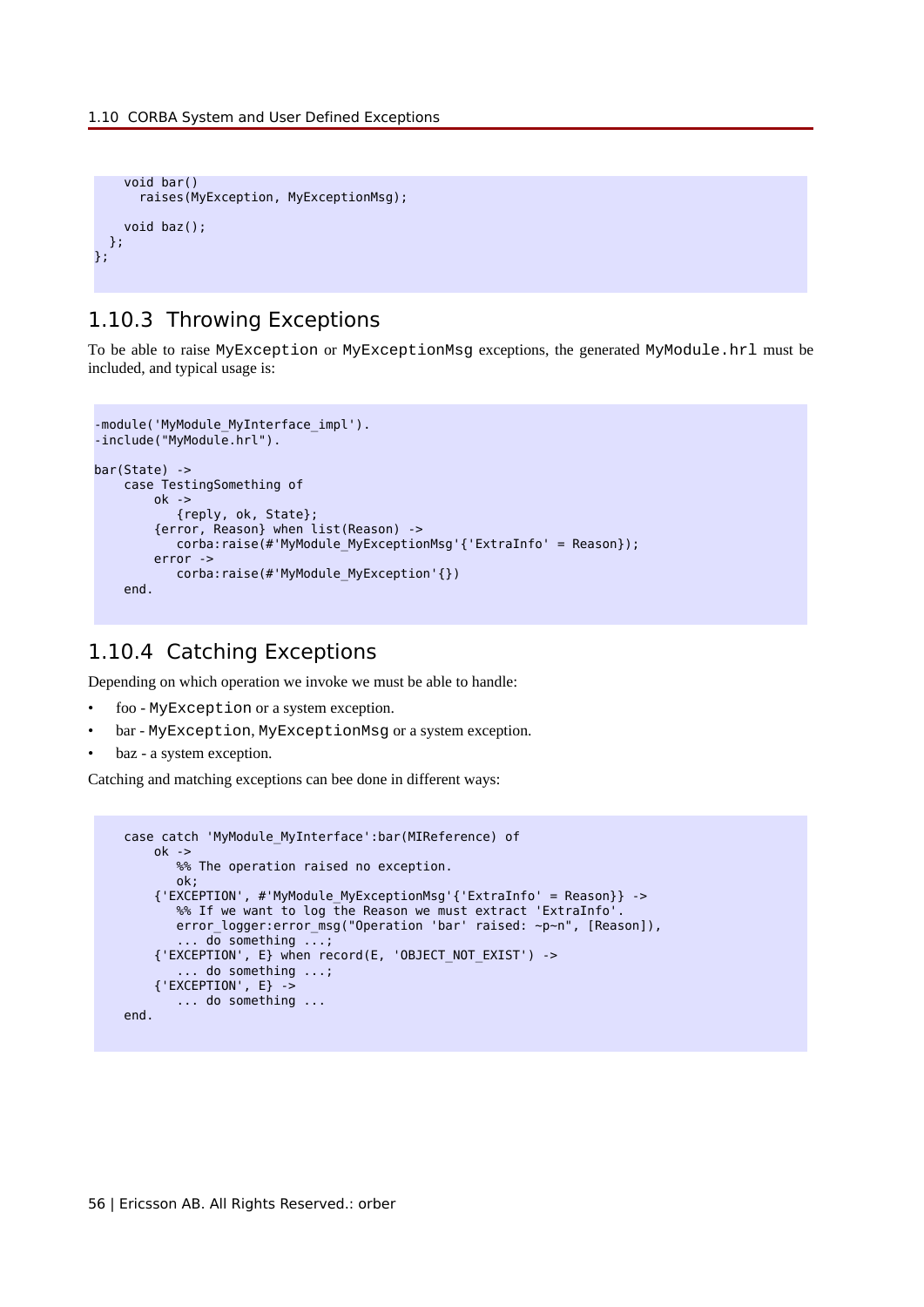## 1.11 Orber Interceptors

## 1.11.1 Using Interceptors

For Inter-ORB communication, e.g., via IIOP, it is possible to intercept requests and replies. To be able to use Interceptors Orber the configuration parameter interceptors must be defined.

## Configure Orber to Use Interceptors

The configuration parameter interceptors must be defined, e.g., as command line option:

```
erl -orber interceptors "{native, ['myInterceptor']}"
```
It is possible to use more than one interceptor; simply add them to the list and they will be invoked in the same order as they appear in the list.

One can also active and deactivate an interceptor during run-time, but this will only affect currently existing connections. For more information, consult Orber's Reference Manual regarding the operations orber:activate\_audit\_trail/0/1 and orber:activate\_audit\_trail/0/1.

## Creating Interceptors

Each supplied interceptor **must** export the following functions:

- **new\_out\_connection/3/5** one of these operations is called when a client application calls an object residing on remote ORB. If an interceptor exports both versions, arity 3 and 5, which operation that will be invoked is Orber internal.
- **new in connection/3/5** one of these operations is invoked when a client side ORB tries to set up a connection to the target ORB. If an interceptor exports both versions, arity 3 and 5, which operation that will be invoked is Orber internal.
- **out request/6** supplies all request data on the client side ORB.
- **out request encoded/6** similar to out request but the request body is encode.
- **in\_request\_encoded/6** after a new request arrives at the target ORB the request data is passed to the interceptor in encoded format.
- in request/6 prior to invoking the operation on the target object, the interceptor in request is called.
- **out\_reply/6** after the target object replied the out\_reply operation is called with the result of the object invocation.
- **out\_reply\_encoded/6** before sending a reply back to the client side ORB this operation is called with the result in encoded format.
- **in\_reply\_encoded/6** after the client side ORB receives a reply this function is called with the reply in encoded format.
- in\_reply/6 before delivering the reply to the client this operation is invoked.
- **closed\_in\_connection/1** when a connection is terminated on the client side this function is called.
- **closed** out connection/1 if an outgoing connection is terminated this operation will be invoked.

The operations new\_out\_connection, new\_in\_connection, closed\_in\_connection and closed\_out\_connection operations are only invoked **once** per connection. The remaining operations are called, as shown below, for every Request/Reply to/from remote CORBA Objects.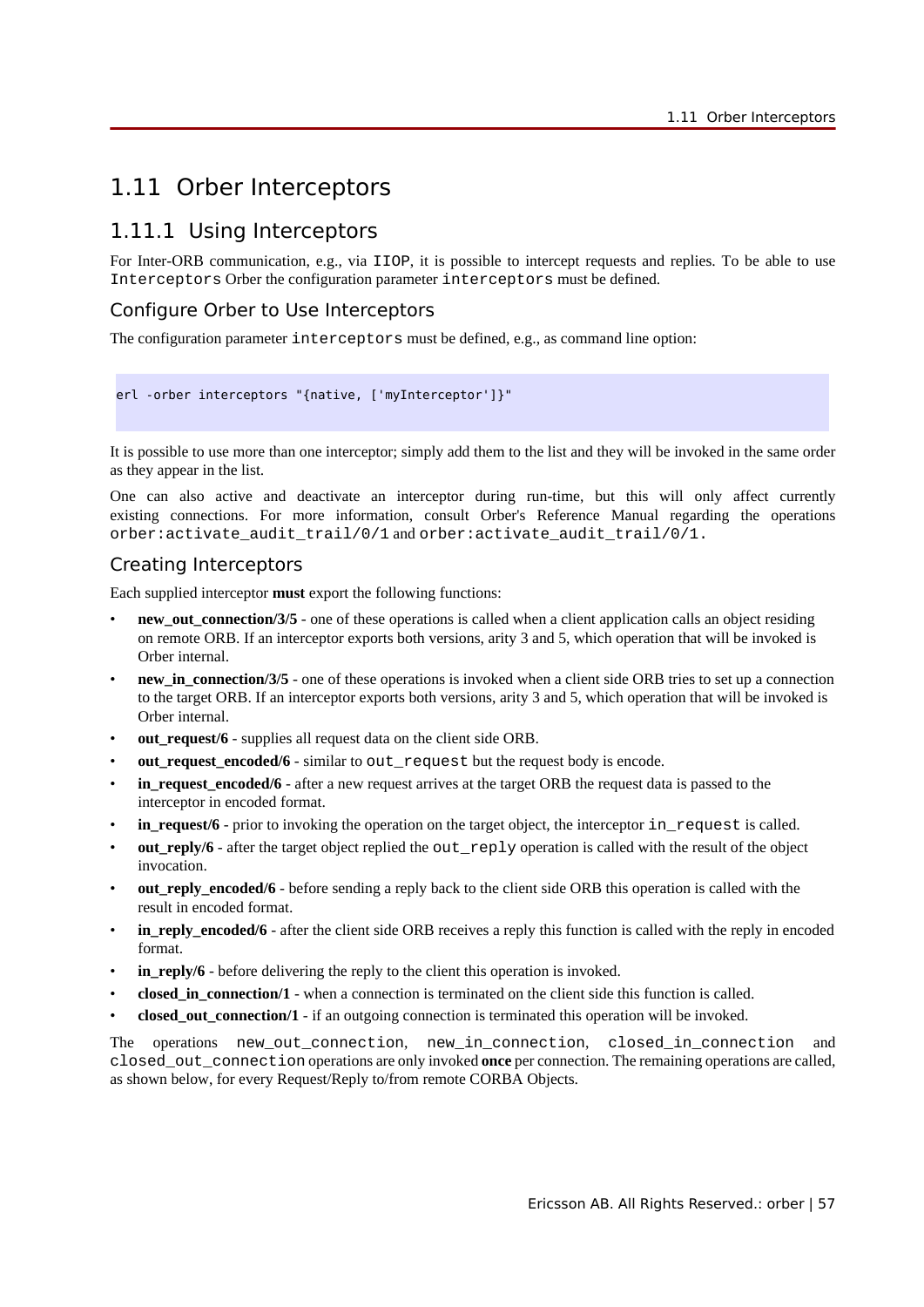

Figure 11.1: The Invocation Order of Interceptor Functions.

## 1.11.2 Interceptor Example

Assume we want to create a simple access service which purpose is to:

- Only allow incoming request from ORB's residing on a certain set of nodes.
- Restrict the objects any client may invoke operations on.
- Only allow outgoing requests to call a limited set of external ORB's.
- Add a checksum to each binary request/reply body.

To restricts the access we use a protected and named ets-table holding all information. How the ets-table is initiated and maintained is implementation specific, but it contain {Node, ObjectTable, ChecksumModule} where Node is used as ets-key, ObjectTable is a reference to another ets-table in which we store which objects the clients are allowed to invoke operations on and ChecksumModule determines which module we should use to handle the checksums.

```
new_in_connection(Arg, Host, Port) ->
   %% Since we only use one interceptor we do not care about the
    %% input Arg since it is set do undefined by Orber.
     case ets:lookup(in_access_table, Host) of
```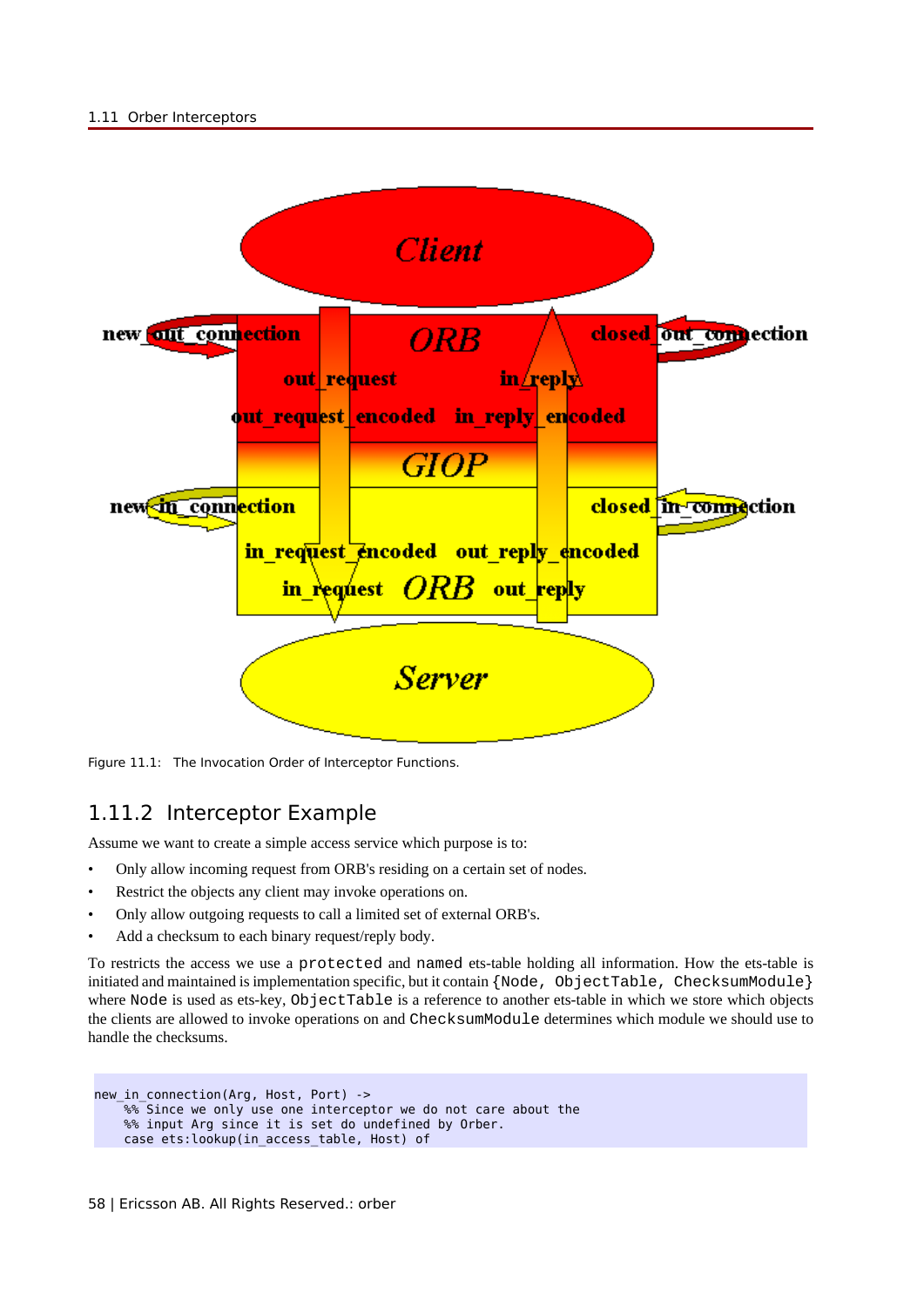```
| \cdot \rangle%% We may want to log the Host/Port to see if someone tried
         %% to hack in to our system.
         exit("Access not granted");
       [{Host, ObjTable, ChecksumModule}] ->
          {ObjTable, ChecksumModule}
 end.
```
The returned tuple, i.e., {ObjTable, ChecksumModule}, will be passed as the first argument whenever invoking one of the interceptor functions. Unless the connection attempt did not fail we are now ready for receiving requests from the client side ORB.

When a new request comes in the first interceptor function to be invoked is in\_request\_encoded. We will remove the checksum from the coded request body in the following way:

```
in request encoded({ObjTable, ChecksumModule}, ObjKey, Ctx, Op, Bin, Extra) ->
     NewBin = ChecksumModule:remove_checksum(Bin),
     {NewBin, Extra}.
```
If the checksum check fails the ChecksumModule should invoke exit/1. But if the check succeeded we are now ready to check if the client-ORB objects are allowed to invoke operations on the target object. Please note, it is possible to run both checks in in\_request\_encoded. Please note, the checksum calculation must be relatively fast to ensure a good throughput.

If we want to we can restrict any clients to only use a subset of operations exported by a server:

```
in request({ObjTable, ChecksumModule}, ObjKey, Ctx, Op, Params, Extra) ->
    case ets:lookup(ObjTable, {ObjKey, Op}) of
         [] ->
            exit("Client tried to invoke illegal operation");
 [SomeData] ->
 {Params, Extra}
    end.
```
At this point Orber are now ready to invoke the operation on the target object. Since we do not care about what the reply is the out\_reply function do nothing, i.e.:

```
out_reply(_, _, _, _, Reply, Extra) ->
 {Reply, Extra}.
```
If the client side ORB expects a checksum to be added to the reply we add it by using:

```
out reply encoded({ObjTable, ChecksumModule}, ObjKey, Ctx, Op, Bin, Extra) ->
   NewBin = ChecksumModule: add\_checksum(MBin),
     {NewBin, Extra}.
```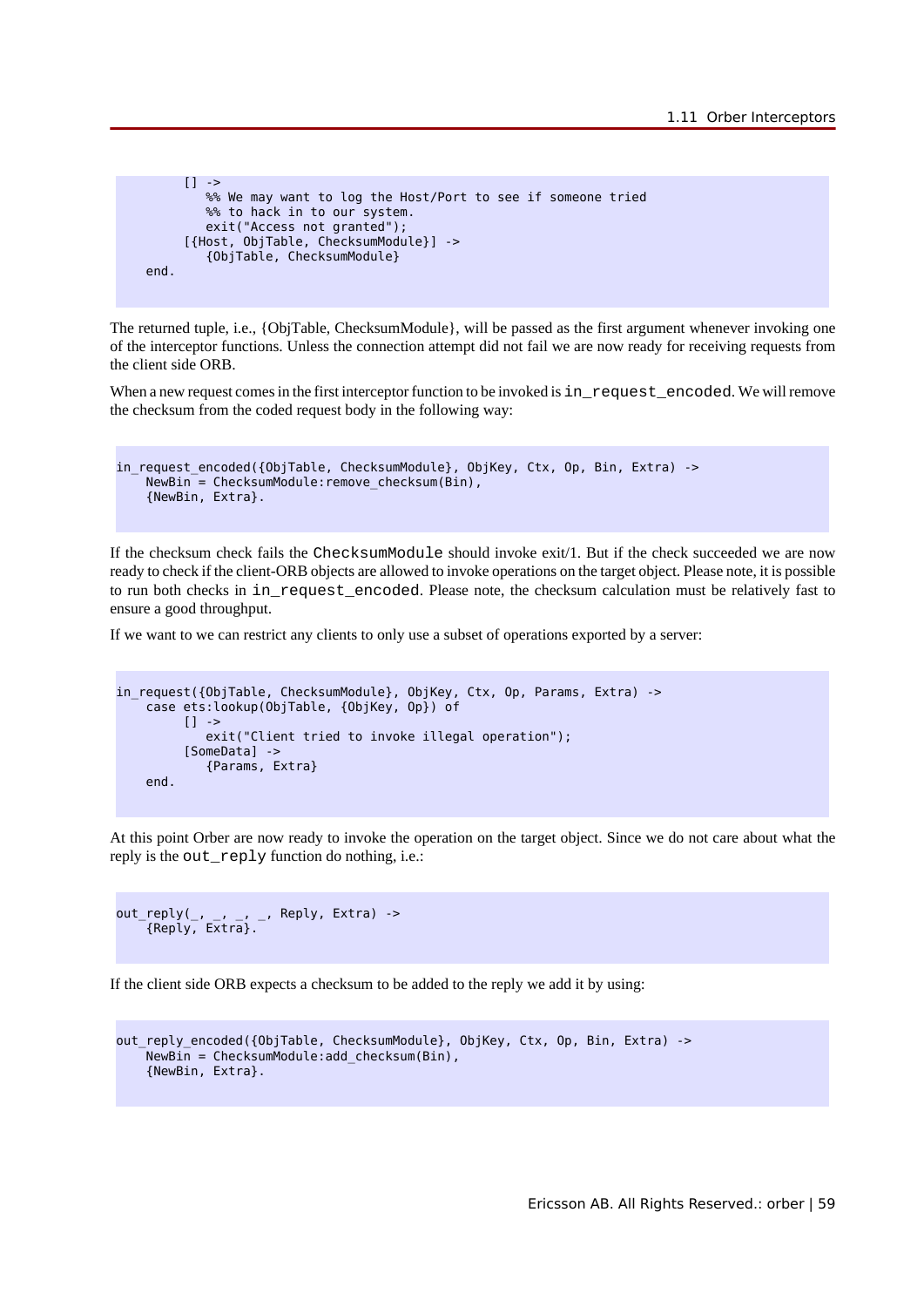#### Warning:

If we manipulate the binary as above the behavior **must** be Bin == remove\_checksum(add\_checksum(Bin)).

For outgoing requests the principle is the same. Hence, it is not further described here. The complete interceptor module would look like:

```
-module(myInterceptor).
%% Interceptor functions.
-export([new out connection/3,
      new_in_connection/3,
      closed_in_connection/1,
      closed_out_connection/1,
     in request encoded/6,
      in_reply_encoded/6,
     out reply encoded/6
     out request encoded/6,
      in_request/6,
      in_reply/6,
      out_reply/6,
      out_request/6]).
new_in_connection(Arg, Host, Port) ->
    8% Since we only use one interceptor we do not care about the
    %% input Arg since it is set do undefined by Orber.
     case ets:lookup(in_access_table, Host) of
         [] ->
             %% We may want to log the Host/Port to see if someone tried
             %% to hack in to our system.
             exit("Access not granted");
          [{Host, ObjTable, ChecksumModule}] ->
             {ObjTable, ChecksumModule}
     end.
new_out_connection(Arg, Host, Port) ->
     case ets:lookup(out_access_table, Host) of
         [] \rightarrow exit("Access not granted");
          [{Host, ObjTable, ChecksumModule}] ->
             {ObjTable, ChecksumModule}
     end.
in_request_encoded({_, ChecksumModule}, ObjKey, Ctx, Op, Bin, Extra) ->
     NewBin = ChecksumModule:remove_checksum(Bin),
     {NewBin, Extra}.
in_request({ObjTable, _}, ObjKey, Ctx, Op, Params, Extra) ->
 case ets:lookup(ObjTable, {ObjKey, Op}) of
          [] ->
             exit("Client tried to invoke illegal operation");
          [SomeData] ->
             {Params, Extra}
     end.
out_reply(_, _, _, _, Reply, Extra) ->
 {Reply, Extra}.
```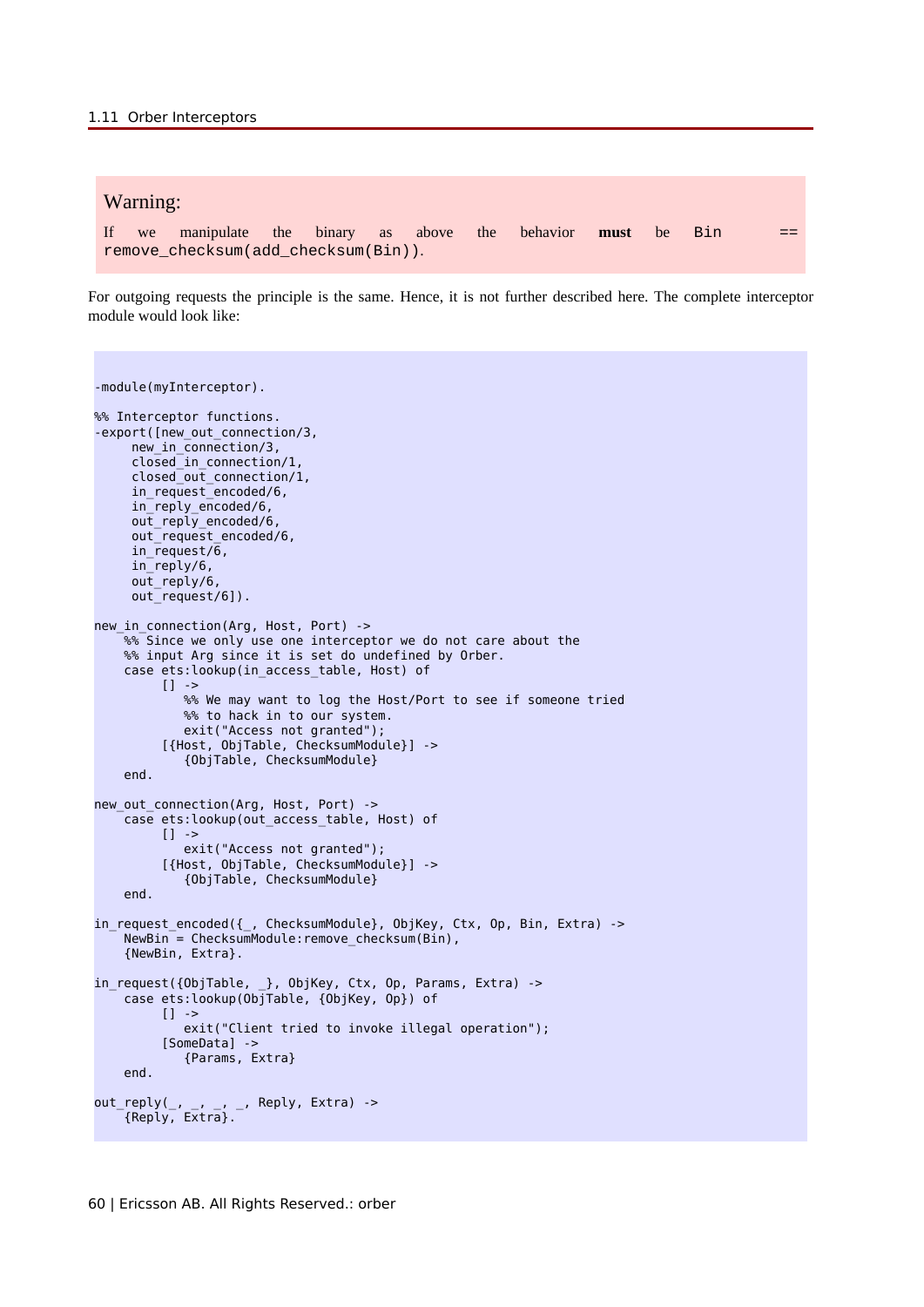```
out reply encoded({ , ChecksumModule}, ObjKey, Ctx, Op, Bin, Extra) ->
    NewBin = ChecksumModule:add_checksum(Bin),
     {NewBin, Extra}.
out_request({ObjTable, _}, ObjKey, Ctx, Op, Params, Extra) ->
     case ets:lookup(ObjTable, {ObjKey, Op}) of
         [] \rightarrow exit("Client tried to invoke illegal operation");
         [SomeData] ->
             {Params, Extra}
     end.
out request encoded({ , ChecksumModule}, ObjKey, Ctx, Op, Bin, Extra) ->
    NewBin = ChecksumModule:add\_checksum(MBin),
     {NewBin, Extra}.
in_reply_encoded({_, ChecksumModule}, ObjKey, Ctx, Op, Bin, Extra) ->
    NewBin = ChecksumModule: remove checksum(Bin),
     {NewBin, Extra}.
in_reply(_, _, _, _, Reply, Extra) ->
 {Reply, Extra}.
closed_in_connection(Arg) ->
    % Nothing to clean up.
     Arg.
closed out connection(Arg) ->
     %% Nothing to clean up.
     Arg.
```
### Note:

One can also use interceptors for debugging purposes, e.g., print which objects and operations are invoked with which arguments and the outcome of the operation. In conjunction with the configuration parameter orber\_debug\_level it is rather easy to find out what went wrong or just to log the traffic.

## 1.12 OrberWeb

## 1.12.1 Using OrberWeb

OrberWeb is intended to make things easier when developing and testing applications using Orber. The user is able to interact with Orber via a GUI by using a web browser.

OrberWeb requires that the application WebTool is available and started on at least one node; if so OrberWeb can usually be used to to access Orber nodes supporting the Interoperable Naming Service. How to start OrberWeb is described in *Starting OrberWeb*

The OrberWeb GUI consists of a **Menu Frame** and a **Data Frames**.

#### The Menu Frame

The menu frame consists of:

- Node List which node to access.
- **Configuration** see how Orber on the current node is configured.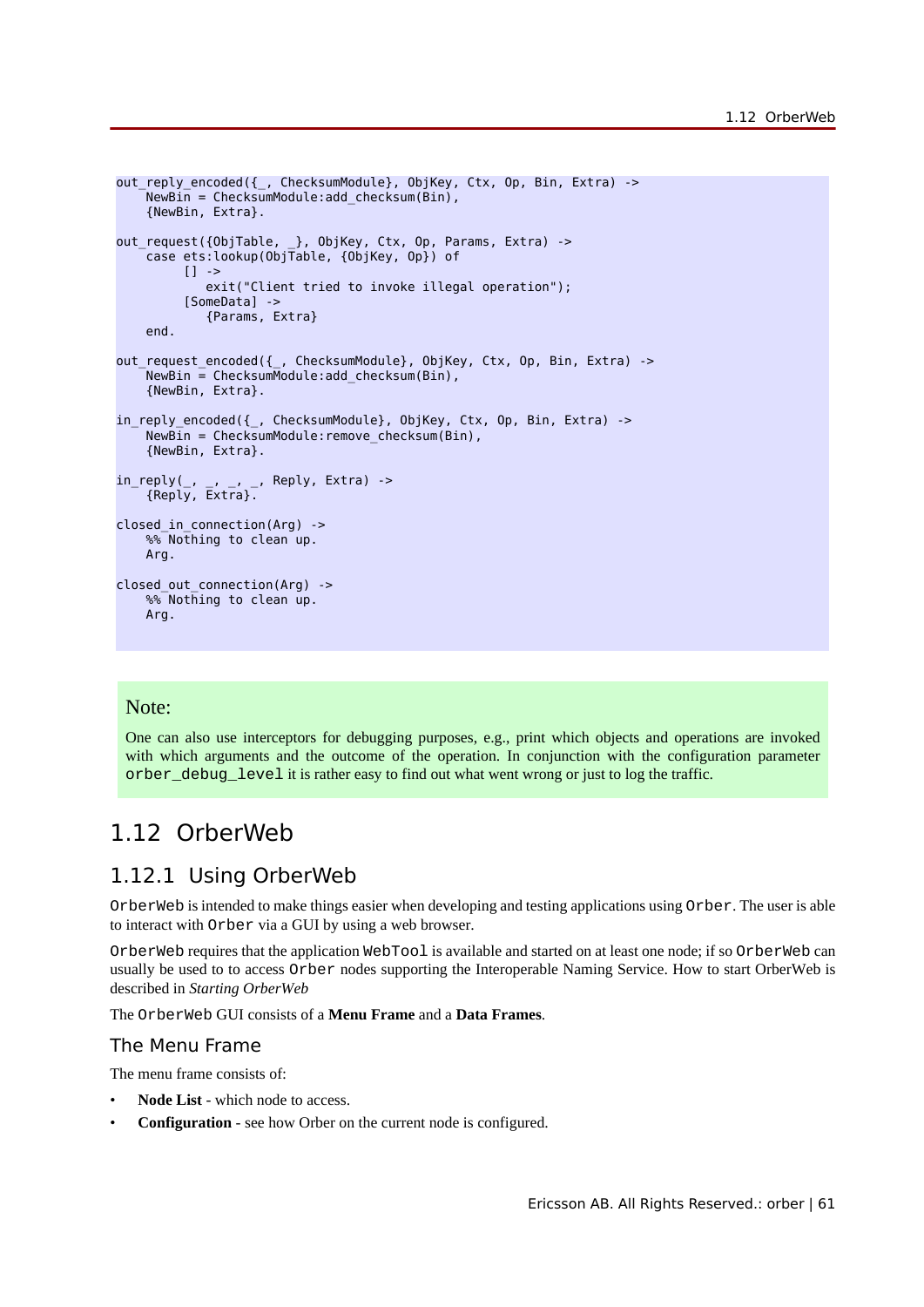- **Name Service** browse the NameService and add/remove a Context/Object.
- **IFR Types** see which types are registered in IFR.
- **Create Object** create a new object and, possibly, store it in the NameService.



Figure 12.1: The Menu Frame.

Which nodes we can access is determined by what is returned when invoking [node()|nodes()]. If you cannot see a desired node in the list, you have to call net\_adm:ping(Node). But this requires that the node is started with the distribution switched on (e.g. erl -sname myNode); this also goes for the node OrberWeb is running on.

#### The Configuration Data Frame

When accessing the **Configuration** page OrberWeb presents a table containing the *configuration settings* for the target node.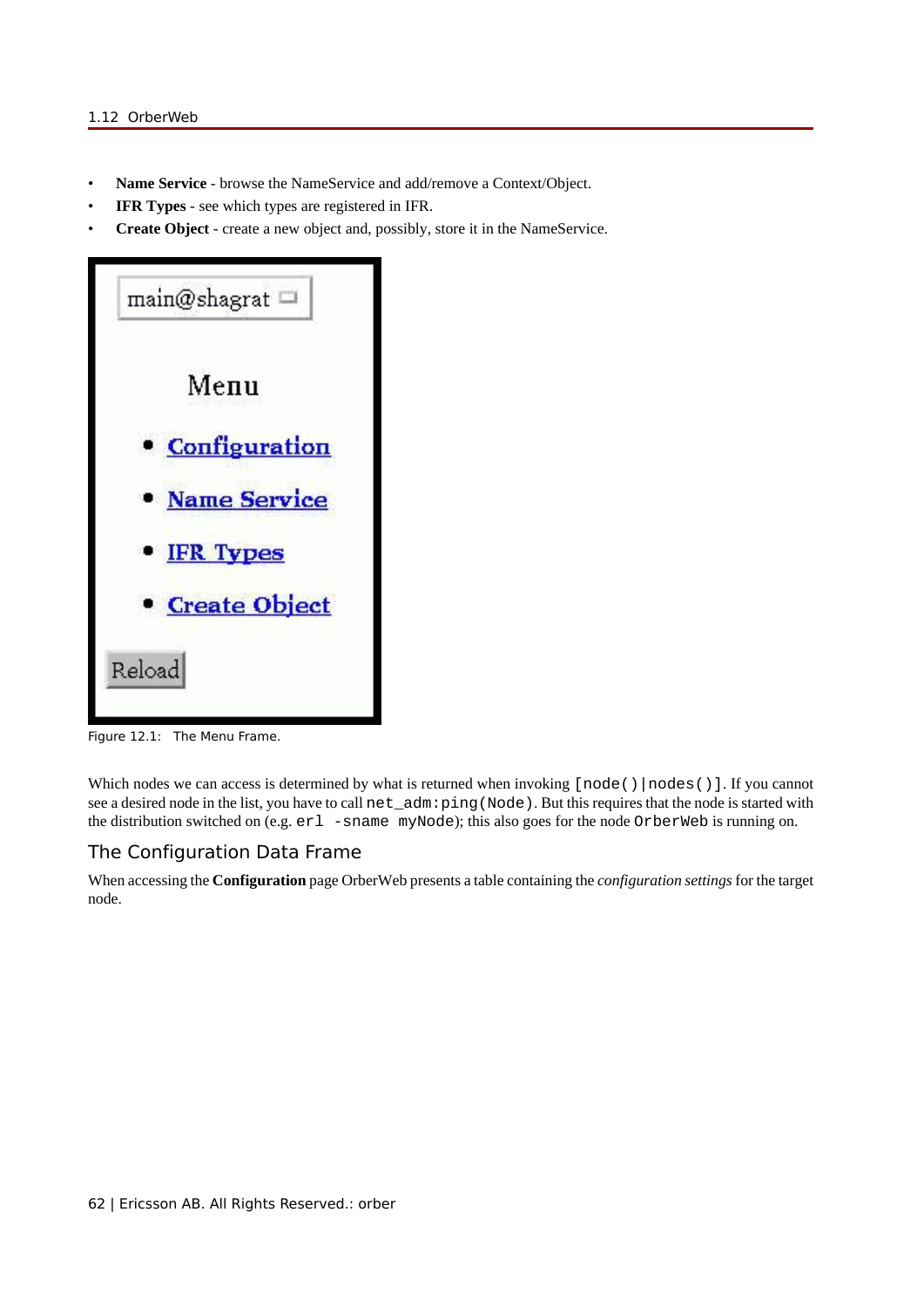| Configuration                        |                |
|--------------------------------------|----------------|
| Key                                  | Value          |
| <b>IIOP Request Timeout</b>          | infinity       |
| <b>HOP Connection Timeout</b>        | infinity       |
| <b>IIOP Setup Connection Timeout</b> | infinity       |
| <b>HOP Port</b>                      | 4001           |
| <b>Bootstrap Port</b>                | 4001           |
| Orber Domain                         | MyDomain       |
| Nodes in Domain                      | [main@shagrat] |
| Default GIOP Version                 | ${1,1}$        |
| Objectkeys GC                        | infinity       |
| Using Interceptors                   | false          |
| Debug Level                          | 10             |
| ORBInitRef                           | undefined      |
| ORBDefaultInitRef                    | undefined      |
| $[[$ {Key, Value}]                   | Change it      |

Figure 12.2: Configuration Settings.

It is also possible to change those configuration parameters which can be changed when Orber is already started. The Key-Value pairs is given as a list of tuples, e.g., **[{orber\_debug\_level, 5}, {iiop\_timeout, 60}, {giop\_version, {1,2}}**]. If one tries to update a parameter which may not be changed an error message will be displayed.

## The IFR Data Frame

All types registered in the IFR (Interface Repository) which have an associated IFR-id can be viewed via the IFR Data Frame. This gives the user an easy way to confirm that all necessary IDL-specifications have been properly registered. All available types are listed when choosing IFR Types in the menu frame: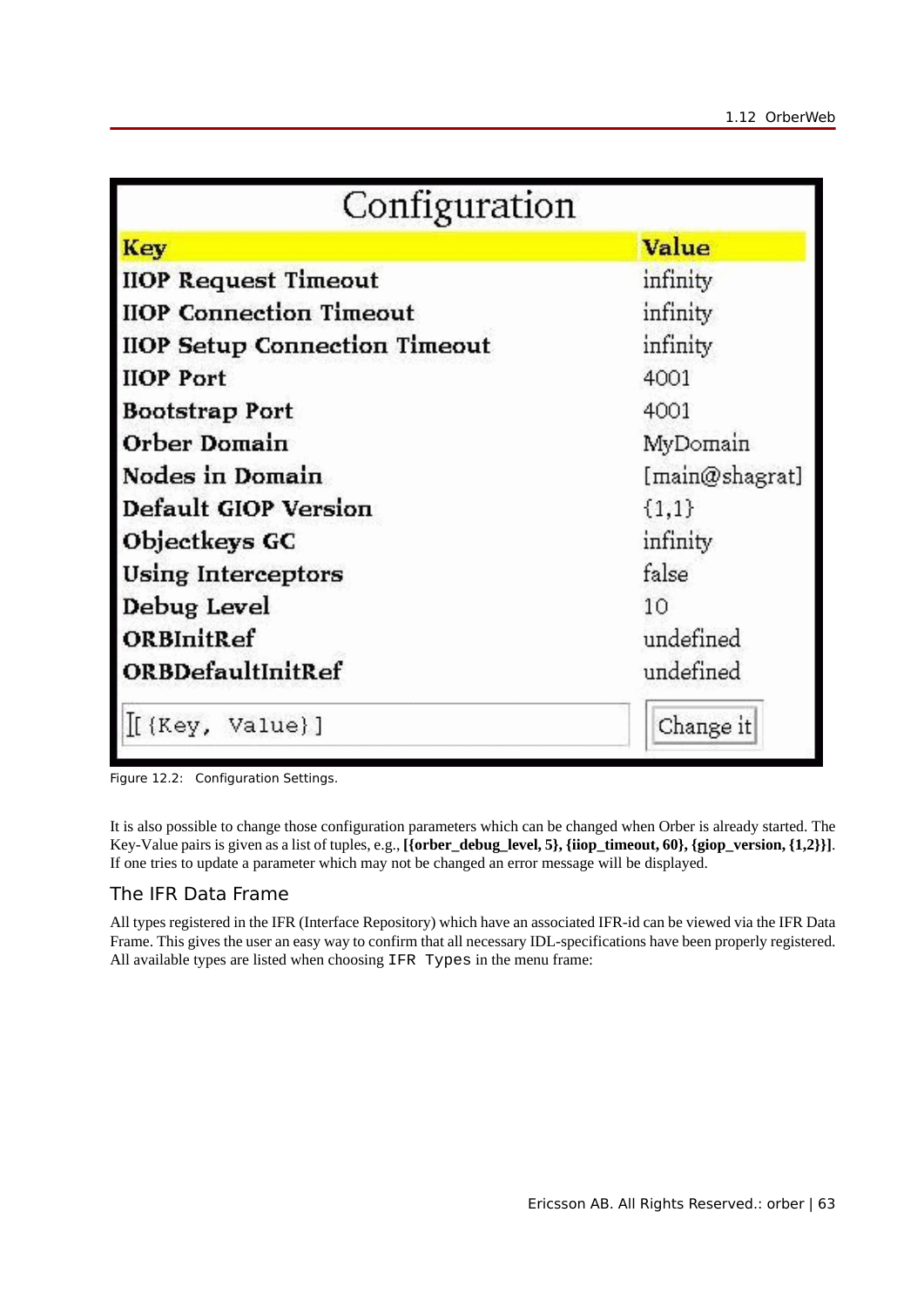| Interface Repository |
|----------------------|
| <b>Modules</b>       |
| <b>Interfaces</b>    |
| <b>Structs</b>       |
| Unions               |
| <b>Exceptions</b>    |
| <b>Constants</b>     |
| <b>Enumerants</b>    |
| <b>Aliases</b>       |
| <b>Attributes</b>    |
| <b>Operations</b>    |
| Contained            |
| Typedef              |

Figure 12.3: Select Type.

After selecting a type all definitions of that particular type will be displayed. If no such bindings exists the table will be empty.

Since Orber adds definitions to the IFR when it is installed (e.g. CosNaming), not only types defined by the user will show up in the table. In the figure below you find the the NameService exceptions listed.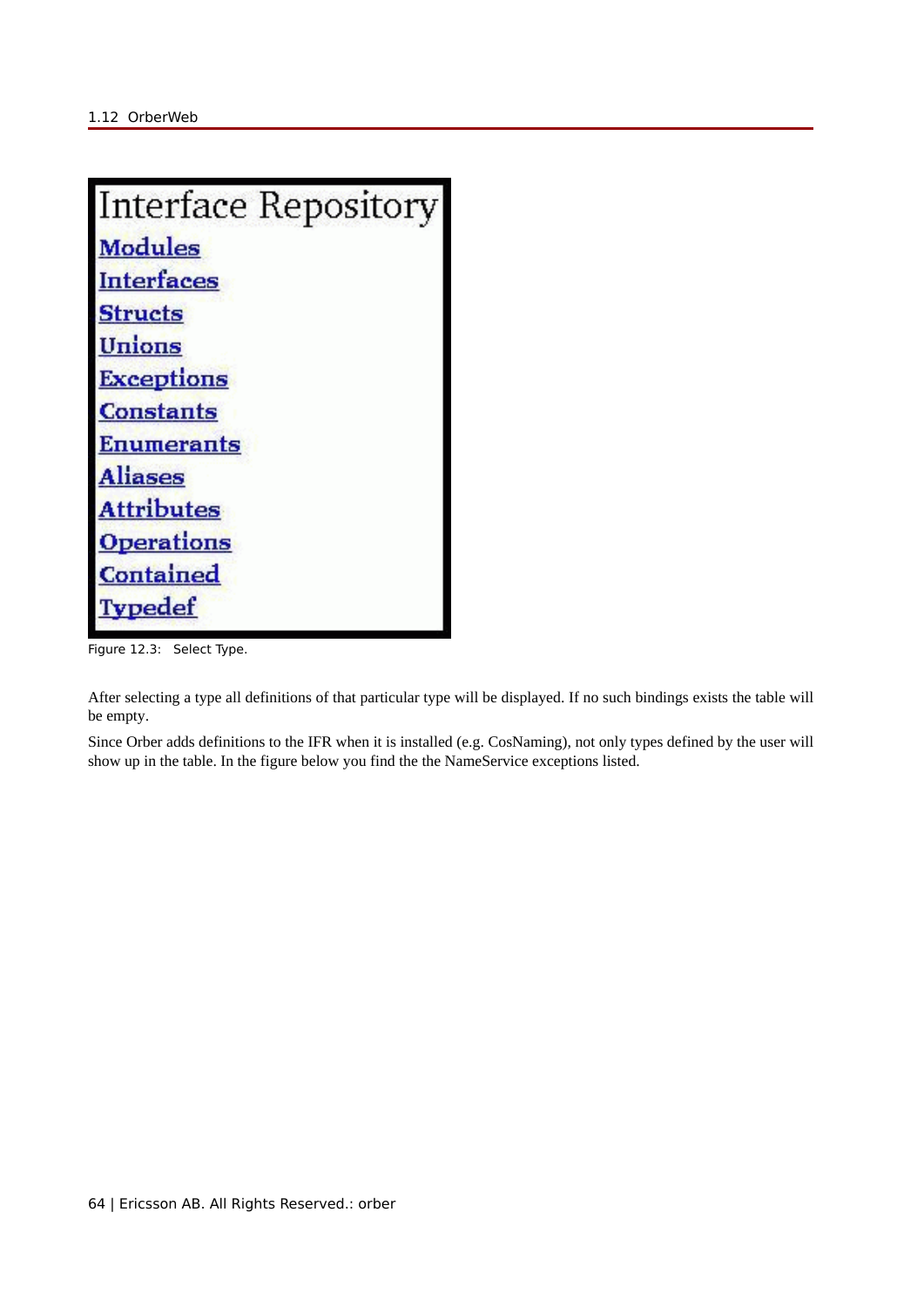# Interface Repository ir ExceptionDef IDL:omg.org/CosNaming/NamingContext/AlreadyBound:1.0 IDL:omg.org/CosNaming/NamingContext/CannotProceed:1.0 IDL:omg.org/CosNaming/NamingContext/InvalidName:1.0 IDL:omg.org/CosNaming/NamingContext/NotEmpty:1.0 IDL:omg.org/CosNaming/NamingContext/NotFound:1.0 IDL:omg.org/CosNaming/NamingContextExt/InvalidAddress:1.0

Figure 12.4: List Registered Exceptions.

Go Back

## The NameService Data Frame

The NameService main purpose is to make possible to bind object references, which can client applications can resolve and invoke operations on. Initially, the NameService is empty. The most common scenario, is that user applications create Contexts and add objects in the NameService. OrberWeb allows the user to do the very same thing.

When referencing an object or context you must use stringified NameComponents. For more information see the *Interoperable Naming Service*. In the following example we will use the string **org/erlang/TheObjectName**, where **org** and **erlang** will be contexts and **TheObjectName** the name the object will be bound to.

Since the NameService is empty in the beginning, the only thing we can do is creating a new context. Simply write **org** in the input field and press New Context. If OrberWeb was able to create the context or not, is shown in the completion message. If successful, just press the Go Back button. Now, a link named **org** should be listed in the table. In the right column the context type is displayed. Contexts are associated with **ncontext** and objects with **nobject**.

| <b>NameService</b>  |
|---------------------|
| <b>Root Context</b> |
| <b>EMPTY</b>        |
| New Context         |

Figure 12.5: Add a New Context.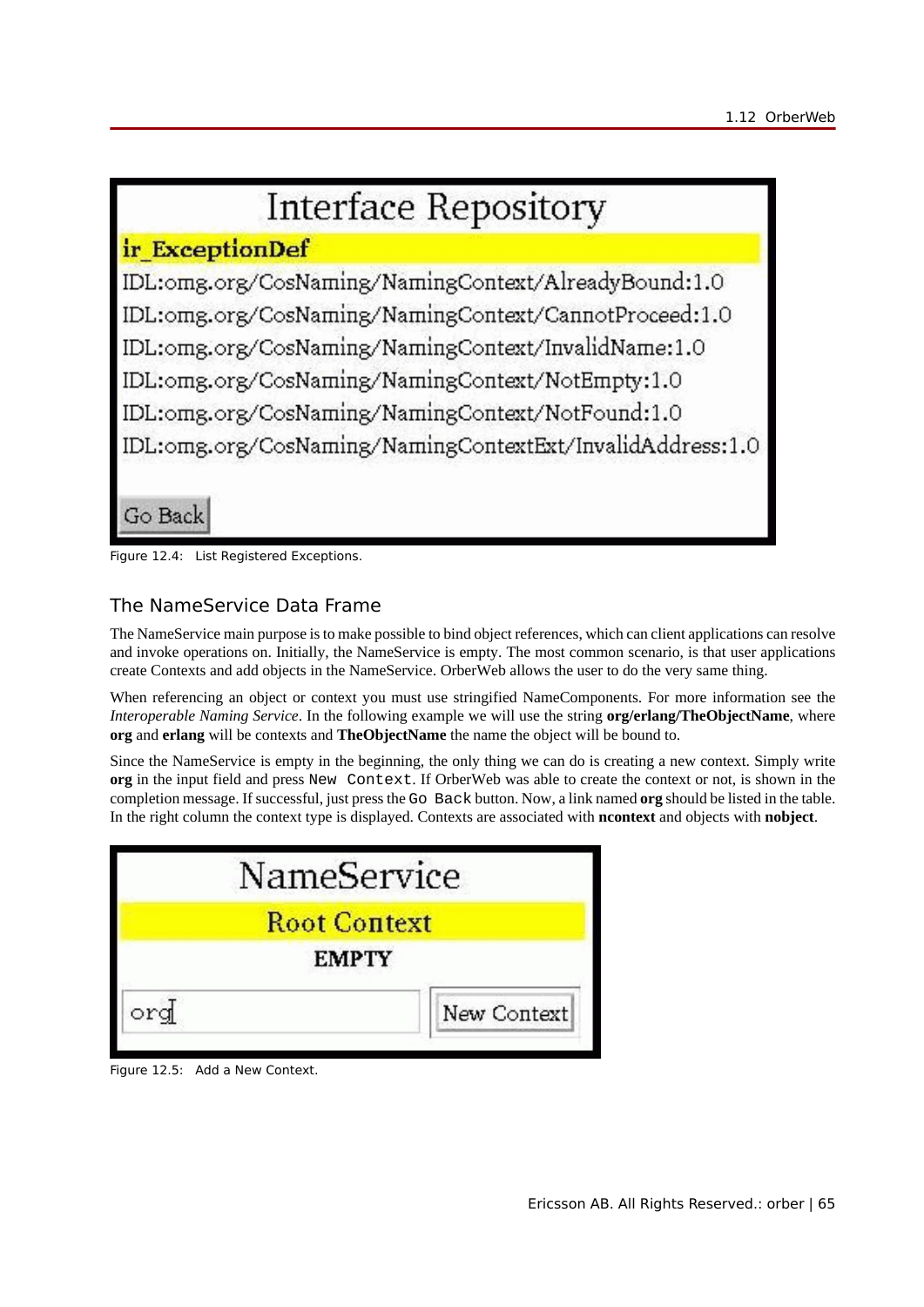To create the next level context (i.e. erlang), simply follow the link and repeat the procedure. If done correctly, a table containing the same data as the following figure should be the result if you follow the **erlang** link. Note, that the path is displayed in the yellow field.

If a context does not contain any sub-contexts or object bindings, it is possible to delete the context. If these requirements are met, a Delete Context button will appear. A completion status message will be displayed after deleting the context.

| NameService<br>org/erlang |                |
|---------------------------|----------------|
| <b>EMPTY</b>              | Delete Context |
|                           | New Context    |
| Go Back                   |                |

Figure 12.6: Delete Context.

Now it is possible to bind an object using the complete name string. To find out how this is done using OrberWeb see *Object Creation*. For now, we will just assume that an object have been created and bound as **TheObjectName**.

| NameService |
|-------------|
| org/erlang  |
| nobject     |
| New Context |
|             |

Figure 12.7: Object Stored in the NameService.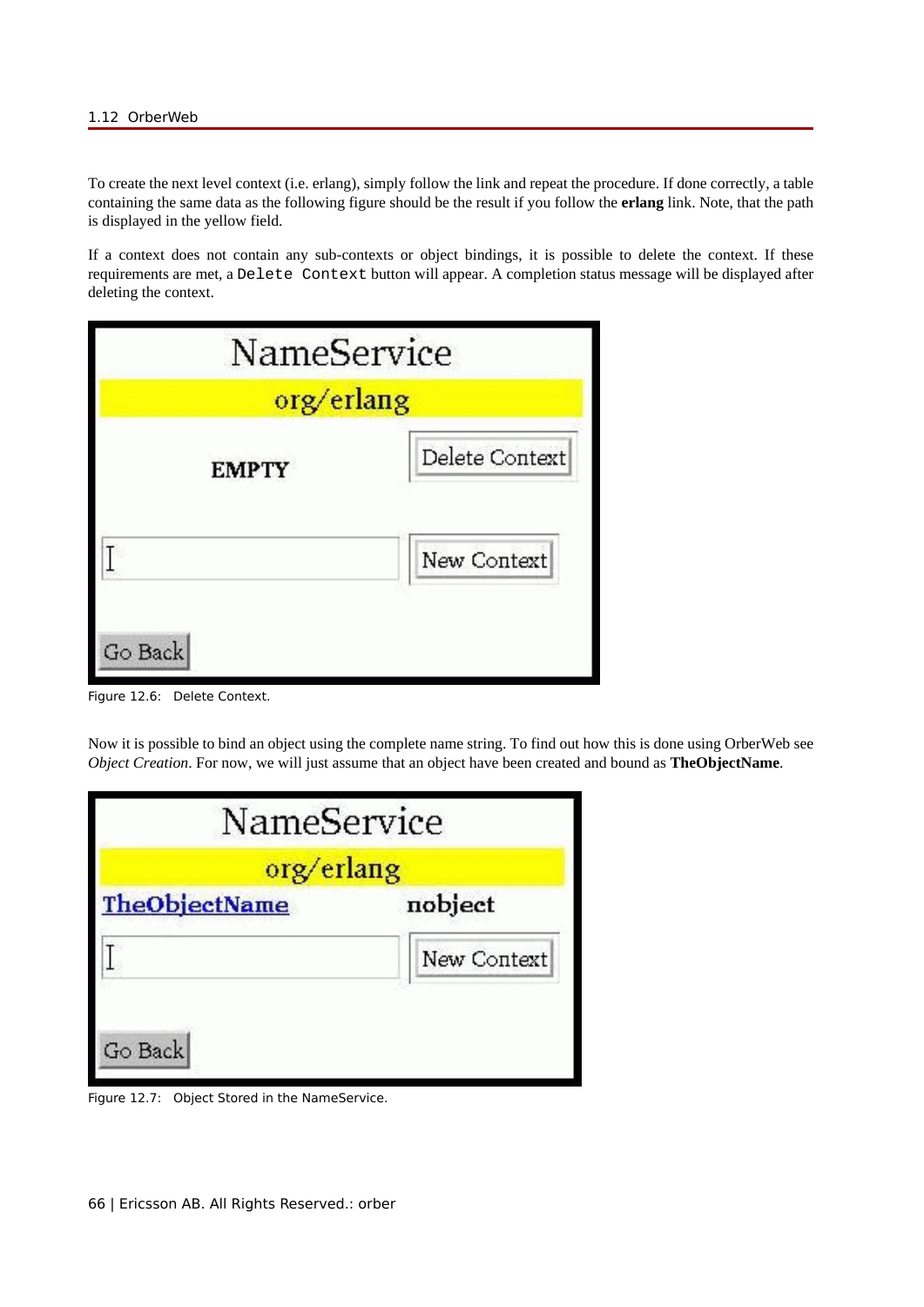If you follow the **TheObjectName** link, data about the bound object will be presented. Note, depending on which type of object it is, the information given differs. It would, for example, not be possible to display a Pid for all types of objects since it might reside on a Java-ORB. In the figure below a CosNotification FilterFactory have been bound under the name **org/erlang/TheObjectName**.

|                                 | NameService                                                    |  |
|---------------------------------|----------------------------------------------------------------|--|
| <b>Key</b>                      | Value                                                          |  |
| IFR Id                          | IDL:omg.org/CosNotifyFilter/FilterFactory:1.0                  |  |
| <b>Stored As</b>                | org/erlang/TheObjectName                                       |  |
| <b>External Object false</b>    |                                                                |  |
| Non Existent                    | false                                                          |  |
| Pid                             | < 0.597.0                                                      |  |
|                                 | <b>IOR:00</b>                                                  |  |
| <b>IOR String</b>               |                                                                |  |
| Operations<br>Unbind<br>Go Back | create_mapping_filter/2<br>create_filter/1<br>Unbind & Dispose |  |

Figure 12.8: Object Data.

OrberWeb also makes it possible to remove a binding and dispose the associated object. Pressing **Unbind** the binding will be removed but the object will still exist. But, if the **Unbind and Dispose** button is pressed, the binding will be removed and the object terminated.

## The Object Creation Data Frame

This part makes it possible to create a new object and, if wanted, store it the NameService.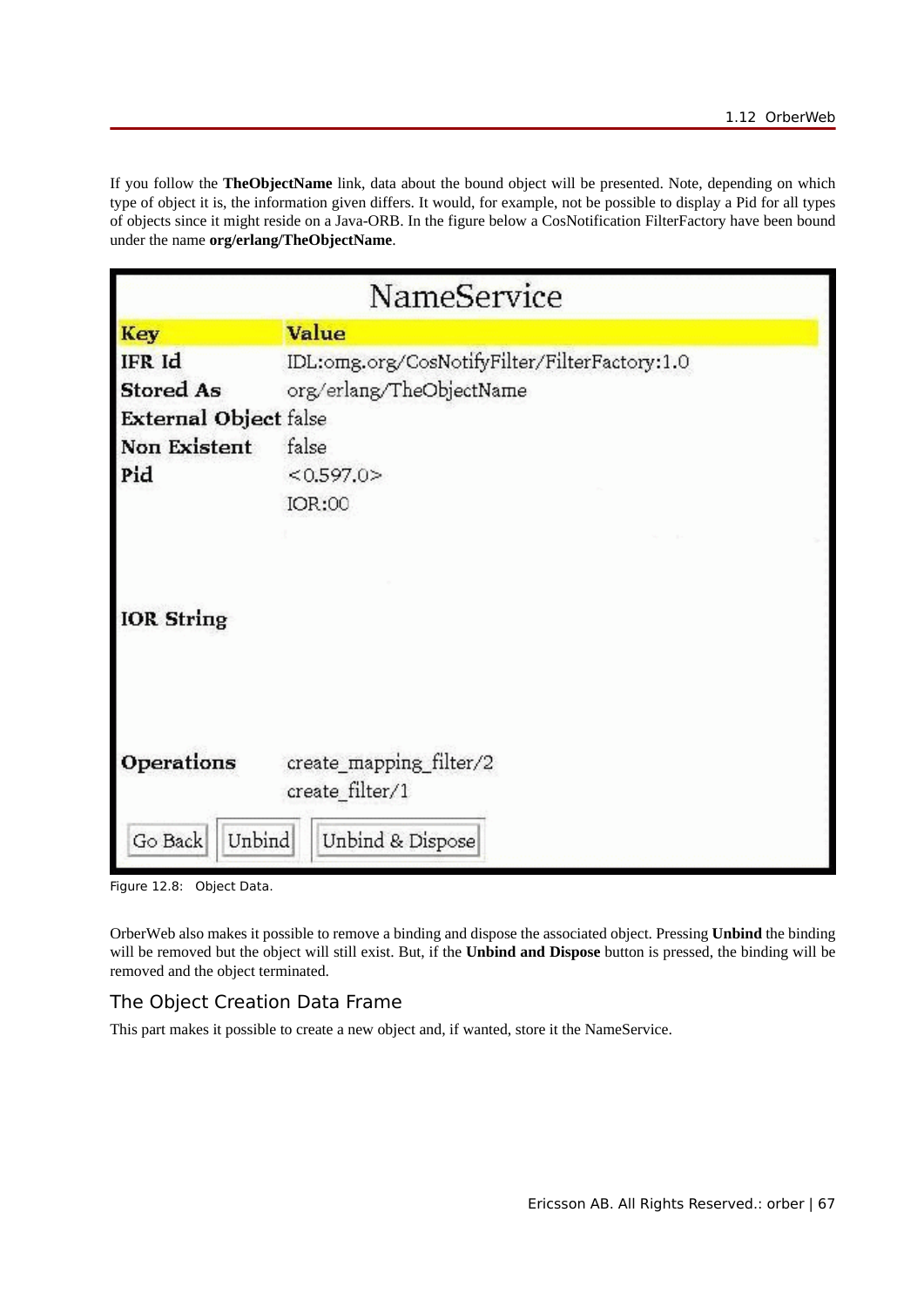| Module             | Module Interface                         |
|--------------------|------------------------------------------|
| <b>Arguments</b>   | ["String", {logfile, "/tmp/MyLoggFile"}] |
| Options            | [{regname, {global, "TheObjectName"}}]   |
| <b>Name String</b> | org/erlang/TheObjectName                 |
| Operation to use   | $\bullet$ Bind<br>Rebind                 |

Figure 12.9: Create a New Object.

- **Module** simply type the name of the module of the object type you want to create. If the module begins with a capital letter, we normally must write 'Module\_Interface'. But, when using OrberWeb, you shall **NOT**. Since we cannot create linked objects this is not an option.
- **Arguments** the supplied arguments must be written as a single Erlang term. That is, as a list or tuple containing other Erlang terms. The arguments will be passed to the init function of the object. It is, however, not possible to use Erlang records. If OrberWeb is not able to parse the arguments, an error message will be displayed. If left empty, an empty list will be passed.
- **Options** the options can be the ones listed under *Module\_Interface* in Orber's Reference manual. Hence, they are not further described here. But, as an example, in the figure above we started the object as globally registered. If no options supplied the object will be started as default.
- **Name String** if left empty the object will **not** be registered in the NameService. Hence, it is important that you can access the object in another way, otherwise a zombie process is created. In the previous section we used the name string **org/erlang/TheObjectName**. If we choose the same name here, the listed contexts (i.e. **org** and **erlang**) must be created **before** we can create and bind the object to **TheObjectName**. If this requirement is not met, OrberWeb cannot bind the object. Hence, the object will be terminated and an error message displayed.
- **Operation to use** which option choosed will determine the behavior of OrberWeb. If you choose **bind** and a binding already exists an error message will be displayed and the newly started object terminated. But if you choose **rebind** any existing binding will over-written.

## 1.12.2 Starting OrberWeb

You may choose to start OrberWeb on node, on which Orber is running or not. But the Erlang distribution must be started (e.g. by using -sname aNodeName). Now, all you have to do is to invoke:

```
erl> webtool:start().
WebTool is available at http://localhost:8888/
Or http://127.0.0.1:8888/
```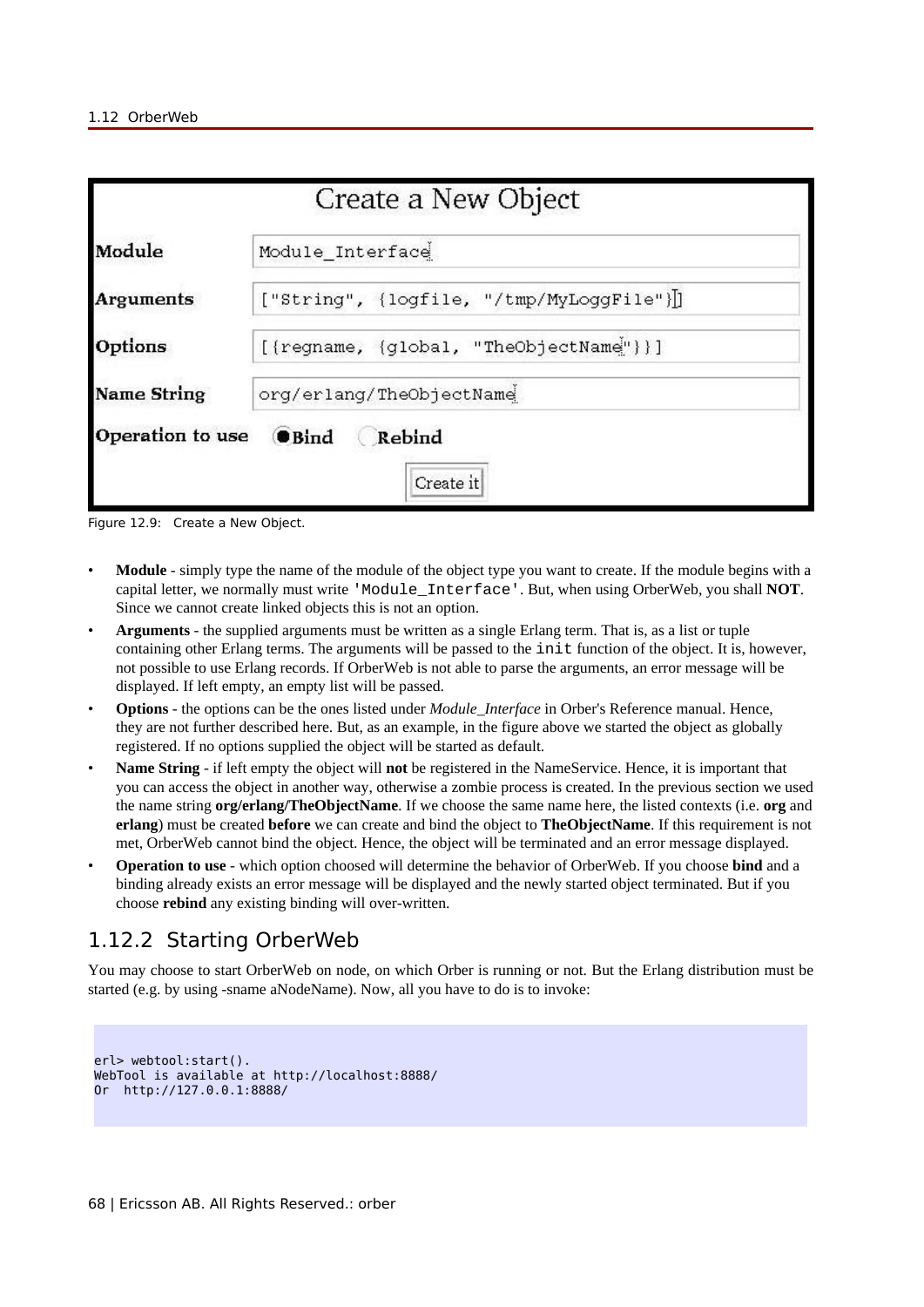Type one of the URL:s in your web-browser. If you want to access the WebTool application from different machine, just replace localhost with its name. For more information, see the WebTool documentation.

## 1.13 Debugging

## 1.13.1 Tools and FAQ

Persons who use Orber for the first time may find it hard to tell what goes wrong when trying to setup communication between an Orber-ORB and ORB:s supplied by another vendor or another Orber-ORB. The purpose of this chapter is to inform about the most common mistakes and what tools one can use to overcome these problems.

#### Tools

To begin with, Orber can be configured to run in debug mode. There are four ways to set this parameter:

- erl -orber orber debug level 10 can be added to a start-script.
- **corba:orb\_init([{orber\_debug\_level, 10}])** this operation must be invoked **before** starting Orber.
- **orber:configure(orber\_debug\_level, 10)** this operation can be invoked at any time.
- **OrberWeb** via the Configuration menu one can easily change the configuration. For more information, see the OrberWeb chapter in this User's Guide.

When Orber runs i debug mode, printouts will be generated if anything abnormal occurs (not necessarily an error). An error message typically looks like:

```
=ERROR REPORT==== 29-Nov-2001::14:09:55 ===
     =================== Orber =================
[410] corba:common_create(orber_test_server, [{pseudo,truce}]); 
not a boolean(truce).
 ===========================================
```
In the example above, we tried to create an object with an incorrect option (i.e. should have been  $\{pseudo,true\}$ ).

If you are not able to solve the problem, you should include all generated reports when contacting support or using the erlang-questions mailing list.

It is easy to forget to, for example, set all fields in a struct, which one may not discover when developing an application using Orber. When using a typed language, such faults would cause a compile time error. To avoid these mistakes, Orber allows the user to activate automatic typechecking of all local invocations of CORBA Objects. For this feature to be really useful, the user must create test suites which cover as much as possible. For example, invoking an operation with invalid or incorrect arguments should also be tested. This option can be activated for one object or all object via:

- **'MyModuyle\_MyInterface':oe\_create(Env, [{local\_typecheck, true}])** This approach will only activate, or deactivate, typechecking for the returned instance. Naturally, this option can also be passed to oe\_create\_link/2, corba:create/4 and corba:create\_link/4.
- **erl -orber flags 2** can be added to a start-script. All object invocations will be typechecked, unless overridden by the previous option.
- **corba:orb\_init([{flags, 16#0002}])** this operation must be invoked **before** starting Orber. Behaves as the previous option.

If incorrect data is passed or returned, Orber uses the error\_logger to generate logs, which can look like:

=ERROR REPORT==== 10-Jul-2002::12:36:09 === ========= Orber Typecheck Request =========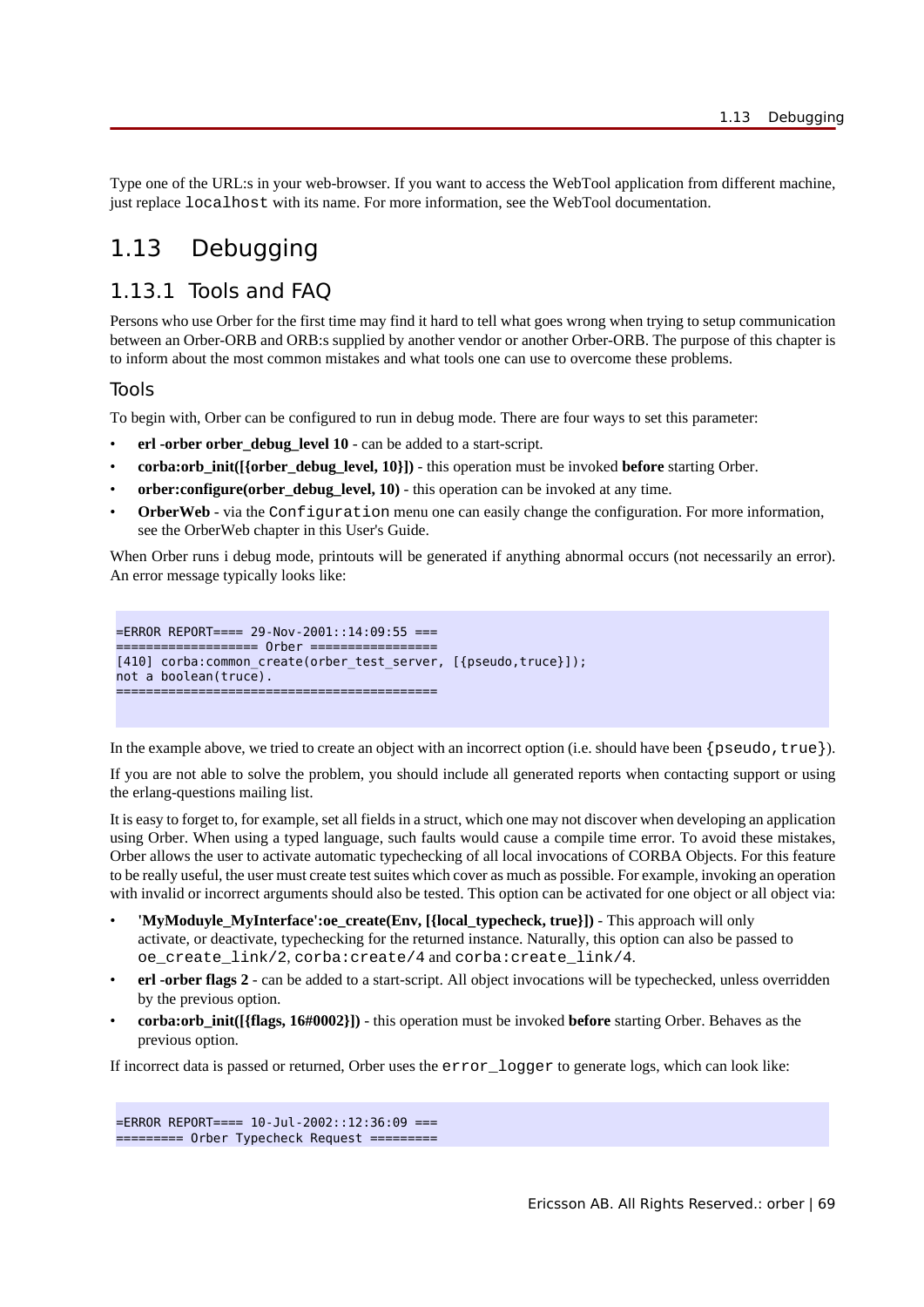```
Invoked......: MyModule_MyInterface:foo/1
Typecode.....: [{tk_enum,"IDL:MyModule/enumerant:1.0",
                          "enumerant",
                          ["one","two"]}]
Arguments....: [three]
Result.......: {'EXCEPTION',{'MARSHAL',[],102,'COMPLETED NO'}}
===========================================
```
Note, that the arity is equivalent to the IDL-file. In the example above, an undefined enumerant was used. In most cases, it is useful to set the configuration parameter orber\_debug\_level 10 as well. Due to the extra overhead, this option **MAY ONLY** be used during testing and development. For more information, see also *configuration settings*.

It is also possible to trace all communication between an Orber-ORB and, for example, a Java-ORB, communicating via IIOP. All you need to do is to activate an *interceptor*. Normally, the users must implement the interceptor themselves, but for your convenience Orber includes three pre-compiled interceptors called orber\_iiop\_tracer, orber\_iiop\_tracer\_silent and orber\_iiop\_tracer\_stealth.

#### Warning:

Logging all traffic is **expensive**. Hence, only use the supplied interceptors during test and development.

The orber\_iiop\_tracer and orber\_iiop\_tracer\_silent interceptors uses the error\_logger module to generate the logs. If the traffic is intense you probably want to write the reports to a log-file. This is done by, for example, invoking:

```
erl> error_logger:tty(false). 
erl> error logger:logfile({open, "/tmp/IIOPTrace"}).
```
The IIOPTrace file will contain, if you use the orber iiop tracer interceptor, reports which looks like:

```
=INFO REPORT==== 13-Jul-2005::18:22:39 ===
=============== new_out_connection =======
Node : myNode@myHost<br>From : 192.0.0.10:47
          : 192.0.0.10:47987To : 192.0.0.20:4001
 ==========================================
=INFO REPORT==== 29-Nov-2001::15:26:28 ===
=============== out_request ==============
Connection: {"192.0.0.20",4001,"192.0.0.10",47987}
Operation : resolve
Parameters: [[{CosNaming NameComponent',
                  "AIK","SwedishIcehockeyChampions"}]]
Context : [{'IOP ServiceContext'.1,
                {'CONV_FRAME_CodeSetContext',65537,65801}}]
==========================================
```
The orber\_iiop\_tracer\_silent will not log GIOP encoded data. To activate one the interceptors, you have two options:

• **erl -orber interceptors "{native,[orber\_iiop\_tracer]}"** - can be added to a start-script.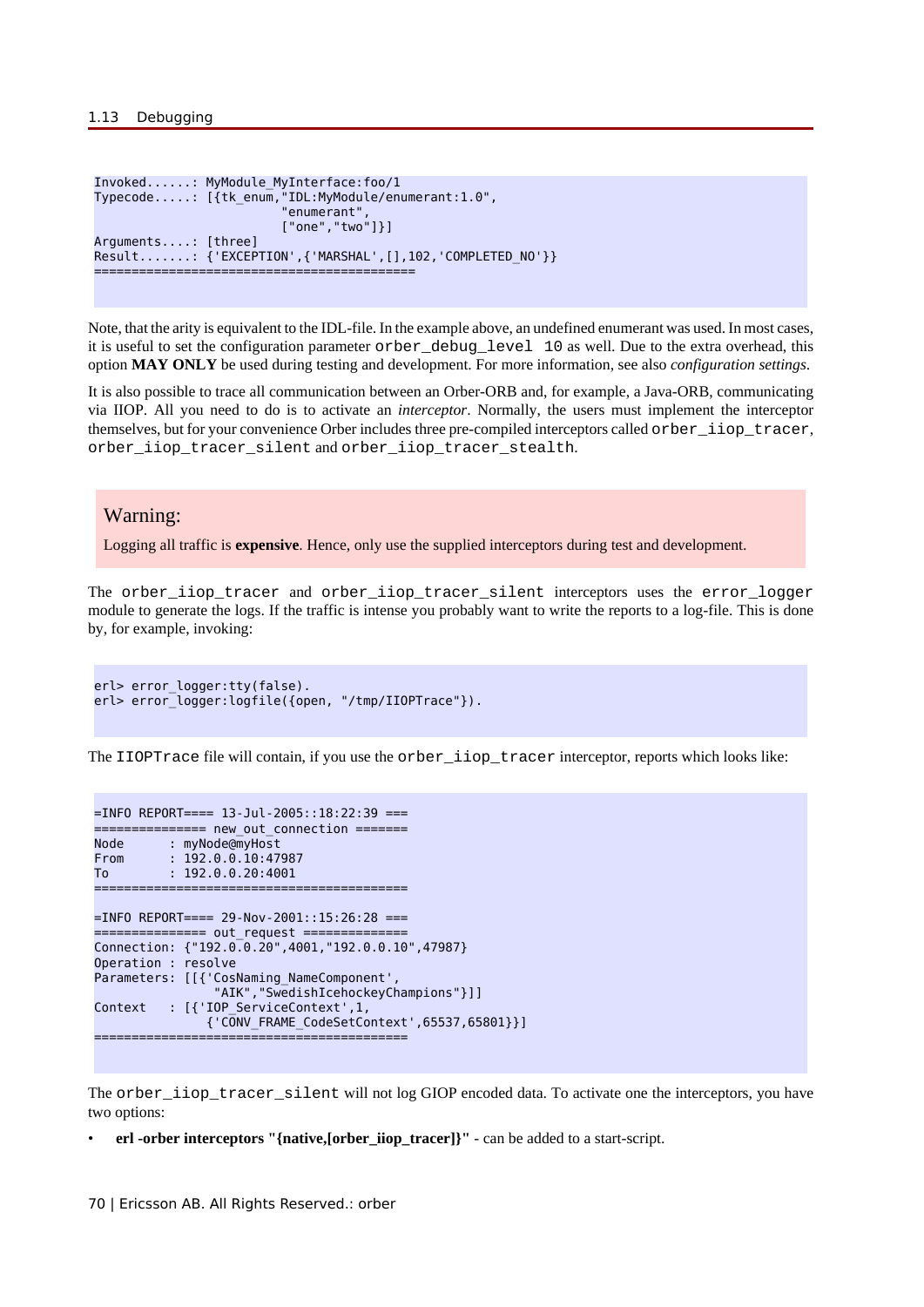**corba:orb\_init([{interceptors, {native, [orber\_iiop\_tracer\_silent]}])** - this operation must be invoked **before** starting Orber.

It is also possible to active and deactivate an interceptor during run-time, but this will only affect currently existing connections. For more information, consult Orber's Reference Manual regarding the operations orber: activate audit trail/0/1 and orber: activate audit trail/0/1.

### FAQ

#### **Q: When my client, typically written in C++ or Java, invoke narrow on an Orber object reference it fails?**

A: You must register your application in the IFR by invoking oe\_register(). If the object was created by a COSapplication, you must run install (e.g. cosEventApp:install()).

A: Confirm, by consulting the IDL specifications, that the received object reference really inherit from the interface you are trying to narrow it to.

#### **Q: I am trying to register my application in the IFR but it fails. Why?**

A: If one, or more, interface in your IDL-specification inherits from other interface(s), you must register them before registering your application. Note, this also apply when you inherit interfaces supported by a COS-application. Hence, they must be installed prior to registration of your application.

#### **Q: I have a Orber client and server residing on two different Orber instances but I only get the 'OBJECT\_NOT\_EXIST' exception, even though I am sure that the object is still alive?**

A: If the two Orber-ORB's are not intended to be a part of multi-node ORB, make sure that the two Orber-ORB's have different **domain** names set (see *configuration settings*). The easiest way to confirm this is to invoke orber:info() on each node.

#### **Q: When I'm trying to install and/or start Orber it fails?**

A: Make sure that no other Orber-ORB is already running on the same node. If so, change the iiop port configuration parameter (see *configuration settings*).

#### **Q: My Orber server is invoked via IIOP but Orber cannot marshal the reply?**

A: Consult your IDL file to confirm that your replies are of the correct type. If it is correct and the return type is, for example, a struct, make sure you have set every field in the struct. If you do not do that it will be set to the atom 'undefined', which most certainly is not correct.

A: Check that you handle inout and out parameters correctly (see the IDL specification). For example, a function which have one out-parameter and should return void, then your call-back module should return {reply, {ok, OutParam}, State}. Note, even though the return value is void (IDL) you must reply with ok.

#### **Q: I cannot run Orber as a multi-node ORB?**

A: Make sure that the Erlang distribution have been started for each node and the cookies are correct. For more information, consult the System Documentation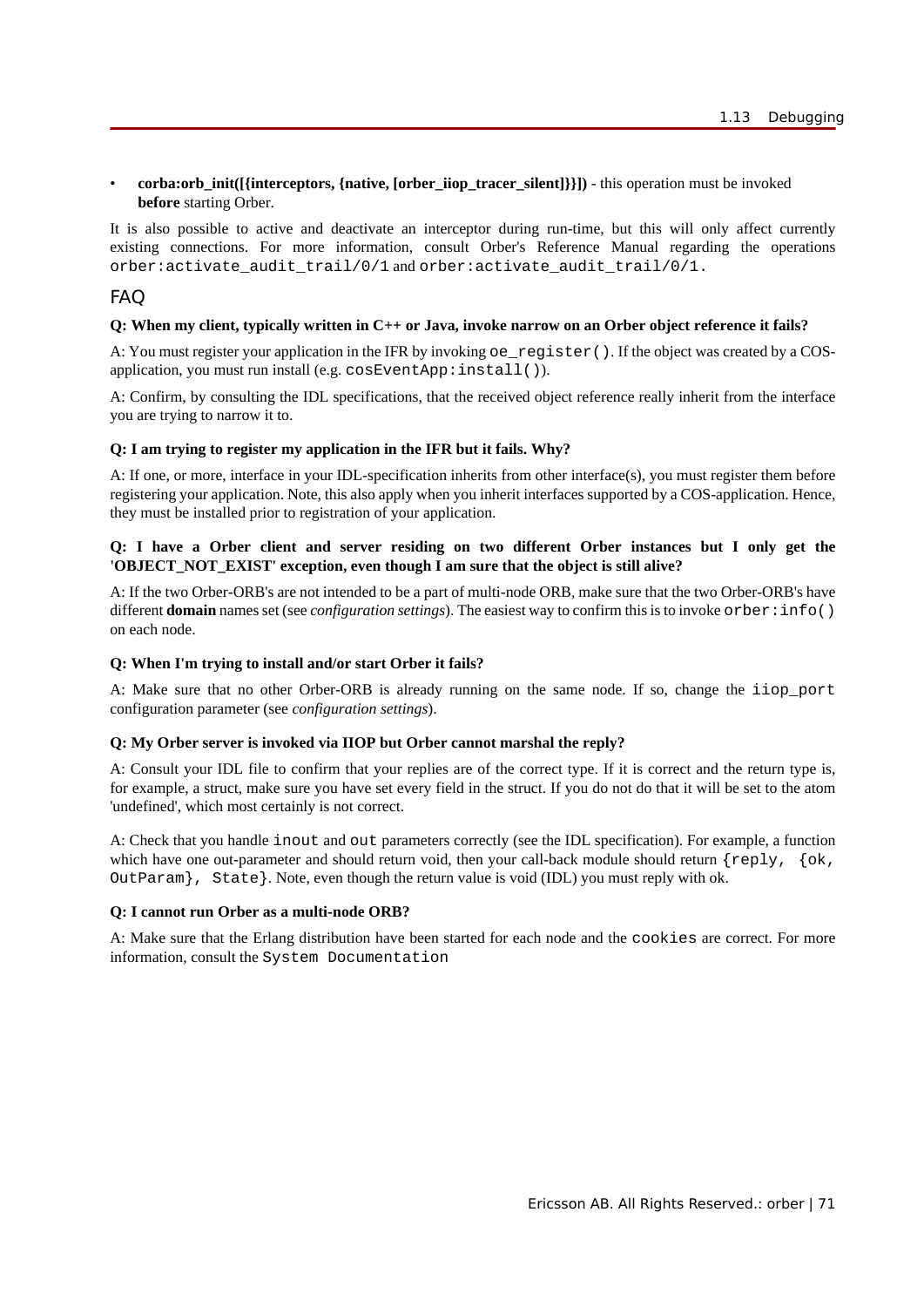# 2 Reference Manual

The **Orber** application is an Erlang implementation of a CORBA Object Request Broker.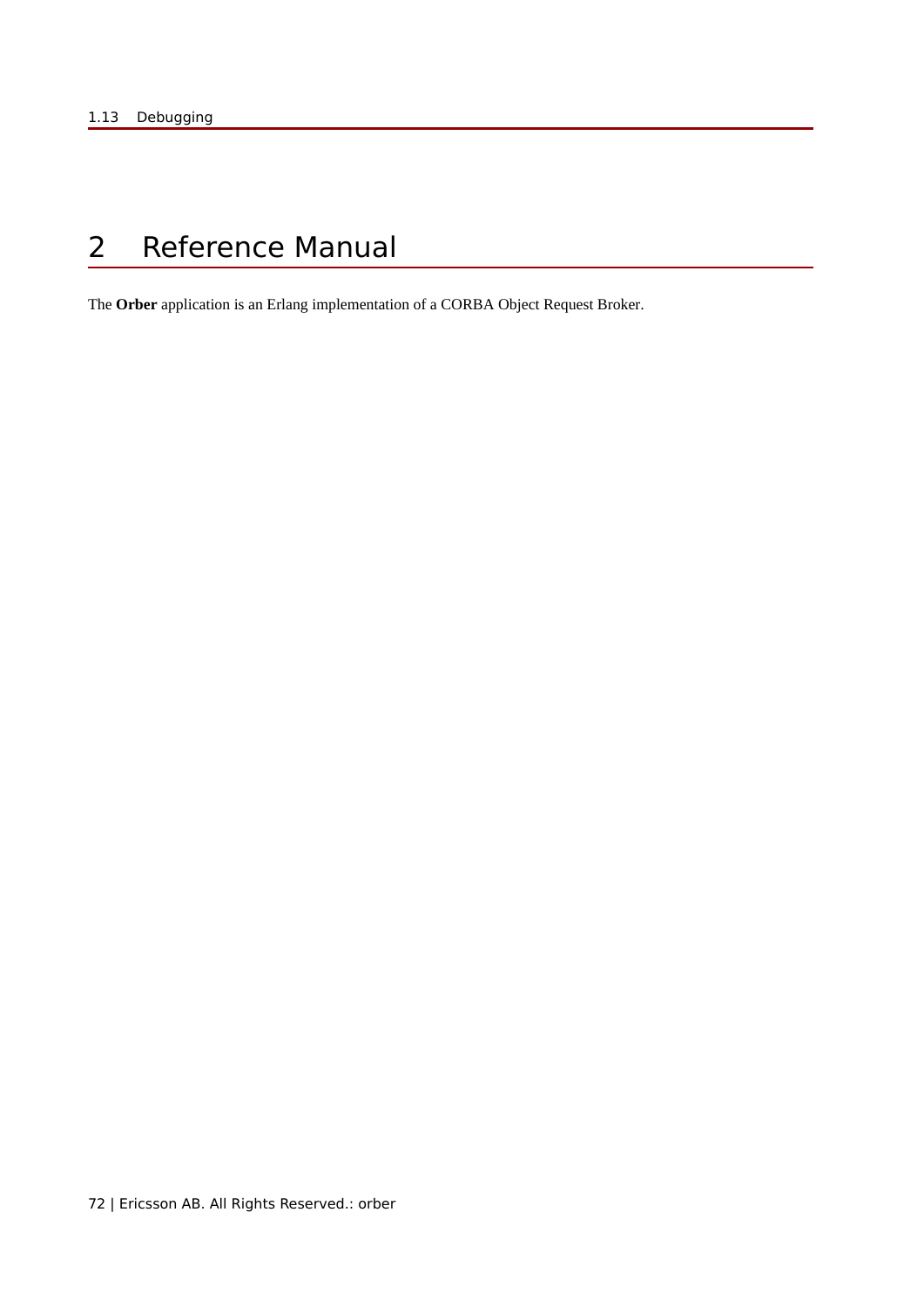### any

Erlang module

This module contains functions that gives an interface to the CORBA any type.

Note that the any interface in orber does not contain a destroy function because the any type is represented as an Erlang record and therefor will be removed by the garbage collector when not in use.

The type TC used below describes an IDL type and is a tuple according to the to the Erlang language mapping. The type Any used below is defined as:

-record(any, {typecode, value}).

where typecode is a TC tuple and value is an Erlang term of the type defined by the typecode field.

# Exports

```
create() -> Result
create(Typecode, Value) -> Result
Types:
   Typecode = TC
   Value = term()
```

```
Result = Any
```
The create/0 function creates an empty any record and the create/2 function creates an initialized record.

```
set_typecode(A, Typecode) -> Result
```

```
Types:
```

```
A = Any
Typecode = TC
Result = Any
```
This function sets the typecode of **A** and returns a new any record.

```
get_typecode(A) -> Result
Types:
   A = Any
   Result = TC
```
This function returns the typecode of **A**.

```
set value(A, Value) -> Result
Types:
  A = Any
  Value = term()
  Result = Any
```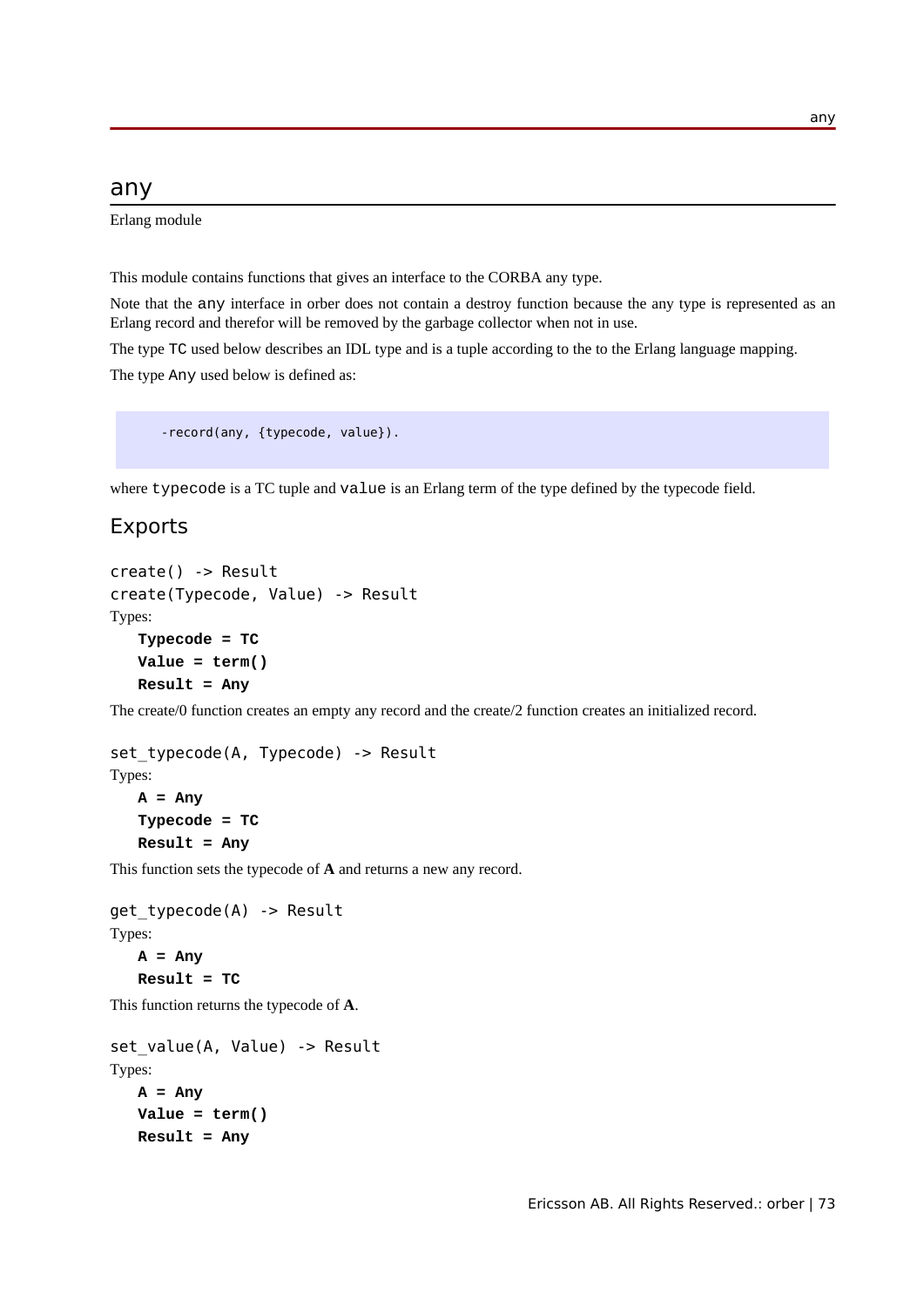This function sets the value of **A** and returns a new any record.

```
get_value(A) -> Result
Types:
  A = Any
  Result = term()
```
This function returns the value of **A**.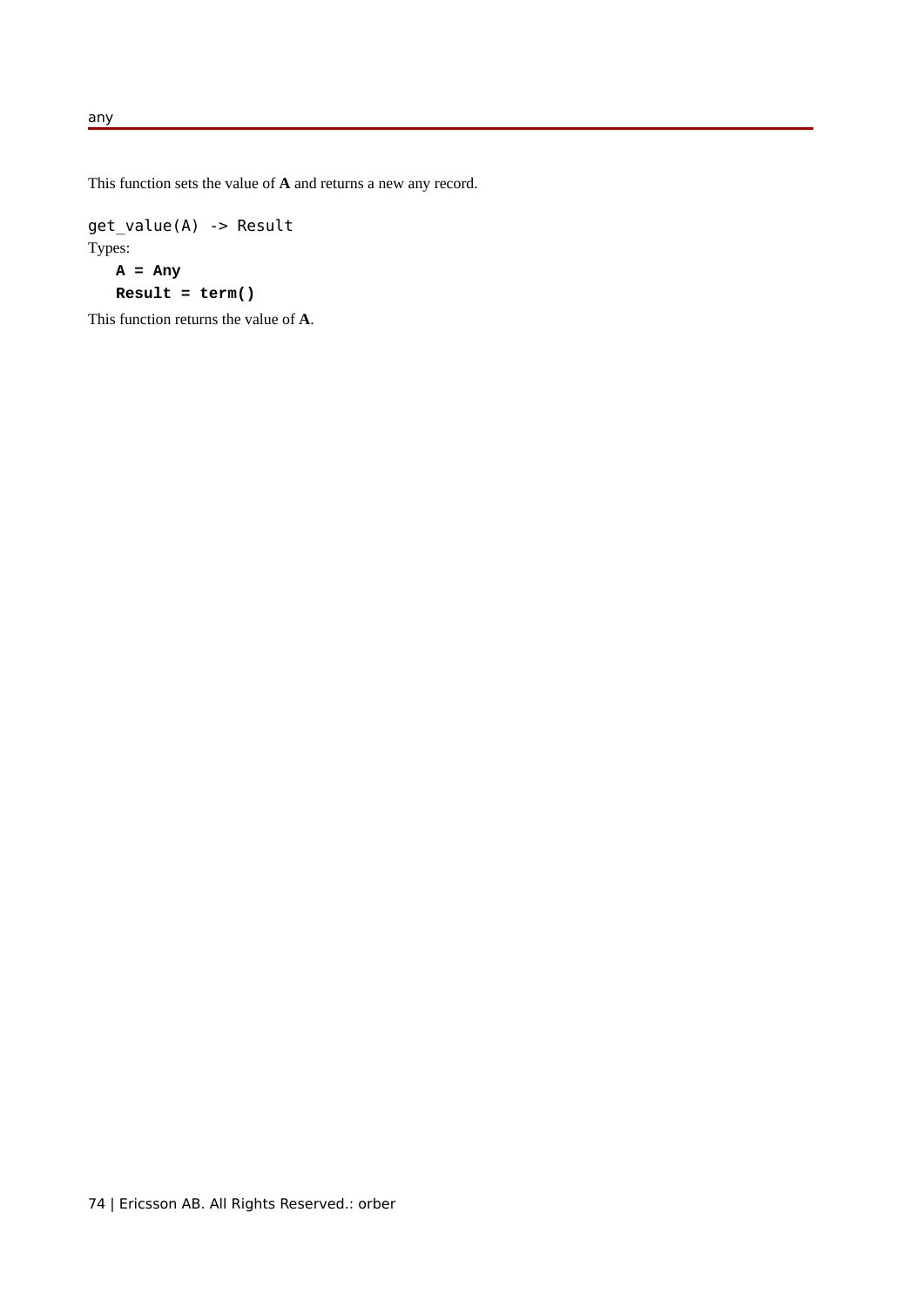# fixed

Erlang module

This module contains functions that gives an interface to the CORBA fixed type.

The type Fixed used below is defined as:

-record(fixed, {digits, scale, value}).

where digits is the total amount of digits it consists of and scale is the number of fractional digits. The value field contains the actual Fixed value represented as an integer. The limitations of each field are:

- Digits integer(),  $-1$  > Digits < 32
- Scale integer(),  $-1$  > Scale =  $\leq$  Digits
- Value integer(), range (31 digits): ±9999999999999999999999999999999

Since the Value part is represented by an integer, it is vital that the Digits and Scale values are correct. This also means that trailing zeros cannot be left out in some cases:

- fixed<5,3> eq. 03.140d eq. 3140
- fixed<3,2> eq. 3.14d eq. 314

Leading zeros can be left out.

For your convenience, this module exports functions which handle unary  $(-)$  and binary  $(+\rightarrow)$  operations legal for the Fixed type. Since a unary + have no effect, this module do not export such a function. Any of the binary operations may cause an overflow (i.e. more than 31 significant digits; leading and trailing zeros are not considered significant). If this is the case, the Digit and Scale values are adjusted and the Value truncated (no rounding performed). This behavior is compliant with the OMG CORBA specification. Each binary operation have the following upper bounds:

- $Fixed1 + Fixed2 fixed \cdot max(d1-s1, d2-s2) + max(s1, s2) + 1, max(s1, s2)$
- **Fixed1 Fixed2** fixed<max(d1-s1,d2-s2) + max(s1,s2) + 1, max(s1,s2)>
- **Fixed1 \* Fixed2** fixed<d1+d2, s1+s2>
- $Fixed1/Fixed2$ - $fixed<(d1-s1+s2)$  + Sinf , Sinf >

A quotient may have an arbitrary number of decimal places, which is denoted by a scale of Sinf.

# Exports

create(Digits, Scale, Value) -> Result Types: **Result = Fixed Type | {'EXCEPTION', #'BAD\_PARAM'{}}**

This function creates a new instance of a Fixed Type. If the limitations is not fulfilled (e.g. overflow) an exception is raised.

get typecode(Fixed) -> Result

Types:

```
Result = TypeCode | {'EXCEPTION', #'BAD_PARAM'{}}
```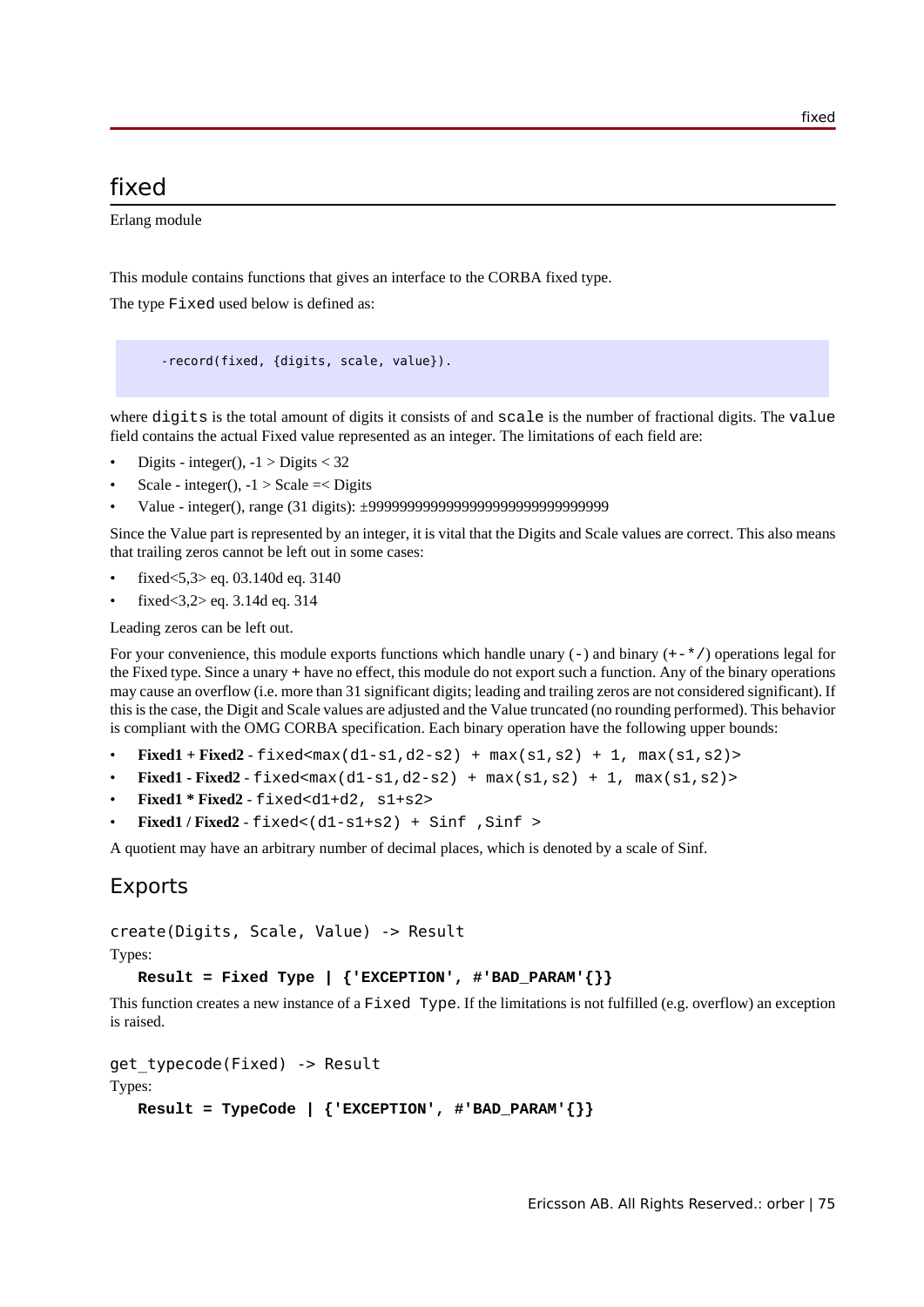Returns the TypeCode which represents the supplied Fixed type. If the parameter is not of the correct type, an exception is raised.

add(Fixed1, Fixed2) -> Result

Types:

**Result = Fixed1 + Fixed2 | {'EXCEPTION', #'BAD\_PARAM'{}}**

Performs a Fixed type addition. If the parameters are not of the correct type, an exception is raised.

```
subtract(Fixed1, Fixed2) -> Result
Types:
```

```
Result = Fixed1 - Fixed2 | {'EXCEPTION', #'BAD_PARAM'{}}
```
Performs a Fixed type subtraction. If the parameters are not of the correct type, an exception is raised.

```
multiply(Fixed1, Fixed2) -> Result
Types:
```
**Result = Fixed1 \* Fixed2 | {'EXCEPTION', #'BAD\_PARAM'{}}**

Performs a Fixed type multiplication. If the parameters are not of the correct type, an exception is raised.

divide(Fixed1, Fixed2) -> Result

Types:

```
Result = Fixed1 / Fixed2 | {'EXCEPTION', #'BAD_PARAM'{}}
```
Performs a Fixed type division. If the parameters are not of the correct type, an exception is raised.

unary minus(Fixed) -> Result Types:

#### **Result = -Fixed | {'EXCEPTION', #'BAD\_PARAM'{}}**

Negates the supplied Fixed type. If the parameter is not of the correct type, an exception is raised.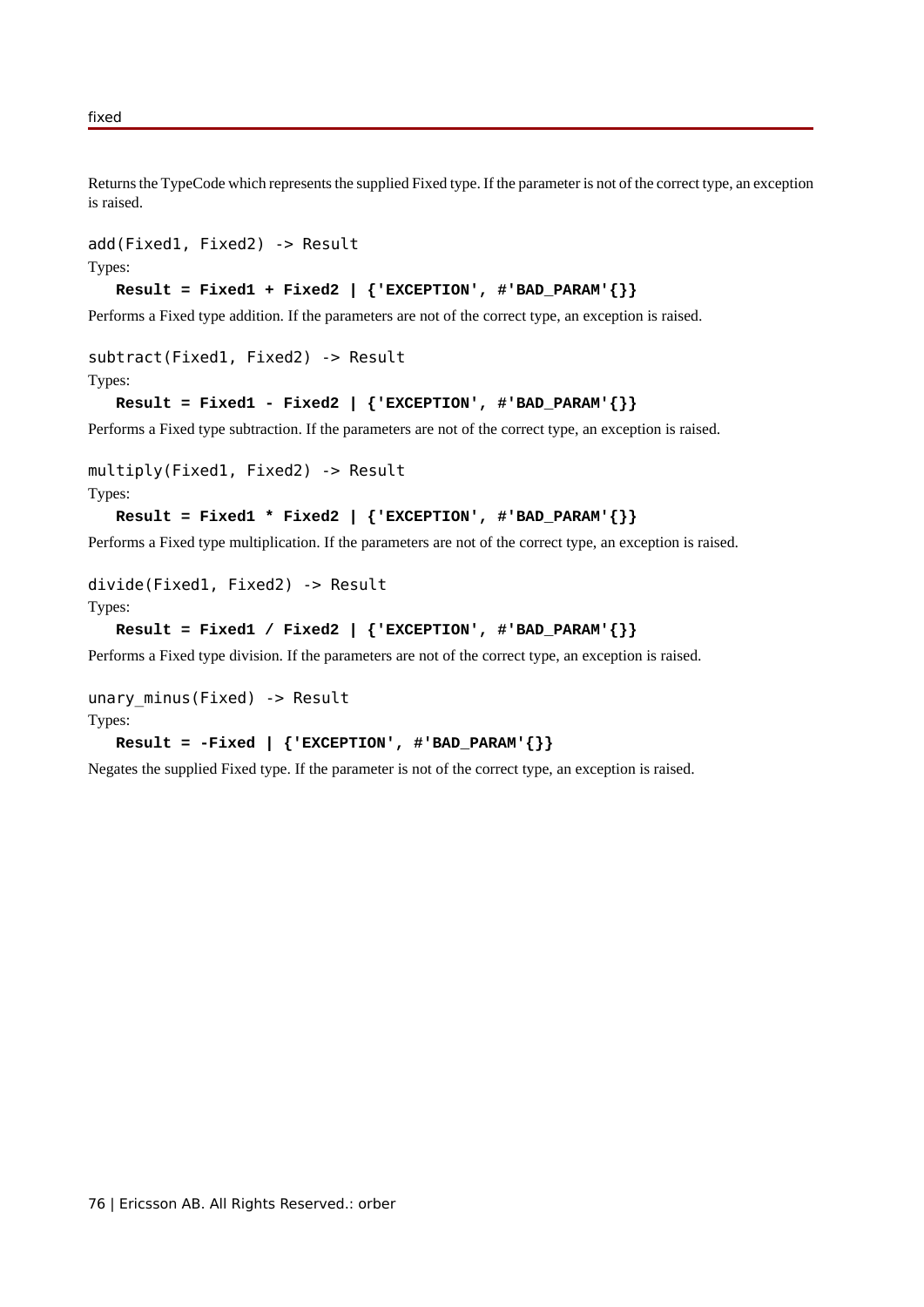# corba

Erlang module

This module contains functions that are specified on the CORBA module level. It also contains some functions for creating and disposing objects.

# Exports

```
create(Module, TypeID) -> Object
create(Module, TypeID, Env) -> Object
create(Module, TypeID, Env, Optons1) -> Object
create_link(Module, TypeID) -> Object
create_link(Module, TypeID, Env) -> Object
create_link(Module, TypeID, Env, Options2) -> Reply
Types:
  Module = atom()
   TypeID = string()
   Env = term()
   Options1 = [{persistent, Bool} | {regname, RegName} | {local_typecheck,
  Bool}]
   Options2 = [{sup_child, Bool} | {persistent, Bool} | {regname, RegName} |
   {pseudo, Bool} | {local_typecheck, Bool}]
   RegName = \{local, atom() \} | \{global, term() \}Reply = #objref | {ok, Pid, #objref}
   Bool = true | false
   Object = #objref
```
These functions start a new server object. If you start it without **RegName** it can only be accessed through the returned object key. Started with a **RegName** the name is registered locally or globally.

**TypeID** is the repository ID of the server object type and could for example look like "IDL:StackModule/Stack:1.0".

**Module** is the name of the interface API module.

**Env** is the arguments passed which will be passed to the implementations **init** call-back function.

A server started with create/2, create/3 or create/4 does not care about the parent, which means that the parent is not handled explicitly in the generic process part.

A server started with create\_link2, create\_link/3 or create\_link/4 is initially linked to the caller, the parent, and it will terminate whenever the parent process terminates, and with the same reason as the parent. If the server traps exits, the terminate/2 call-back function is called in order to clean up before the termination. These functions should be used if the server is a worker in a supervision tree.

If you use the option  $\{\text{sup}\ \text{child}\$ , true} create  $\text{link}/4$  will return  $\{\text{ok}\$ , Pid, #objref}, otherwise #objref, and make it possible to start a server as a supervisor child (stdlib-1.7 or later).

If you use the option {persistent, true} you also must use the option {regname, {global, Name}}. This combination makes it possible to tell the difference between a server permanently terminated or in the process of restarting.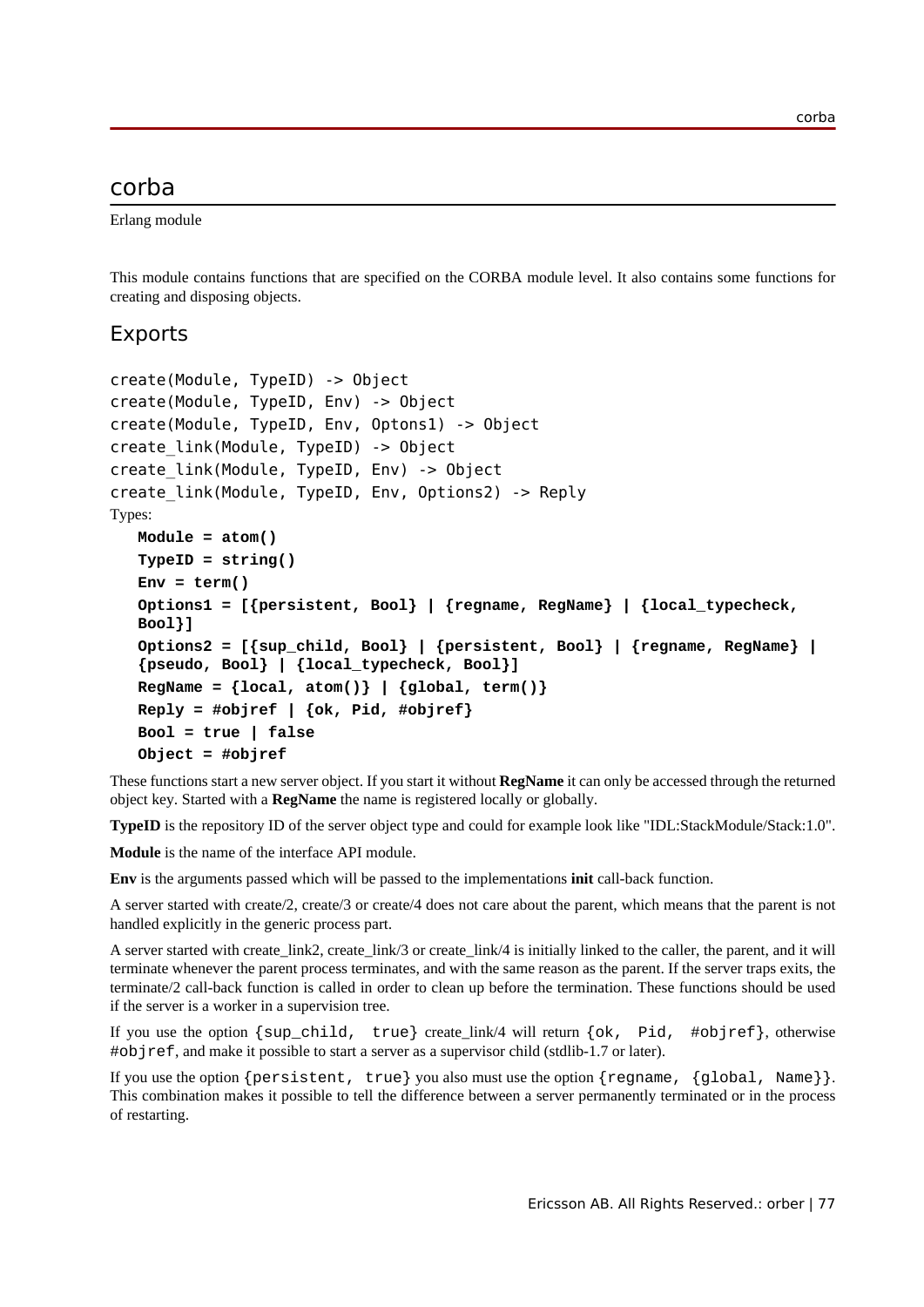The option  ${pseudo, true}$ , allow us to create an object which is not a server. Using  ${pseudo, true}$ overrides all other start options. For more information see section Module\_Interface.

If a server is started using the option {persistent, true} the object key will not be removed unless it terminates with reason **normal** or **shutdown**. Hence, if persistent servers is used as supervisor children they should be **transient** and the **objectkeys** gc time should be modified (default equals infinity).

The option {local\_typecheck, boolean()}, which overrides the *Local Typechecking* environment flag, turns on or off typechecking. If activated, parameters, replies and raised exceptions will be checked to ensure that the data is correct, when invoking operations on CORBA Objects within the same Orber domain. Due to the extra overhead, this option **MAY ONLY** be used during testing and development.

Example:

```
 corba:create('StackModule_Stack', "IDL:StackModule/Stack:1.0", {10, test})
```
dispose(Object) -> ok

Types:

```
Object = #objref
```
This function is used for terminating the execution of a server object. Invoking this operation on a NIL object reference, e.g., the return value of corba: create nil objref/0, always return ok. For valid object references, invoking this operation more than once, will result in a system exception.

create\_nil\_objref() -> Object

Types:

```
Object = #objref representing NIL.
```
Creates an object reference that represents the NIL value. Attempts to invoke operations using the returned object reference will return a system exception.

```
create subobject key(Object, Key) -> Result
Types:
   Object = #objref
   Key = term()
```
**Result = #objref**

This function is used to create a subobject in a server object. It can for example be useful when one wants unique access to separate rows in a mnesia or an ETS table. The **Result** is an object reference that will be seen as a unique reference to the outside world but will access the same server object where one can use the **get\_subobject\_key/1** function to get the private key value.

**Key** is stored in the object reference **Object**. If it is a binary it will be stored as is and otherwise it is converted to a binary before storage.

```
get subobject key(Object) -> Result
Types:
  Object = #objref
  Result = #binary
```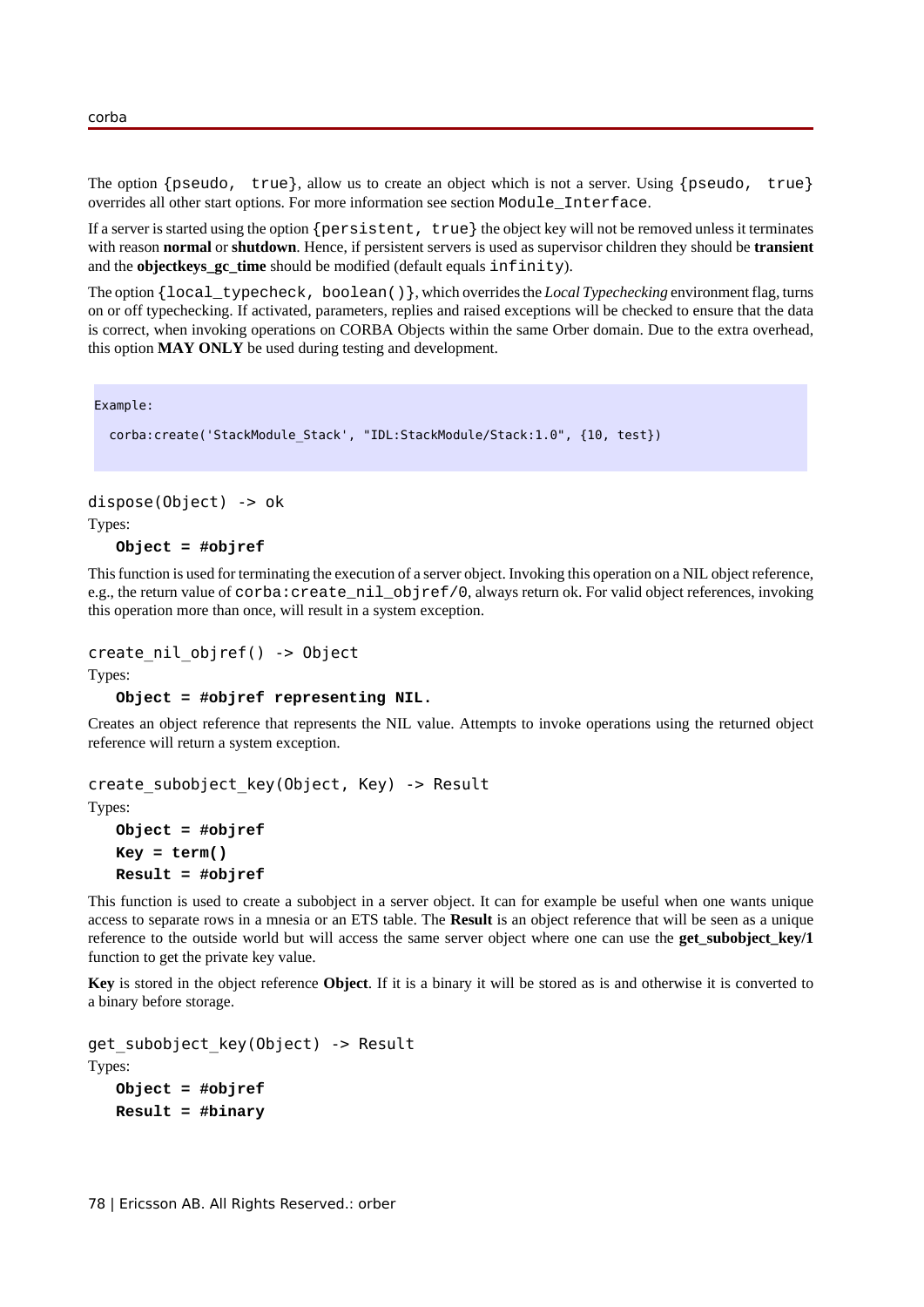This function is used to fetch a subobject key from the object reference **Object**. The result is a always a binary, if it was an Erlang term that was stored with **create** subobject key/2 one can to do **binary** to term/1 to get the real value.

```
get_pid(Object) -> Result
Types:
   Object = #objref
   Result = #pid | {error, Reason} | {'EXCEPTION',E}
```
This function is to get the process id from an object, which is a must when CORBA objects is started/handled in a supervisor tree. The function will throw exceptions if the key is not found or some other error occurs.

raise(Exception)

Types:

**Exception = record()**

This function is used for raising corba exceptions as an Erlang user generated exit signal. It will throw the tuple {'EXCEPTION', **Exception**}.

```
reply(To, Reply) -> true
```
Types:

**To = client reference Reply = IDL type**

This function can be used by a CORBA object to explicitly send a reply to a client that invoked a two-way operation. If this operation is used, it is **not** possible to return a reply in the call-back module.

**To** must be the **From** argument provided to the callback function, which requires that the IC option **from** was used when compiling the IDL-file.

```
resolve_initial_references(ObjectId) -> Object
resolve initial references(ObjectId, Contexts) -> Object
Types:
   ObjectId = string()
   Contexts = [Context]
   Context = #'IOP_ServiceContext'{context_id = CtxId, context_data =
   CtxData}
   CtxId = ?ORBER_GENERIC_CTX_ID
   CtxData = {interface, Interface} | {userspecific, term()} |
   {configuration, Options}
   Interface = string()
   Options = [{Key, Value}]
  Key = ssl_client_options
   Value = allowed value associated with the given key
   Object = #objref
```
This function returns the object reference associated with the given object id. Initially, only "NameService" is available. To add or remove services use add\_initial\_service/2 or remove\_initial\_service/1.

The **configuration** context is used to override the global SSL client side *configuration*.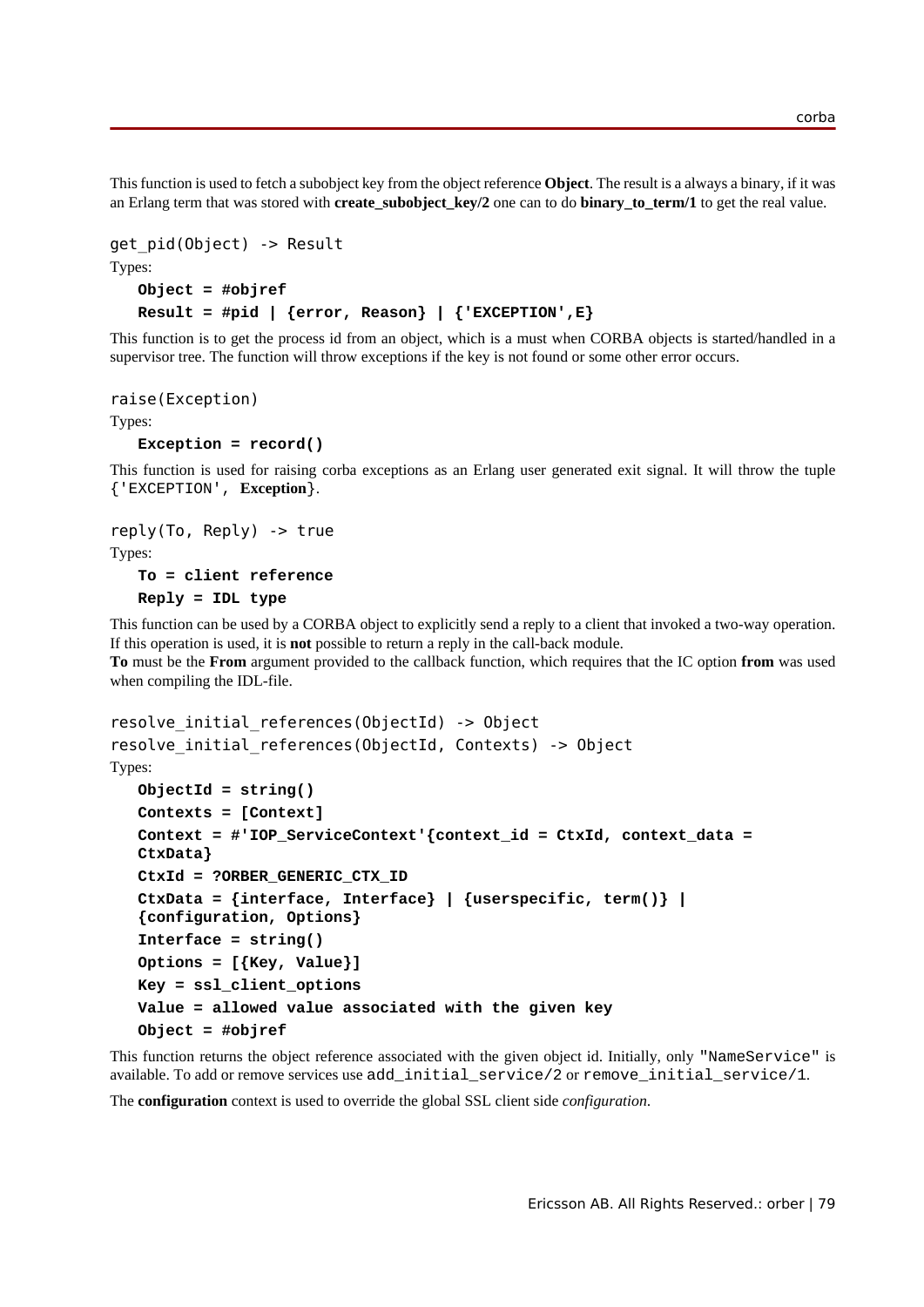corba

```
add initial service(ObjectId, Object) -> boolean()
Types:
   ObjectId = string()
   Object = #objref
```
This operation allows us to add initial services, which can be accessed by using resolve\_initial\_references/1 or the corbaloc schema. If using an Id defined by the OMG, the given object must be of the correct type; for more information see the *Interoperable Naming Service*. Returns false if the given id already exists.

```
remove initial service(ObjectId) -> boolean()
Types:
```

```
ObjectId = string()
```
If we don not want a certain service to be accessible, invoking this function will remove the association. Returns true if able to terminate the binding. If no such binding existed false is returned.

list initial services() -> [ObjectId]

Types:

```
ObjectId = string()
```
This function returns a list of allowed object id's.

```
resolve initial references remote(ObjectId, Address) -> Object
resolve initial references remote(ObjectId, Address, Contexts) -> Object
Types:
  ObjectId = string()
  Address = [RemoteModifier]
  RemoteModifier = string()
  Contexts = [Context]
  Context = #'IOP_ServiceContext'{context_id = CtxId, context_data =
  CtxData}
  CtxId = ?ORBER_GENERIC_CTX_ID
  CtxData = {interface, Interface} | {userspecific, term()} |
   {configuration, Options}
  Interface = string()
  Options = [{Key, Value}]
  Key = ssl_client_options
  Value = allowed value associated with the given key
  Object = #objref
```
This function returns the object reference for the object id asked for. The remote modifier string has the following format: "iiop://"<host>":"<port> where <host> = <DNS hostname> | <IPv4 address> | "["<IPv6 address>"]".

The **configuration** context is used to override the global SSL client side *configuration*.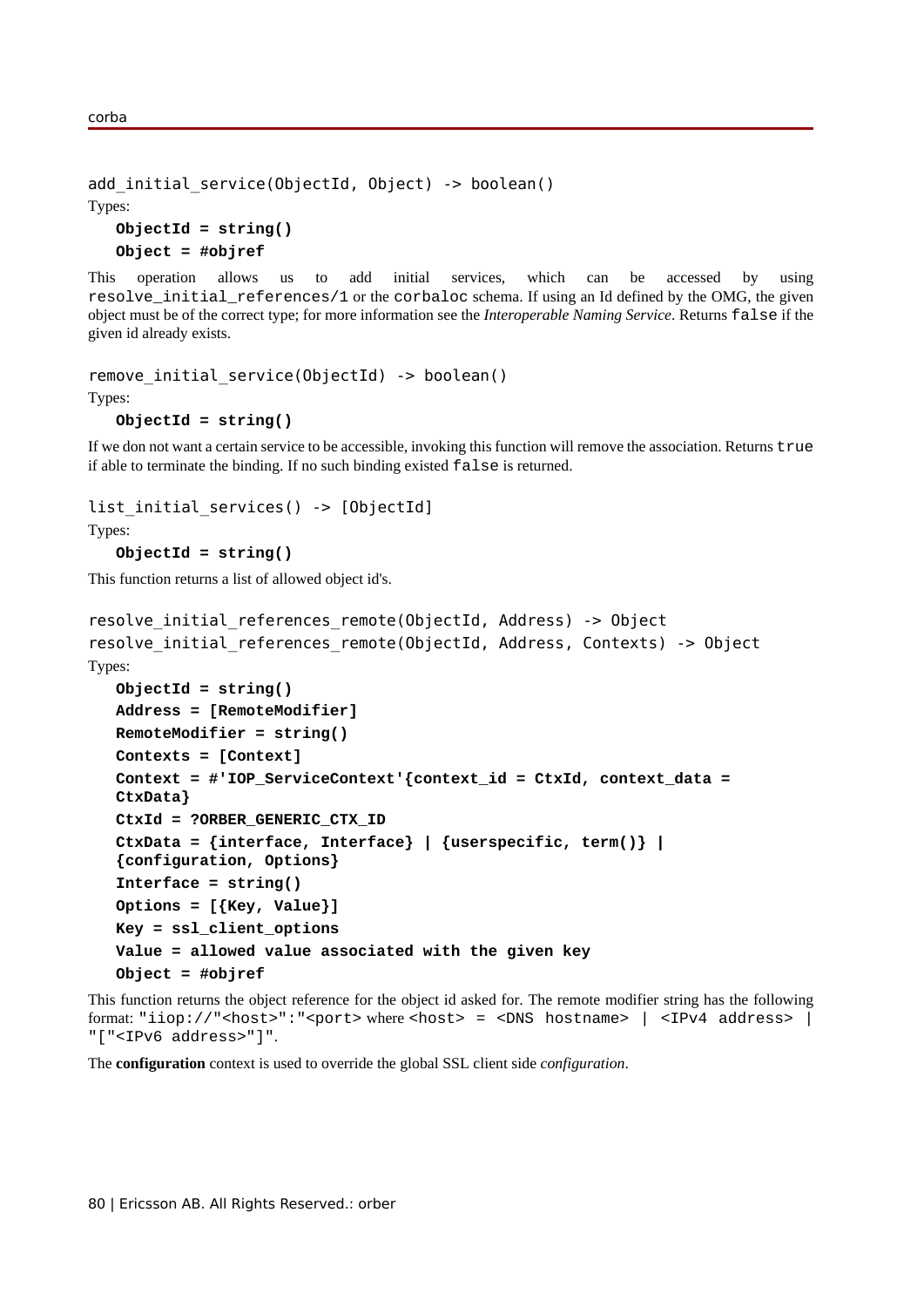#### Warning:

This operation is not supported by most ORB's. Hence, use corba: string\_to\_object/1 instead.

```
list initial services remote(Address) -> [ObjectId]
list initial services remote(Address, Contexts) -> [ObjectId]
Types:
  Address = [RemoteModifier]
  RemoteModifier = string()
   Contexts = [Context]
   Context = #'IOP_ServiceContext'{context_id = CtxId, context_data =
  CtxData}
   CtxId = ?ORBER_GENERIC_CTX_ID
  CtxData = {interface, Interface} | {userspecific, term()} |
   {configuration, Options}
   Interface = string()
  Options = [{Key, Value}]
  Key = ssl_client_options
   Value = allowed value associated with the given key
   ObjectId = string()
```
This function returns a list of allowed object id's. The remote modifier string has the following format: "iiop://"<host>":"<port> where <host> = <DNS hostname> | <IPv4 address> | "["<IPv6 address>"]".

The **configuration** context is used to override the global SSL client side *configuration*.

#### Warning:

This operation is not supported by most ORB's. Hence, avoid using it.

```
object to string(Object) -> IOR string
Types:
   Object = #objref
```

```
IOR_string = string()
```
This function returns the object reference as the external string representation of an IOR.

```
string to object(IOR string) -> Object
string to object(IOR string, Contexts) -> Object
Types:
   IOR_string = string()
   Contexts = [Context]
   Context = #'IOP_ServiceContext'{context_id = CtxId, context_data =
   CtxData}
```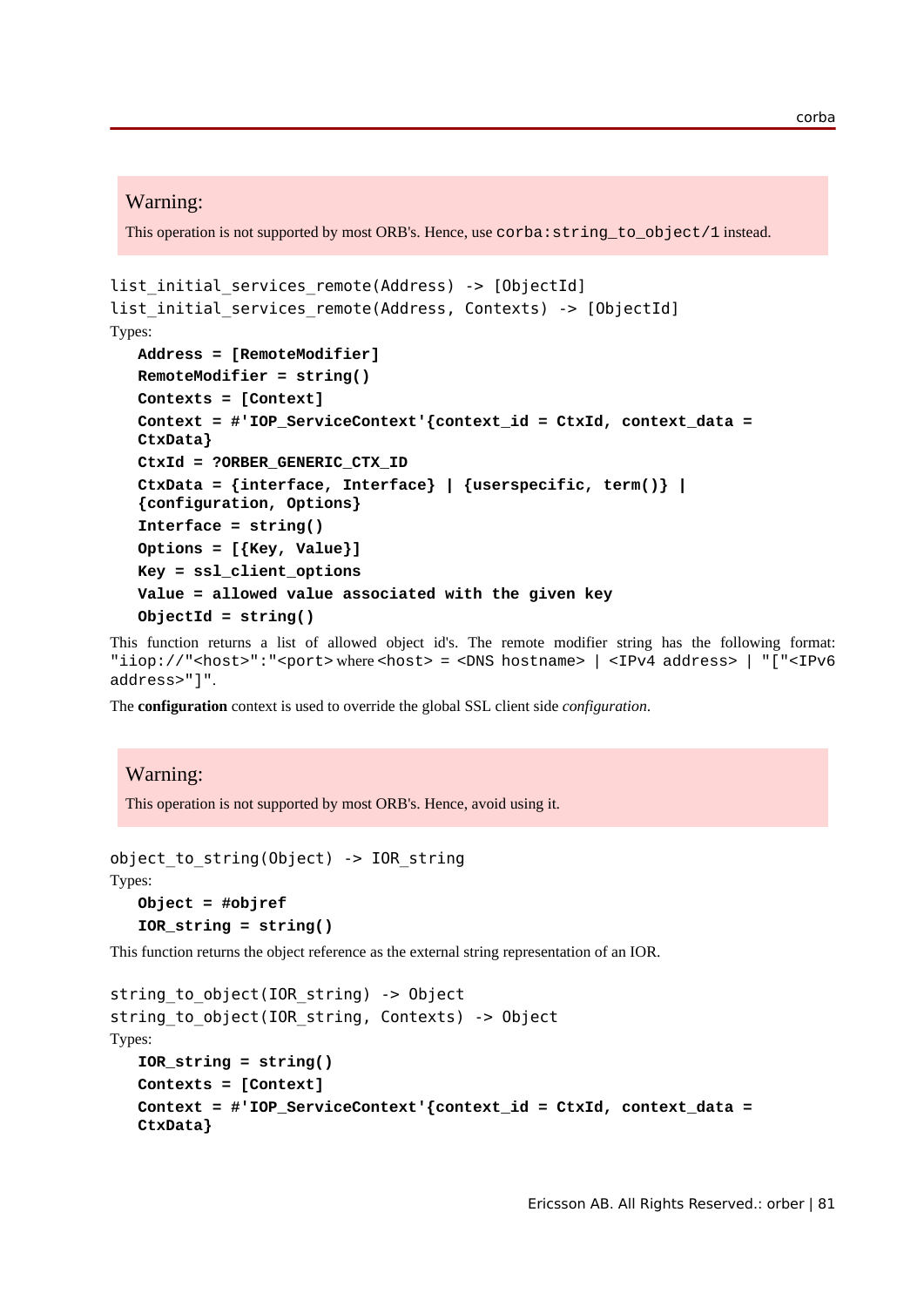```
CtxId = ?ORBER_GENERIC_CTX_ID
CtxData = {interface, Interface} | {userspecific, term()} |
{configuration, Options}
Interface = string()
Options = [{Key, Value}]
Key = ssl_client_options
Value = allowed value associated with the given key
Object = #objref
```
This function takes a corbaname, corbaloc or an IOR on the external string representation and returns the object reference.

To lookup the NameService reference, simply use "corbaloc:iiop:1.2@123.0.0.12:4001/ NameService"

We can also resolve an object from the NameService by using "corbaname:iiop:1.2@123.0.0.12:4001/ NameService#org/Erlang/MyObj"

To lookup the NameService reference with an IPv6 address, simply use "corbaloc:iiop:1.2@[FEC1:0:3:0:0312:44AF:FAB1:3D01]:4001/NameService"

For more information about corbaname and corbaloc, see the User's Guide (Interoperable Naming Service).

The **configuration** context is used to override the global SSL client side *configuration*.

How to handle the interface context is further described in the User's Guide.

```
print object(Data [, Type]) -> ok | {'EXCEPTION', E} | {'EXIT', R} | string()
Types:
```

```
Data = IOR_string | #objref (local or external) | corbaloc/corbaname
string
Type = IoDevice | error_report | {error_report, Reason} | info_msg |
{info_msg, Comment} | string
IoDevice = see the io-module
Reason = Comment = string()
```
The object represented by the supplied data is dissected and presented in a more readable form. The Type parameter is optional; if not supplied standard output is used. For error\_report and info\_msg the error\_logger module is used, with or without Reason or Comment. If the atom string is supplied this function will return a flat list. The IoDevice is passed to the operation io:format/2.

If the supplied object is a local reference, the output is equivalent to an object exported from the node this function is invoked on.

```
add_alternate_iiop_address(Object, Host, Port) -> NewObject | {'EXCEPTION',
E}
```
Types:

**Object = NewObject = local #objref Host = string() Port = integer()**

This operation creates a new instance of the supplied object containing an ALTERNATE\_IIOP\_ADDRESS component. Only the new instance contains the new component. When this object is passed to another ORB, which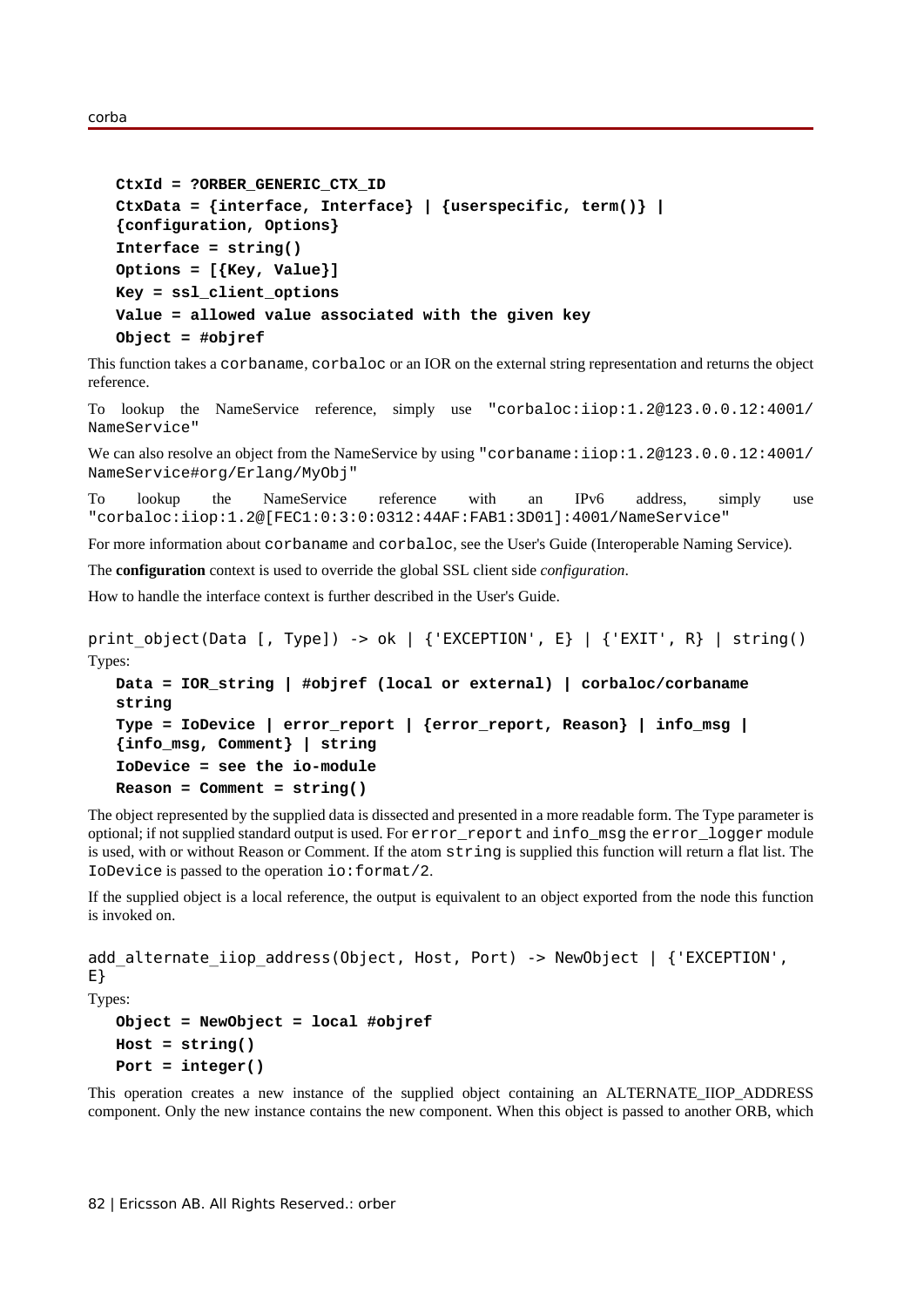supports the ALTERNATE\_IIOP\_ADDRESS, requests will be routed to the alternate address if it is not possible to communicate with the main address.

The ALTERNATE\_IIOP\_ADDRESS component requires that IIOP-1.2 is used. Hence, make sure both Orber and the other ORB is correctly configured.

#### Note:

Make sure that the given Object is accessible via the alternate Host/port. For example, if the object is correctly started as local or pseudo, the object should be available on all nodes within a multi-node Orber installation. Since only one instance exists for other object types, it will not be possible to access it if the node it was started on terminates.

```
orb_init(KeyValueList) -> ok | {'EXIT', Reason}
Types:
  KeyValueList = [{Key, Value}]
  Key = any key listed in the configuration chapter
  Value = allowed value associated with the given key
```
This function allows the user to configure Orber in, for example, an Erlang shell. Orber may **NOT** be started prior to invoking this operation. For more information, see *configuration settings* in the User's Guide.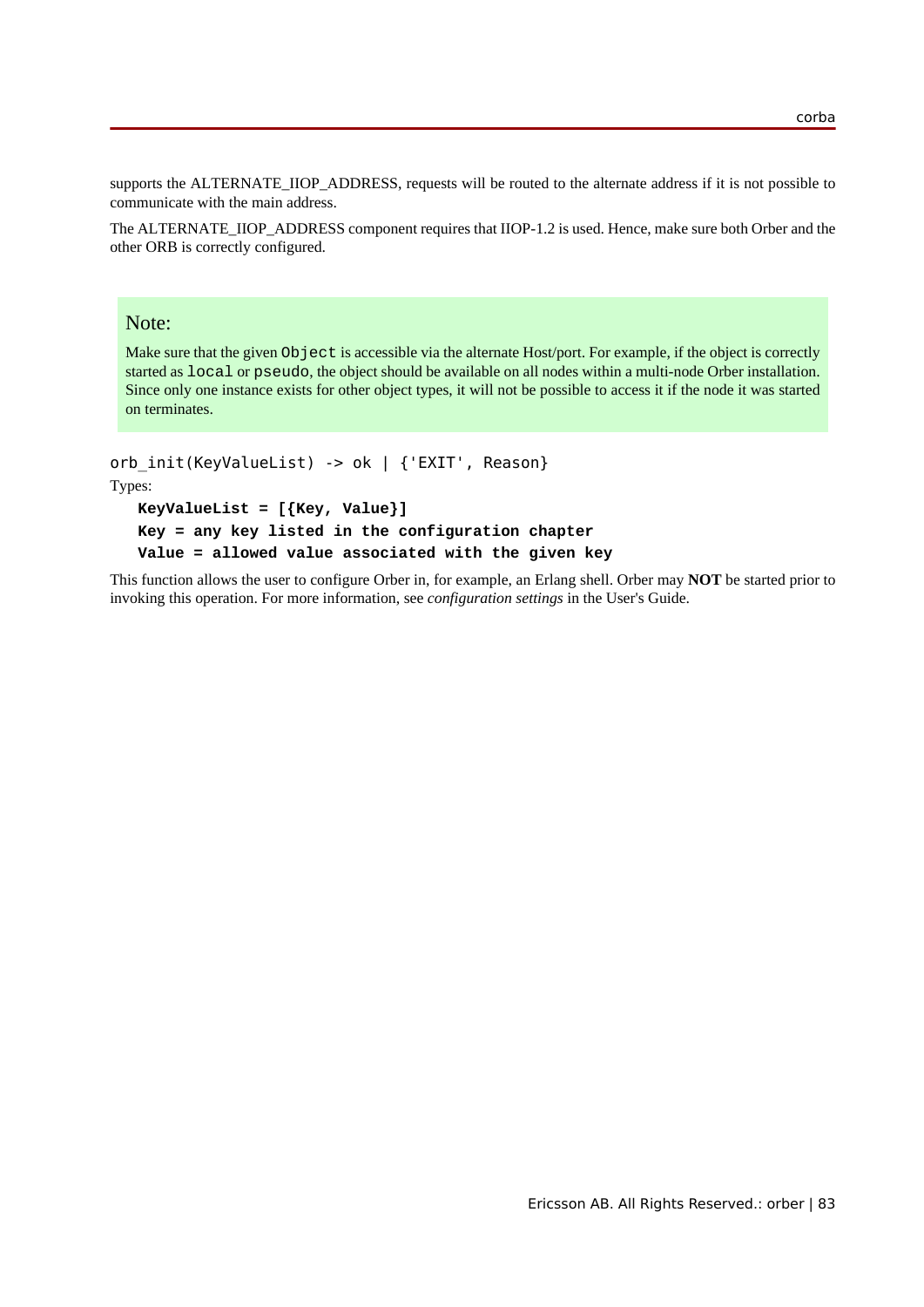# corba\_object

Erlang module

This module contains the CORBA Object interface functions that can be called for all objects.

### Exports

```
get_interface(Object) -> InterfaceDef
Types:
   Object = #objref
   InterfaceDef = term()
```
This function returns the full interface description for an object.

```
is_nil(Object) -> boolean()
Types:
   Object = #objref
```
This function checks if the object reference has a nil object value, which denotes no object. It is the reference that is tested and no object implementation is involved in the test.

```
is a(Object, Logical type id) -> Return
is a(Object, Logical type id, Contexts) -> Return
Types:
   Object = #objref
   Logical_type_id = string()
   Contexts = [Context]
   Context = #'IOP_ServiceContext'{context_id = CtxId, context_data =
   CtxData}
   CtxId = ?ORBER_GENERIC_CTX_ID
   CtxData = {interface, Interface} | {userspecific, term()} |
   {configuration, Options}
   Interface = string()
   Options = [{Key, Value}]
   Key = ssl_client_options
   Value = allowed value associated with the given key
   Return = boolean() | {'EXCEPTION', E}
```
The **Logical\_type\_id** is a string that is a share type identifier (repository id). The function returns true if the object is an instance of that type or an ancestor of the "most derived" type of that object.

The **configuration** context is used to override the global SSL client side *configuration*.

Note: Other ORB suppliers may not support this function completely according to the OMG specification. Thus, a **is\_a** call may raise an exception or respond unpredictable if the Object is located on a remote node.

is remote(Object) -> boolean() Types:

84 | Ericsson AB. All Rights Reserved.: orber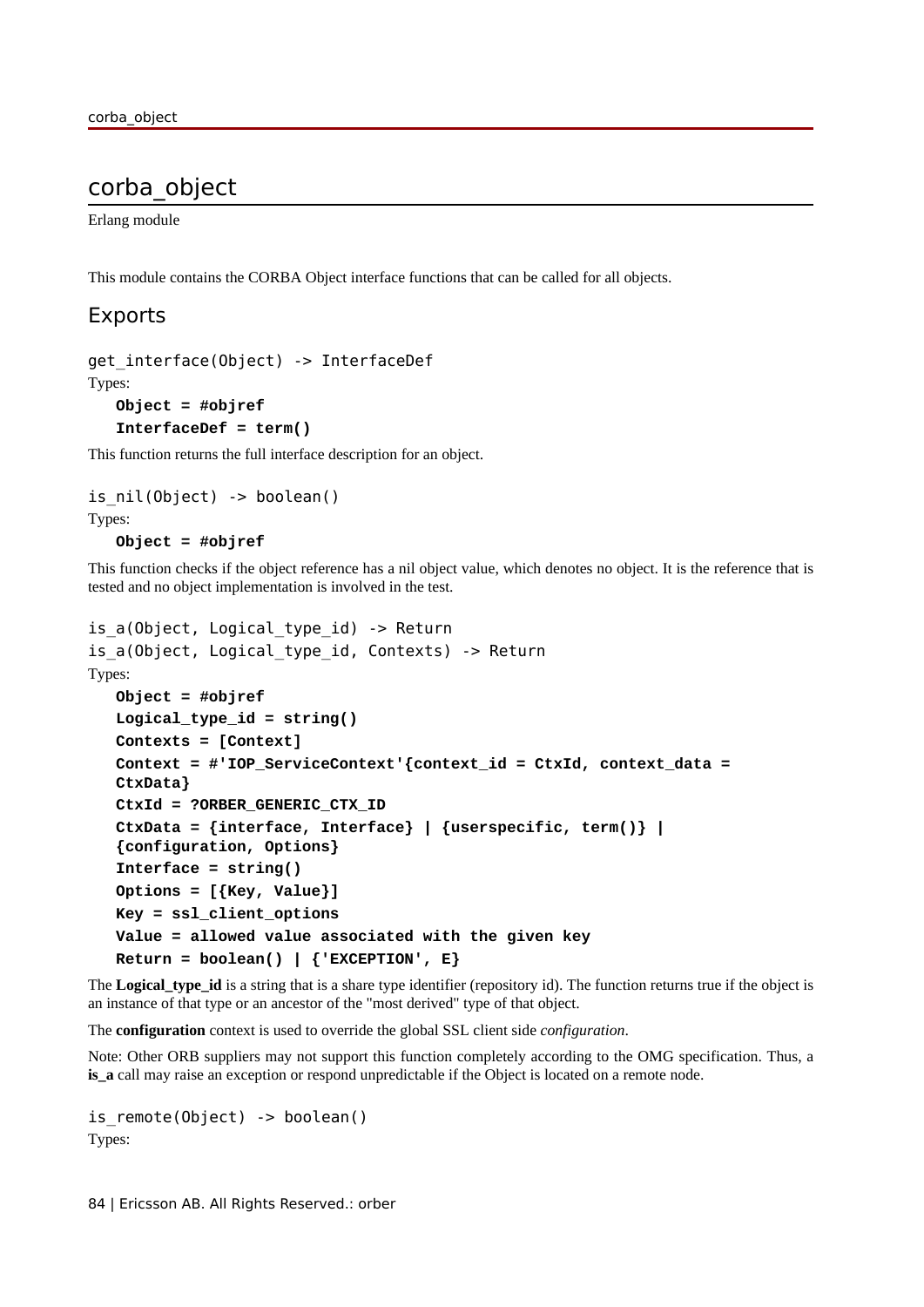```
Object = #objref
```
This function returns true if an object reference is remote otherwise false.

```
non existent(Object) -> Return
non_existent(Object, Contexts) -> Return
Types:
   Object = #objref
   Contexts = [Context]
   Context = #'IOP_ServiceContext'{context_id = CtxId, context_data =
   CtxData}
   CtxId = ?ORBER_GENERIC_CTX_ID
   CtxData = {interface, Interface} | {userspecific, term()} |
   {configuration, Options}
   Interface = string()
   Options = [{Key, Value}]
  Key = ssl_client_options
  Value = allowed value associated with the given key
  Return = boolean() | {'EXCEPTION', E}
```
This function can be used to test if the object has been destroyed. It does this without invoking any application level code. The ORB returns true if it knows that the object is destroyed otherwise false.

The **configuration** context is used to override the global SSL client side *configuration*.

Note: The OMG have specified two different operators, not existent (CORBA version 2.0 and 2.2) and \_non\_existent (CORBA version 2.3), to be used for this function. It is not mandatory to support both versions. Thus, a **non\_existent** call may raise an exception or respond unpredictable if the Object is located on a remote node. Depending on which version, ORB:s you intend to communicate with supports, you can either use this function or not\_existent/1.

```
not existent(Object) -> Return
not existent(Object, Contexts) -> Return
Types:
   Object = #objref
   Contexts = [Context]
   Context = #'IOP_ServiceContext'{context_id = CtxId, context_data =
   CtxData}
   CtxId = ?ORBER_GENERIC_CTX_ID
   CtxData = {interface, Interface} | {userspecific, term()} |
   {configuration, Options}
   Interface = string()
   Options = [{Key, Value}]
  Key = ssl_client_options
  Value = allowed value associated with the given key
  Return = boolean() | {'EXCEPTION', E}
```
This function is implemented due to Interoperable purposes. Behaves as non\_existent except the operator \_not\_existent is used when communicating with other ORB:s.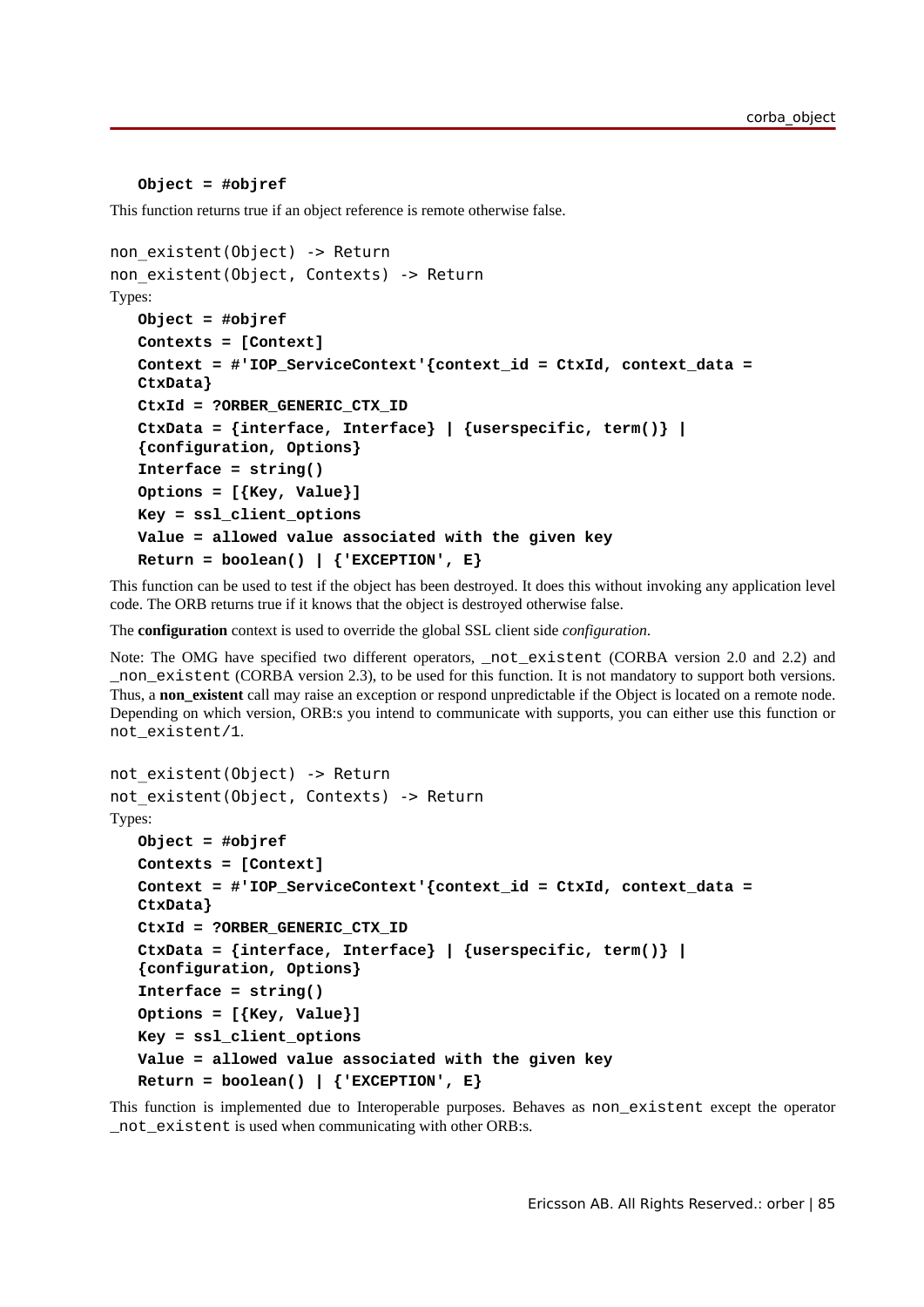The **configuration** context is used to override the global SSL client side *configuration*.

```
is_equivalent(Object, OtherObject) -> boolean()
Types:
  Object = #objref
```
**OtherObject = #objref**

This function is used to determine if two object references are equivalent so far the ORB easily can determine. It returns **true** if the target object reference is equal to the other object reference and **false** otherwise.

```
hash(Object, Maximum) -> int()
Types:
   Object = #objref
   Maximum = int()
```
This function returns a hash value based on the object reference that not will change during the lifetime of the object. The **Maximum** parameter denotes the upper bound of the value.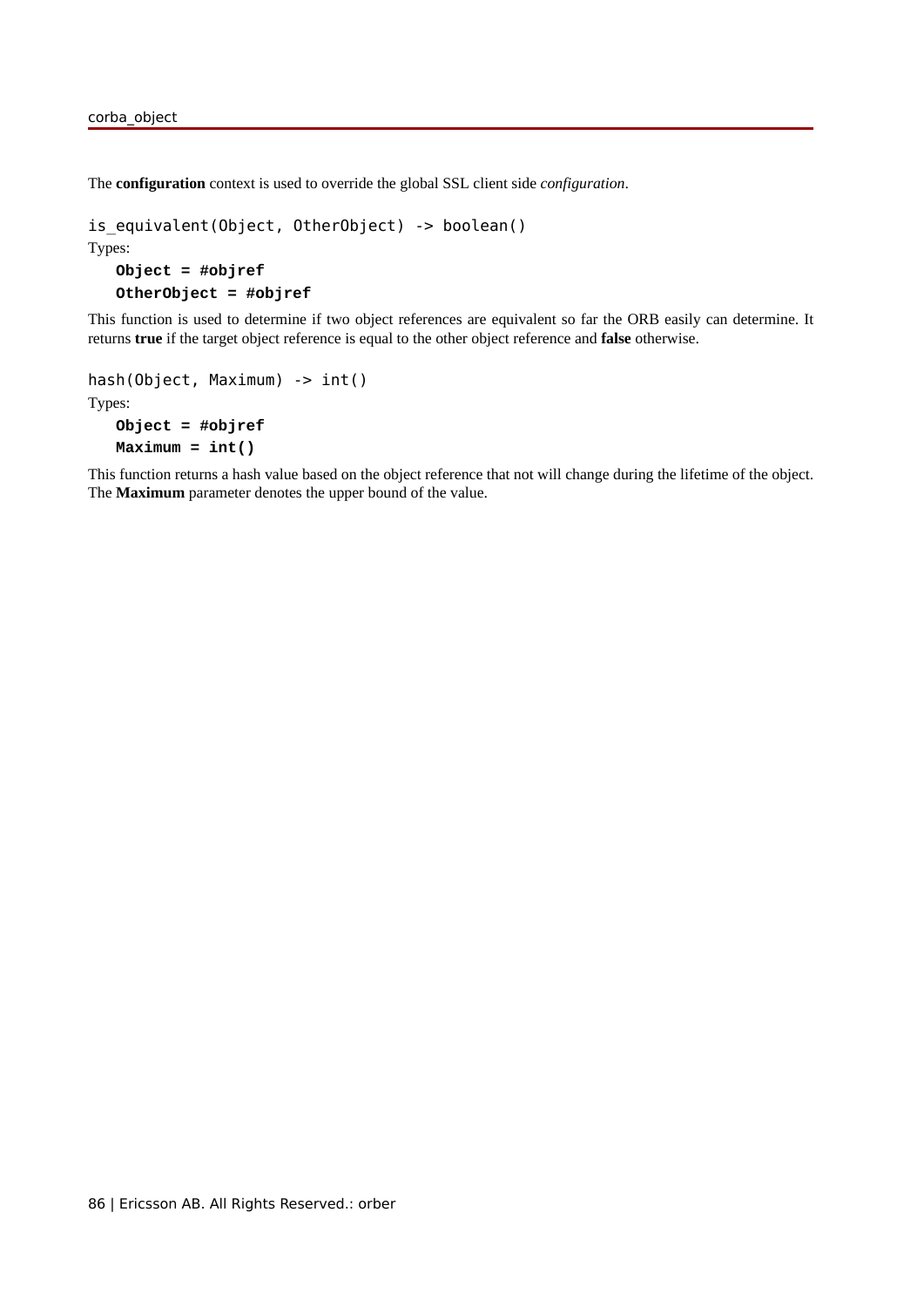# orber

Erlang module

This module contains the functions for starting and stopping the application. It also has some utility functions to get some of the configuration information from running application.

### Exports

```
start() -> ok
start(Type) -> ok
Types:
   Type = temporary | permanent
```
Starts the Orber application (it also starts mnesia if it is not running). Which Type parameter is supplied determines the behavior. If not supplied Orber is started as temporary. See the Reference Manual **application(3)** for further information.

```
jump start(Attributes) -> ok | {'EXIT', Reason}
Types:
  Attributes = Port | Options
  Port = integer()
   Options = [{Key, Value}]
  Key = any key listed in the configuration chapter
   Value = allowed value associated with the given key
```
Installs and starts the Orber and the Mnesia applications with the configuration parameters domain and iiop\_port set to "IP-number: Port" and the supplied Port respectively. Theses settings are in most cases sufficient to ensure that no clash with any other Orber instance occur. If this operation fails, check if the listen port (iiop\_port) is already in use. This function **MAY ONLY** be used during development and tests; how Orber is configured when using this operation may change at any time without warning.

 $stop() \rightarrow ok$ 

Stops the Orber application.

```
info() -> okinfo(IoType) -> ok | {'EXIT', Reason} | string()
Types:
   IoType = info_msg | string | io | {io, IoDevice}
```
Generates an Info Report, which contain Orber's configuration settings. If no IoType is supplied, info\_msg is used (see the error logger documentation). When the atom string is supplied this function will return a flat list. For io and {io, IoDevice}, io:format/1 and io:format/3 is used respectively.

```
exception_info(Exception) -> {ok, string()} | {error, Reason}
```
Returns a printable string, which describes the supplied exception in greater detail. Note, this function is mainly intended for system exceptions.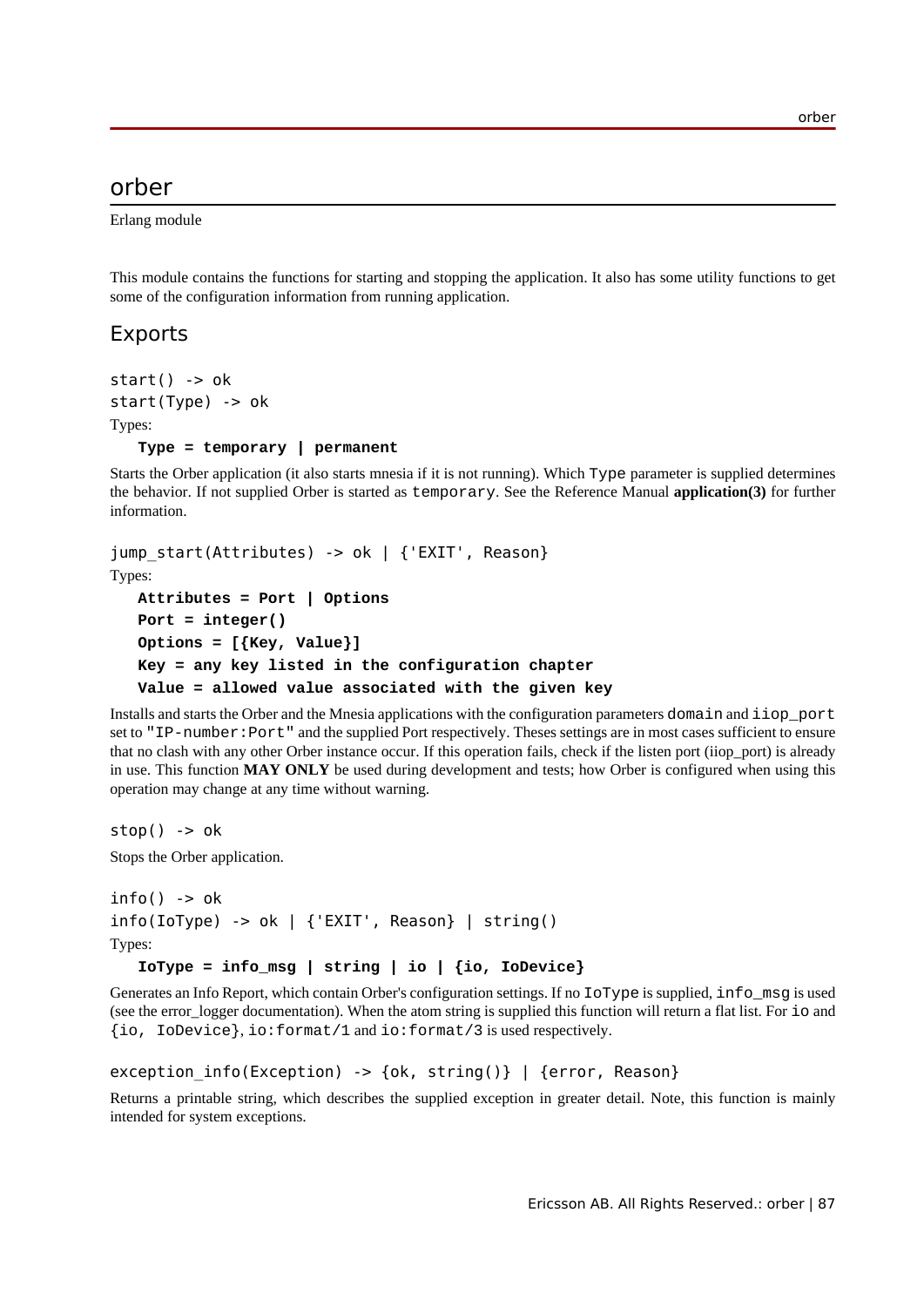#### is system exception(Exception) -> true | false

Returns true if the supplied exception is a system defined exception, otherwise false.

#### qet tables() -> [Tables]

Returns a list of the Orber specific Mnesia tables. This list is required to restore Mnesia if it has been partitioned.

#### get ORBInitRef() -> string() | undefined

This function returns undefined if we will resolve references locally, otherwise a string describing which host we will contact if the Key given to corba: resolve initial references/1 matches the Key set in this configuration variable. For more information see the user's guide.

#### get ORBDefaultInitRef() -> string() | undefined

This function returns undefined if we will resolve references locally, otherwise a string describing which host, or hosts, from which we will try to resolve the Key given to corba: resolve initial references/1. For more information see the user's guide.

```
domain() -> string()
```
This function returns the domain name of the current Orber domain as a string.

#### iiop  $port()$  ->  $int()$

This function returns the port-number, which is used by the IIOP protocol. It can be configured by setting the application variable **iiop\_port**, if it is not set it will have the default number 4001.

```
iiop out ports() \rightarrow 0 | {Min, Max}
```
The return value of this operation is what the configuration parameter *iiop\_out\_ports* has been set to.

```
iiop out ports random() -> true | false
```
Return the value of the configuration parameter *iiop\_out\_ports\_random*.

#### iiop out ports attempts()  $\rightarrow$  int()

Return the value of the configuration parameter *iiop\_out\_ports\_attempts*.

#### iiop ssl port()  $\rightarrow$  int()

This function returns the port-number, which is used by the secure IIOP protocol. It can be configured by setting the application variable **iiop\_ssl\_port**, if it is not set it will have the default number 4002 if Orber is to configured to run in secure mode. Otherwise it returns -1.

#### iiop timeout() -> int() (milliseconds)

This function returns the timeout value after which outgoing IIOP requests terminate. It can be configured by setting the application variable **iiop\_timeout TimeVal (seconds)**, if it is not set it will have the default value **infinity**. If a request times out a system exception, e.g. **TIMEOUT**, is raised.

Note: the iiop\_timeout configuration parameter (TimeVal) may only range between 0 and 1000000 seconds. Otherwise, the default value is used.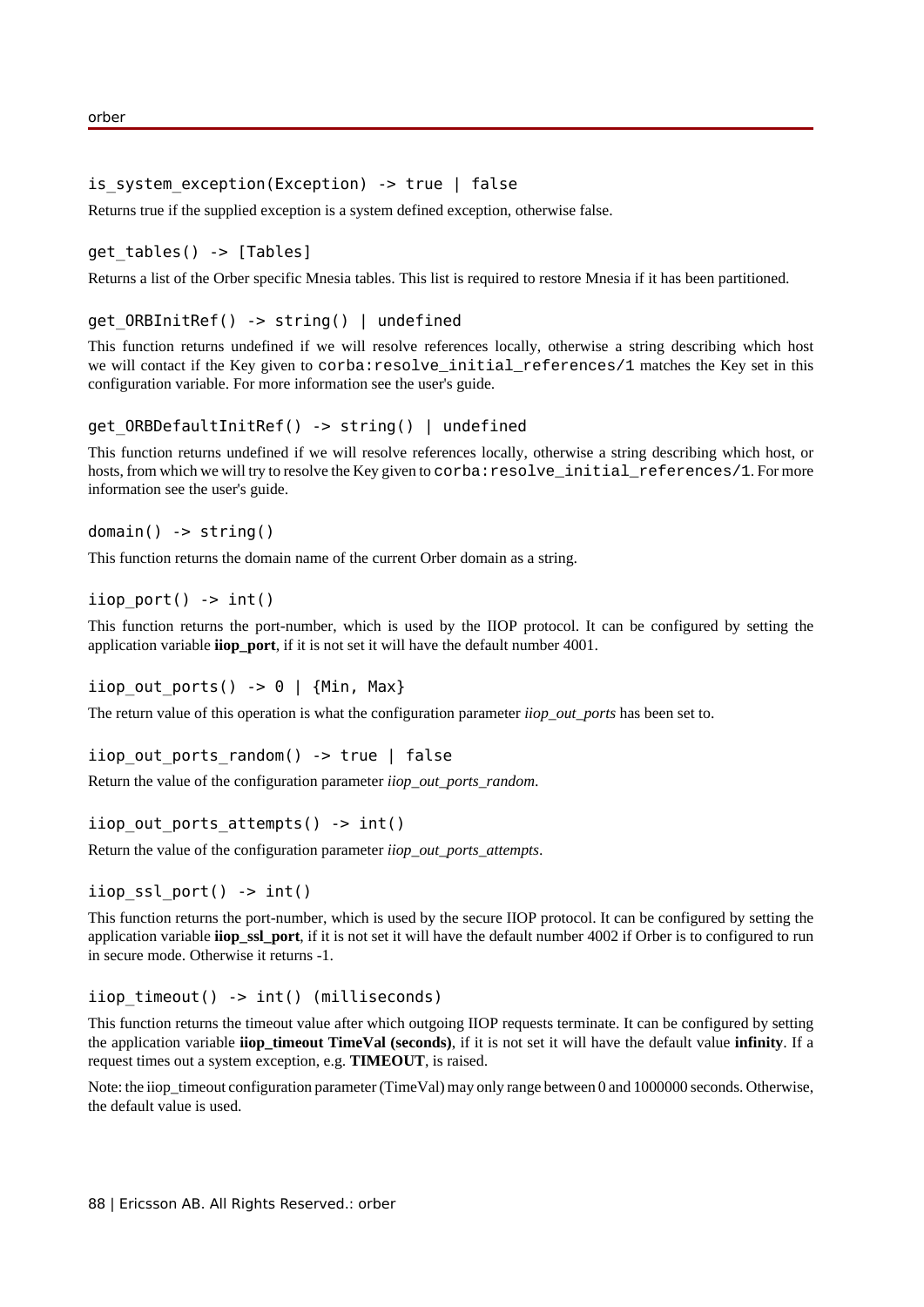Note: Earlier IC versions required that the compile option {timeout,"module::interface"}, was used, which allow the user to add an extra timeout parameter, e.g., module interface: function(ObjRef, Timeout, ... Arguments ...) or module\_interface:function(ObjRef, [{timeout, Timeout $\}, \ldots$  Arguments  $\ldots$ , instead of module interface:function(ObjRef, ... Arguments ...). This is no longer the case and if the extra Timeout is used, argument will override the configuration parameter iiop\_timeout. It is, however, not possible to use infinity to override the Timeout parameter. The Timeout option is also valid for objects which resides within the same Orber domain.

#### iiop\_connection\_timeout() -> int() (milliseconds)

This function returns the timeout value after which outgoing IIOP connections terminate. It can be configured by setting the application variable **iiop\_connection\_timeout TimeVal (seconds)**, if it is not set it will have the default value **infinity**. The connection will not be terminated if there are pending requests.

Note: the iiop\_connection\_timeout configuration parameter (TimeVal) may only range between 0 and 1000000 seconds. Otherwise, the default value is used.

```
iiop_connections() -> Result
iiop connections(Direction) -> Result
Types:
   Direction = in | out | inout
   Result = [{Host, Port}] | [{Host, Port, Interface}] | {'EXIT',Reason}
   Host = string()
   Port = integer()
   Interface = string()
   Reason = term()
```
The list returned by this operation contain tuples of remote hosts/ports Orber is currently connected to. If no Direction is not supplied, both incoming and outgoing connections are included.

If a specific local interface has been defined for the connection, this will be added to the returned tuple.

```
iiop connections pending() -> Result
```
Types:

```
Result = [{Host, Port}] | [{Host, Port, Interface}] | {'EXIT',Reason}
Host = string()
Port = integer()
Interface = string()
Reason = term()
```
In some cases a connection attempt (i.e. trying to communicate with another ORB) may block due to a number of reasons. This operation allows the user to check if this is the case. The returned list contain tuples of remote hosts/ ports. Normally, the list is empty.

If a specific local interface has been defined for the connection, this will be added to the returned tuple.

```
iiop in connection timeout() \rightarrow int() (milliseconds)
```
This function returns the timeout value after which incoming IIOP connections terminate. It can be configured by setting the application variable **iiop\_in\_connection\_timeout TimeVal (seconds)**, if it is not set it will have the default value **infinity**. The connection will not be terminated if there are pending requests.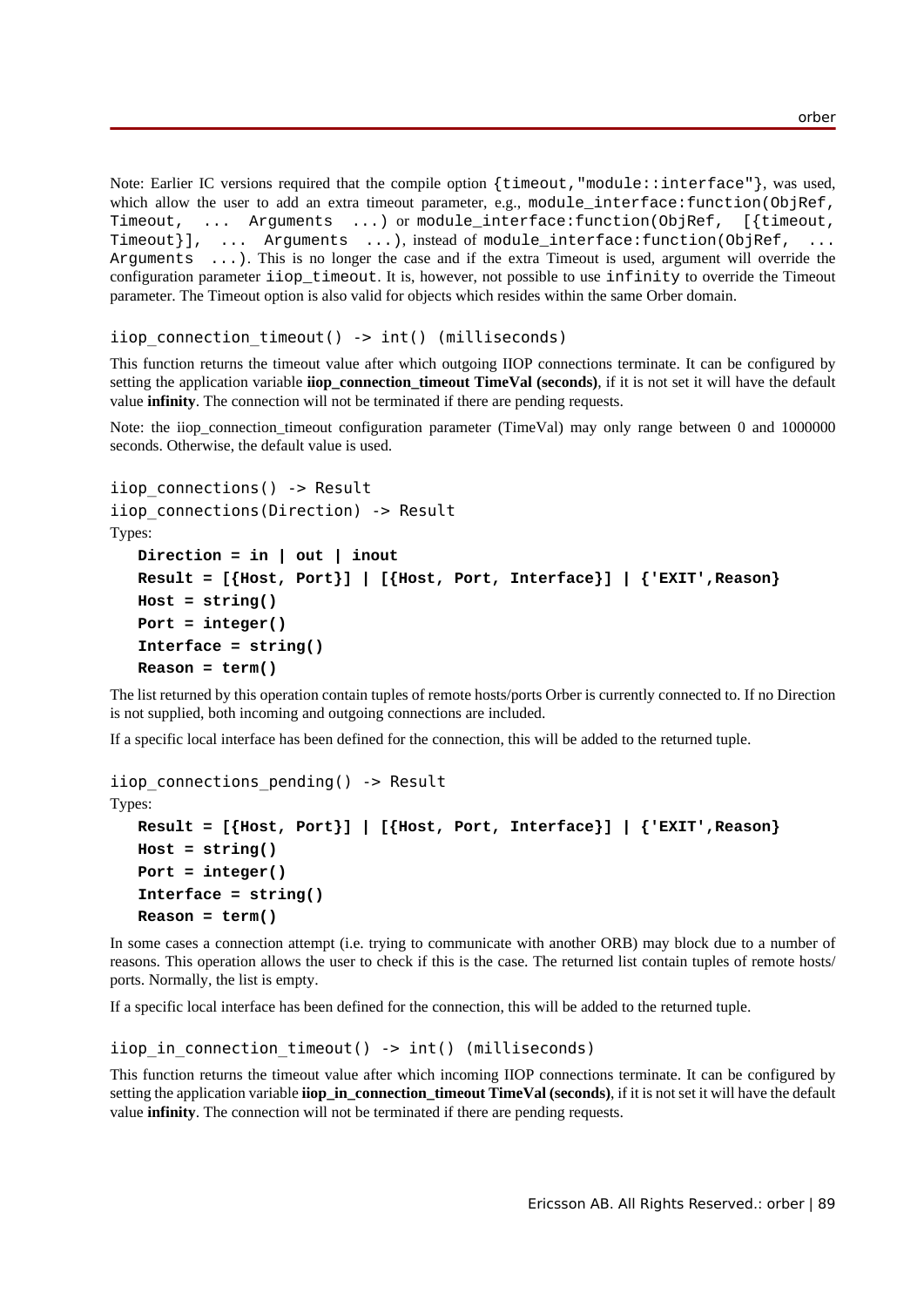Note: the iiop in connection timeout configuration parameter (TimeVal) may only range between 0 and 1000000 seconds. Otherwise, the default value is used.

```
iiop_acl() -> Result
Types:
   Result = [{Direction, Filter}] | [{Direction, Filter, [Interface]}]
   Direction = tcp_in | ssl_in | tcp_out | ssl_out
   Filter = string()
   Interface = string()
```
Returns the ACL configuration. The Filter uses a extended format of Classless Inter Domain Routing (CIDR). For example, "123.123.123.10" limits the connection to that particular host, while "123.123.123.10/17" allows connections to or from any host equal to the 17 most significant bits. Orber also allow the user to specify a certain port or port range, for example, "123.123.123.10/17#4001" and "123.123.123.10/17#4001/5001" respectively. IPv4 or none compressed IPv6 strings are accepted.

The list of Interfaces, IPv4 or IPv6 strings, are currently only used for outgoing connections and may only contain **one** address. If set and access is granted, Orber will use that local interface when connecting to the other ORB. The module *orber\_acl* provides operations for evaluating the access control for filters and addresses.

```
activate audit \text{trail}() \rightarrow \text{Result}activate audit trail(Verbosity) -> Result
Types:
   Verbosity = stealth | normal | verbose
   Result = ok | {error, Reason}
   Reason = string()
```
Activates audit/trail for all existing incoming and outgoing IIOP connections. The Verbosity parameter, stealth, normal or verbose, determines which of the built in interceptors is used (orber\_iiop\_tracer\_stealth, orber\_iiop\_tracer\_silent or orber\_iiop\_tracer respectively). If no verbosity level is supplied, then the normal will be used.

In case Orber is configured to use other interceptors, the audit/trail interceptors will simply be added to that list.

```
deactivate audit trail() \rightarrow Result
```

```
Types:
```
**Result = ok | {error, Reason} Reason = string()**

Deactivates audit/trail for all existing incoming and outgoing IIOP connections. In case Orber is configured to use other interceptors, those will still be used.

```
add_listen_interface(IP, Type) -> Result
add listen interface(IP, Type, Port) -> Result
add listen interface(IP, Type, ConfigurationParameters) -> Result
Types:
   IP = string
   Type = normal | ssl
   Port = integer() > 0
   ConfigurationParameters = [{Key, Value}]
```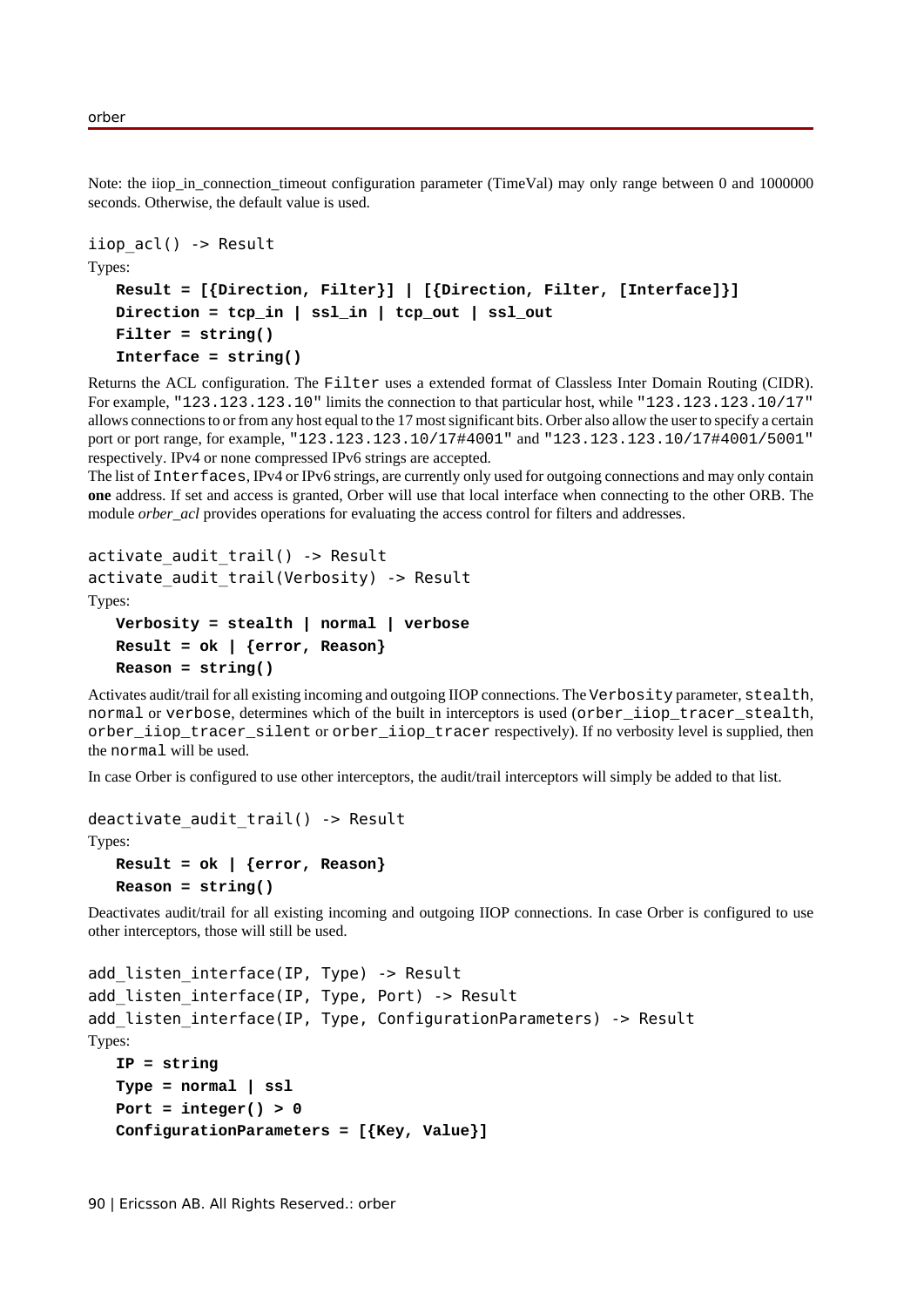```
Key = flags | ip_family | iiop_in_connection_timeout | iiop_max_fragments
| iiop_max_in_requests | interceptors | iiop_port | iiop_ssl_port |
ssl_server_options
Value = as described in the User's Guide or below
Result = {ok, Ref} | {error, Reason} | {'EXCEPTION', #'BAD_PARAM'{}}
Ref = #Ref
Reason = string()
```
Create a new process that handle requests for creating a new incoming IIOP connection via the given interface and port. If the latter is excluded, Orber will use the value of the iiop\_port or iiop\_ssl\_port configuration parameters. The Type parameter determines if it is supposed to be IIOP or IIOP via SSL. If successful, the returned #Ref shall be passed to orber: remove\_listen\_interface/1 when the connection shall be terminated.

It is also possible to supply configuration parameters that override the global configuration. The **iiop\_in\_connection\_timeout**, **iiop\_max\_fragments**, **iiop\_max\_in\_requests** and **interceptors** parameters simply overrides the global counterparts (See the *Configuration* chapter in the User's Guide). But for the following parameters there are a few restrictions:

- flags currently it is only possible to override the global setting for the Use Current Interface in IOR and Exclude CodeSet Component flags.
- **ip\_family** can be set to inet or inet6 and is used to get a listen interface that uses another IP version than the default set with flags at startup.
- **iiop\_port** requires that Use Current Interface in IOR is activated and the supplied Type is normal. If so, exported IOR:s will contain the IIOP port defined by this configuration parameter. Otherwise, the global setting will be used.
- **iiop\_ssl\_port** almost equivalent to iiop\_port. The difference is that Type shall be ssl and that exported IOR:s will contain the IIOP via SSL port defined by this configuration parameter.

If it is not possible to add a listener based on the supplied interface and port, the error message is one of the ones described in inet and/or ssl documentation.

```
remove listen interface(Ref) -> ok
```
Types:

#### **Ref = #Ref**

Terminates the listen process, associated with the supplied #Ref, for incoming a connection. The Ref parameter is the return value from the orber:add\_listen\_interface/2/3 operation. When terminating the connection, all associated requests will not deliver a reply to the clients.

```
close_connection(Connection) -> Result
close connection(Connection, Interface) -> Result
Types:
   Connection = Object | [{Host, Port}]
   Object = #objref (external)
  Host = string()
   Port = string()
   Interface = string()
   Result = ok | {'EXCEPTION', #'BAD_PARAM'{}}
```
Will try to close all outgoing connections to the host/port combinations found in the supplied object reference or the given list of hosts/ports. If a #'IOP\_ServiceContext'{} containing a local interface has been used when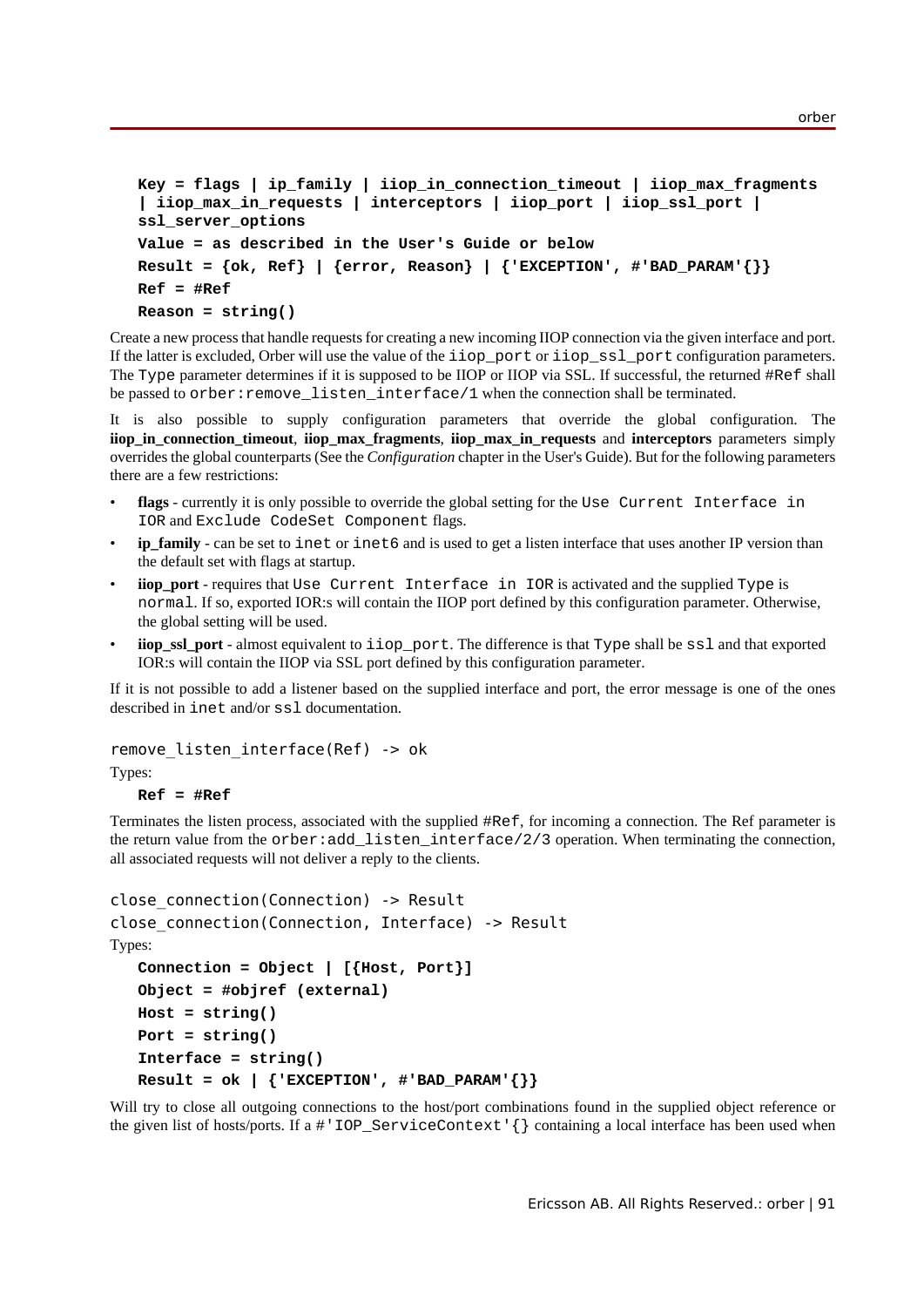communicating with the remote object (see also *Module\_Interface*), that interface shall be passed as the second argument. Otherwise, connections via the default local interface, will be terminated.

#### Note:

Since several clients maybe communicates via the same connection, they will be affected when invoking this operation. Other clients may re-create the connection by invoking an operation on the target object.

#### secure() -> no | ssl

This function returns the security mode Orber is running in, which is either no if it is an insecure domain or the type of security mechanism used. For the moment the only security mechanism is ssl. This is configured by setting the application variable **secure**.

```
ssl server options() - list()
```
This function returns the list of SSL options set for the Orber domain as server. This is configured by setting the application variable **ssl\_server\_options**.

#### ssl client options()  $-$  list()

This function returns the list of SSL options used in outgoing calls in the current process. The default value is configured by setting the application variable **ssl\_client\_options**.

```
set ssl client options(Options) -> ok
```
Types:

**Options = list()**

This function takes a list of SSL options as parameter and sets it for the current process.

```
objectkeys_gc_time() -> int() (seconds)
```
This function returns the timeout value after which after which terminated object keys, related to servers started with the configuration parameter {persistent, true}, will be removed. It can be configured by setting the application variable **objectkeys\_gc\_time TimeVal (seconds)**, if it is not set it will have the default value **infinity**.

Objects terminating with reason **normal** or **shutdown** are removed automatically.

Note: the objectkeys\_gc\_time configuration parameter (TimeVal) may only range between 0 and 1000000 seconds. Otherwise, the default value is used.

```
orber nodes() -> RetVal
Types:
   RetVal = [node()]
```
This function returns the list of node names that this orber domain consists of.

```
install(NodeList) -> ok
install(NodeList, Options) -> ok
Types:
   NodeList = [node()]
```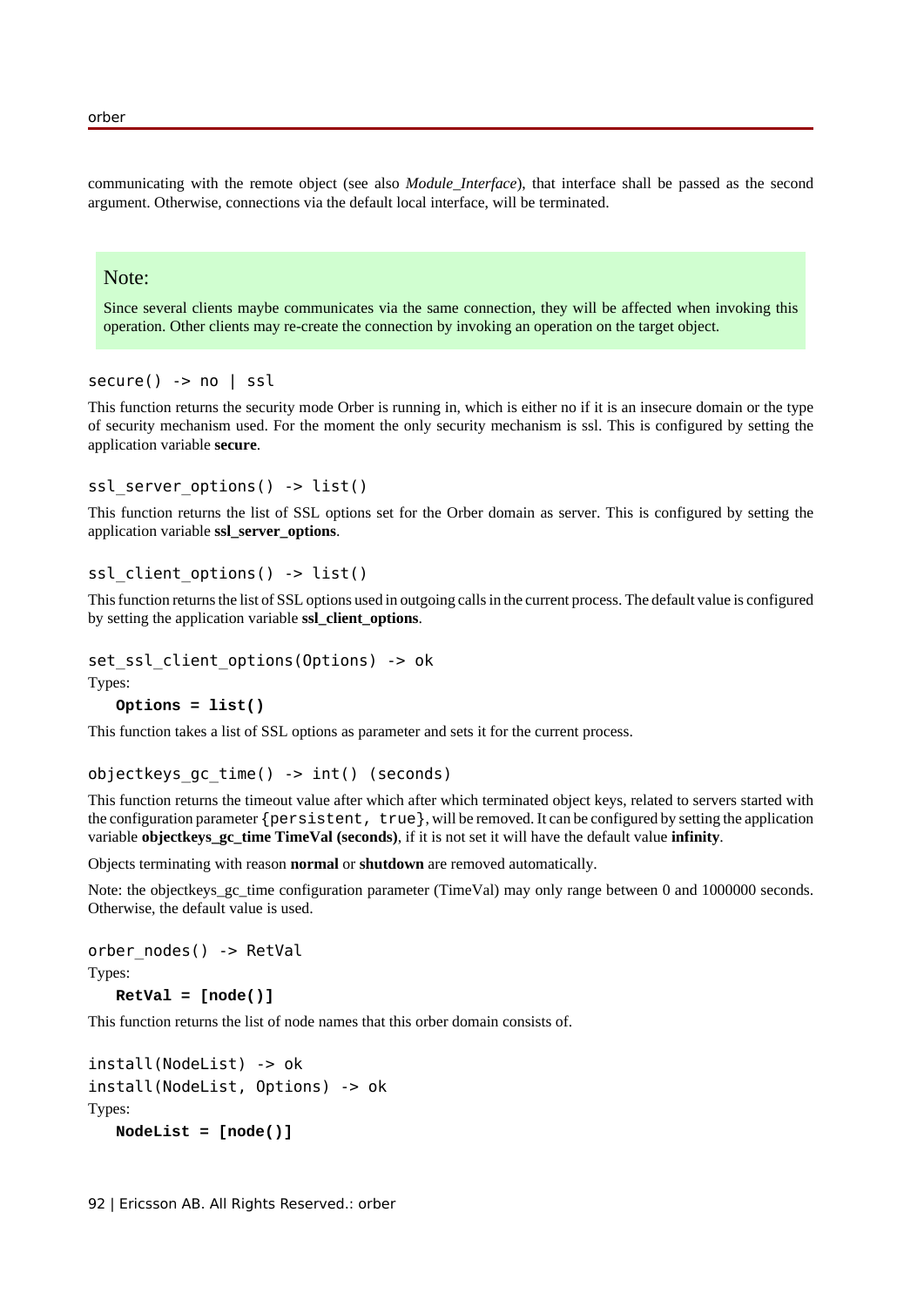```
orber
```

```
Options = [Option]
Option = {install_timeout, Timeout} | {ifr_storage_type, TableType} |
{nameservice_storage_type, TableType} | {initialreferences_storage_type,
TableType} | {load_order, Priority}
Timeout = infinity | integer()
TableType = disc_copies | ram_copies
Priority = integer()
```
This function installs all the necessary mnesia tables and load default data in some of them. If one or more Orber tables already exists the installation fails. The function **uninstall** may be used, if it is safe, i.e., no other application is running Orber.

Preconditions:

- a mnesia schema must exist before the installation
- mnesia is running on the other nodes if the new installation shall be a multi node domain

Mnesia will be started by the function if it is not already running on the installation node and if it was started it will be stopped afterwards.

The options that can be sent to the installation program is:

- {install\_timeout, Timeout} this timeout is how long we will wait for the tables to be created. The Timeout value can be **infinity** or an integer number in milliseconds. Default is infinity.
- {ifr\_storage\_type, TableType} this option sets the type of tables used for the interface repository. The TableType can be disc\_copies or ram\_copies. Default is disc\_copies.
- {initialreferences\_storage\_type, TableType} this option sets the type of table used for storing initial references. The TableType can be disc\_copies or ram\_copies. Default is ram\_copies.
- {nameservice\_storage\_type, TableType} the default behavior of Orber is to install the NameService as ram\_copies. This option makes it possible to change this to disc\_copies. But the user should be aware of that if a node is restarted, all local object references stored in the NameService is not valid. Hence, you cannot switch to disc\_copies and expect exactly the same behavior as before.
- {load\_order, Priority} per default the priority is set to 0. Using this option it will change the priority of in which order Mnesia will load Orber internal tables. For more information, consult the Mnesia documentation.

#### $uninstall()$  -> ok

This function stops the Orber application, terminates all server objects and removes all Orber related mnesia tables.

Note: Since other applications may be running on the same node using mnesia **uninstall** will not stop the mnesia application.

```
add node(Node, Options) -> RetVal
Types:
  Node = node()
   Options = IFRStorageType | [KeyValue]
   IFRStorageType = StorageType
   StorageType = disc_copies | ram_copies
  KeyValue = {ifr_storage_type, StorageType} |
   {initialreferences_storage_type, StorageType} | {nameservice_storage_type,
   StorageType} | {type, Type}
   Type = temporary | permanent
```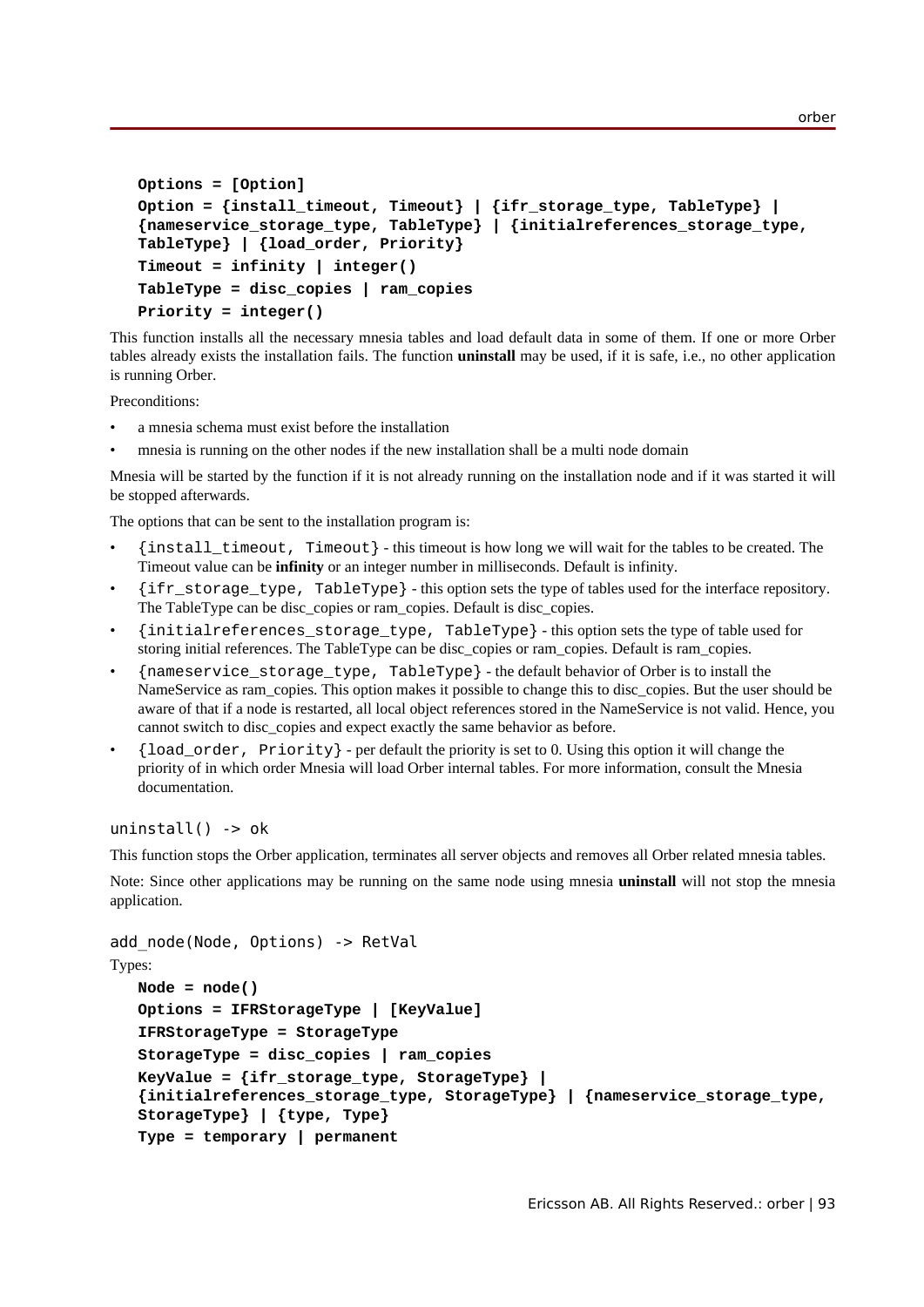#### $RetVal = ok | exit()$

This function add given node to a existing Orber node group and starts Orber on the new node. orber: add\_node is called from a member in the Orber node group.

Preconditions for new node:

- Erlang started on the new node using the option -mnesia extra db nodes, e.g.,  $er1$  -sname new\_node\_name -mnesia extra\_db\_nodes ConnectToNodes\_List
- The new node's domain name is the same for the nodes we want to connect to.
- Mnesia is running on the new node (no new schema created).
- If the new node will use disc copies the schema type must be changed using: mnesia:change\_table\_copy\_type(schema, node(), disc\_copies).

Orber will be started by the function on the new node.

Fails if:

- Orber already installed on given node.
- Mnesia not started as described above on the new node.
- Impossible to copy data in Mnesia tables to the new node.
- Not able to start Orber on the new node, due to, for example, the iiop port is already in use.

The function do not remove already copied tables after a failure. Use orber: remove\_node to remove these tables.

```
remove_node(Node) -> RetVal
```

```
Types:
```

```
Node = node()
RetVal = ok | exit()
```
This function removes given node from a Orber node group. The Mnesia application is not stopped.

```
configure(Key, Value) -> ok | {'EXIT', Reason}
```

```
Types:
```

```
Key = orbDefaultInitRef | orbInitRef | giop_version | iiop_timeout
| iiop_connection_timeout | iiop_setup_connection_timeout |
iiop_in_connection_timeout | objectkeys_gc_time | orber_debug_level
Value = allowed value associated with the given key
```
This function allows the user to configure Orber in, for example, an Erlang shell. It is possible to invoke configure at any time the keys specified above.

Any other key must be set before installing and starting Orber.

Trying to change the configuration in any other way is **NOT** allowed since it may affect the behavior of Orber.

For more information regarding allowed values, see *configuration settings* in the User's Guide.

#### Note:

Configuring the IIOP timeout values will not affect already existing connections. If you want a guaranteed uniform behavior, you must set these parameters from the start.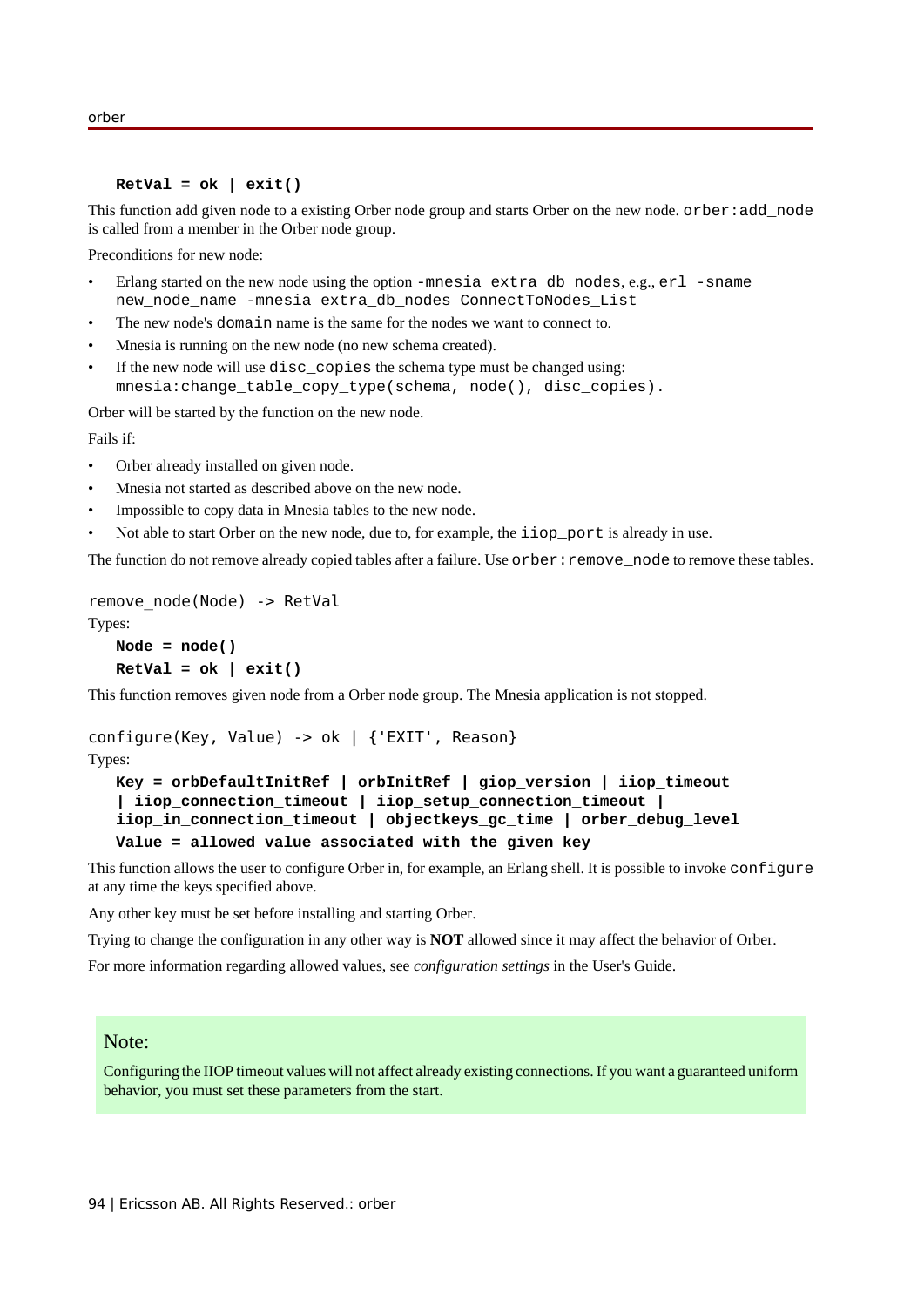Erlang module

This module contains functions for managing the Interface Repository (IFR). This documentation should be used in conjunction with the documentation in chapter 6 of 2.3. Whenever the term IFR object is used in this manual page, it refers to a pseudo object used only for interaction with the IFR rather than a CORBA object.

# Initialization of the IFR

The following functions are used to initialize the Interface Repository and to obtain the initial reference to the repository.

# Exports

```
init(Nodes,Timeout) -> ok
Types:
   Nodes = list()
   Timeout = integer() | infinity
```
This function should be called to initialize the IFR. It creates the necessary mnesia-tables. A mnesia schema should exist, and mnesia must be running.

#### find repository() -> #IFR Repository objref

Find the IFR object reference for the Repository. This reference should be used when adding objects to the IFR, and when extracting information from the IFR. The first time this function is called, it will create the repository and all the primitive definitions.

# General methods

The following functions are the methods of the IFR. The first argument is always an #IFR\_objref, i.e. the IFR (pseudo)object on which to apply this method. These functions are useful when the type of IFR object is not know, but they are somewhat slower than the specific functions listed below which only accept a particular type of IFR object as the first argument.

# Exports

```
get_def_kind(Objref) -> Return
Types:
```

```
Objref = #IFR_objref
Return = atom() (one of dk_none, dk_all, dk_Attribute, dk_Constant,
dk_Exception, dk_Interface, dk_Module, dk_Operation, dk_Typedef, dk_Alias,
dk_Struct, dk_Union, dk_Enum, dk_Primitive, dk_String, dk_Wstring,
dk_Fixed, dk_Sequence, dk_Array, dk_Repository)
```
Objref is an IFR object of any kind. Returns the definition kind of the IFR object.

```
destroy(Objref) -> Return
Types:
```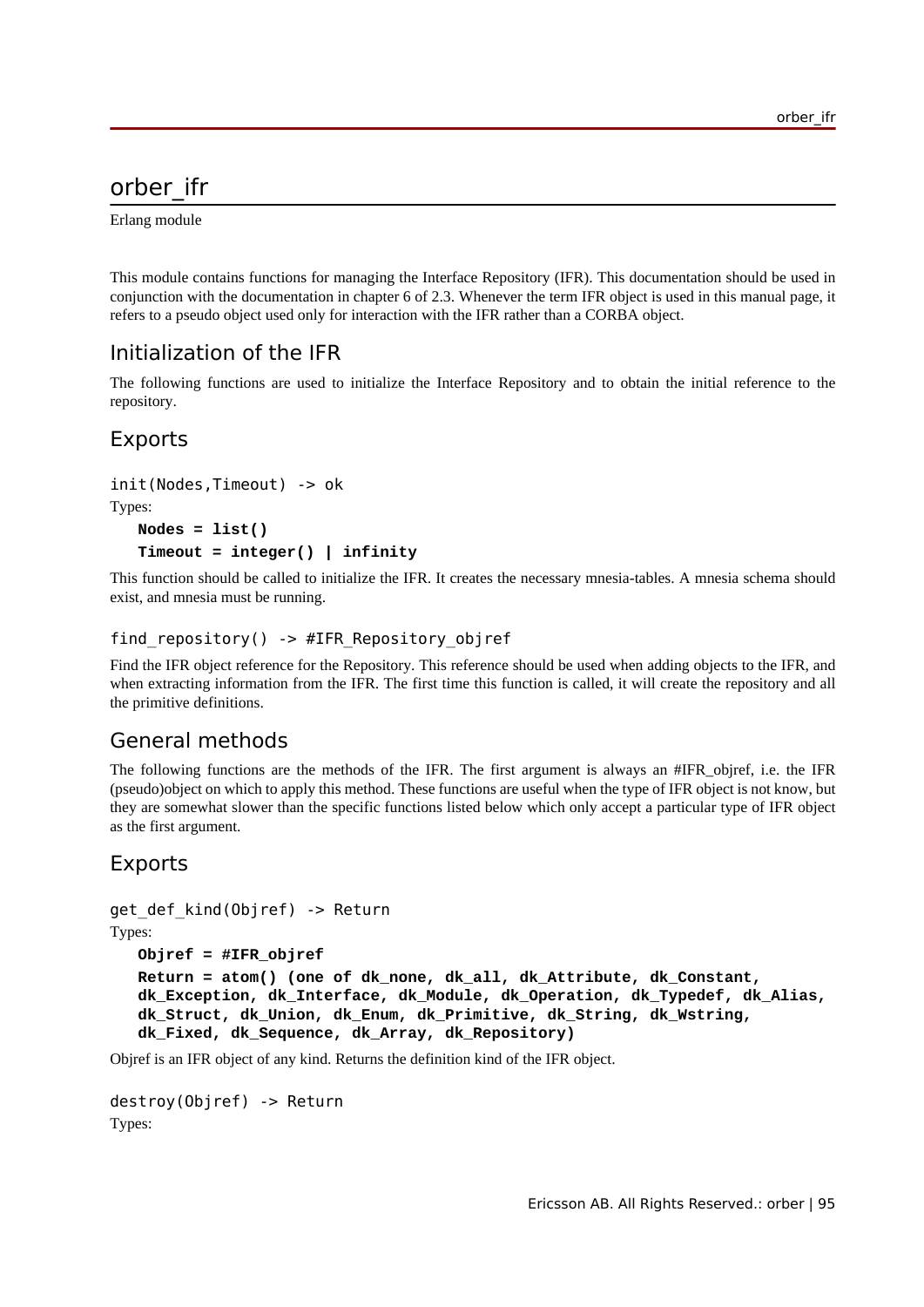```
Objref = #IFR_object
Return = tuple()
```
Objref is an IFR object of any kind except IRObject, Contained and Container. Destroys that object and its contents (if any). Returns whatever mnesia:transaction returns.

```
get_id(Objref) -> Return
Types:
   Objref = #IFR_object
   Return = string()
```
Objref is an IFR object of any kind that inherits from Contained. Returns the repository id of that object.

```
set id(Objref,Id) -> ok
Types:
   Objref = #IFR_object
   Id = string()
```
Objref is an IFR object of any kind that inherits from Contained. Sets the repository id of that object.

```
get_name(Objref) -> Return
Types:
   Objref = #IFR_object
   Return = string()
```
Objref is an IFR object of any kind that inherits from Contained. Returns the name of that object.

```
set name(Objref,Name) -> ok
Types:
   Objref = #IFR_object
   Name = string()
```
Objref is an IFR object of any kind that inherits from Contained. Sets the name of that object.

```
get_version(Objref) -> Return
Types:
   Objref = #IFR_object
   Return = string()
```
Objref is an IFR object of any kind that inherits from Contained. Returns the version of that object.

```
set version(Objref,Version) -> ok
Types:
   Objref = #IFR_object
   Version = string()
```
Objref is an IFR object of any kind that inherits from Contained. Sets the version of that object.

```
get defined in(Objref) -> Return
Types:
```
96 | Ericsson AB. All Rights Reserved.: orber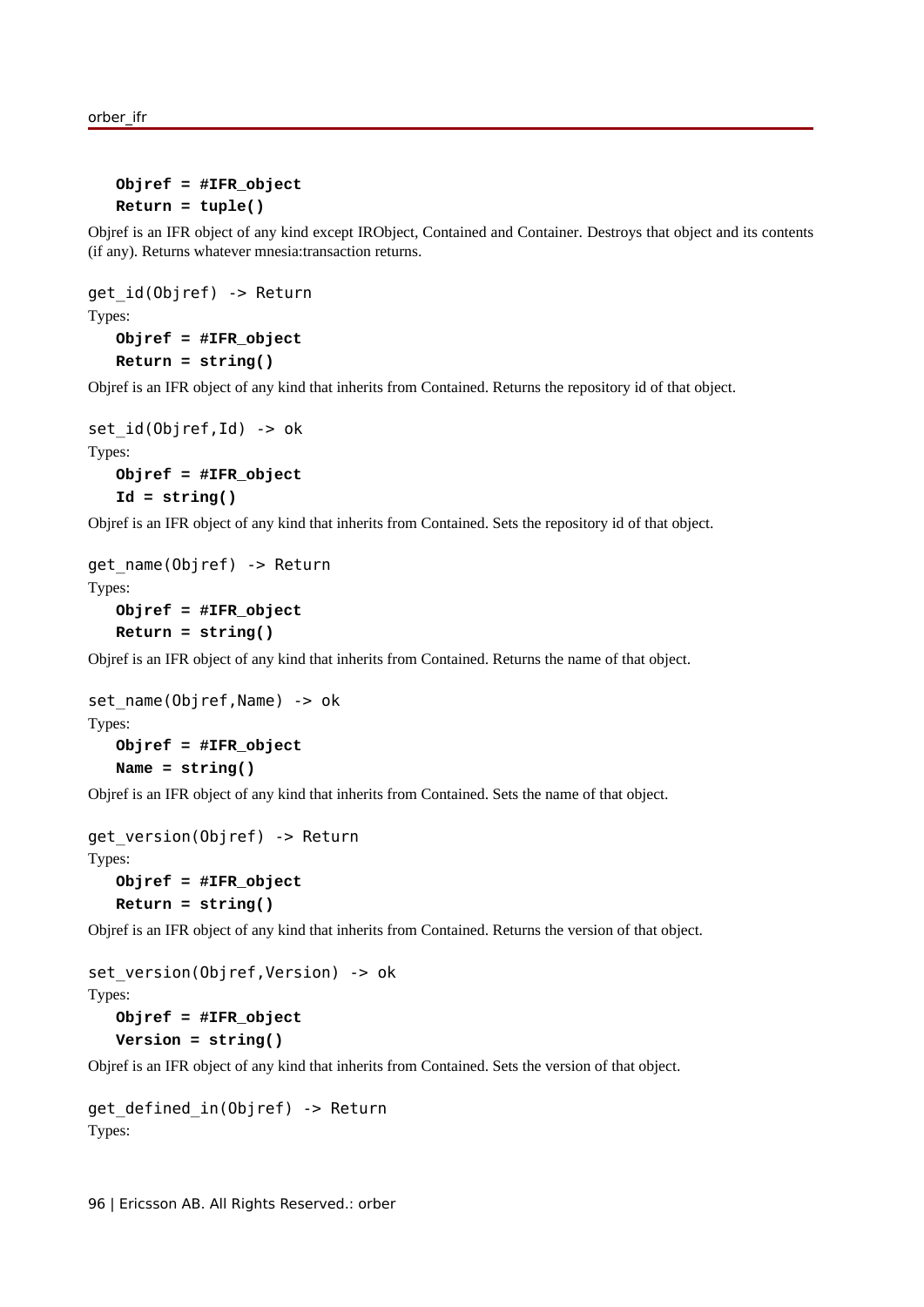```
Objref = #IFR_object
Return = #IFR_Container_objref
```
Objref is an IFR object of any kind that inherits from Contained. Returns the Container object that the object is defined in.

```
get_absolute_name(Objref) -> Return
```
Types:

```
Objref = #IFR_object
Return = string()
```
Objref is an IFR object of any kind that inherits from Contained. Returns the absolute (scoped) name of that object.

```
get containing repository(Objref) -> Return
```
Types:

```
Objref = #IFR_object
Return = #IFR_Repository_objref
```
Objref is an IFR object of any kind that inherits from Contained. Returns the Repository that is eventually reached by recursively following the object's defined\_in attribute.

```
describe(Objref) -> Return
```
Types:

```
Objref = #IFR_object
```

```
Return = tuple() (a contained_description record) | {exception, _}
```
Objref is an IFR object of any kind that inherits from Contained. Returns a tuple describing the object.

```
move(Objref,New_container,New_name,New_version) -> Return
```
Types:

```
Objref = #IFR_objref
New_container = #IFR_Container_objref
New_name = string()
New_version = string()
Return = ok | {exception, _}
```
Objref is an IFR object of any kind that inherits from Contained. New\_container is an IFR object of any kind that inherits from Container. Removes Objref from its current Container, and adds it to New\_container. The name attribute is changed to New\_name and the version attribute is changed to New\_version.

```
lookup(Objref,Search_name) -> Return
Types:
   Objref = #IFR_objref
   Search_name = string()
   Return = #IFR_object
```
Objref is an IFR object of any kind that inherits from Container. Returns an IFR object identified by search\_name (a scoped name).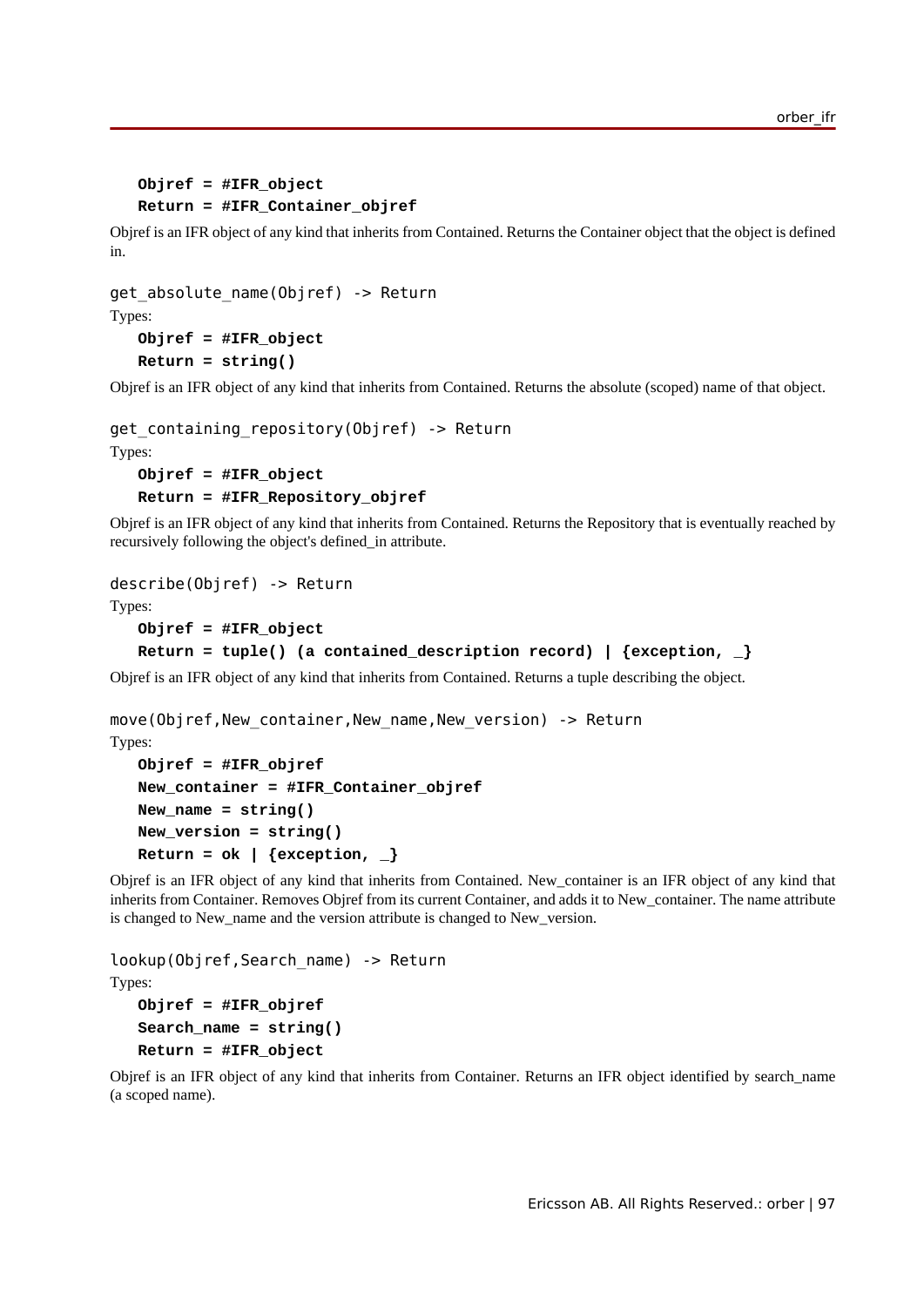```
contents(Objref,Limit_type,Exclude_inherited) -> Return
Types:
   Objref = #IFR_objref
   Limit type = atom() (one of dk none, dk all, dk Attribute, dk Constant,
   dk_Exception, dk_Interface, dk_Module, dk_Operation, dk_Typedef, dk_Alias,
   dk_Struct, dk_Union, dk_Enum, dk_Primitive, dk_String, dk_Wstring,
   dk_Fixed, dk_Sequence, dk_Array, dk_Repository)
   Exclude_inherited = atom() (true or false)
   Return = list() (a list of IFR#_objects)
```
Objref is an IFR object of any kind that inherits from Container. Returns the contents of that IFR object.

```
lookup name(Objref,Search name,Levels to search, Limit type,
Exclude inherited) -> Return
Types:
   Objref = #IFR_objref
   Search_name = string()
   Levels_to_search = integer()
   Limit_type = atom() (one of dk_none, dk_all, dk_Attribute, dk_Constant,
   dk_Exception, dk_Interface, dk_Module, dk_Operation, dk_Typedef, dk_Alias,
   dk_Struct, dk_Union, dk_Enum, dk_Primitive, dk_String, dk_Wstring,
   dk_Fixed, dk_Sequence, dk_Array, dk_Repository)
   Exclude_inherited = atom() (true or false)
   Return = list() (a list of #IFR_objects)
```
Objref is an IFR object of any kind that inherits from Container. Returns a list of #IFR\_objects with an id matching Search\_name.

```
describe contents(Objref, Limit type, Exclude inherited, Max returned objs) -
> Return
```
Types:

```
Objref = #IFR_objref
Limit_type = atom() (one of dk_none, dk_all, dk_Attribute, dk_Constant,
dk_Exception, dk_Interface, dk_Module, dk_Operation, dk_Typedef, dk_Alias,
dk_Struct, dk_Union, dk_Enum, dk_Primitive, dk_String, dk_Wstring,
dk_Fixed, dk_Sequence, dk_Array, dk_Repository)
Exclude_inherited = atom() (true or false)
Return = list() (a list of tuples (contained_description records) |
{exception, _}
```
Objref is an IFR object of any kind that inherits from Container. Returns a list of descriptions of the IFR objects in this Container's contents.

create\_module(Objref,Id,Name,Version) -> Return Types: **Objref = #IFR\_objref**

```
Id = string()
Name = string()
```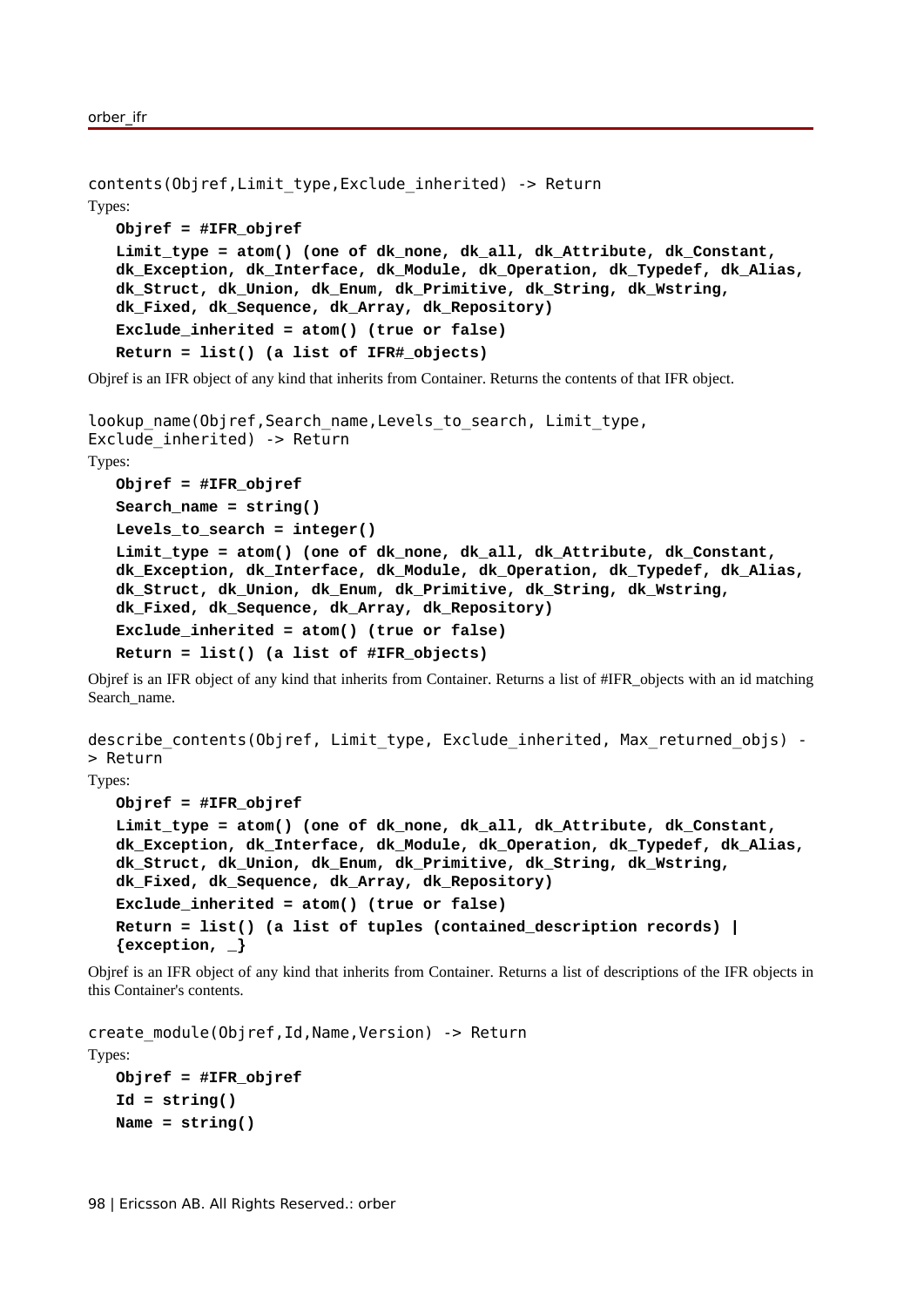```
Version = string()
Return = #IFR_ModuleDef_objref
```
Objref is an IFR object of any kind that inherits from Container. Creates an IFR object of the type ModuleDef.

```
create_constant(Objref,Id,Name,Version,Type,Value) -> Return
Types:
  Objref = #IFR_objref
  Id = string()
  Name = string()
  Version = string()
  Type = #IFR_IDLType_objref
  Value = any()
  Return = #IFR_ConstantDef_objref
```
Objref is an IFR object of any kind that inherits from Container. Creates an IFR object of the type ConstantDef.

```
create_struct(Objref,Id,Name,Version,Members) -> Return
```

```
Types:
```

```
Objref = #IFR_objref
Id = string()
Name = string()
Version = string()
Members = list() (list of structmember records)
Return = #IFR_StructDef_objref
```
Objref is an IFR object of any kind that inherits from Container. Creates an IFR object of the type StructDef.

```
create_union(Objref,Id,Name,Version,Discriminator_type,Members) -> Return
Types:
```

```
Objref = #IFR_objref
Id = string()
Name = string()
Version = string()
Discriminator_type = #IFR_IDLType_Objref
Members = list() (list of unionmember records)
Return = #IFR_UnionDef_objref
```
Objref is an IFR object of any kind that inherits from Container. Creates an IFR object of the type UnionDef.

```
create_enum(Objref,Id,Name,Version,Members) -> Return
Types:
   Objref = #IFR_objref
   Id = string()
   Name = string()
   Version = string()
   Members = list() (list of strings)
```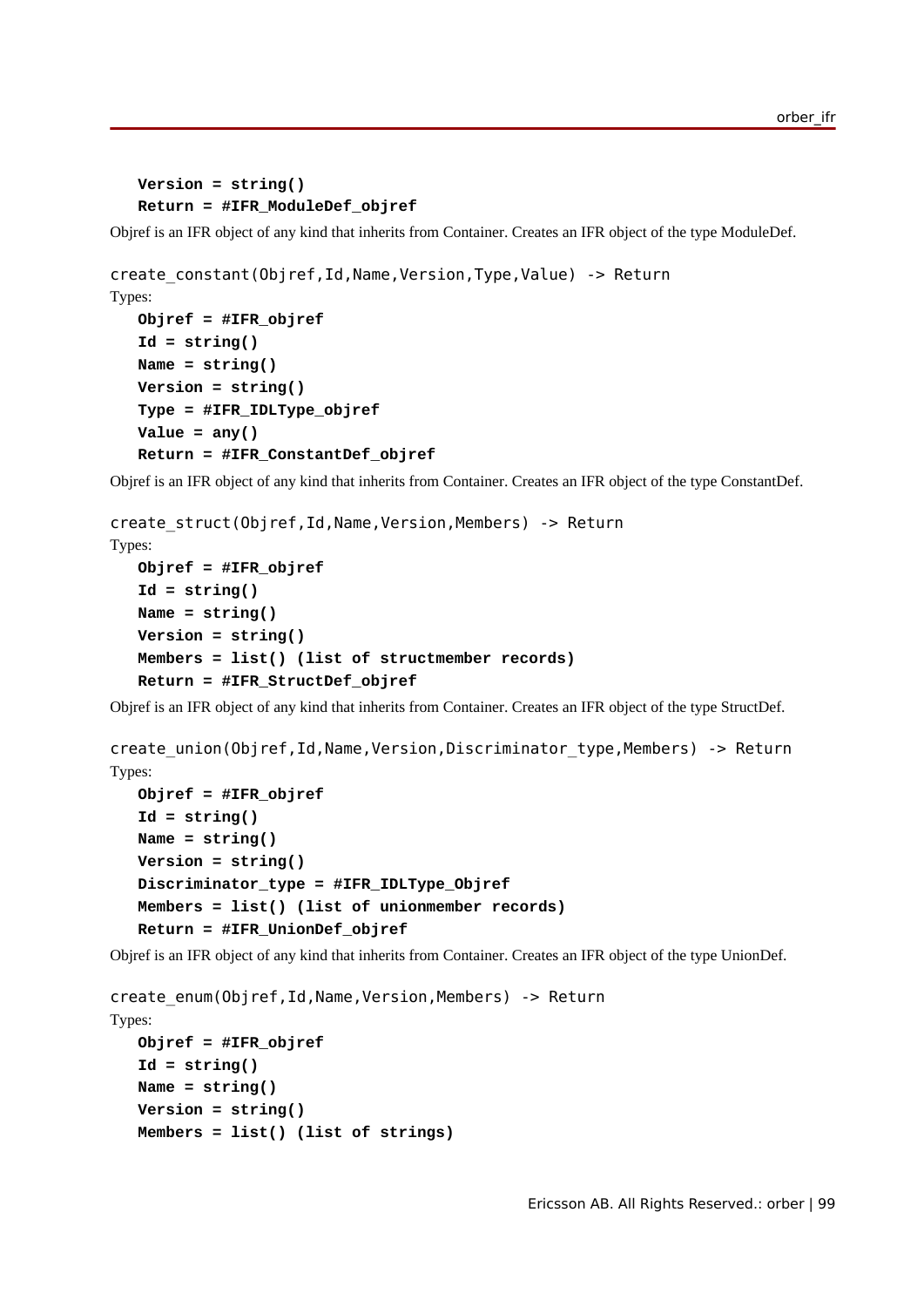#### **Return = #IFR\_EnumDef\_objref**

Objref is an IFR object of any kind that inherits from Container. Creates an IFR object of the type EnumDef.

```
create_alias(Objref,Id,Name,Version,Original_type) -> Return
Types:
  Objref = #IFR_objref
   Id = string()
  Name = string()
   Version = string()
   Original_type = #IFR_IDLType_Objref
   Return = #IFR_AliasDef_objref
```
Objref is an IFR object of any kind that inherits from Container. Creates an IFR object of the type AliasDef.

create interface(Objref,Id,Name,Version,Base interfaces) -> Return Types:

```
Objref = #IFR_objref
Id = string()
Name = string()
Version = string()
Base interfaces = list() (a list of IFR InterfaceDef objrefs that this
interface inherits from
Return = #IFR_InterfaceDef_objref
```
Objref is an IFR object of any kind that inherits from Container. Creates an IFR object of the type InterfaceDef.

create\_exception(Objref,Id,Name,Version,Members) -> Return

```
Types:
   Objref = #IFR_objref
   Id = string()
  Name = string()
   Version = string()
  Members = list() (list of structmember records)
   Return = #IFR_ExceptionDef_objref
```
Objref is an IFR object of any kind that inherits from Container. Creates an IFR object of the type ExceptionDef.

```
get_type(Objref) -> Return
Types:
   Objref = #IFR_objref
   Return = tuple() (a typecode tuple)
```
Objref is an IFR object of any kind that inherits from IDLType or an IFR object of the kind ConstantDef, ExceptionDef or AttributeDef. Returns the typecode of the IFR object.

```
lookup id(Objref,Search id) -> Return
Types:
```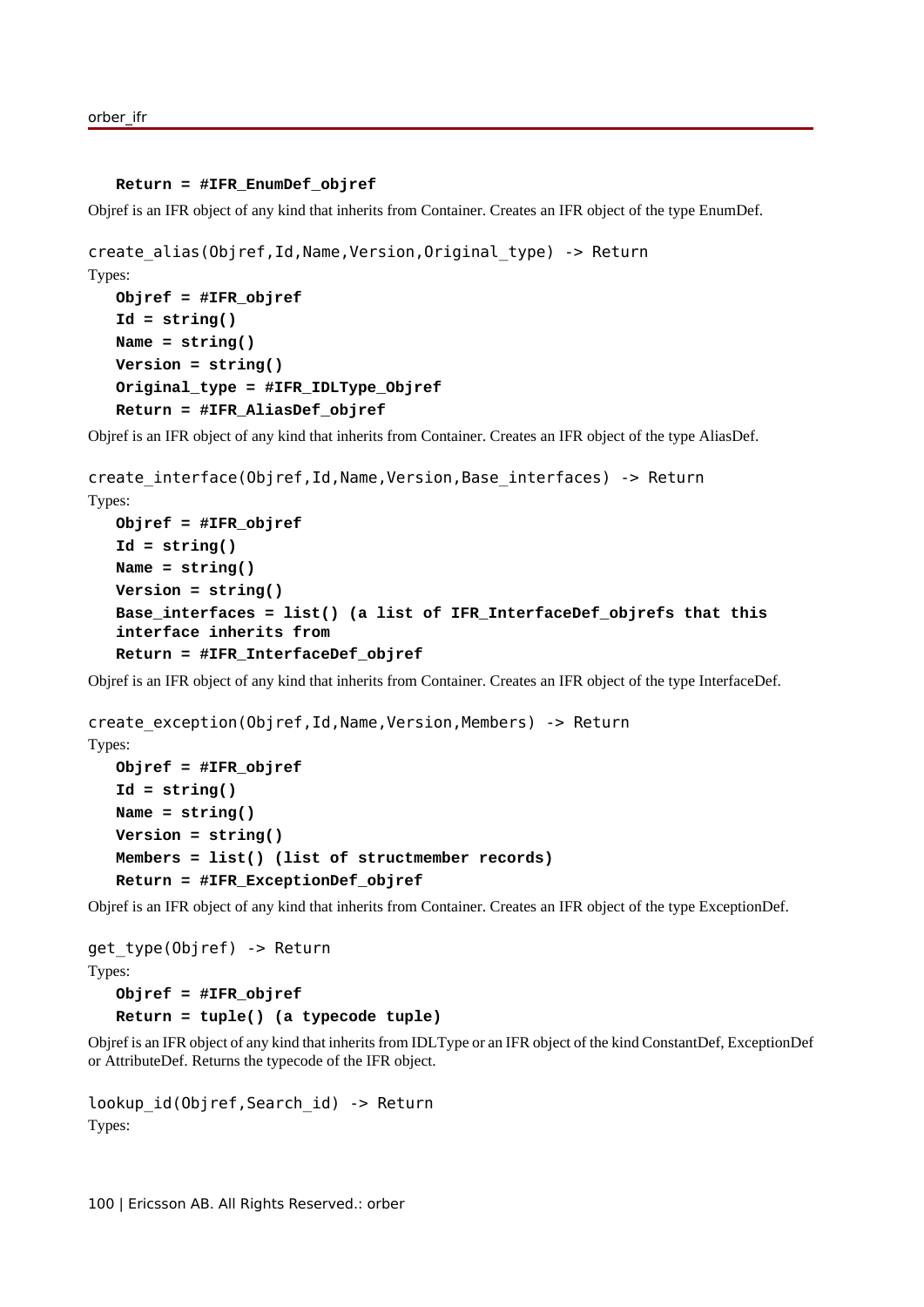```
Objref = #IFR_Repository_objref
Search_id = string()
Return = #IFR_objref
```
Returns an IFR object matching the Search\_id.

```
get_primitive(Objref,Kind) -> Return
Types:
   Objref = #IFR_Repository_objref
   Kind = atom() (one of pk_null, pk_void, pk_short, pk_long, pk_ushort,
   pk_ulong, pk_float, pk_double, pk_boolean, pk_char, pk_octet, pk_any,
   pk_TypeCode, pk_Principal, pk_string, pk_wstring, pk_fixed, pk_objref)
   Return = #IFR_PrimitiveDef_objref
Returns a PrimitiveDef of the specified kind.
create string(Objref,Bound) -> Return
Types:
   Objref = #IFR_Repository_objref
   Bound = integer() (unsigned long /= 0)
   Return = #IFR_StringDef_objref
Creates an IFR objref of the type StringDef.
create_wstring(Objref,Bound) -> Return
Types:
   Objref = #IFR_Repository_objref
   Bound = integer() (unsigned long /= 0)
   Return = #IFR_WstringDef_objref
Creates an IFR objref of the type WstringDef.
create_fixed(Objref,Digits,Scale) -> Return
```
Types:

```
Objref = #IFR_Repository_objref
Digits = Scale = integer()
Return = #IFR_FixedDef_objref
```
Creates an IFR objref of the type FixedDef.

```
create_sequence(Objref,Bound,Element_type) -> Return
Types:
   Objref = #IFR_Repository_objref
   Bound = integer() (unsigned long)
   Element_type = #IFR_IDLType_objref
   Return = #IFR_SequenceDef_objref
```
Creates an IFR objref of the type SequenceDef.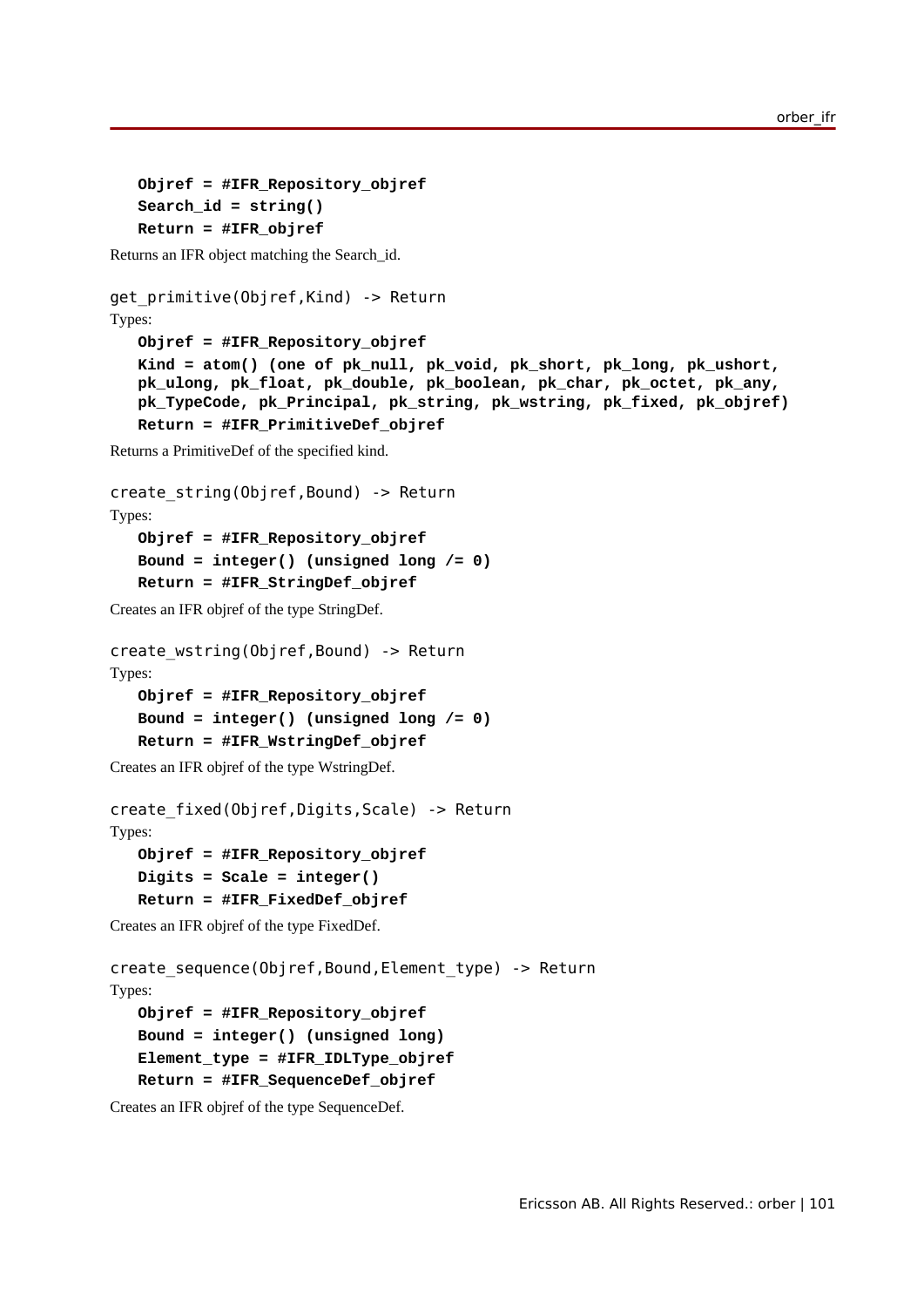```
create_array(Objref,Length,Element_type) -> Return
Types:
   Objref = #IFR_Repository_objref
   Bound = integer() (unsigned long)
   Element_type = #IFR_IDLType_objref
   Return = #IFR_ArrayDef_objref
Creates an IFR objref of the type ArrayDef.
create_idltype(Objref,Typecode) -> Return
```
Types: **Objref = #IFR\_Repository\_objref Typecode = tuple() (a typecode tuple) Return = #IFR\_IDLType\_objref**

Creates an IFR objref of the type IDLType.

```
get_type_def(Objref) -> Return
Types:
   Objref = #IFR_objref
   Return = #IFR_IDLType_objref
```
Objref is an IFR object of the kind ConstantDef or AttributeDef. Returns an IFR object of the type IDLType describing the type of the IFR object.

```
set type def(Objref,TypeDef) -> Return
Types:
   Objref = #IFR_objref
   TypeDef = #IFR_IDLType_objref
   Return = ok | {exception, _}
```
Objref is an IFR object of the kind ConstantDef or AttributeDef. Sets the type\_def of the IFR Object.

```
get_value(Objref) -> Return
Types:
   Objref = #IFR_ConstantDef_objref
   Return = any()
```
Returns the value attribute of an IFR Object of the type ConstantDef.

```
set_value(Objref,Value) -> Return
Types:
   Objref = #IFR_ConstantDef_objref
   Value = any()
   Return = ok \mid {exception, \_}
```
Sets the value attribute of an IFR Object of the type ConstantDef.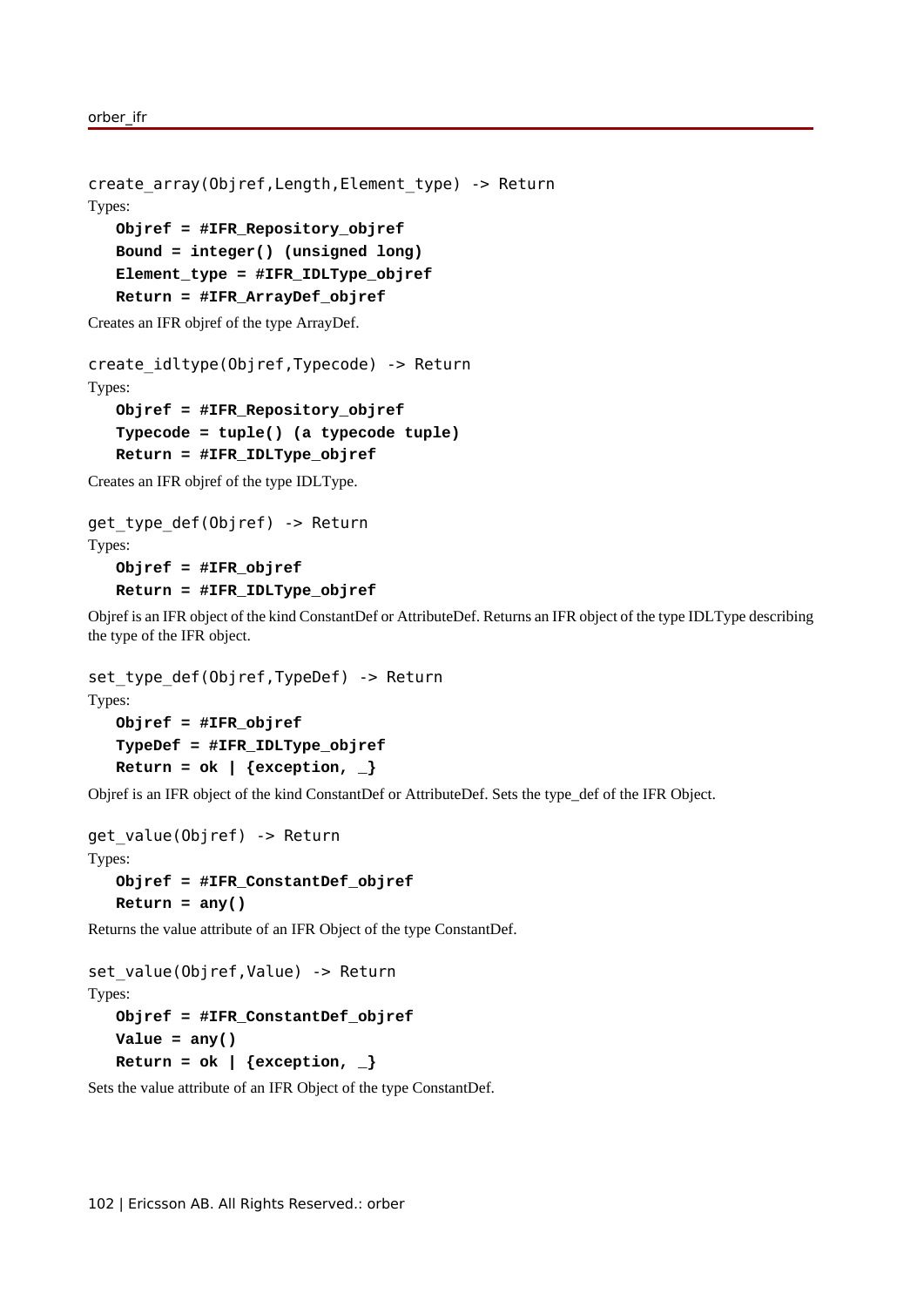```
get_members(Objref) -> Return
Types:
   Objref = #IFR_objref
   Return = list()
```
Objref is an IFR object the kind StructDef, UnionDef, EnumDef or ExceptionDef. For StructDef, UnionDef and ExceptionDef: Returns a list of structmember records that are the constituent parts of the object. For EnumDef: Returns a list of strings describing the enumerations.

```
set members(Objref,Members) -> Return
Types:
   Objref = #IFR_objref
   Members = list()
   Return = ok \mid \{exception, \_ \}
```
Objref is an IFR object the kind StructDef, UnionDef, EnumDef or ExceptionDef. For StructDef, UnionDef and ExceptionDef: Members is a list of structmember records. For EnumDef: Members is a list of strings describing the enumerations. Sets the members attribute, which are the constituent parts of the exception.

```
get discriminator type(Objref) -> Return
Types:
```

```
Objref = #IFR_UnionDef_objref
Return = tuple() (a typecode tuple)
```
Returns the discriminator typecode of an IFR object of the type UnionDef.

```
get discriminator type def(Objref) -> Return
Types:
```

```
Objref = #IFR_UnionDef_objref
Return = #IFR_IDLType_objref
```
Returns an IFR object of the type IDLType describing the discriminator type of an IFR object of the type UnionDef.

```
set discriminator type def(Objref, TypeDef) -> Return
Types:
```

```
Objref = #IFR_UnionDef_objref
```

```
Return = #IFR_IDLType_objref
```
Sets the attribute discriminator type def, an IFR object of the type IDLType describing the discriminator type of an IFR object of the type UnionDef.

```
get original type def(Objref) -> Return
```

```
Types:
```
**Objref = #IFR\_AliasDef\_objref Return = #IFR\_IDLType\_objref**

Returns an IFR object of the type IDLType describing the original type.

```
set original type def(Objref, TypeDef) -> Return
Types:
```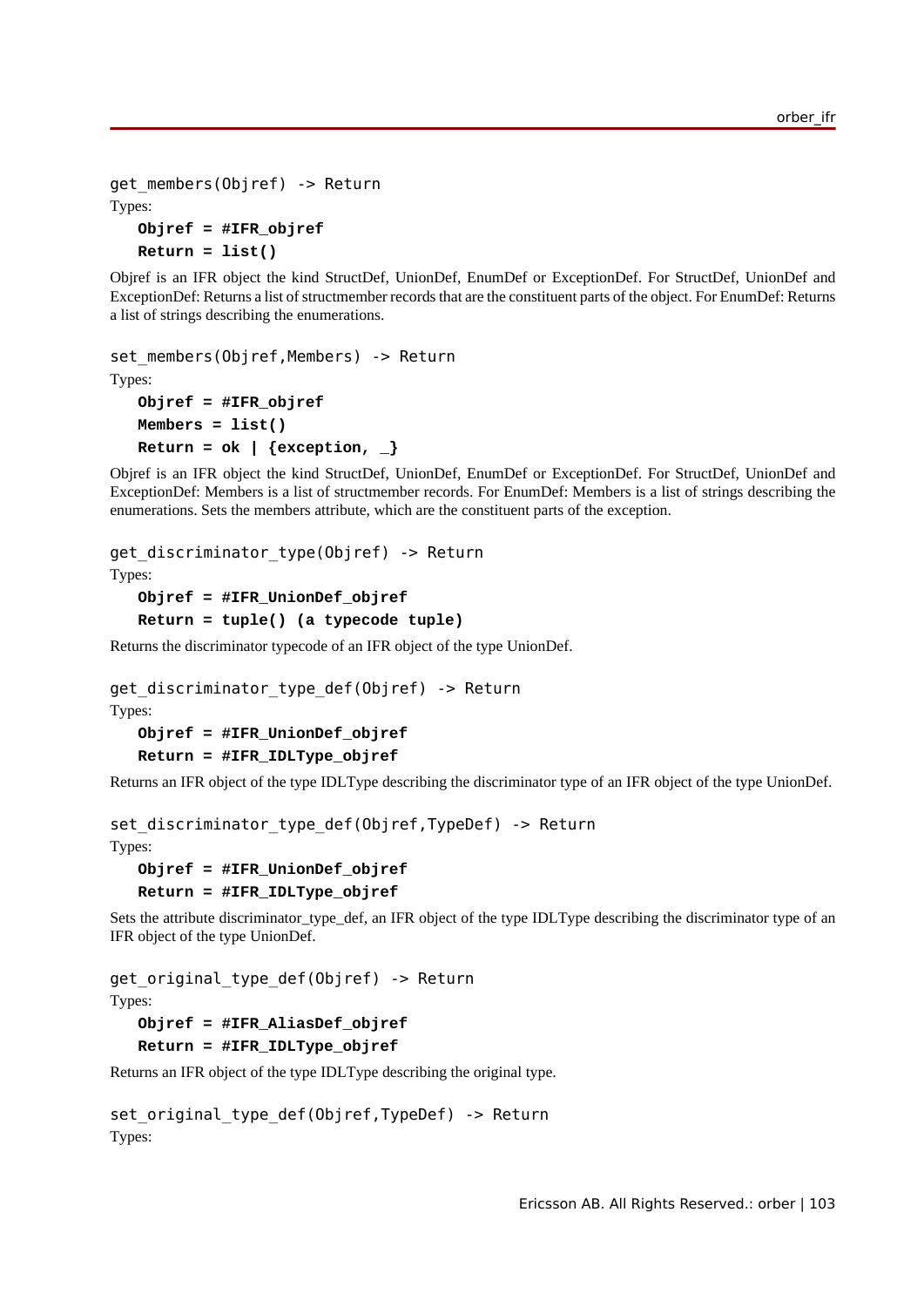```
Objref = #IFR_AliasDef_objref
Typedef = #IFR_IDLType_objref
Return = ok | {exception, _}
```
Sets the original\_type\_def attribute which describes the original type.

```
get_kind(Objref) -> Return
```
Types:

```
Objref = #IFR_PrimitiveDef_objref
Return = atom()
```
Returns an atom describing the primitive type (See CORBA 2.0 p 6-21).

```
get_bound(Objref) -> Return
Types:
   Objref = #IFR_objref
   Return = integer (unsigned long)
```
Objref is an IFR object the kind StringDef or SequenceDef. For StringDef: returns the maximum number of characters in the string. For SequenceDef: Returns the maximum number of elements in the sequence. Zero indicates an unbounded sequence.

```
set_bound(Objref,Bound) -> Return
Types:
   Objref = #IFR_objref
   Bound = integer (unsigned long)
   Return = ok | {exception, _}
```
Objref is an IFR object the kind StringDef or SequenceDef. For StringDef: Sets the maximum number of characters in the string. Bound must not be zero. For SequenceDef: Sets the maximum number of elements in the sequence. Zero indicates an unbounded sequence.

```
get_element_type(Objref) -> Return
```
Types:

```
Objref = #IFR_objref
Return = tuple() (a typecode tuple)
```
Objref is an IFR object the kind SequenceDef or ArrayDef. Returns the typecode of the elements in the IFR object.

```
get element type def(Objref) -> Return
```
Types:

```
Objref = #IFR_objref
Return = #IFR_IDLType_objref
```
Objref is an IFR object the kind SequenceDef or ArrayDef. Returns an IFR object of the type IDLType describing the type of the elements in Objref.

```
set element type def(Objref,TypeDef) -> Return
Types:
```

```
Objref = #IFR_objref
```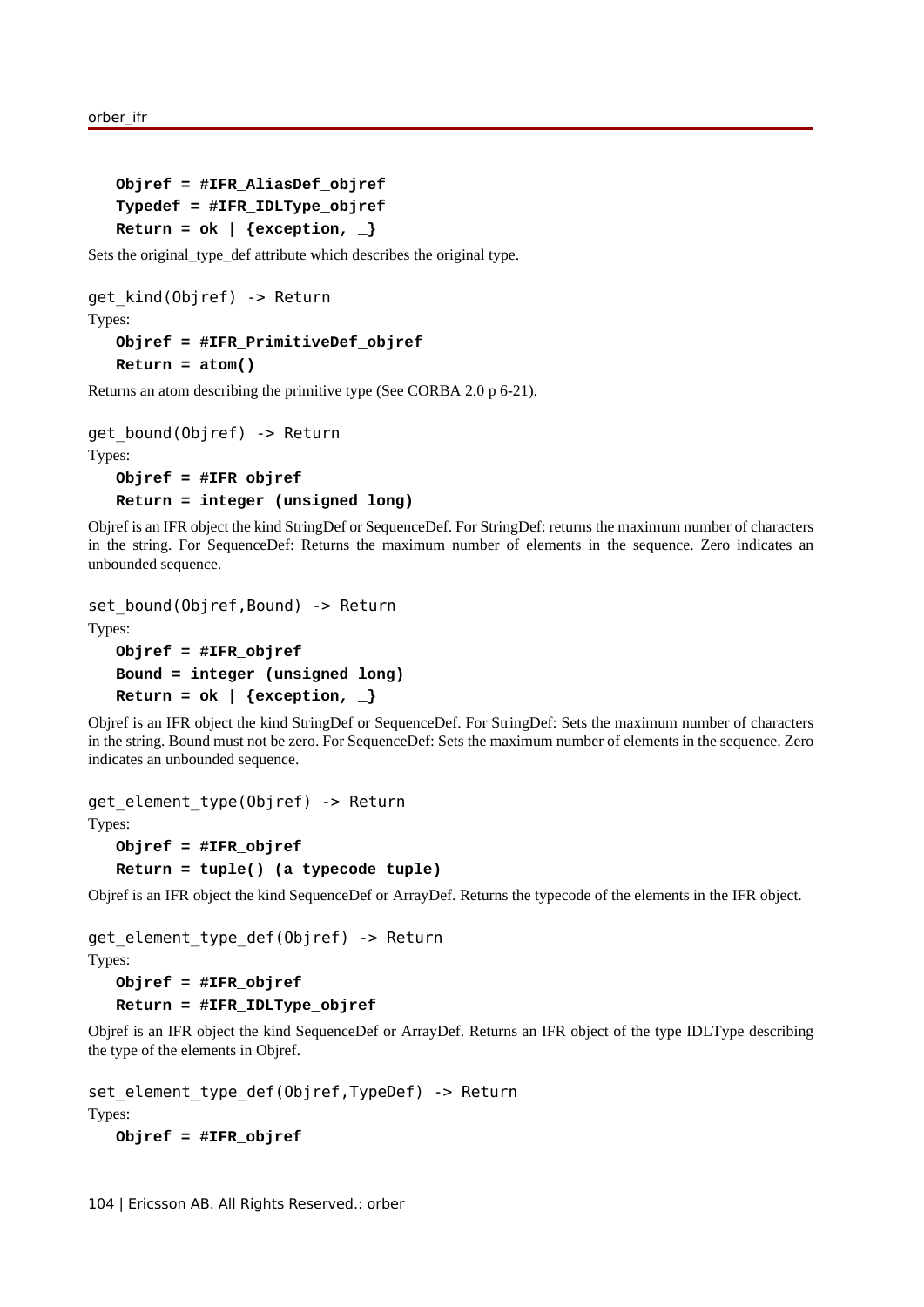```
TypeDef = #IFR_IDLType_objref
```
**Return = ok | {exception, \_}**

Objref is an IFR object the kind SequenceDef or ArrayDef. Sets the element\_type\_def attribute, an IFR object of the type IDLType describing the type of the elements in Objref.

```
get_length(Objref) -> Return
```
Types:

```
Objref = #IFR_ArrayDef_objref
```

```
Return = integer() (unsigned long)
```
Returns the number of elements in the array.

```
set length(Objref,Length) -> Return
Types:
   Objref = #IFR_ArrayDef_objref
   Length = integer() (unsigned long)
```
Sets the number of elements in the array.

```
get_mode(Objref) -> Return
Types:
```

```
Objref = #IFR_objref
Return = atom()
```
Objref is an IFR object the kind AttributeDef or OperationDef. For AttributeDef: Return is an atom ('ATTR\_NORMAL' or 'ATTR\_READONLY') specifying the read/write access for this attribute. For OperationDef: Return is an atom ('OP\_NORMAL' or 'OP\_ONEWAY') specifying the mode of the operation.

```
set mode(Objref,Mode) -> Return
Types:
   Objref = #IFR_objref
   Mode = atom()
   Return = ok | {exception, _}
```
Objref is an IFR object the kind AttributeDef or OperationDef. For AttributeDef: Sets the read/write access for this attribute. Mode is an atom ('ATTR\_NORMAL' or 'ATTR\_READONLY'). For OperationDef: Sets the mode of the operation. Mode is an atom ('OP\_NORMAL' or 'OP\_ONEWAY').

```
get_result(Objref) -> Return
Types:
   Objref = #IFR_OperationDef_objref
```
**Return = tuple() (a typecode tuple)**

Returns a typecode describing the type of the value returned by the operation.

```
get_result_def(Objref) -> Return
Types:
   Objref = #IFR_OperationDef_objref
   Return = #IFR_IDLType_objref
```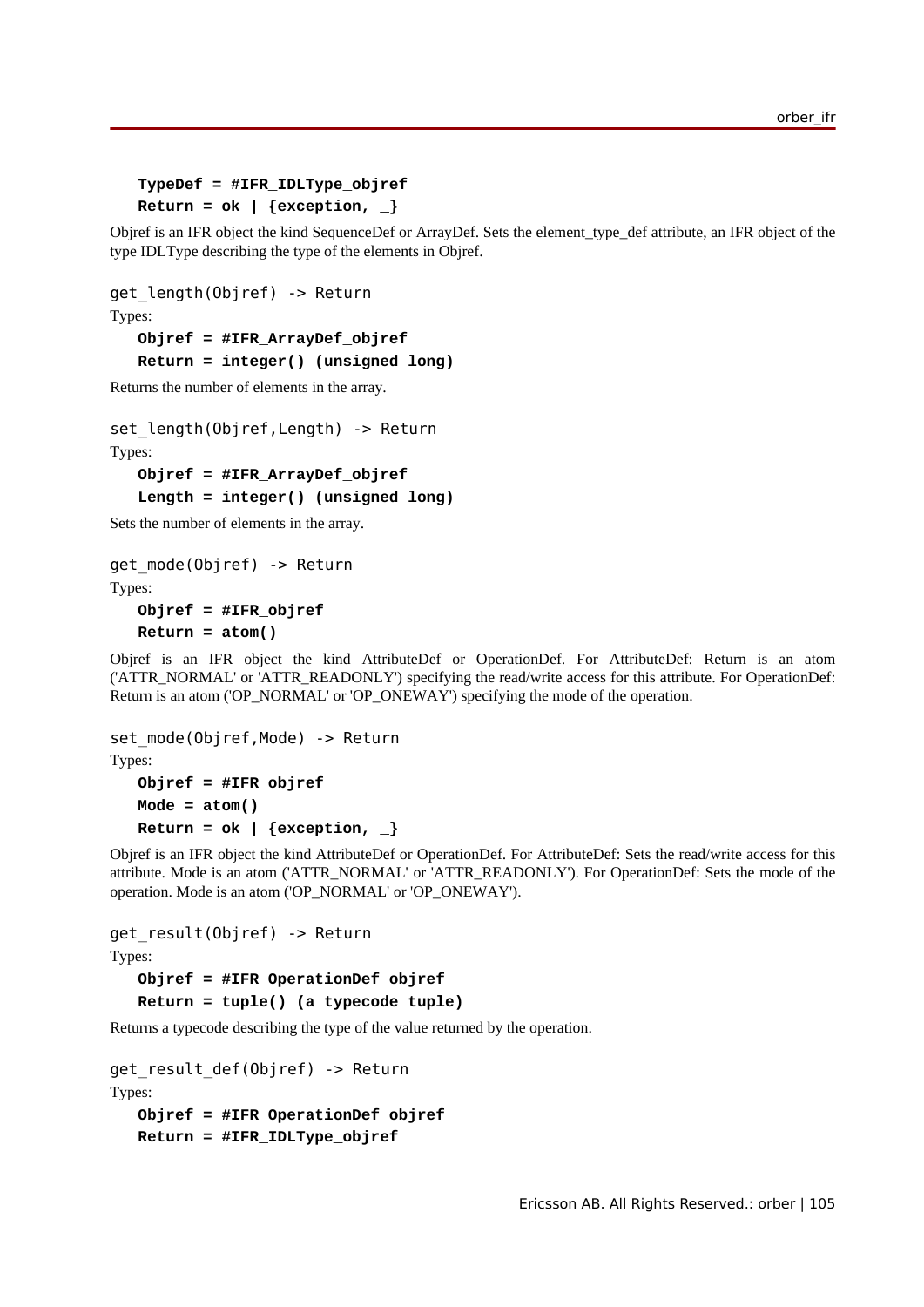Returns an IFR object of the type IDLType describing the type of the result.

```
set result def(Objref,ResultDef) -> Return
Types:
   Objref = #IFR_OperationDef_objref
   ResultDef = #IFR_IDLType_objref
   Return = ok \mid {exception, \_}
```
Sets the type def attribute, an IFR Object of the type IDLType describing the result.

```
get params(Objref) -> Return
Types:
   Objref = #IFR_OperationDef_objref
```

```
Return = list() (list of parameter description records)
```
Returns a list of parameter description records, which describes the parameters of the OperationDef.

```
set params(Objref, Params) -> Return
Types:
```

```
Objref = #IFR_OperationDef_objref
Params = list() (list of parameter description records)
Return = ok | {exception, _}
```
Sets the params attribute, a list of parameter description records.

```
get_contexts(Objref) -> Return
Types:
   Objref = #IFR_OperationDef_objref
   Return = list() (list of strings)
```
Returns a list of context identifiers for the operation.

```
set contexts(Objref,Contexts) -> Return
Types:
```

```
Objref = #IFR_OperationDef_objref
Contexts = list() (list of strings)
Return = ok | {exception, _}
```
Sets the context attribute for the operation.

```
get exceptions(Objref) -> Return
Types:
   Objref = #IFR_OperationDef_objref
   Return = list() (list of #IFR_ExceptionDef_objrefs)
```
Returns a list of exception types that can be raised by this operation.

```
set exceptions(Objref,Exceptions) -> Return
Types:
```
106 | Ericsson AB. All Rights Reserved.: orber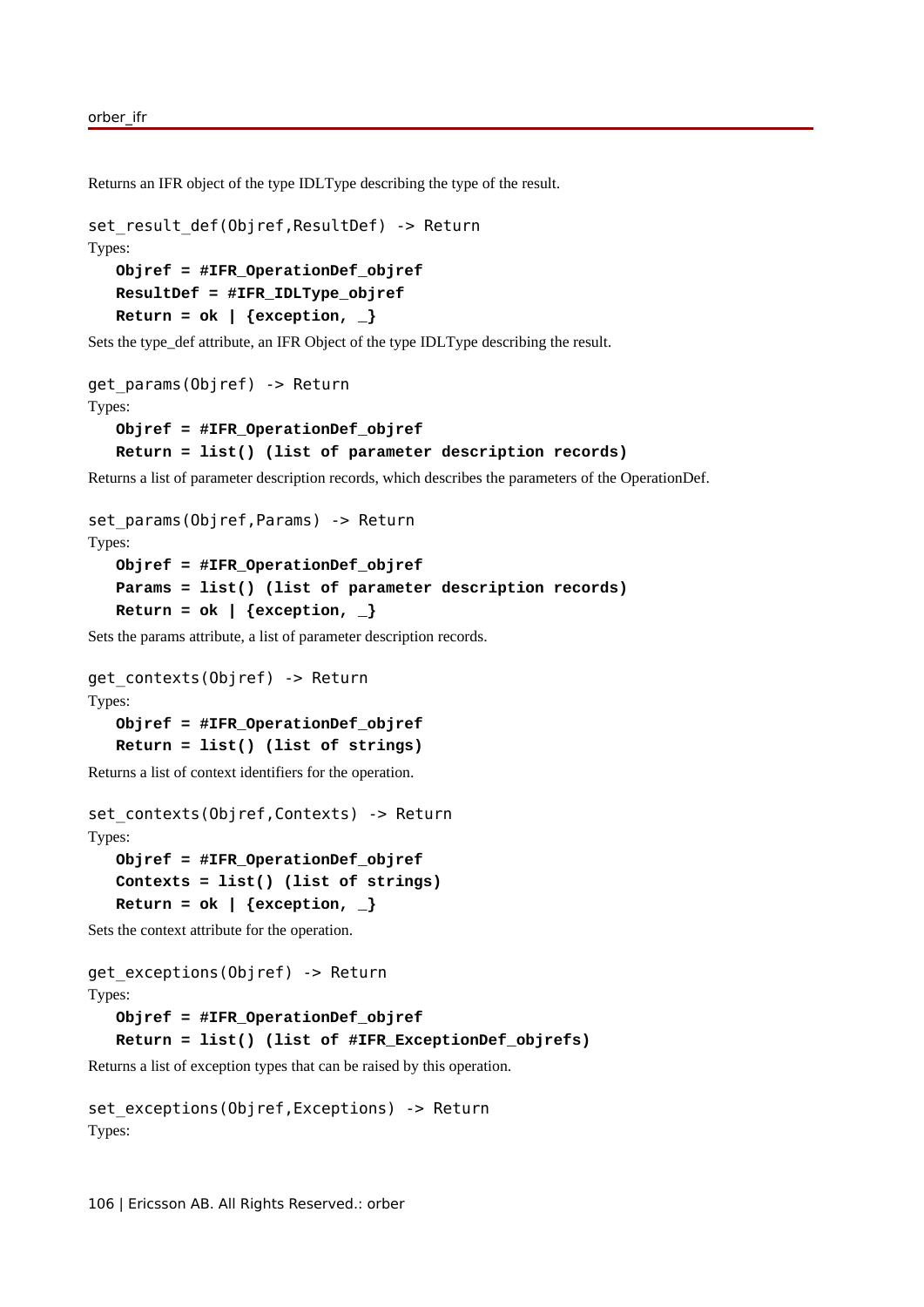```
Objref = #IFR_OperationDef_objref
Exceptions = list() (list of #IFR_ExceptionDef_objrefs)
Return = ok | {exception, _}
```
Sets the exceptions attribute for this operation.

```
get base interfaces(Objref) -> Return
Types:
   Objref = #IFR_InterfaceDef_objref
   Return = list() (list of #IFR_InterfaceDef_objrefs)
```
Returns a list of InterfaceDefs from which this InterfaceDef inherits.

```
set base interfaces(Objref,BaseInterfaces) -> Return
Types:
   Objref = #IFR_InterfaceDef_objref
   BaseInterfaces = list() (list of #IFR_InterfaceDef_objrefs)
   Return = ok \mid {exception, _\}
```
Sets the BaseInterfaces attribute.

```
is a(Objref, Interface id) -> Return
Types:
   Objref = #IFR_InterfaceDef_objref
   Interface_id = #IFR_InterfaceDef_objref
   Return = atom() (true or false)
```
Returns true if the InterfaceDef either is identical to or inherits from Interface id.

```
describe interface(Objref) -> Return
```
#### Types:

```
Objref = #IFR_InterfaceDef_objref
Return = tuple() (a fullinterfacedescription record)
```
Returns a full inter face description record describing the InterfaceDef.

```
create_attribute(Objref,Id,Name,Version,Type,Mode) -> Return
Types:
   Objref = #IFR_InterfaceDef_objref
   Id = string()
   Name = string()
   Version = string()
   Type = #IFR_IDLType_objref
   Mode = atom() ('ATTR_NORMAL' or 'ATTR_READONLY')
   Return = #IFR_AttributeDef_objref
```
Creates an IFR object of the type AttributeDef contained in this InterfaceDef.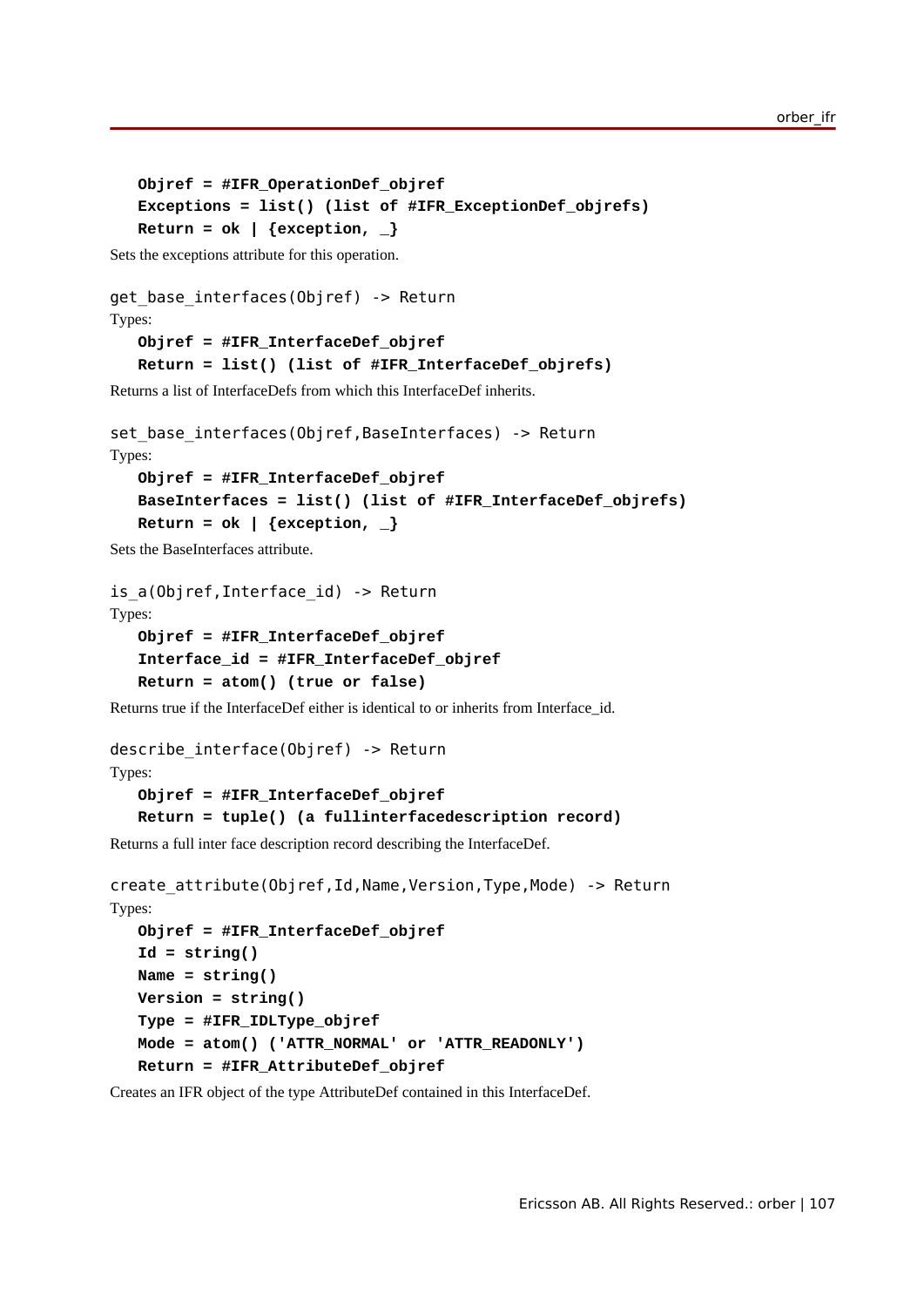```
create_operation(Objref,Id,Name,Version,Result,Mode,Params,
Exceptions,Contexts) -> Return
Types:
  Objref = #IFR_InterfaceDef_objref
   Id = string()
  Name = string()
  Version = string()
  Result = #IFR_IDLType_objref
  Mode = atom() ('OP_NORMAL' or 'OP_ONEWAY')
  Params = list() (list of parameter description records)
  Exceptions = list() (list of #IFR_ExceptionDef_objrefs)
  Contexts = list() (list of strings)
  Return = #IFR_OperationDef_objref
```
Creates an IFR object of the type OperationDef contained in this InterfaceDef.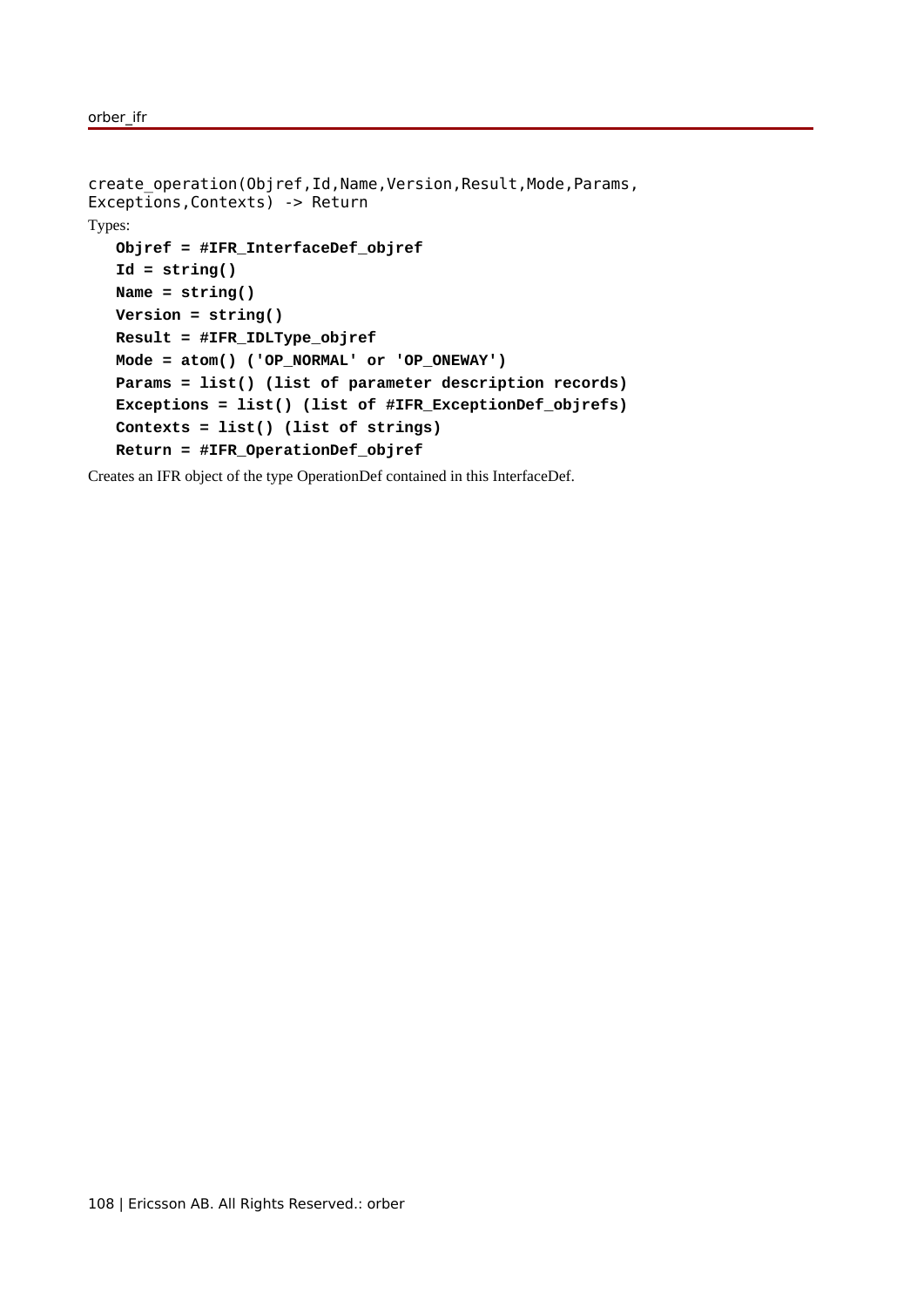Erlang module

This module contains some functions that gives support in creating IDL typecodes that can be used in for example the any types typecode field. For the simple types it is meaningless to use this API but the functions exist to get the interface complete.

The type TC used below describes an IDL type and is a tuple according to the to the Erlang language mapping.

#### Exports

```
null() -> TCvoid() \rightarrow TCshort() -> TC
unsigned short() -> TC
long() -> TC
unsigned long() -> TC
long_long() -> TC
unsigned long long() -> TC
wchar() -> TC
float() \rightarrow TCdouble() -> TC
boolean() -> TC
char() -> TC
octet() -> TC
anv() \rightarrow TCtypecode() -> TC
principal() -> TC
These functions return the IDL typecodes for simple types.
```

```
object reference(Id, Name) \rightarrow TC
Types:
    Id = string()
   the repository ID
   Name = string()
    the type name of the object
```
Function returns the IDL typecode for object\_reference.

```
struct(Id, Name, ElementList) -> TC
Types:
   Id = string()
   the repository ID
   Name = string()
```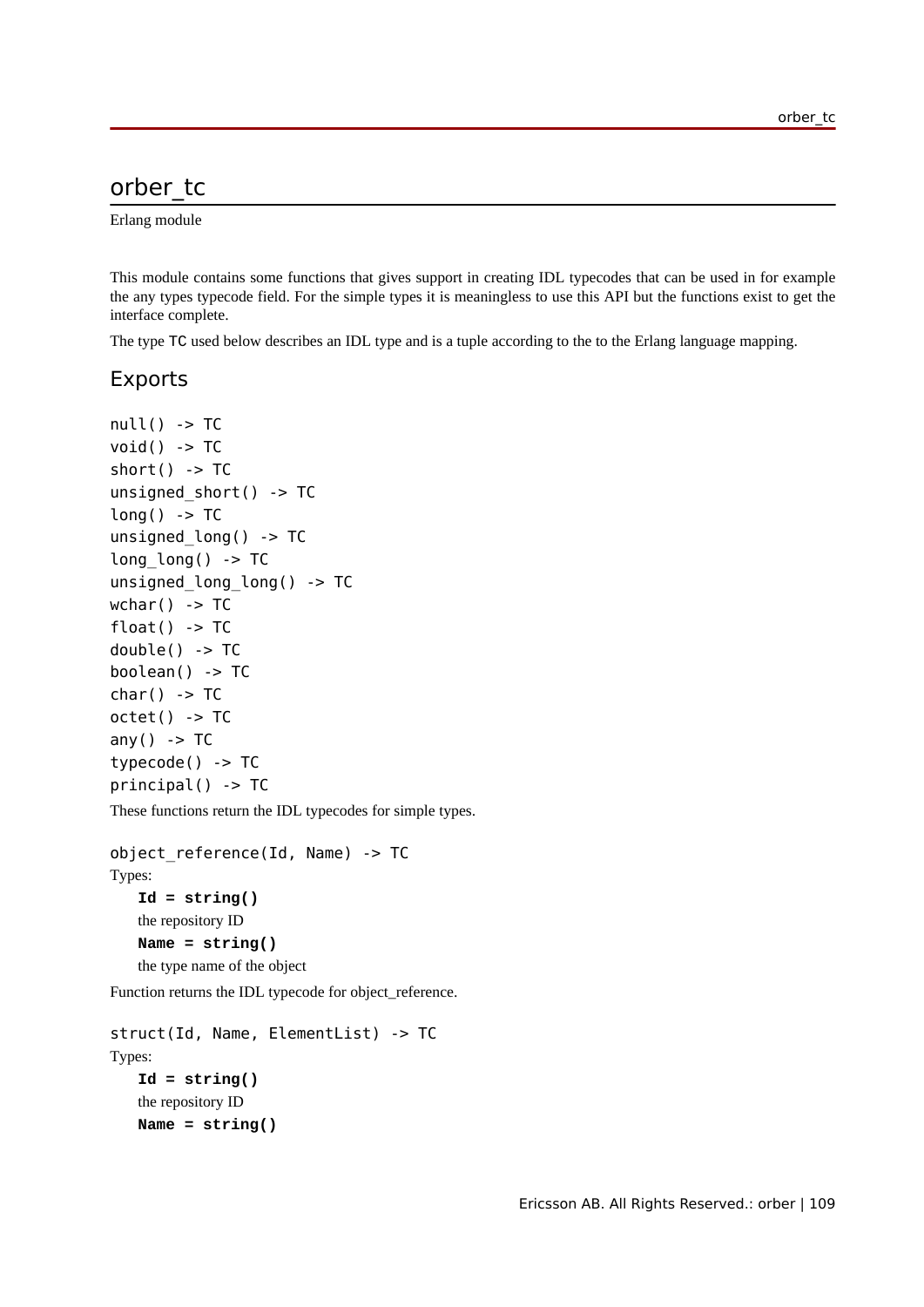```
the type name of the struct
   ElementList = [{MemberName, TC}]
   a list of the struct elements
   MemberName = string()
   the element name
Function returns the IDL typecode for struct.
union(Id, Name, DiscrTC, Default, ElementList) -> TC
Types:
   Id = string()
   the repository ID
   Name = string()
   the type name of the union
   DiscrTC = TC
   the typecode for the unions discriminant
   Default = integer()
   a value that indicates which tuple in the element list that is default (value < 0 means no default)
   ElementList = [{Label, MemberName, TC}]
   a list of the union elements
   Label = term()
   the label value should be of the DiscrTCtype
   MemberName = string()
   the element name
Function returns the IDL typecode for union.
enum(Id, Name, ElementList) -> TC
Types:
   Id = string()
   the repository ID
   Name = string()
   the type name of the enum
   ElementList = [MemberName]
   a list of the enums elements
   MemberName = string()
   the element name
Function returns the IDL typecode for enum.
string(Length) -> TC
Types:
```

```
Length = integer()
the length of the string (0 means unbounded)
```

```
Function returns the IDL typecode for string.
```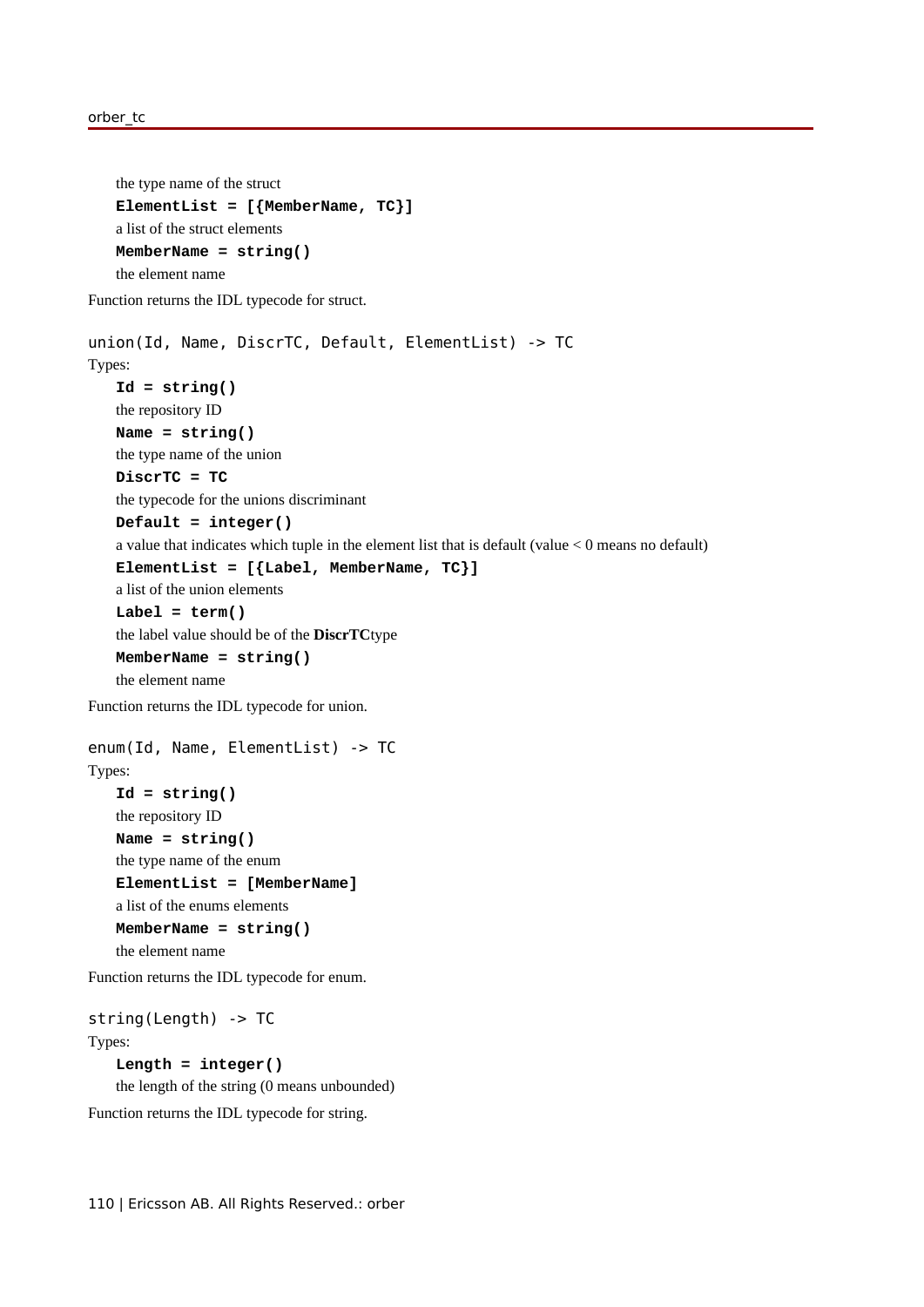```
wstring(Length) -> TC
Types:
   Length = integer()
   the length of the wstring (0 means unbounded)
Function returns the IDL typecode for wstring.
fixed(Digits, Scale) -> TC
Types:
   Digits = Scale = integer()
```
the digits and scale parameters of a Fixed type Function returns the IDL typecode for fixed.

```
sequence(ElemTC, Length) -> TC
```

```
Types:
```

```
ElemTC = TC
the typecode for the sequence elements
Length = integer()
the length of the sequence (0 means unbounded)
```
Function returns the IDL typecode for sequence.

```
array(ElemTC, Length) -> TC
Types:
   ElemTC = TC
   the typecode for the array elements
   Length = integer()
   the length of the array
Function returns the IDL typecode for array.
alias(Id, Name, AliasTC) -> TC
Types:
```

```
Id = string()
the repository ID
Name = string()
the type name of the alias
AliasTC = TC
```
the typecode for the type which the alias refer to

```
Function returns the IDL typecode for alias.
```

```
exception(Id, Name, ElementList) -> TC
Types:
   Id = string()
   the repository ID
   Name = string()
```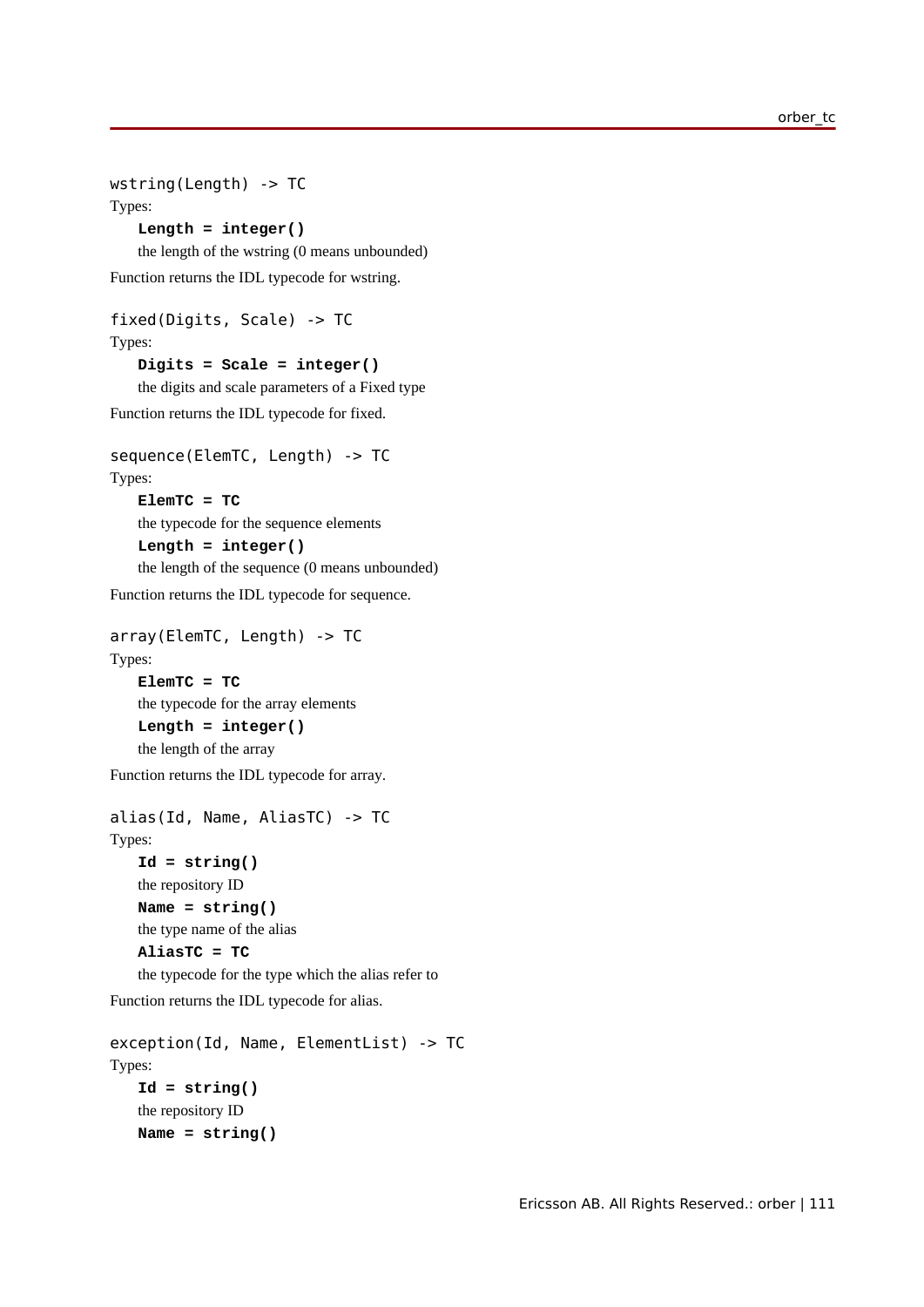```
the type name of the exception
ElementList = [{MemberName, TC}]
a list of the exception elements
MemberName = string()
the element name
```
Function returns the IDL typecode for exception.

```
get_tc(Object) -> TC
get tc(Id) -> TC
Types:
   Object = record()
   an IDL specified struct, union or exception
   Id = string()
   the repository ID
```
If the get\_tc/1 gets a record that is and IDL specified struct, union or exception as a parameter it returns the typecode. If the parameter is a repository ID it uses the Interface Repository to get the typecode.

check\_tc(TC) -> boolean()

Function checks the syntax of an IDL typecode.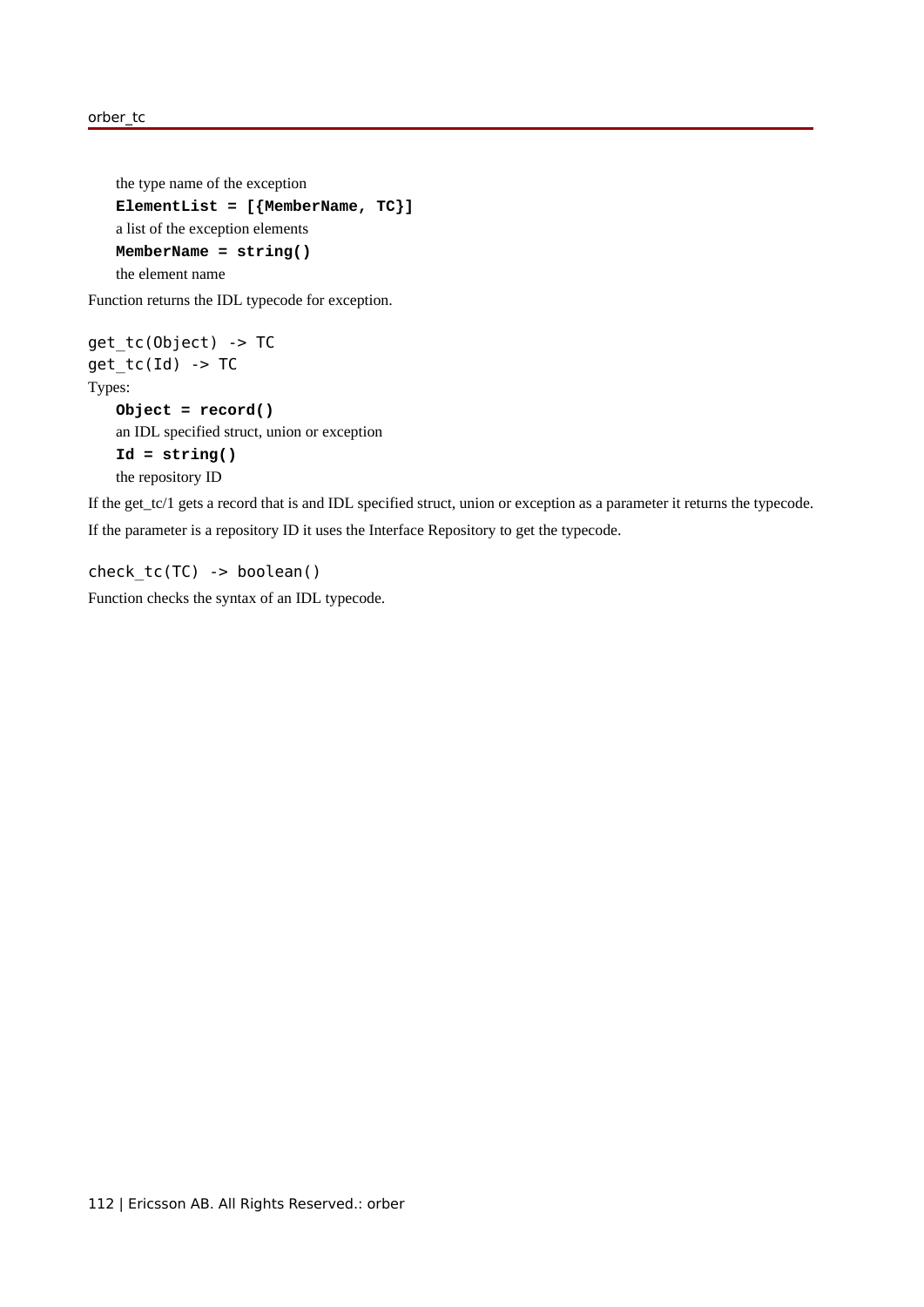## orber\_acl

Erlang module

This module contains functions intended for analyzing Access Control List (ACL) filters. The filters uses a extended format of Classless Inter Domain Routing (CIDR). For example, "123.123.123.10" limits the connection to that particular host, while "123.123.123.10/17" allows connections to or from any host equal to the 17 most significant bits. Orber also allow the user to specify a certain port or port range, for example, "123.123.123.10/17#4001" and "123.123.123.10/17#4001/5001" respectively. IPv4 or none compressed IPv6 strings are accepted.

#### Exports

```
match(IP, Direction) -> boolean()
match(IP, Direction, GetInfo) -> Reply
Types:
   IP = tuple() | [integer()]
   Direction = tcp_in | ssl_in | tcp_out | ssl_out
   GetInfo = boolean()
   Reply = boolean() | {boolean(), [Interface], PortInfo}
   Interface = string()
   PortInfo = integer() | {integer(), integer()}
```
If GetInfo is not supplied or set to false, this operation returns a boolean which tells if the IPv4 or IPv6 address would pass the ACL filter, defined by the iiop\_acl configuration parameter, or not. When GetInfo is set to true, a tuple which, besides the boolean that tells if access was granted, also include the defined interfaces and port(s). This operation requires that Orber is running and can be used on a live node to determine if Orber has been properly configured.

```
verify(IP, Filter, Family) -> Reply
Types:
   IP = string()
   Filter = string()
   Family = inet | inet6
   \text{Reply = true} | {false, From, To} | {error, string()}
   From = string()
   To = string()
```
This operation returns true if the IPv4 or IPv6 address would pass the supplied ACL. If that is not the case, a tuple containing the accepted range is returned. This operation should only be used for test purposes.

```
range(Filter, Family) -> Reply
Types:
    Filter = string()
    Family = inet | inet6
    \text{Reply} = \{\text{ok}, \text{ From}, \text{To}\} \mid \{\text{error}, \text{string}() \}From = string()
```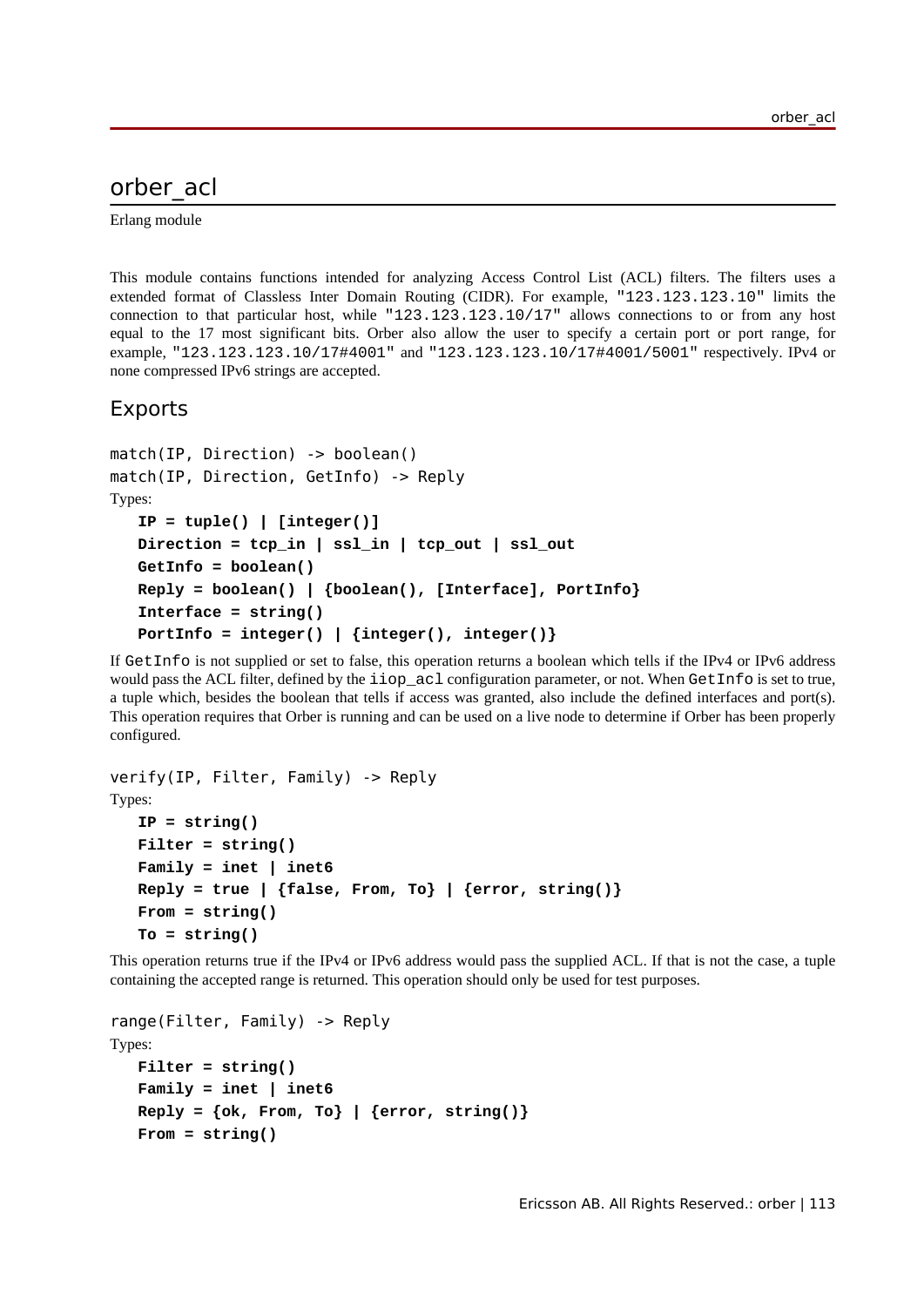#### **To = string()**

Returns the range of accepted IP addresses based on the supplied filter. This operation should only be used for test purposes.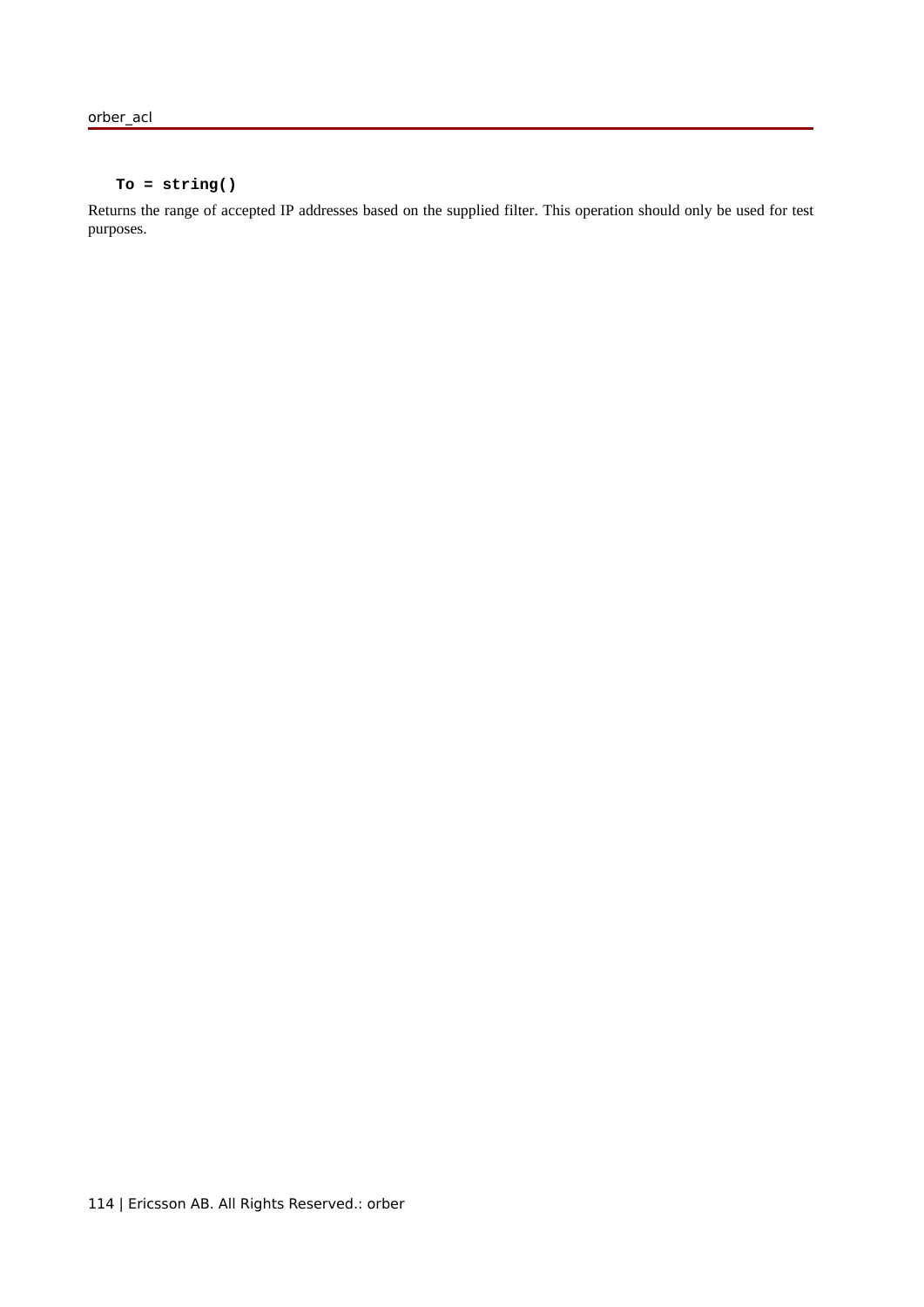## CosNaming

Erlang module

The naming service provides the principal mechanism for clients to find objects in an ORB based world. The naming service provides an initial naming context that functions as the root context for all names. Given this context clients can navigate in the name space.

Types that are declared on the CosNaming level are:

```
typedef string Istring;
struct NameComponent {
 Istring id; 
 Istring kind;
};
typedef sequence <NameComponent> Name;
enum BindingType {nobject, ncontext};
struct Binding {
     Name binding name;
      BindingType binding_type;
};
typedef sequence <Binding> BindingList;
```
To get access to the record definitions for the structs use: -include\_lib("orber/COSS/ CosNaming.hrl")..

Names are not an ORB object but the can be structured in components as seen by the definition above. There are no requirements on names so the service can support many different conventions and standards.

There are two different interfaces supported in the service:

- NamingContext
- **BindingIterator**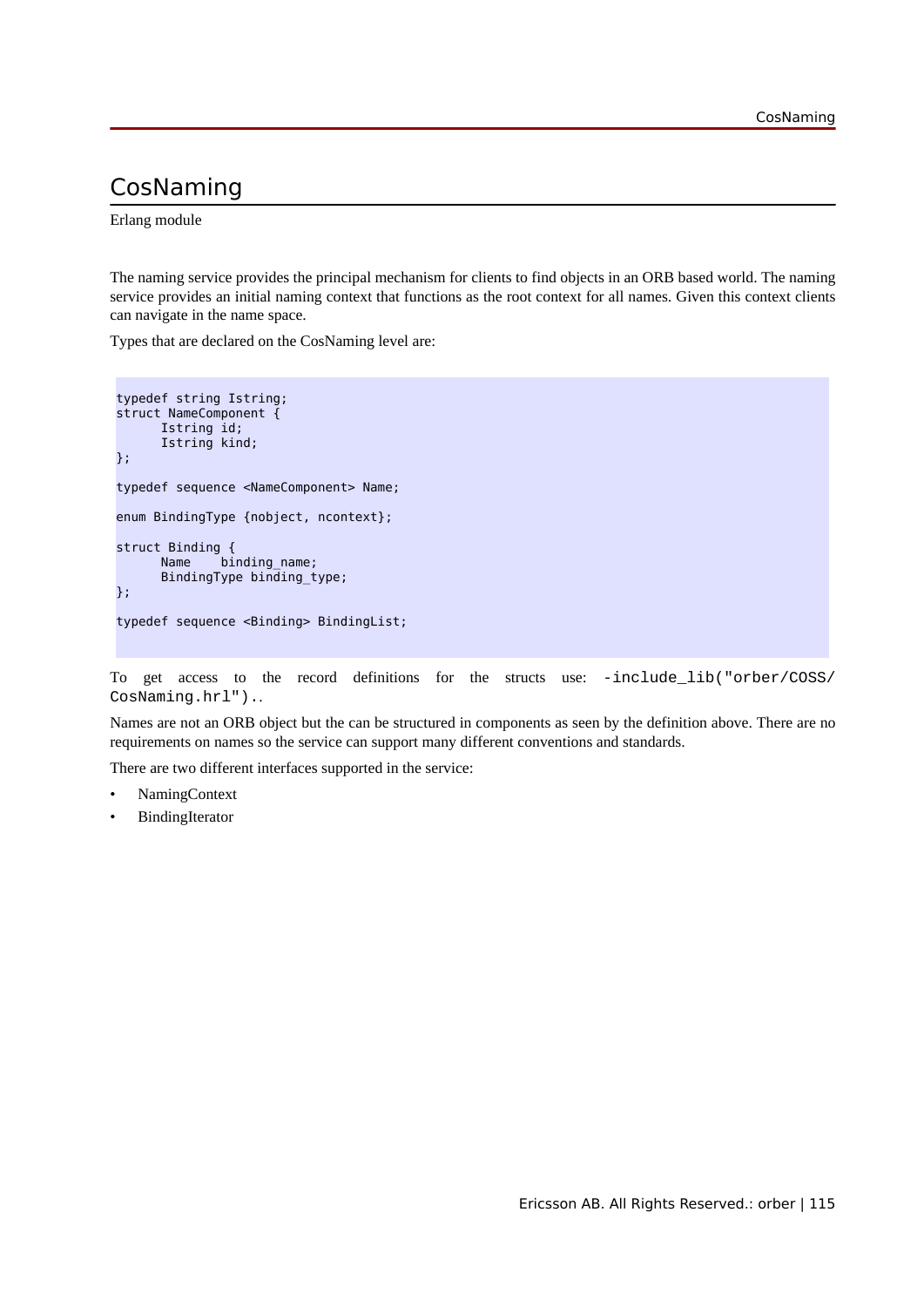# CosNaming\_NamingContext

Erlang module

This is the object that defines name scopes, names must be unique within a naming context. Objects may have multiple names and may exist in multiple naming contexts. Name context may be named in other contexts and cycles are permitted.

The type NameComponent used below is defined as:

```
-record('CosNaming_NameComponent', {id, kind=""}).
```
where id and kind are strings.

The type Binding used below is defined as:

-record('CosNaming\_Binding', {binding\_name, binding\_type}).

where binding\_name is a Name and binding\_type is an enum which has the values nobject and ncontext. Both these records are defined in the file CosNaming.hrl and it is included with:

-include\_lib("orber/COSS/CosNaming/CosNaming.hrl").

There are a number of exceptions that can be returned from functions in this interface.

• NotFound is defined as

```
-record('CosNaming_NamingContext_NotFound', 
                      {rest of name, why}).
```
CannotProceed is defined as

-record('CosNaming\_NamingContext\_CannotProceed', {rest\_of\_name, cxt}).

• InvalidName is defined as

-record('CosNaming\_NamingContext\_InvalidName', {}).

NotFound is defined as

-record('CosNaming NamingContext NotFound', {}).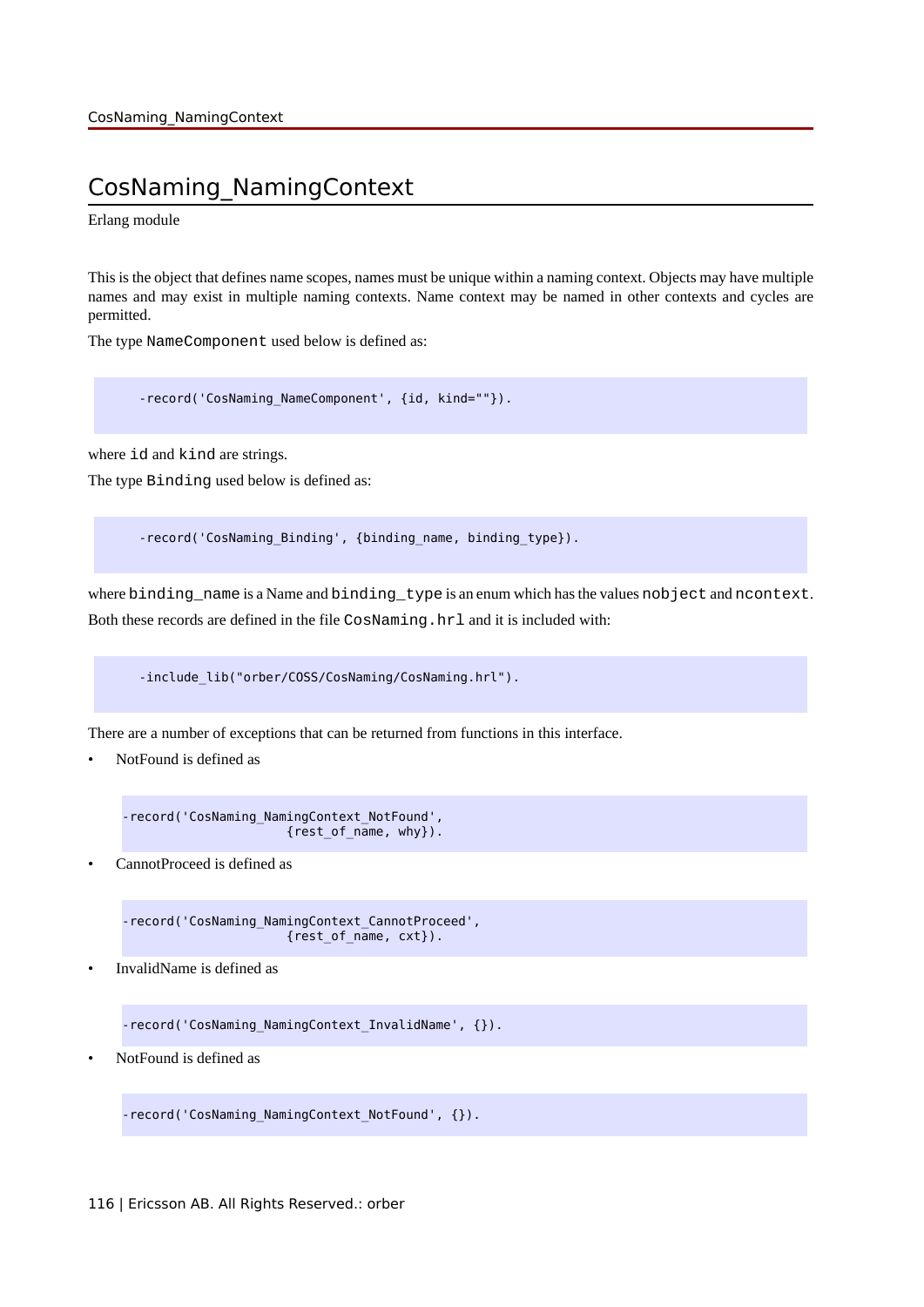• AlreadyBound is defined as

-record('CosNaming\_NamingContext\_AlreadyBound', {}).

NotEmpty is defined as

-record('CosNaming\_NamingContext\_NotEmpty', {).

These exceptions are defined in the file CosNaming\_NamingContext.hrl and it is included with:

-include lib("orber/COSS/CosNaming/CosNaming NamingContext.hrl").

### **Exports**

```
bind(NamingContext, Name, Object) -> Return
```
Types:

```
NameContext = #objref
Name = [NameComponent]
Object = #objref
Return = ok
```
Creates a binding of a name and an object in the naming context. Naming contexts that are bound using **bind()** do not participate in name resolution.

```
rebind(NamingContext, Name, Object) -> Return
Types:
  NamingContext = #objref
  Name = [NameComponent]
   Object = #objref
  Return = ok
```
Creates a binding of a name and an object in the naming context even if the name is already bound. Naming contexts that are bound using **rebind()** do not participate in name resolution.

```
bind context(NamingContext1, Name, NamingContex2) -> Return
Types:
  NamingContext1 = NamingContext2 =#objref
  Name = [NameComponent]
  Return = ok
```
The bind context function creates a binding of a name and a naming context in the current context. Naming contexts that are bound using **bind\_context()** participate in name resolution.

```
rebind_context(NamingContext1, Name, NamingContex2) -> Return
Types:
```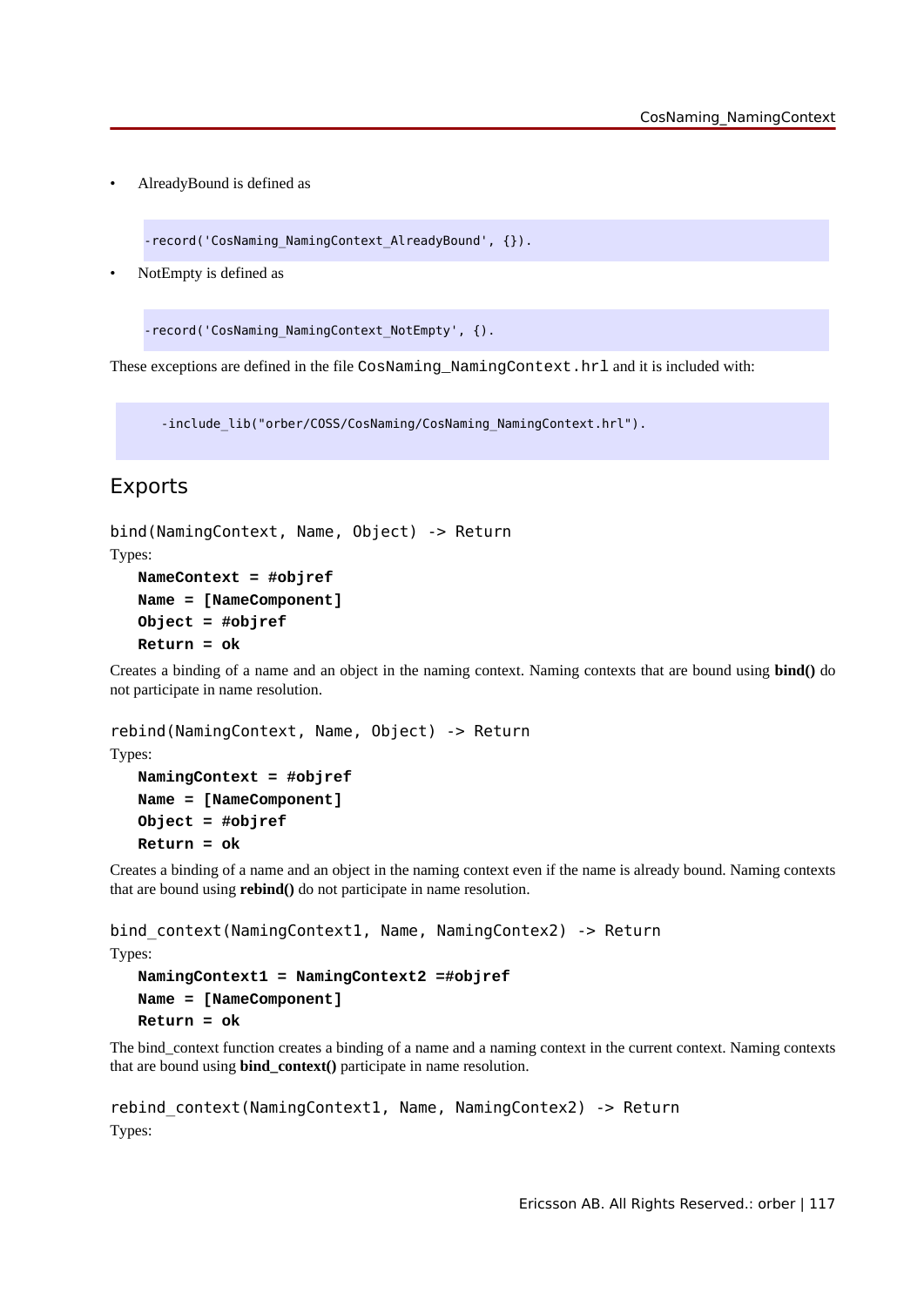```
NamingContext1 = NamingContext2 =#objref
Name = [NameComponent]
Return = ok
```
The rebind\_context function creates a binding of a name and a naming context in the current context even if the name already is bound. Naming contexts that are bound using **rebind\_context()** participate in name resolution.

```
resolve(NamingContext, Name) -> Return
```
Types:

```
NamingContext = #objref
Name = [NameComponent]
Return = Object
Object = #objref
```
The resolve function is the way to retrieve an object bound to a name in the naming context. The given name must match exactly the bound name. The type of the object is not returned, clients are responsible for narrowing the object to the correct type.

```
unbind(NamingContext, Name) -> Return
Types:
   NamingContext = #objref
   Name = [NameComponent]
   Return = ok
```
The unbind operation removes a name binding from the naming context.

```
new context(NamingContext) -> Return
Types:
   NamingContext = #objref
   Return = #objref
```
The new\_context operation creates a new naming context.

```
bind new context(NamingContext, Name) -> Return
Types:
   NamingContext = #objref
```
**Name = [NameComponent] Return = #objref**

The new\_context operation creates a new naming context and binds it to Name in the current context.

```
destroy(NamingContext) -> Return
Types:
   NamingContext = #objref
```
**Return = ok**

The destroy operation disposes the NamingContext object and removes it from the name server. The context must be empty e.g. not contain any bindings to be removed.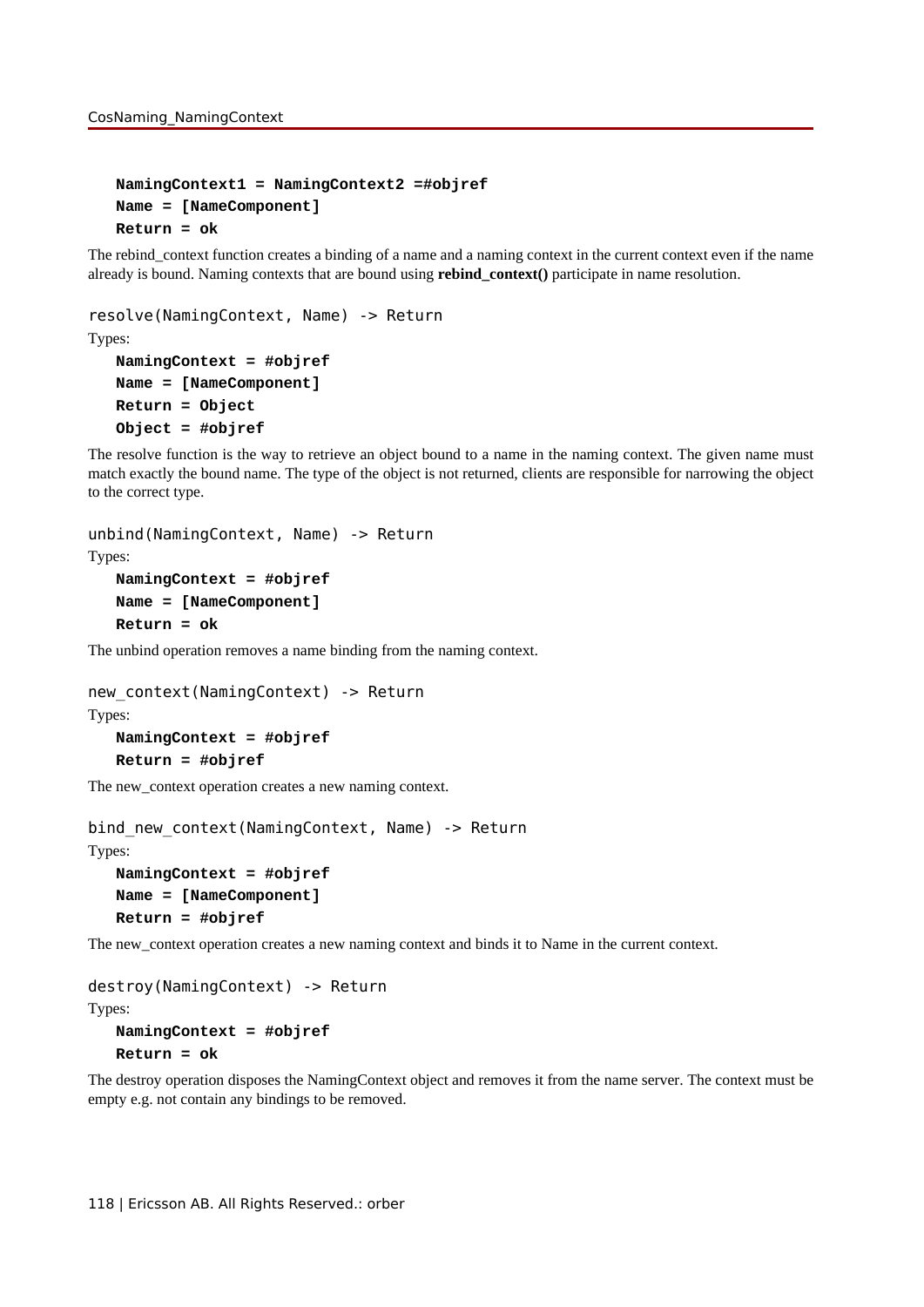```
list(NamingContext, HowMany) -> Return
Types:
   NamingContext = #objref
   HowMany = int()
   Return = {ok, BindingList, BindingIterator}
   BindingList = [Binding]
   BindingIterator = #objref
```
The list operation returns a BindingList with a number of bindings up-to HowMany from the context. It also returns a BindinIterator which can be used to step through the list. If the total number of existing bindings are less than, or equal to, the HowMany parameter a NIL object reference is returned.

#### Note:

One must destroy the BindingIterator, unless it is a NIL object reference, by using 'BindingIterator':destroy(). Otherwise one can get dangling objects.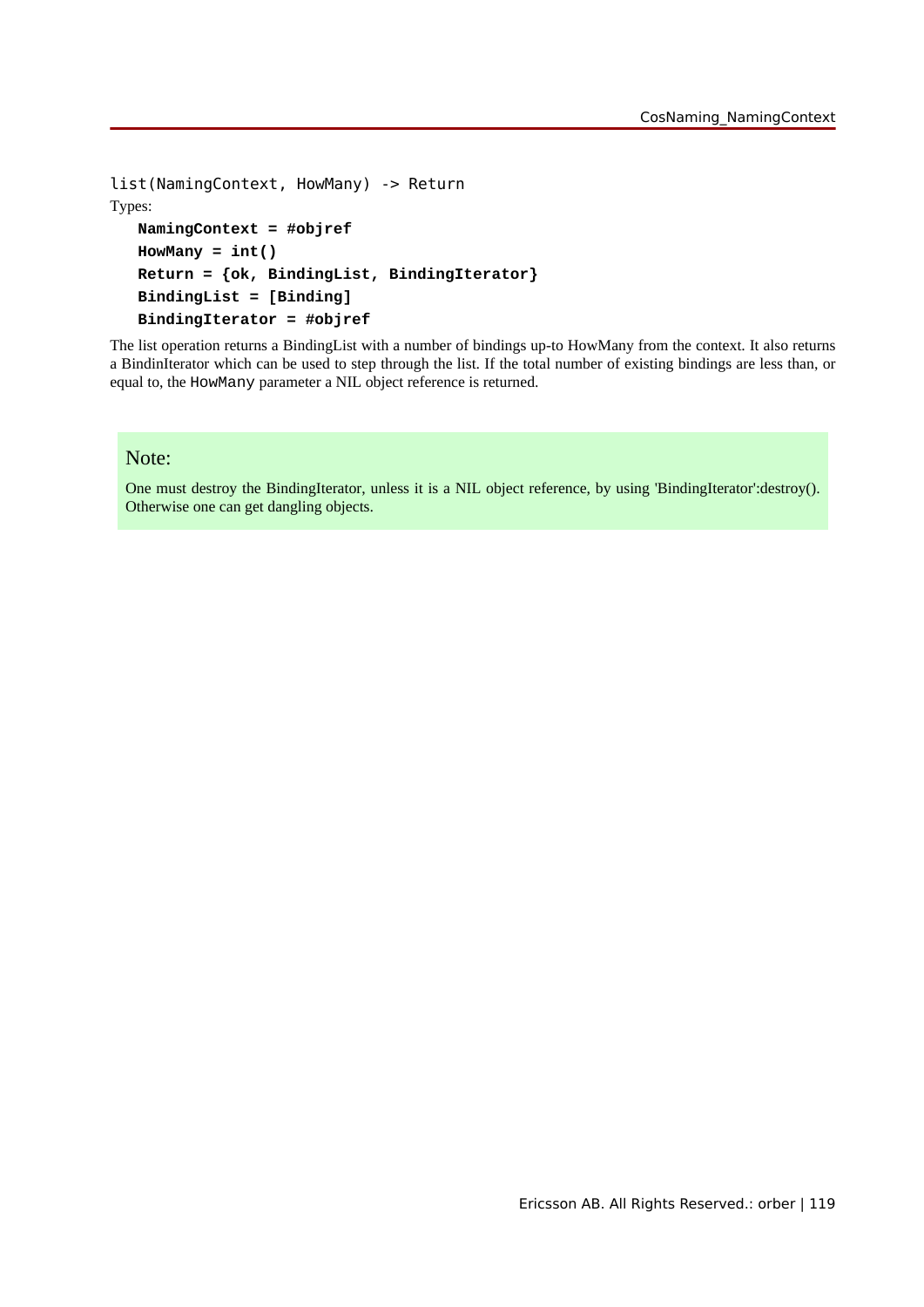# CosNaming\_NamingContextExt

Erlang module

To get access to the record definitions for the structures use:

```
-include lib("orber/COSS/CosNaming/CosNaming.hrl").
```
This module also exports the functions described in:

• *CosNaming\_NamingContext*

## Exports

```
to_string(NamingContext, Name) -> Return
Types:
   NameContext = #objref
   Name = [NameComponent]
   Return = string() | {'EXCEPTION', NamingContext::InvalidName{}}
Stringifies a Name sequence to a string.
to_name(NamingContext, NameString) -> Return
Types:
```

```
NameContext = #objref
NameString = string()
Return = [NameComponent] | {'EXCEPTION', NamingContext::InvalidName{}}
```
Converts a stringified Name to a Name sequence.

```
to_url(NamingContext, AddressString, NameString) -> Return
Types:
   NameContext = #objref
   Address = NameString = string()
   Return = URLString | {'EXCEPTION', NamingContext::InvalidName{}} |
   {'EXCEPTION', NamingContextExt::InvalidAddress{}}
```
This operation takes a corbaloc string and a stringified Name sequence as input and returns a fully formed URL string.

```
resolve str(NamingContext, NameString) -> Return
Types:
  NameContext = #objref
  NameString = string()
  Return = #objref | {'EXCEPTION', NamingContext::InvalidName{}} |
   {'EXCEPTION', NamingContext::NotFound{why, rest_of_name}} | {'EXCEPTION',
  NamingContext::CannotProceed{cxt, rest_of_name}}
```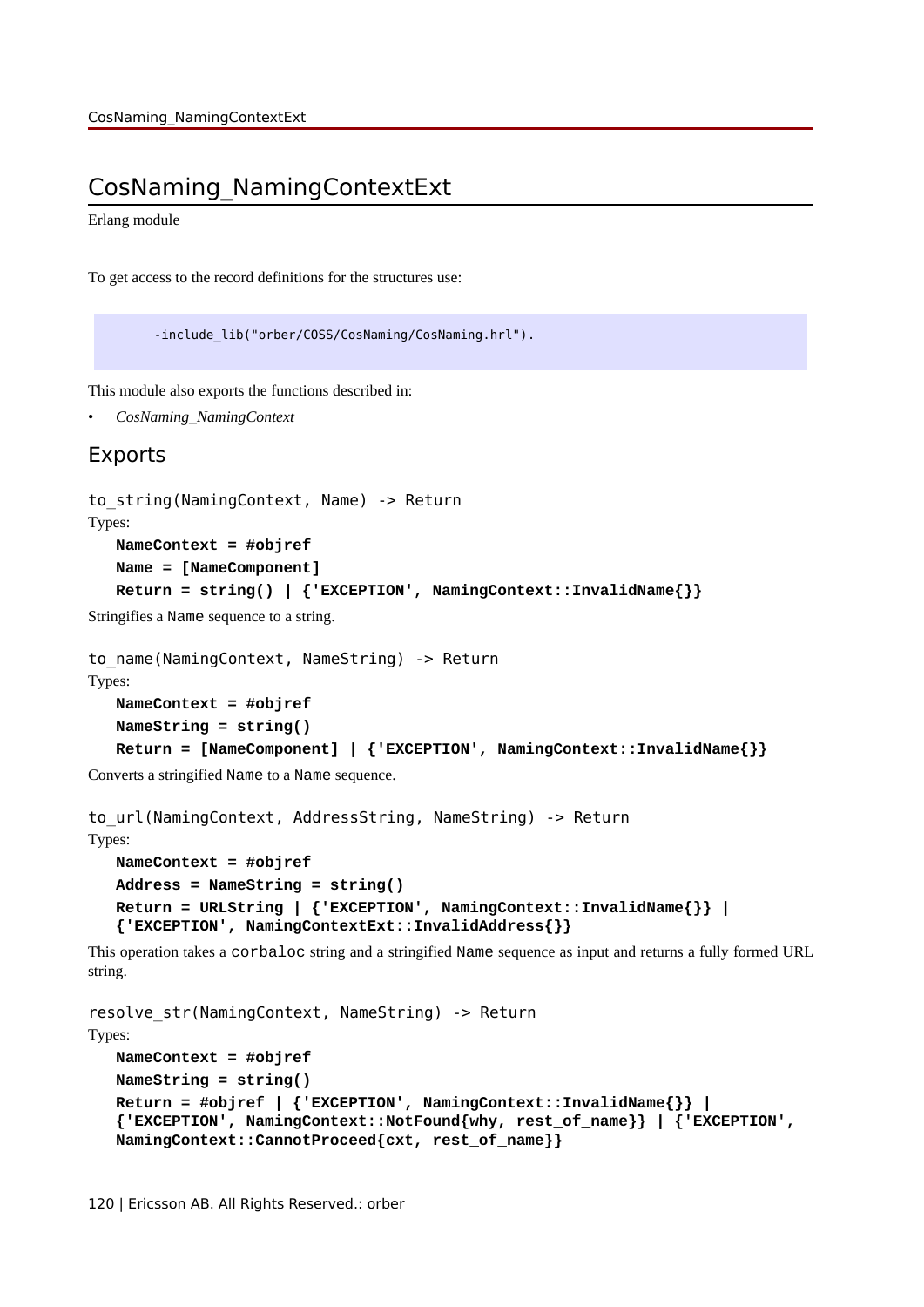This operation takes a stringified Name sequence as input and returns the associated, if any, object.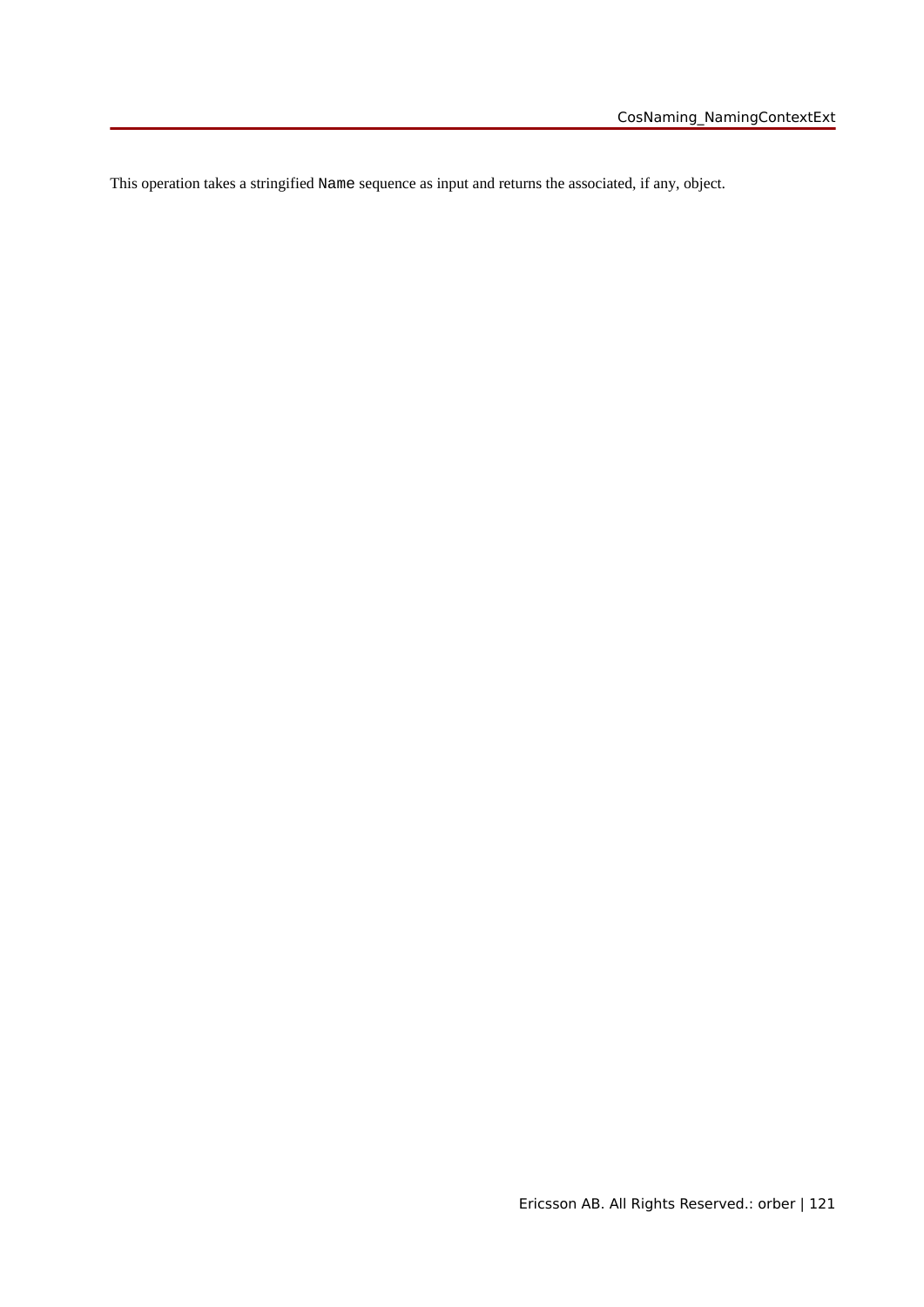## CosNaming\_BindingIterator

Erlang module

This interface allows a client to iterate over the Bindinglist it has been initiated with.

The type NameComponent used below is defined as:

```
-record('CosNaming NameComponent', {id, kind=""}).
```
id and kind are strings.

The type Binding used below is defined as:

-record('CosNaming\_Binding', {binding\_name, binding\_type}).

binding\_name is a Name = [NameComponent] and binding\_type is an enum which has the values nobject and ncontext.

Both these records are defined in the file CosNaming.hrl and it is included with:

-include\_lib("orber/COSS/CosNaming/CosNaming.hrl").

### Exports

```
next one(BindinIterator) -> Return
Types:
```

```
BindingIterator = #objref
Return = {bool(), Binding}
```
This operation returns the next binding and a boolean. The latter is set to true if the binding is valid otherwise false. If the boolean is false there are no more bindings to retrieve.

```
next n(BindinIterator, HowMany) -> Return
Types:
   BindingIterator = #objref
   HowMany = int()
   BindingList = [Binding]
   Return = {bool(), BindingList}
```
This operation returns a binding list with at most HowMany bindings. If there are no more bindings it returns false otherwise true.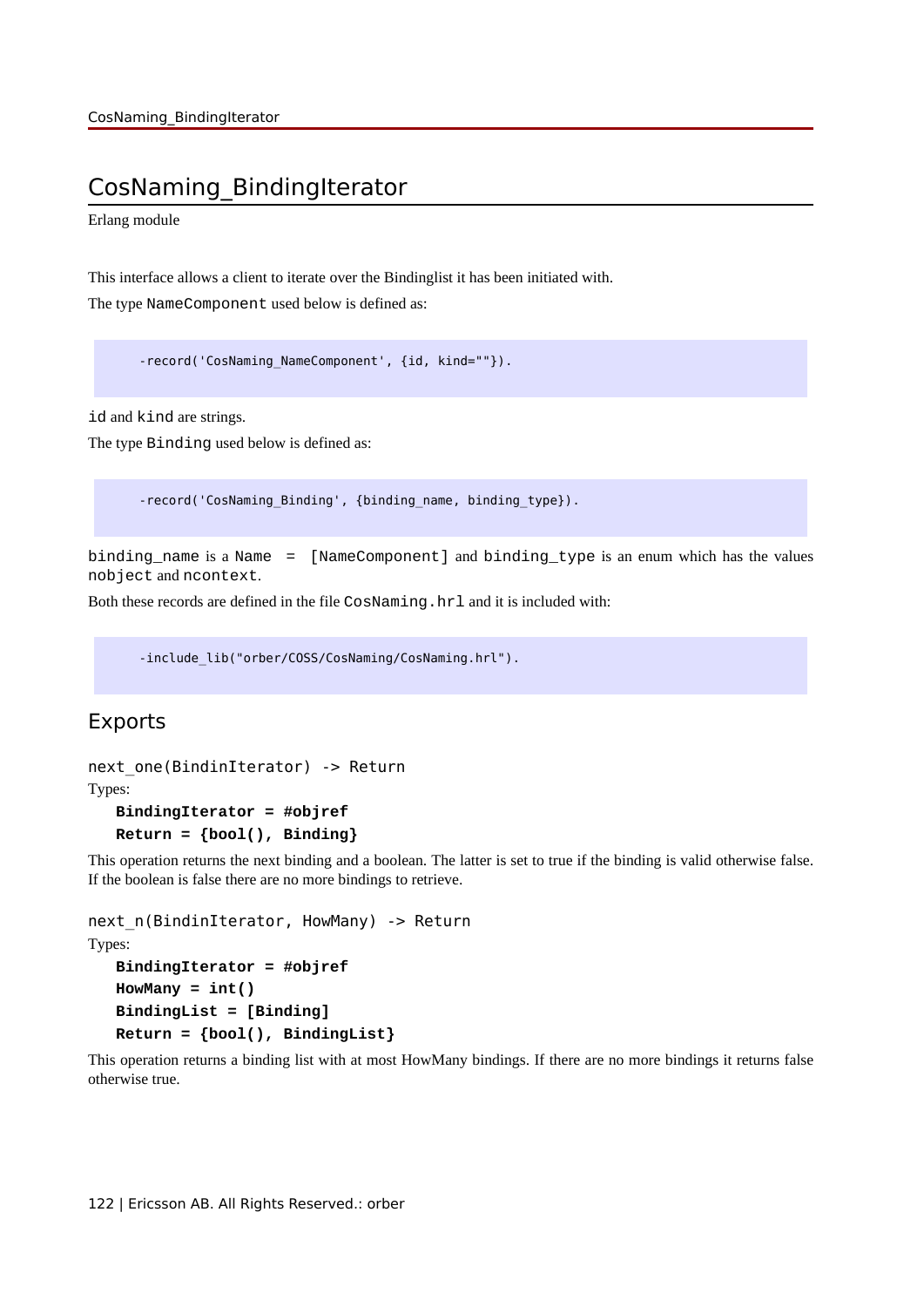destroy(BindingIterator) -> Return Types: **BindingIterator = #objref Return = ok**

This operation destroys the binding iterator.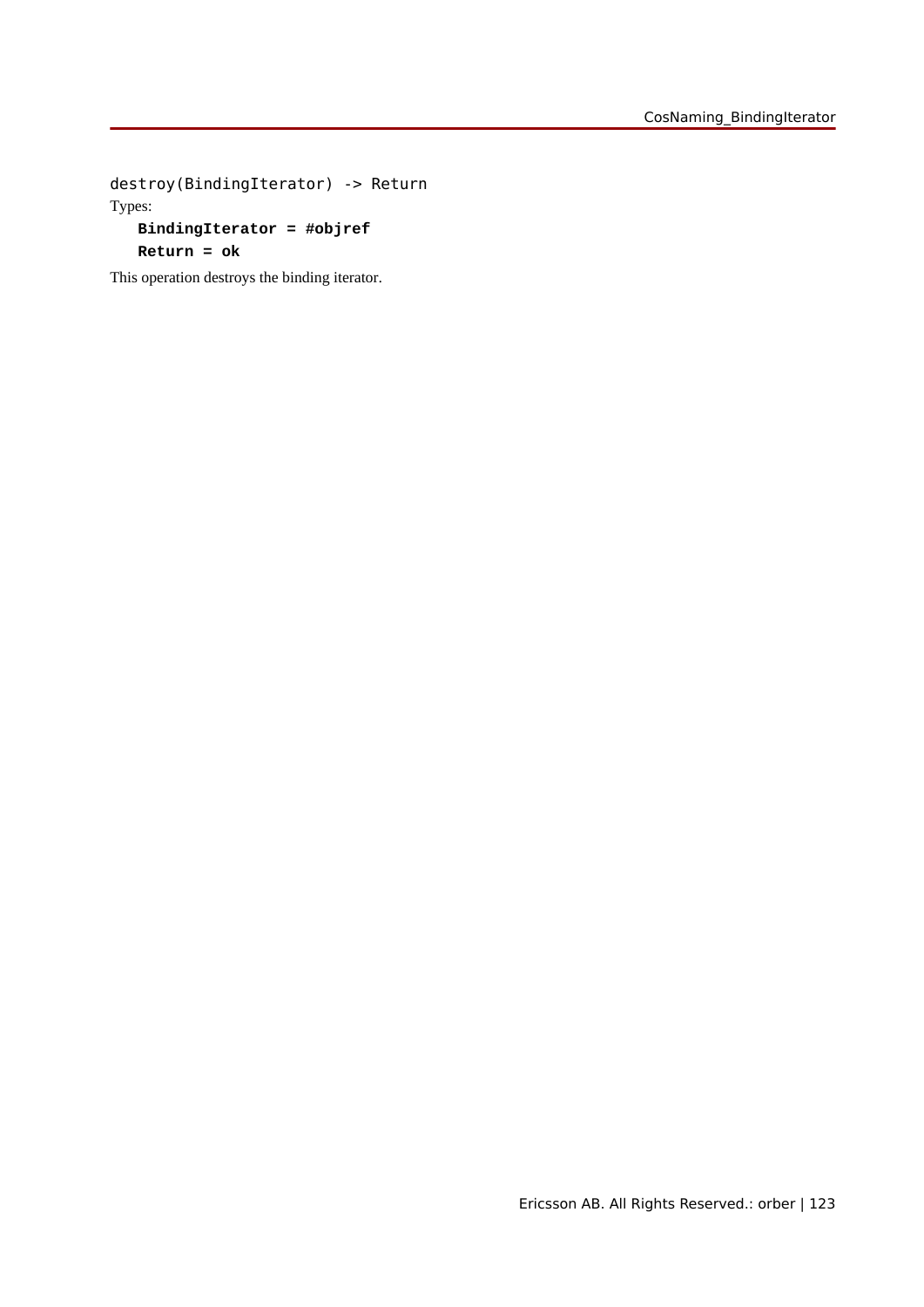## lname

Erlang module

This interface is a part of the names library which is used to hide the representation of names. In Orbers Erlang mapping the pseudo-object names and the real IDL names have the same representation but it is desirable that the clients uses the names library so they will not be dependent of the representation. The lname interface supports handling of names e.g. adding and removing name components.

Note that the lname interface in orber does not contain a destroy function because the Names are represented as standard Erlang lists and therefor will be removed by the garbage collector when not in use.

The type NameComponent used below is defined as:

-record('CosNaming\_NameComponent', {id, kind=""}).

id and kind are strings.

The record is defined in the file CosNaming.hrl and it is included with:

-include lib("orber/COSS/CosNaming/CosNaming.hrl").

### Exports

create() -> Return Types: **Return = [NameComponent]**

This function returns a new name.

```
insert component(Name, N, NameComponent) -> Return
Types:
   Name = [NameComponent]
   N = int()
   Return = Name
```
This function returns a name where the new name component has been inserted as component N in Name.

```
get component(Name, N) -> Return
Types:
   Name = [NameComponent]
   N = int()
   Return = NameComponent
```
This function returns the  $N:$  th name component in Name.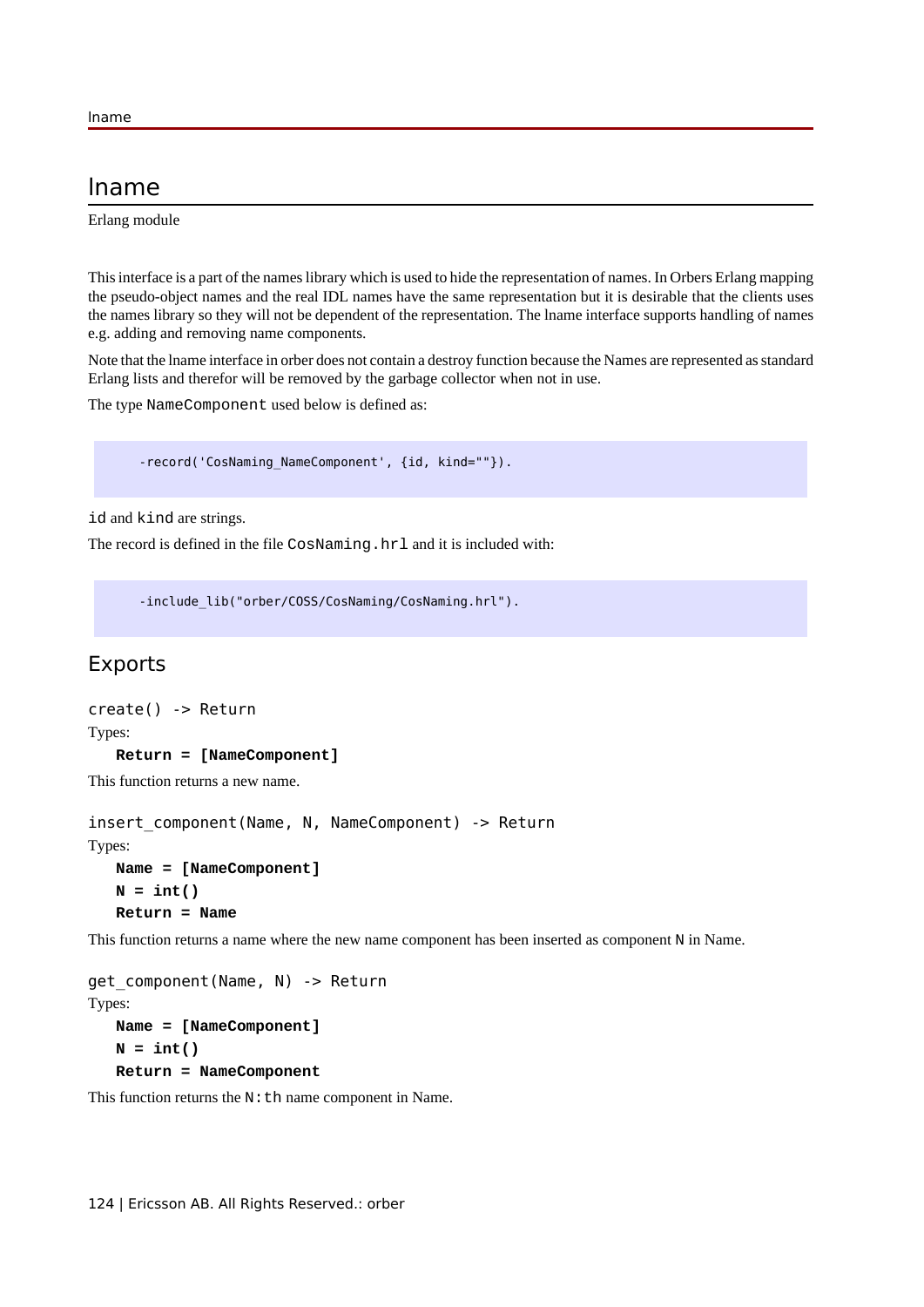```
delete component(Name, N) -> Return
Types:
   Name = [NameComponent]
   N = int()
   Return = Name
```
This function deletes the  $N:$  th name component from Name and returns the new name.

```
num component(Name) -> Return
Types:
   Name = [NameComponent]
```

```
Return = int()
```
This function returns a the number of name components in Name.

```
equal(Name1, Name2) -> Return
Types:
   Name1 = Name2 = [NameComponent]
   Return = bool()
```
This function returns true if the two names are equal and false otherwise.

```
less than(Name1, Name2) -> Return
Types:
```

```
Name1 = Name2 = [NameComponent]
Return = bool()
```
This function returns true if Name1 are lesser than Name2 and false otherwise.

```
to_idl_form(Name) -> Return
Types:
   Name = [NameComponent]
```
**Return = Name**

This function just checks if Name is a correct IDL name before returning it because the name representation is the same for pseudo and IDL names in orber.

```
from_idl_form(Name) -> Return
Types:
   Name = [NameComponent]
   Return = Name
```
This function just returns the Name because the name representation is the same for pseudo and IDL names in orber.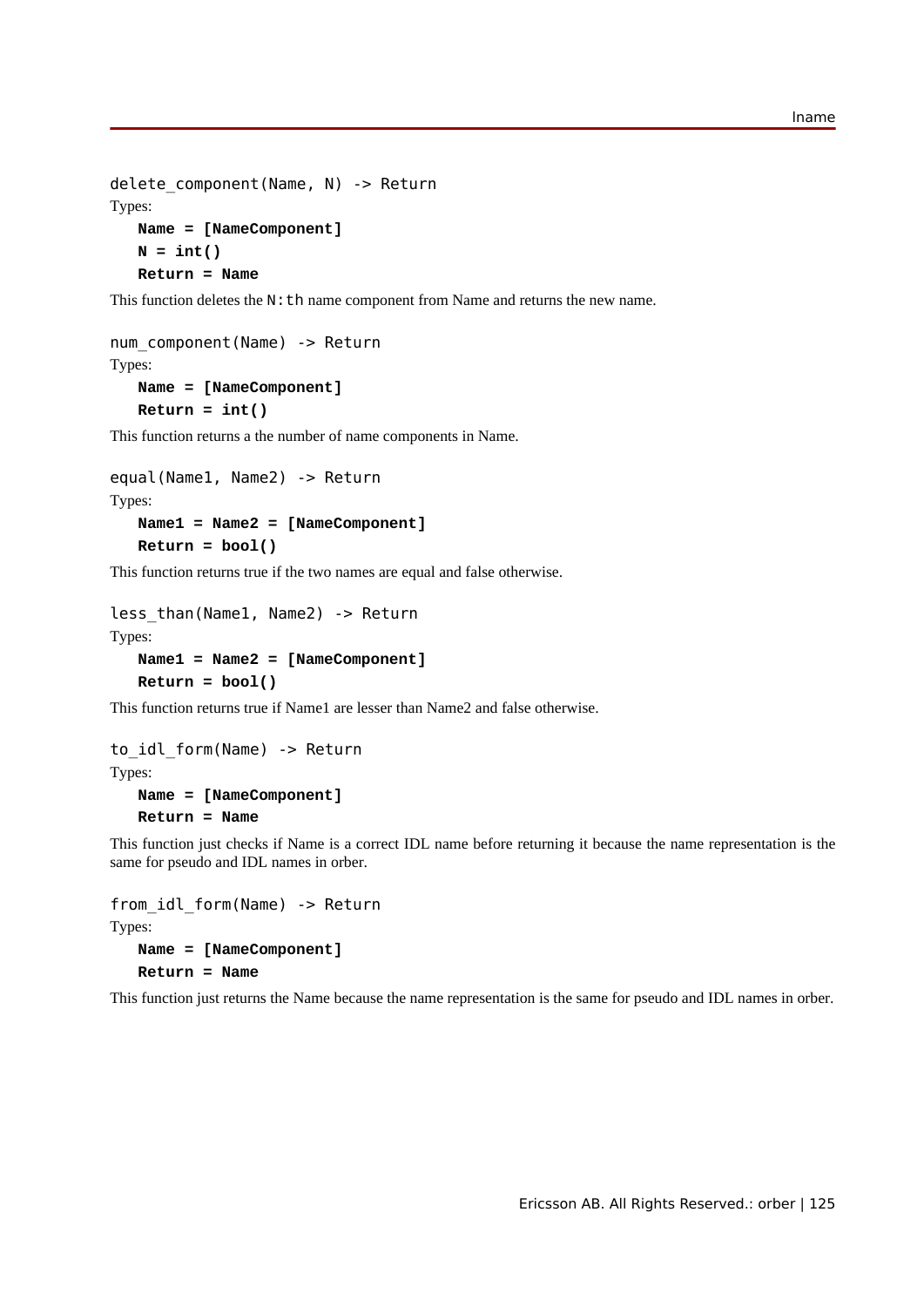## lname\_component

Erlang module

This interface is a part of the name library, which is used to hide the representation of names. In Orbers Erlang mapping the pseudo-object names and the real IDL names have the same representation but it is desirable that the clients uses the names library so they will not be dependent of the representation. The lname\_component interface supports handling of name components e.g. set and get of the struct members.

Note that the lname\_component interface in orber does not contain a destroy function because the NameComponents are represented as Erlang records and therefor will be removed by the garbage collector when not in use.

The type NameComponent used below is defined as:

-record('CosNaming\_NameComponent', {id, kind=""}).

id and kind are strings.

The record is defined in the file CosNaming.hrl and it is included with:

-include lib("orber/COSS/CosNaming/CosNaming.hrl").

### Exports

create() -> Return Types:

**Return = NameComponent**

This function returns a new name component.

```
get id(NameComponent) -> Return
Types:
```

```
Return = string()
```
This function returns the id string of a name component.

```
set id(NameComponent, Id) -> Return
Types:
```

```
Id = string()
Return = NameComponent
```
This function sets the id string of a name component and returns the component.

```
get kind(NameComponent) -> Return
Types:
   Return = string()
```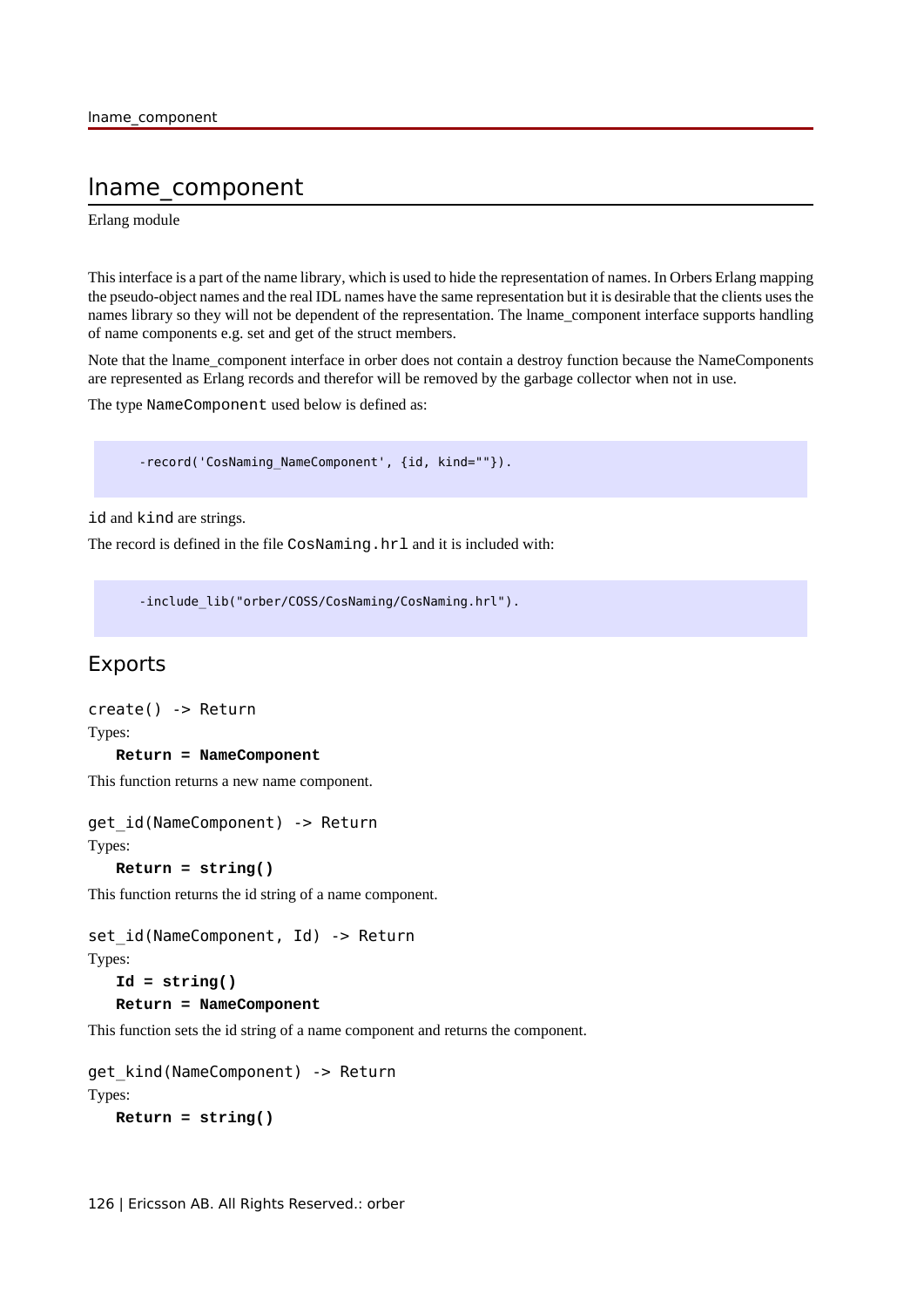This function returns the id string of a name component.

set\_kind(NameComponent, Kind) -> Return Types: **Kind = string() Return = NameComponent**

This function sets the kind string of a name component and returns the component.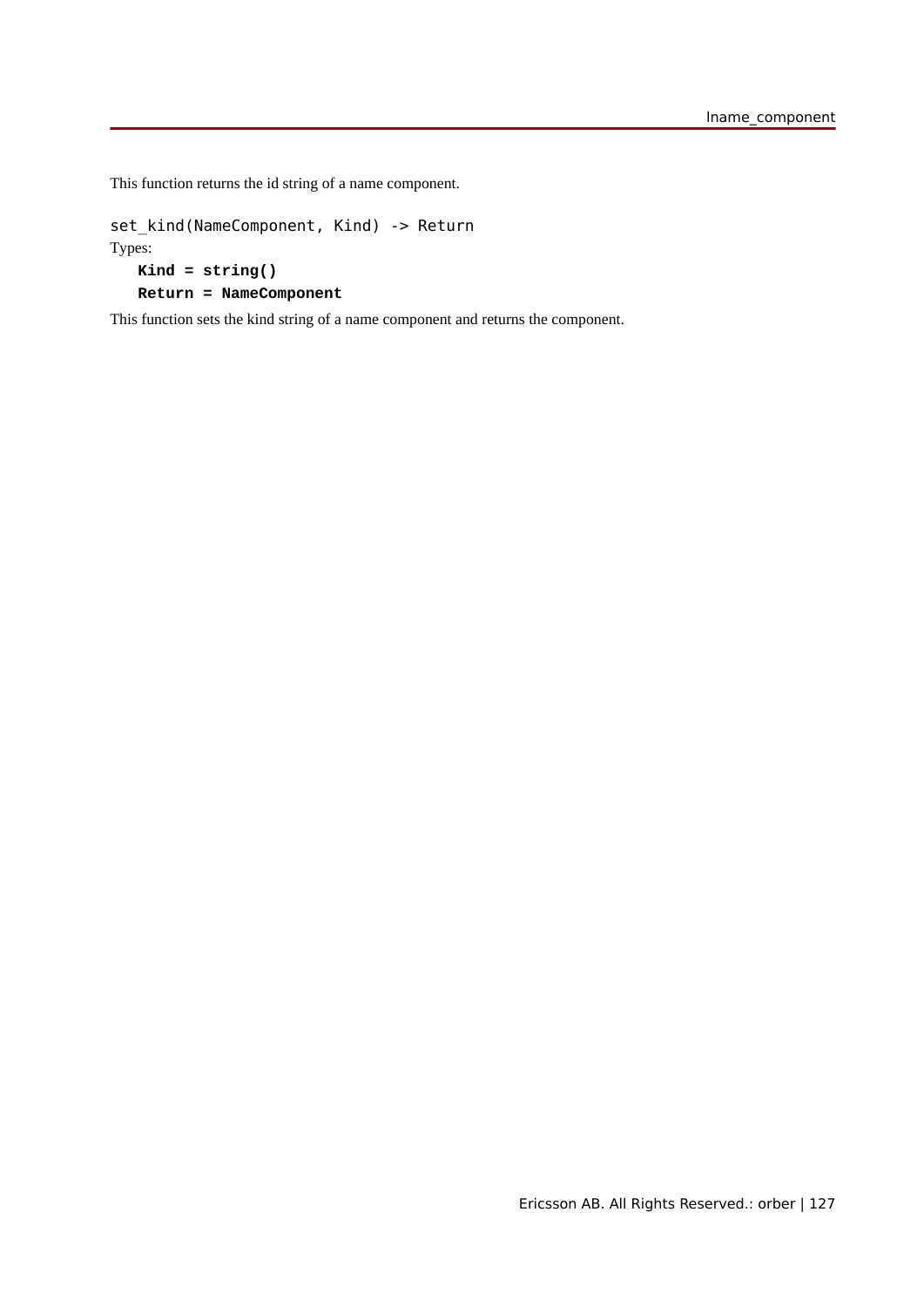# Module Interface

Erlang module

This module contains the stub/skeleton functions generated by IC.

Starting a Orber server can be done in three ways:

- Normal when the server dies Orber forgets all knowledge of the server.
- Supervisor child adding the configuration parameter {sup\_child, true} the oe\_create\_link/2 function returns {ok, Pid, ObjRef} which can be handled by the application **supervisor/stdlib-1.7** or later.
- Persistent object reference adding the configuration parameters {persistent, true} and {regname, {global, term()}} Orber will remember the object reference until the server terminates with reason **normal** or **shutdown**. Hence, if the server is started as a **transient** supervisor child we do not receive a 'OBJECT\_NOT\_EXIST' exception when it has crashed and is being restarted.

The Orber stub can be used to start a pseudo object, which will create a non-server implementation. A pseudo object introduce some limitations:

- The functions oe create  $link/2$  is equal to oe create/2, i.e., no link can or will be created.
- The BIF:s self() and process\_flag(trap\_exit,true) behaves incorrectly.
- The IC option  $\{\{\text{impl}, \text{ "M::I"\}}, \text{ "other\_impl"}\}$  has no effect. The call-back functions must be implemented in a file called M\_I\_impl.erl
- The IC option from has no effect.
- The call-back functions must be implemented as if the IC option  $\{\text{this}, \text{ "M::I"}\}$  was used.
- Server State changes have no effect. The user can provide information via the Env start parameter and the State returned from init/2 will be the State passed in following invocations.
- If a call-back function replies with the Timeout parameter set it have no effect.
- Operations defined as oneway are blocking until the operation replies.
- The option {pseudo, true} overrides all other start options.
- Only the functions, besides own definitions,  $init/2$  (called via oe\_create\*/2) and terminate/2 (called via corba:dispose/1) must be implemented.

By adopting the rules for pseudo objects described above we can use oe\_create/2 to create server or pseudo objects, by excluding or including the option  $\{pseudo, true\}$ , without changing the call-back module.

If you start a object without  $\{$  regname,  $\{$  RegName $\}$  it can only be accessed through the returned object key. Started with a  $\{$  regname,  $\{$  RegName $\}$  the name is registered locally or globally.

#### Warning:

To avoid flooding Orber with old object references start erlang using the flag **-orber objectkeys\_gc\_time Time**, which will remove all object references related to servers being dead for Time seconds. To avoid extra overhead, i.e., performing garbage collect if no persistent objects are started, the objectkeys\_gc\_time default value is **infinity**. For more information, see the orber and corba documentation.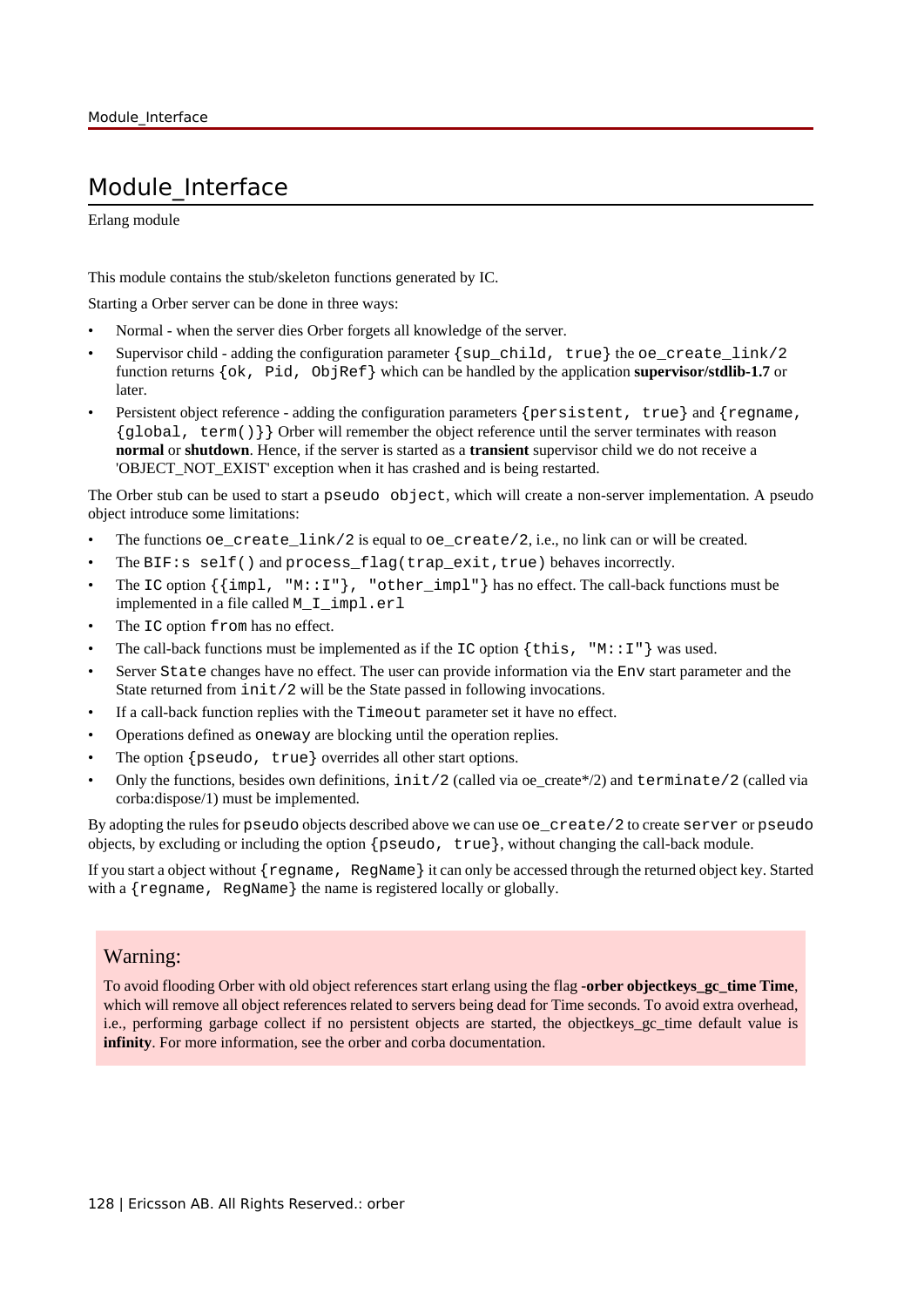## Exports

```
Module Interface: typeID() -> TypeId
Types:
   TypeId = string(), e.g., "IDL:Module/Interface:1.0"
Returns the Type ID related to this stub/skeleton
Module Interface: oe create() -> ObjRef
Types:
   ObjRef = #object reference
Start a Orber server.
Module Interface: oe create link() -> ObjRef
Types:
   ObjRef = #object reference
Start a linked Orber server.
Module Interface: oe create(Env) -> ObjRef
Types:
   Env = term()
   ObjRef = #object reference
Start a Orber server passing Env to init/1.
Module Interface: oe create link(Env) -> ObjRef
Types:
   Env = term()
   ObjRef = #object reference
Start a linked Orber server passing Env to init/1.
Module Interface: oe create(Env, Options) -> ObjRef
Types:
   Env = term()
   ObjRef = #object reference
   Options = [{sup_child, false} | {persistent, Bool} | {regname, RegName}
   | {pseudo, Bool} | {local_typecheck, Bool} | {survive_exit, Bool} |
   {create_options, [CreateOpts]}]
   Bool = true | false
   RegName = {global, term() } | {local, atom() }CreateOpts = {debug, [Dbg]} | {timeout, Time}
   Dbg = trace | log | statistics | {log_to_file, FileName}
Start a Orber server passing Env to init/1.
```
If the option {pseudo, true} is used, all other options are overridden. As default, this option is set to false.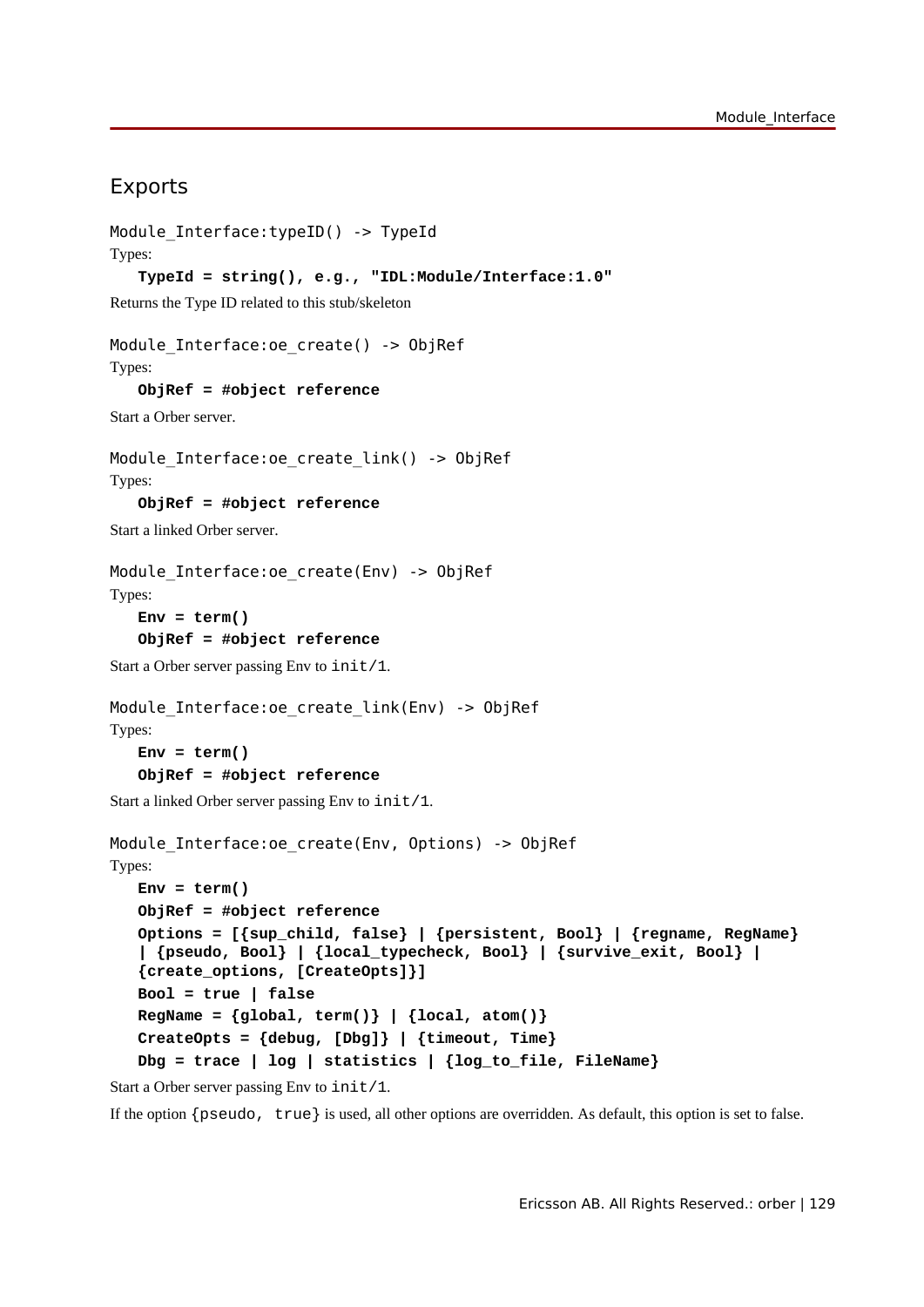This function cannot be used for starting a server as supervisor child. If started as persistent, the options [{persistent, true}, {regname, {global, term()}}] must be used and Orber will only forget the object reference if it terminates with reason **normal** or **shutdown**.

The option {local typecheck, boolean()}, which overrides the *Local Typechecking* environment flag, turns on or off typechecking. If activated, parameters, replies and raised exceptions will be checked to ensure that the data is correct, when invoking operations on CORBA Objects within the same Orber domain. Due to the extra overhead, this option **MAY ONLY** be used during testing and development.

{survive\_exit, boolean()} overrides the *EXIT Tolerance* environment flag. If activated, the server will not terminate, even though the call-back module returns EXIT.

Time specifies how long time, in milliseconds, the server is allowed to spend initializing. For more information about the Dbg options, see the sys module.

Module Interface: oe create link(Env, Options) -> Return

```
Types:
  Env = term()
  Return = ObjRef | {ok, Pid, ObjRef}
  ObjRef = #object reference
  Options = [{sup_child, Bool} | {persistent, Bool} | {regname, RegName}
   | {pseudo, Bool} | {local_typecheck, Bool} | {survive_exit, Bool} |
   {create_options, [CreateOpts]}]
  Bool = true | false
  RegName = {global, term() } | {local, atom() }CreateOpts = {debug, [Dbg]} | {timeout, Time}
  Dbg = trace | log | statistics | {log_to_file, FileName}
```
Start a linked Orber server passing Env to init/1.

If the option {pseudo, true} is used, all other options are overridden and no link will be created. As default, this option is set to false.

This function can be used for starting a server as persistent or supervisor child. At the moment [{persistent, true},  ${regname, {global, term()}}$  must be used to start a server as persistent, i.e., if a server died and is in the process of being restarted a call to the server will not raise 'OBJECT\_NOT\_EXIST' exception. Orber will only forget the object reference if it terminates with reason **normal** or **shutdown**, hence, the server must be started as **transient** (for more information see the supervisor documentation).

```
The options {local_typecheck, boolean()} and {survive.exit, boolean()} behaves in the same
way as for oe_create/2.
```
Time specifies how long time, in milliseconds, the server is allowed to spend initializing. For more information about the Dbg options, see the sys module.

```
Module Interface:own functions(ObjRef, Arg1, ..., ArgN) -> Reply
Module Interface:own functions(ObjRef, Options, Arg1, ..., ArgN) -> Reply
Types:
```

```
ObjRef = #object reference
Options = [Option] | Timeout
Option = {timeout, Timeout} | {context, [Context]}
Timeout = infinity | integer(milliseconds)
```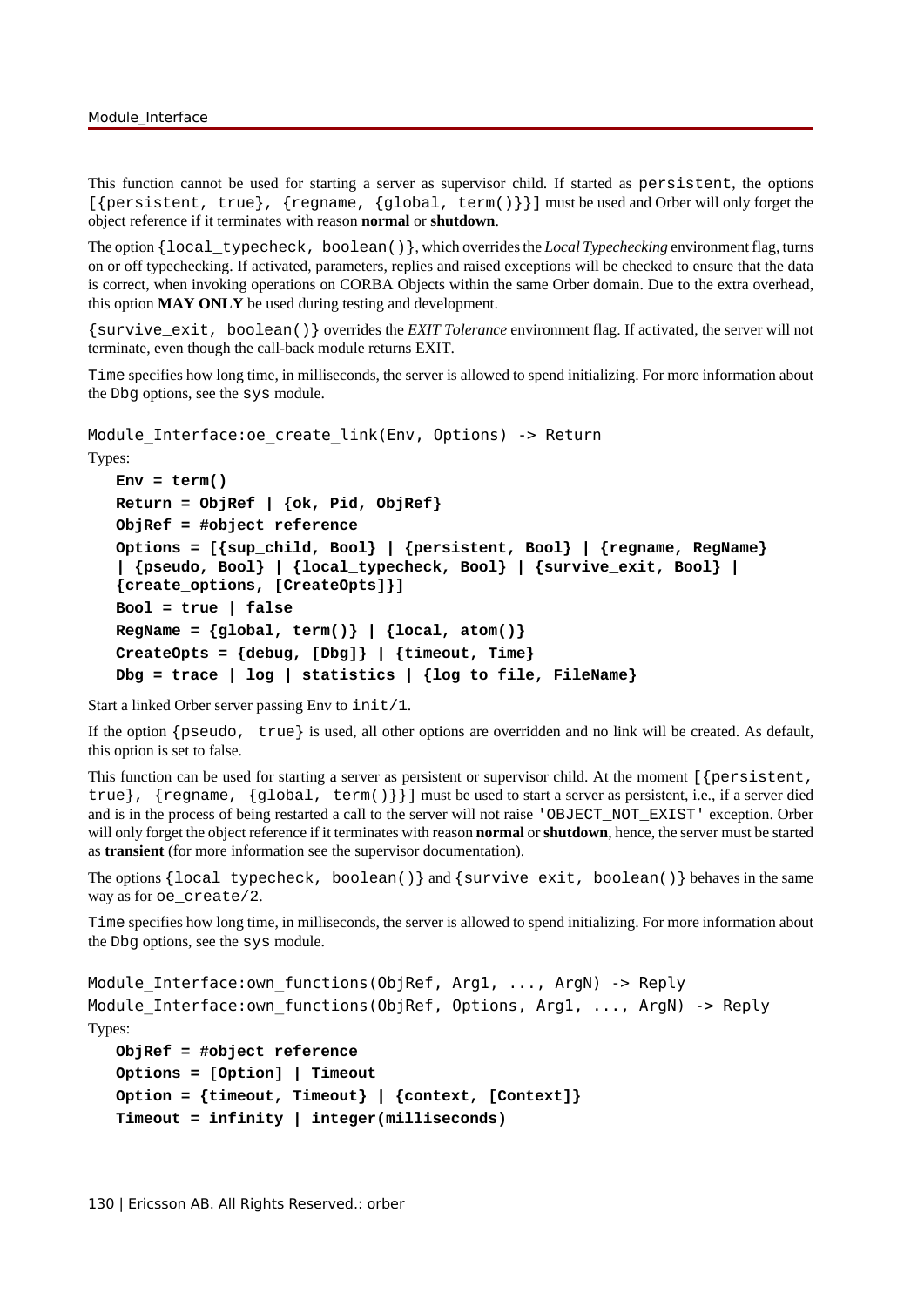```
Context = #'IOP_ServiceContext'{context_id = CtxId, context_data =
CtxData}
CtxId = ?ORBER_GENERIC_CTX_ID
CtxData = {interface, Interface} | {userspecific, term()} |
{configuration, Options}
Interface = string()
Options = [{Key, Value}]
Key = ssl_client_verify | ssl_client_depth | ssl_client_certfile |
ssl_client_cacertfile | ssl_client_password | ssl_client_keyfile |
ssl_client_ciphers | ssl_client_cachetimeout
Value = allowed value associated with the given key
ArgX = specified in the IDL-code.
Reply = specified in the IDL-code.
```
The default value for the Timeout option is infinity. IPv4 or IPv6 addresses are accepted as local Interface.

The **configuration** context is used to override the global SSL client side *configuration*.

To gain access to #'IOP\_ServiceContext'{} record and the ?ORBER\_GENERIC\_CTX\_ID macro, you must add-include\_lib("orber/include/corba.hrl"). to your module.

## CALLBACK FUNCTIONS

The following functions should be exported from a CORBA callback module. Note, a complete template of the callback module can be generated automatically by compiling the IDL-file with the IC option  $\{be, er1, template\}.$ One should also add the same compile options, for example this or from, used when generating the stub/skeleton modules.

## Exports

```
Module Interface impl:init(Env) -> CallReply
```
Types:

```
Env = term()
CallReply = {ok, State} | {ok, State, Timeout} | ignore | {stop,
StopReason}
State = term()
Timeout = int() >= 0 | infinity
StopReason = term()
```
Whenever a new server is started, **init/1** is the first function called in the specified call-back module.

```
Module Interface impl:terminate(Reason, State) -> ok
```
Types:

```
Reason = term()
State = term()
```
This call-back function is called whenever the server is about to terminate.

```
Module Interface impl:code change(OldVsn, State, Extra) -> CallReply
Types:
```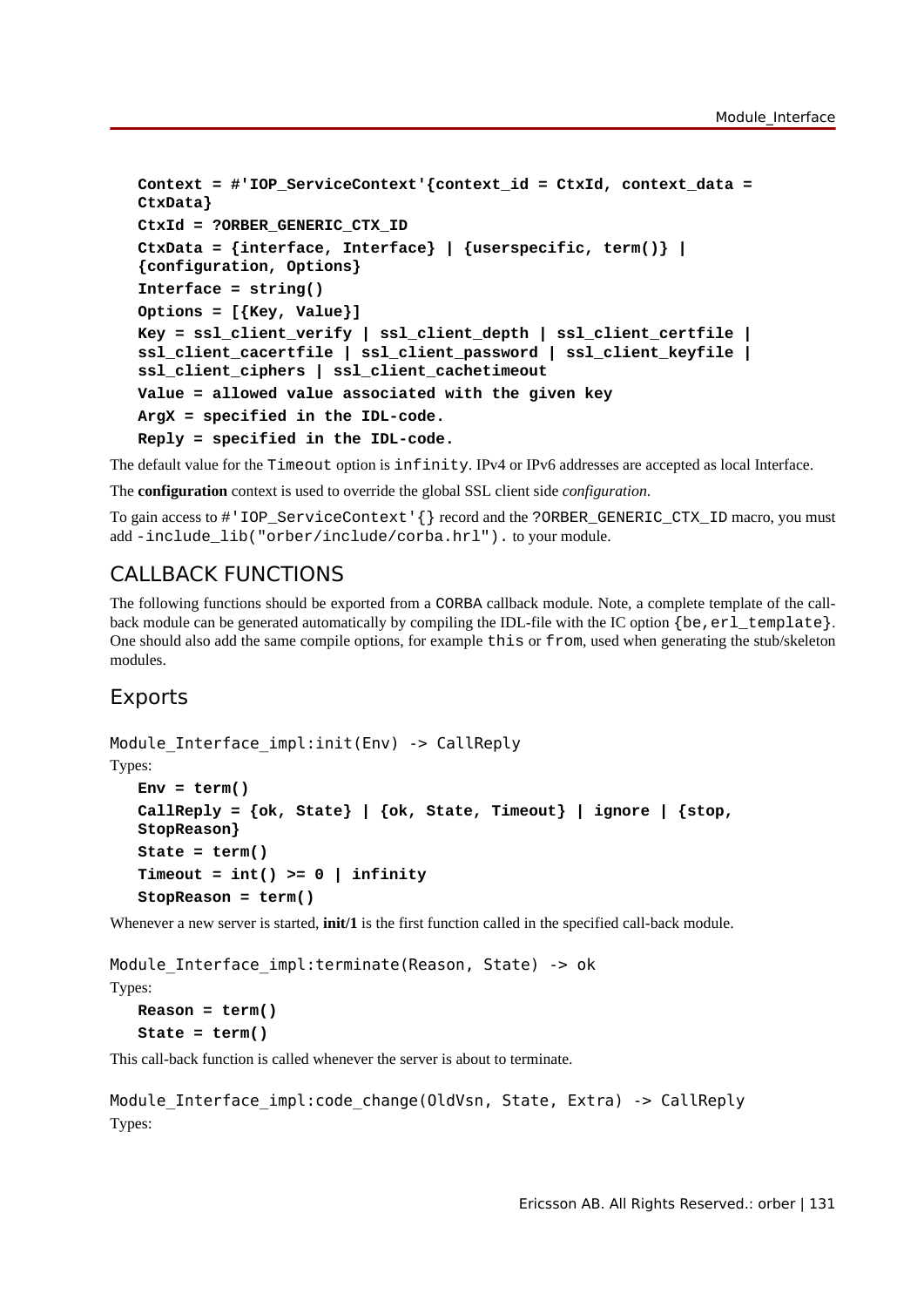```
OldVsn = undefined | term()
State = term()
Extra = term()
CallReply = {ok, NewState}
NewState = term()
```
Update the internal State.

```
Module Interface impl:handle info(Info, State) -> CallReply
Types:
   Info = term()
   State = term()
   CallReply = {noreply, State} | {noreply, State, Timeout} | {stop,
   StopReason, State}
   Timeout = int() >= 0 | infinity
   StopReason = normal | shutdown | term()
```
If the configuration parameter **{{handle\_info, "Module::Interface"}, true}** is passed to IC and **process\_flag(trap\_exit,true)** is set in the **init()** call-back this function must be exported.

#### Note:

To be able to handle the Timeout option in CallReply in the call-back module the configuration parameter **{{handle\_info, "Module::Interface"}, true}** must be passed to IC.

```
Module Interface impl:own functions(State, Arg1, ..., ArgN) -> CallReply
Module Interface impl:own functions(This, State, Arg1, ..., ArgN) ->
CallReply
Module Interface impl:own functions(This, From, State, Arg1, ..., ArgN) ->
ExtCallReply
Module Interface impl:own functions(From, State, Arg1, ..., ArgN) ->
ExtCallReply
Types:
   This = the servers #object reference
   State = term()
   ArgX = specified in the IDL-code.
   CallReply = {reply, Reply, State} | {reply, Reply, State, Timeout}
   | {stop, StopReason, Reply, State} | {stop, StopReason, State} |
   corba:raise(Exception)
   ExtCallReply = CallReply | corba:reply(From, Reply), {noreply, State} |
   corba:reply(From, Reply), {noreply, State, Timeout}
   Reply = specified in the IDL-code.
```
**Timeout = int() >= 0 | infinity**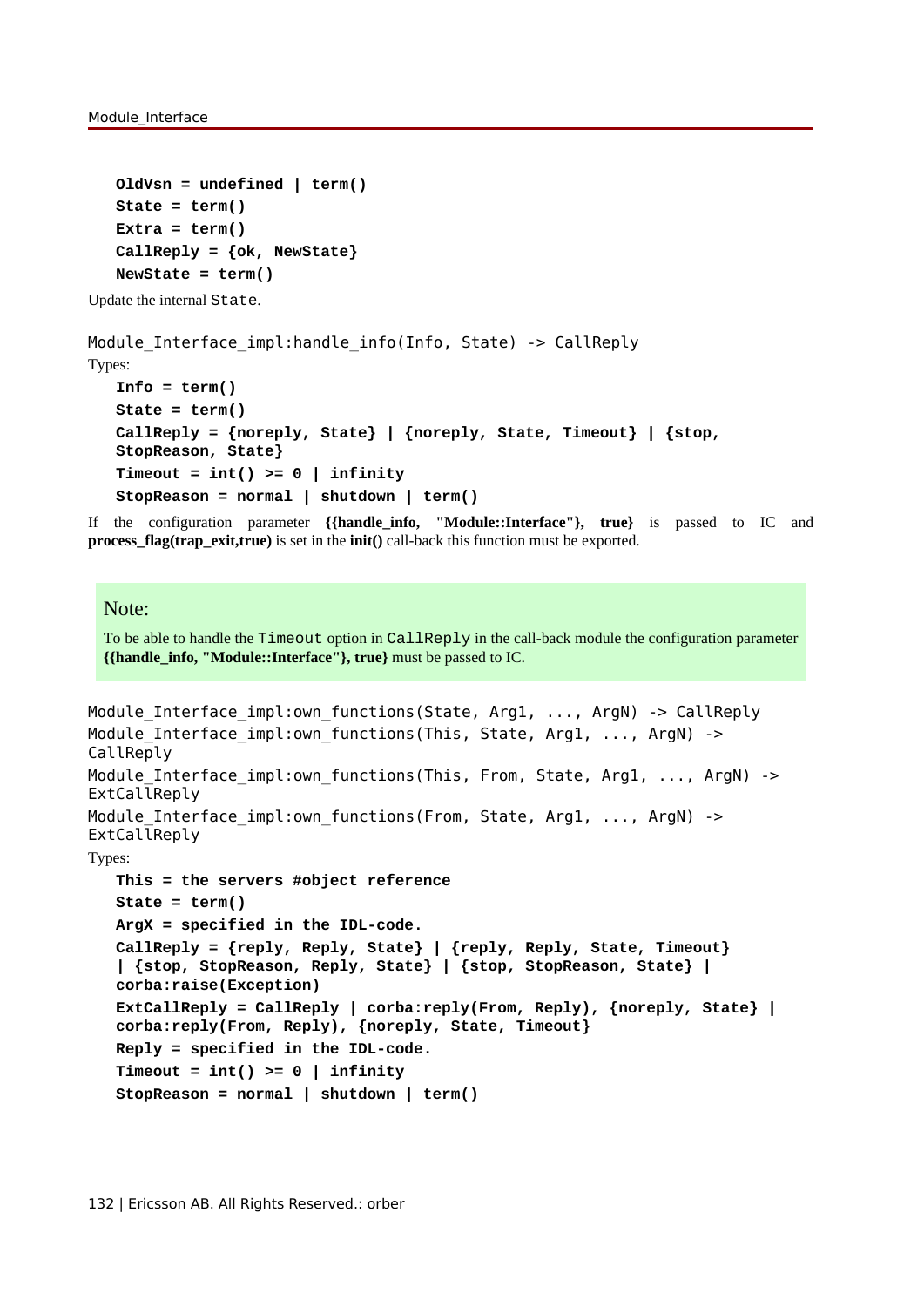All two-way functions must return one of the listed replies or raise any of the exceptions listed in the IDL code (i.e. raises(...)). If the IC compile options **this** and/or **from** are used, the implementation must accept the **This** and/or **From** parameters.

```
Module Interface impl:own functions(State, Arg1, ..., ArgN) -> CastReply
Module Interface impl:own functions(This, State, Arg1, ..., ArgN) ->
CastReply
Types:
   This = the servers #object reference
   State = term()
   CastReply = {noreply, State} | {noreply, State, Timeout} | {stop,
   StopReason, State}
   ArgX = specified in the IDL-code.
   Reply = specified in the IDL-code.
   Timeout = int() >= 0 | infinity
   StopReason = normal | shutdown | term()
```
All one-way functions must return one of the listed replies. If the IC compile option **this** is used, the implementation must accept the **This** parameter.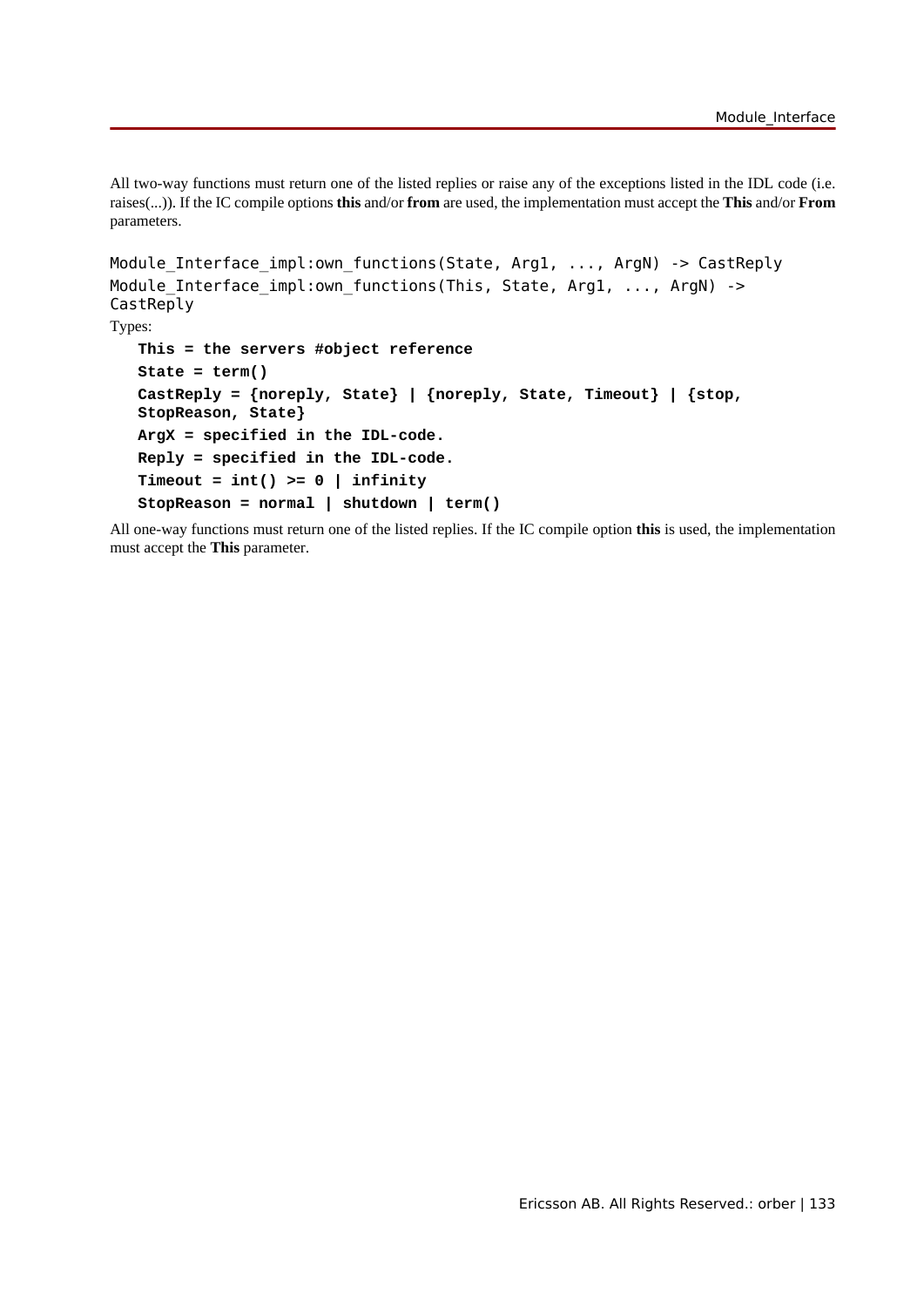## interceptors

Erlang module

This module contains the mandatory functions for user supplied native interceptors and their intended behavior. See also the User's Guide.

#### Warning:

Using Interceptors may reduce the through-put significantly if the supplied interceptors invoke expensive operations. Hence, one should always supply interceptors which cause as little overhead as possible.

#### Warning:

It is possible to alter the Data, Bin and Args parameter for the in\_reply and out\_reply, in\_reply\_encoded, in\_request\_encoded, out\_reply\_encoded and out\_request\_encoded, in\_request and out\_request respectively. But, if it is done incorrectly, the consequences can be serious.

#### Note:

The Extra parameter is set to 'undefined' by Orber when calling the first interceptor and may be set to any Erlang term. If an interceptor change this parameter it will be passed on to the next interceptor in the list uninterpreted.

#### Note:

The Ref parameter is set to 'undefined' by Orber when calling new\_in\_connection or new\_out\_connection using the first interceptor. The user supplied interceptor may set NewRef to any Erlang term. If an interceptor change this parameter it will be passed on to the next interceptor in the list uninterpreted.

#### Exports

```
new in connection(Ref, PeerHost, PeerPort) -> NewRef
new in connection(Ref, PeerHost, PeerPort, SocketHost, SocketPort) -> NewRef
Types:
   Ref = term() | undefined
   PeerHost = SocketHost = string(), e.g., "myHost@myServer" or "192.0.0.10"
```

```
PeerPort = SocketPort = integer()
NewRef = term() | {'EXIT', Reason}
```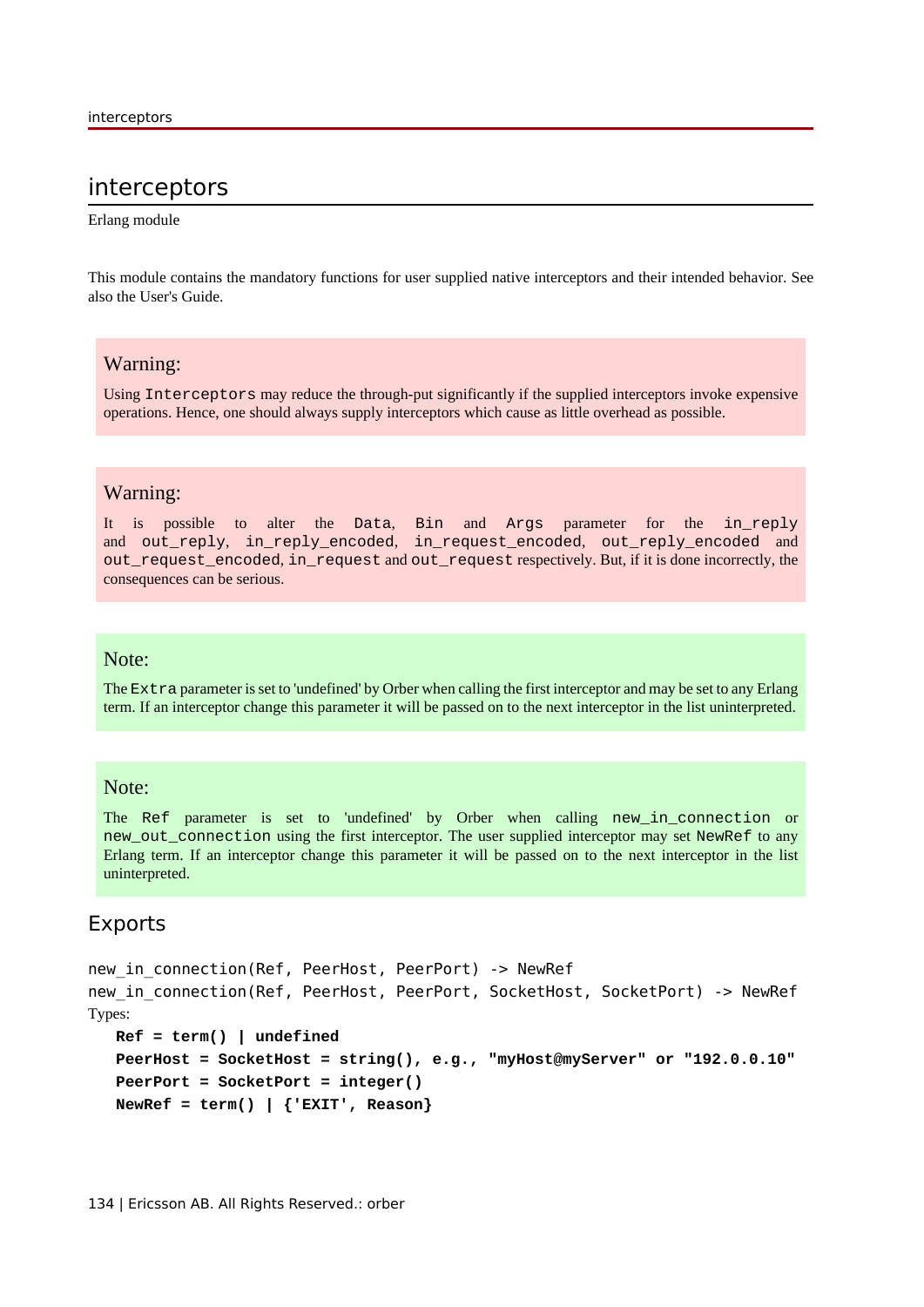When a new connection is requested by a client side ORB this operation is invoked. If more than one interceptor is supplied, e.g., {native, ['myInterceptor1', 'myInterceptor2']}, the return value from 'myInterceptor1' is passed to 'myInterceptor2' as Ref. Initially, Orber uses the atom 'undefined' as Ref parameter when calling the first interceptor. The return value from the last interceptor, in the example above 'myInterceptor2'. is passed to all other functions exported by the interceptors. Hence, the Ref parameter can, for example, be used as a unique identifier to mnesia or ets where information/restrictions for this connection is stored.

The PeerHost and PeerPort variables supplied data of the client ORB which requested a new connection. SocketHost and SocketPort are the local interface and port the client connected to.

If, for some reason, we do not allow the client ORB to connect simply invoke exit(Reason).

```
new out connection(Ref, PeerHost, PeerPort) -> NewRef
new out connection(Ref, PeerHost, PeerPort, SocketHost, SocketPort) -> NewRef
Types:
  Ref = term() | undefined
```

```
PeerHost = SocketHost = string(), e.g., "myHost@myServer" or "192.0.0.10"
PeerPort = SocketPort = integer()
NewRef = term() | {'EXIT', Reason}
```
When a new connection is set up this function is invoked. Behaves just like new in connection; the only difference is that the PeerHost and PeerPort variables identifies the target ORB's bootstrap data and SocketHost and SocketPort are the local interface and port the client ORB connected via.

```
closed_in_connection(Ref) -> NewRef
Types:
   Ref = term()
   NewRef = term()
```
When an existing connection is terminated this operation is invoked. The main purpose of this function is to make it possible for a user to clean up all data associated with the associated connection.

The input parameter Ref is the return value from new\_in\_connection/3.

```
closed_out_connection(Ref) -> NewRef
Types:
```

```
Ref = term()
NewRef = term()
```
When an existing connection is terminated this operation is invoked. The main purpose of this function is to make it possible for a user to clean up all data associated with the associated connection.

The input parameter Ref is the return value from new out connection/3.

```
in reply(Ref, Obj, Ctx, Op, Data, Extra) -> Reply
Types:
  Ref = term()
   Obj = #objref
   Ctx = [#'IOP_ServiceContext'{}]
   Op = atom()
   Data = [Result, OutParameter1, ..., OutPramaterN]
```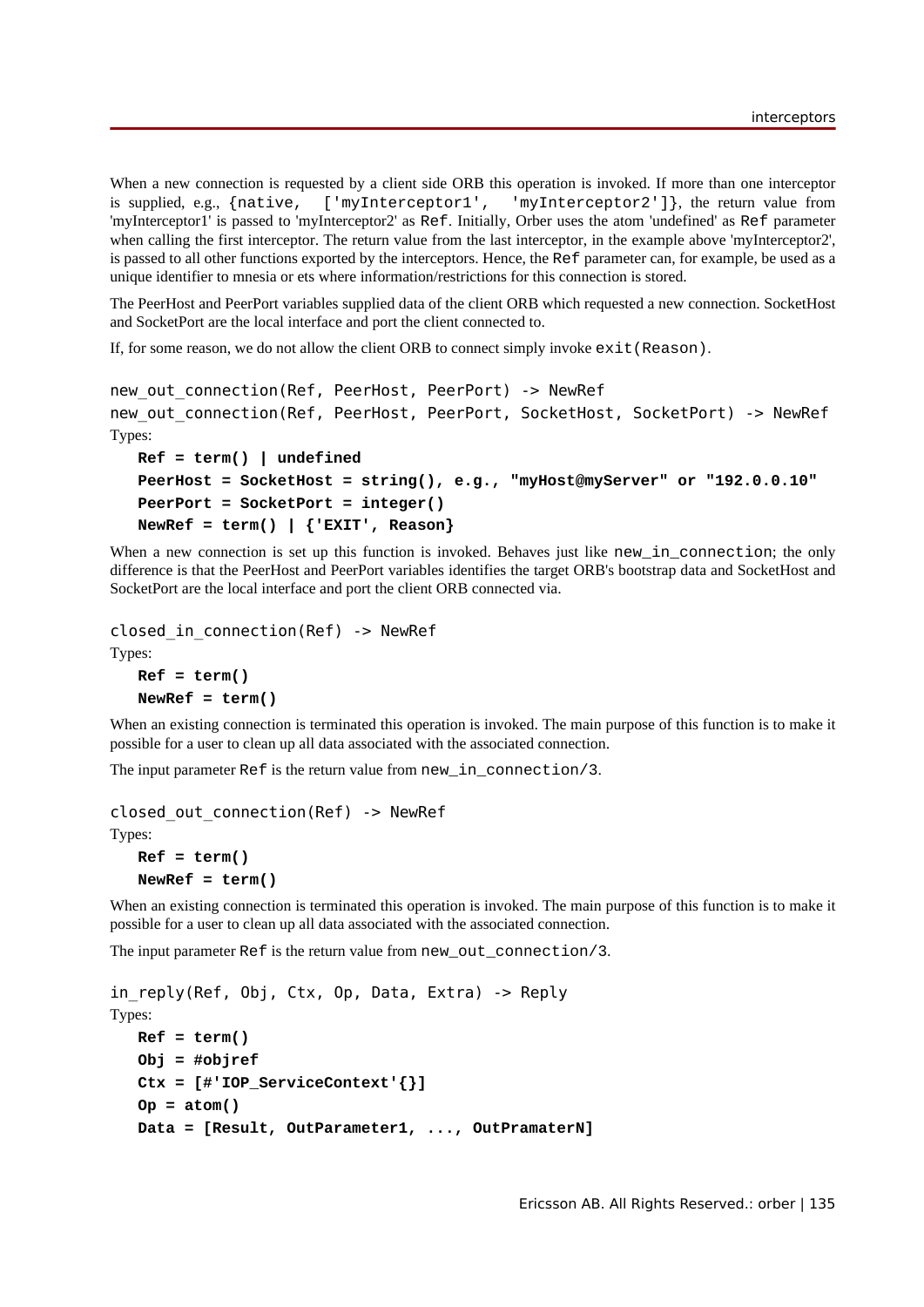#### **Reply = {NewData, NewExtra}**

When replies are delivered from the server side ORB to the client side ORB this operation is invoked. The Data parameter is a list in which the first element is the return value value from the target object and the rest is a all parameters defined as out or inout in the IDL-specification.

```
in reply encoded(Ref, Obj, Ctx, Op, Bin, Extra) -> Reply
Types:
   Ref = term()
```

```
Obj = #objref
Ctx = [#'IOP_ServiceContext'{}]
Op = atom()
Bin = #binary
Reply = {NewBin, NewExtra}
```
When replies are delivered from the server side ORB to the client side ORB this operation is invoked. The Bin parameter is the reply body still uncoded.

```
in request(Ref, Obj, Ctx, Op, Args, Extra) -> Reply
Types:
   Ref = term()
   Obj = #objref
   Ctx = [#'IOP_ServiceContext'{}]
   Op = atom()
   Args = [Argument] - defined in the IDL-specification
   Reply = {NewArgs, NewExtra}
```
When a new request arrives at the server side ORB this operation is invoked.

```
in request encoded(Ref, Obj, Ctx, Op, Bin, Extra) -> Reply
Types:
   Ref = term()
   Obj = #objref
   Ctx = [#'IOP_ServiceContext'{}]
   Op = atom()
   Bin = #binary
   Reply = {NewBin, NewExtra}
```
When a new request arrives at the server side ORB this operation is invoked before decoding the request body.

```
out reply(Ref, Obj, Ctx, Op, Data, Extra) -> Reply
Types:
  Ref = term()
   Obj = #objref
   Ctx = [#'IOP_ServiceContext'{}]
   Op = atom()
   Data = [Result, OutParameter1, ..., OutPramaterN]
```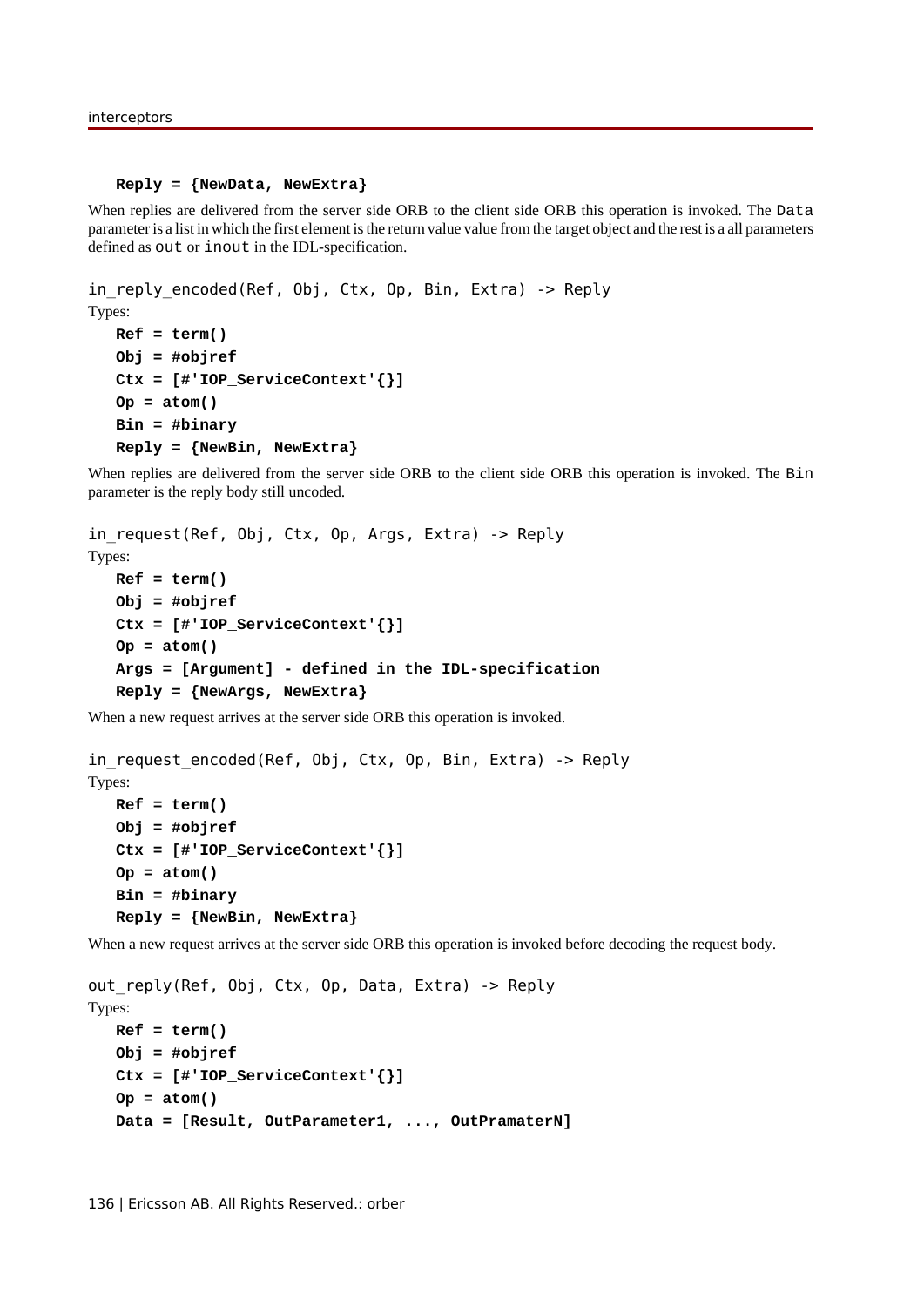#### **Reply = {NewData, NewExtra}**

After the target object have been invoked this operation is invoked with the result. The Data parameter is a list in which the first element is the return value value from the target object and the rest is a all parameters defined as out or inout in the IDL-specification.

```
out reply encoded(Ref, Obj, Ctx, Op, Bin, Extra) -> Reply
Types:
   Ref = term()
```

```
Obj = #objref
Ctx = [#'IOP_ServiceContext'{}]
Op = atom()
Bin = #binary
Reply = {NewBin, NewExtra}
```
This operation is similar to  $out\_reply$ ; the only difference is that the reply body have been encoded.

```
out request(Ref, Obj, Ctx, Op, Args, Extra) -> Reply
Types:
   Ref = term()
   Obj = #objref
   Ctx = [#'IOP_ServiceContext'{}]
   Op = atom()
   Args = [Argument] - defined in the IDL-specification
   Reply = {NewArgs, NewExtra}
```
Before a request is sent to the server side ORB, out\_request is invoked.

```
out request encoded(Ref, Obj, Ctx, Op, Bin, Extra) -> Reply
Types:
  Ref = term()
  Obj = #objref
   Ctx = [#'IOP_ServiceContext'{}]
   Op = atom()
  Bin = #binary
  Reply = {NewBin, NewExtra}
```
This operation is similar to out\_request; the only difference is that the request body have been encoded.